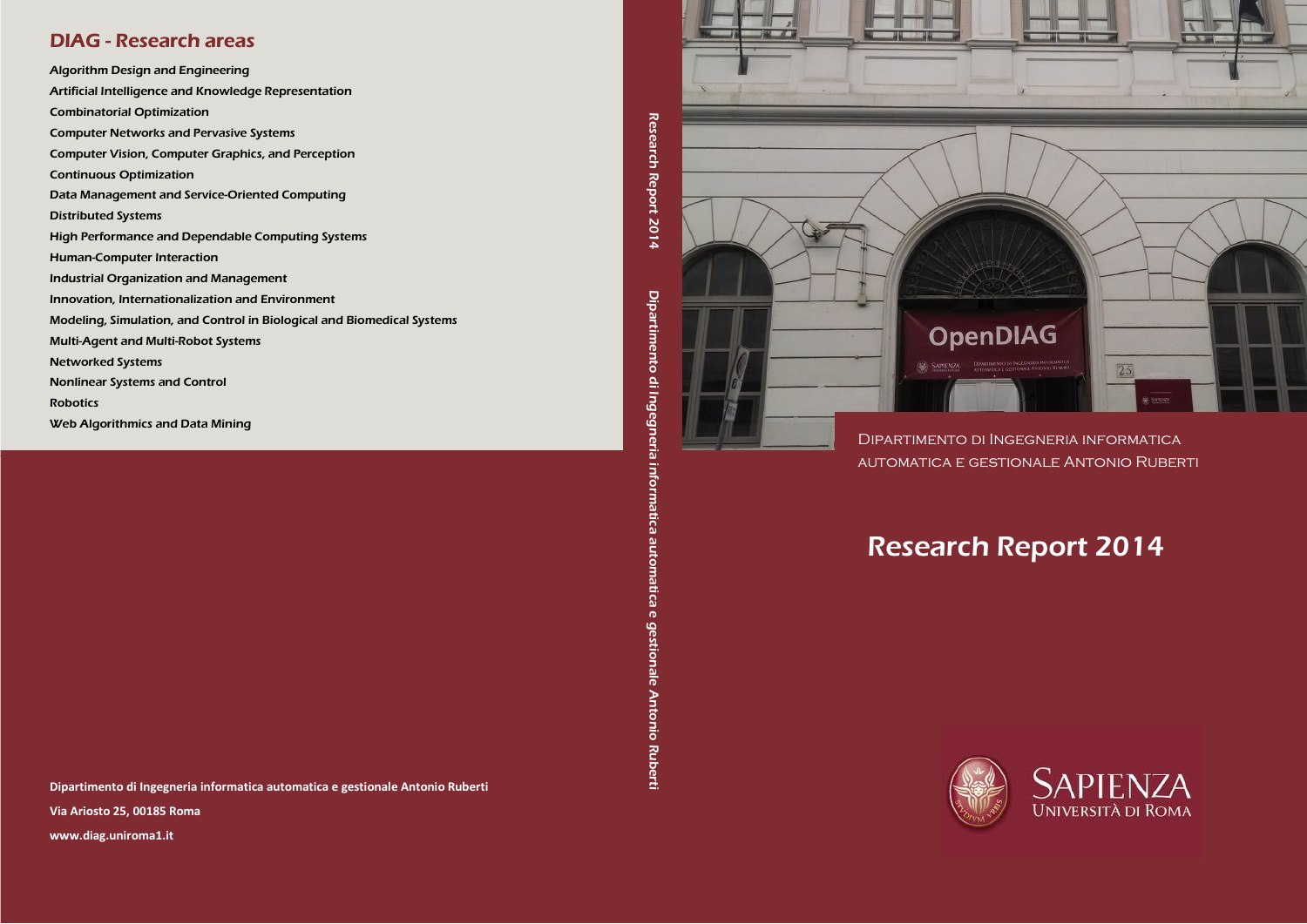## **Dipartimento di Ingegneria informatica automatica e gestionale Antonio Ruberti Sapienza Universit`a di Roma**

**Research report 2014**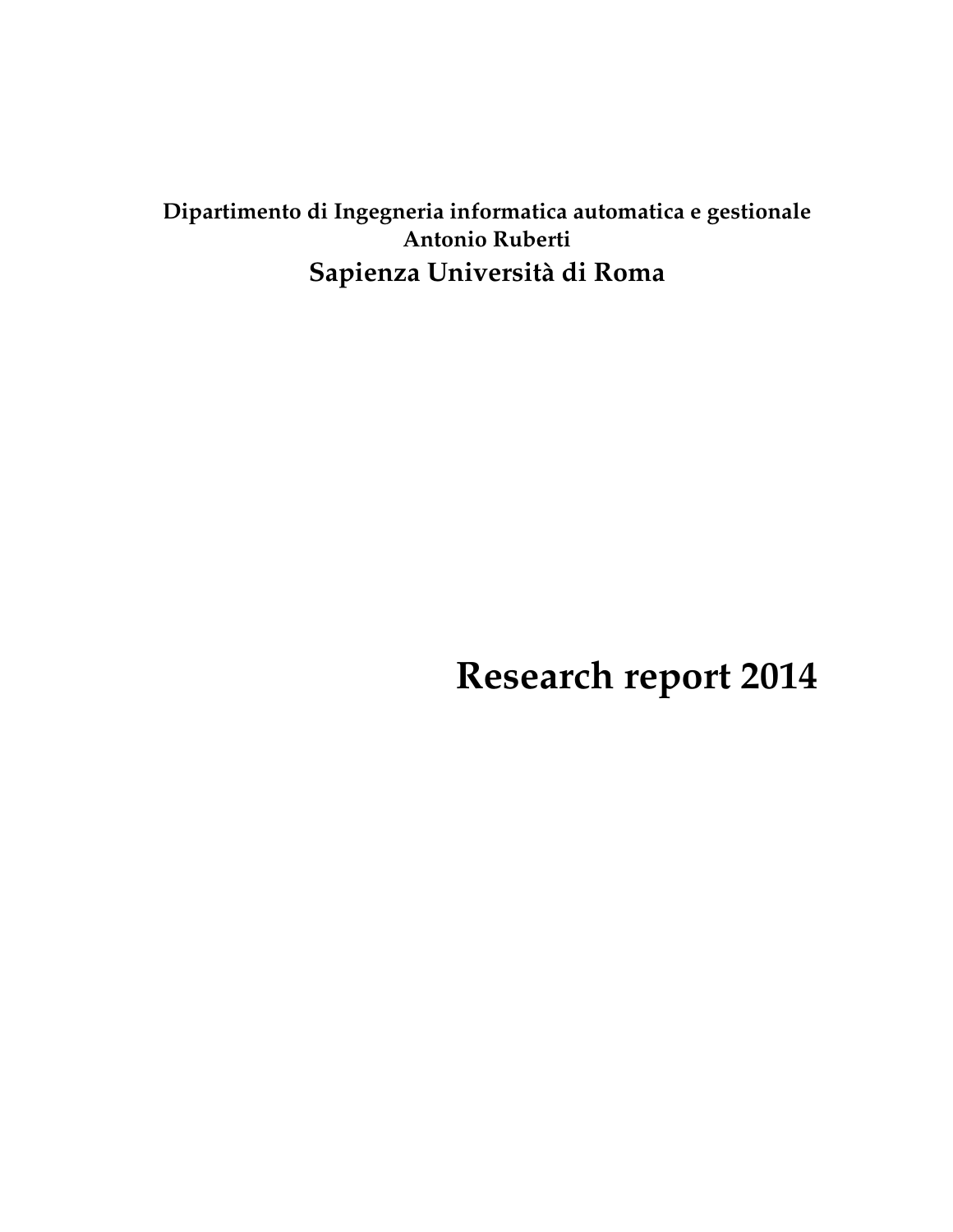#### **Dipartimento di Ingegneria informatica automatica e gestionale Antonio Ruberti**

Sapienza Universita di Roma ` Via Ariosto 25 00185 Roma Italia T +39 06 77274140 F +39 06 77274129 http://www.diag.uniroma1.it

Cura e composizione: Renato BRUNI Alberto MARCHETTI SPACCAMELA

I edizione: Aprile 2015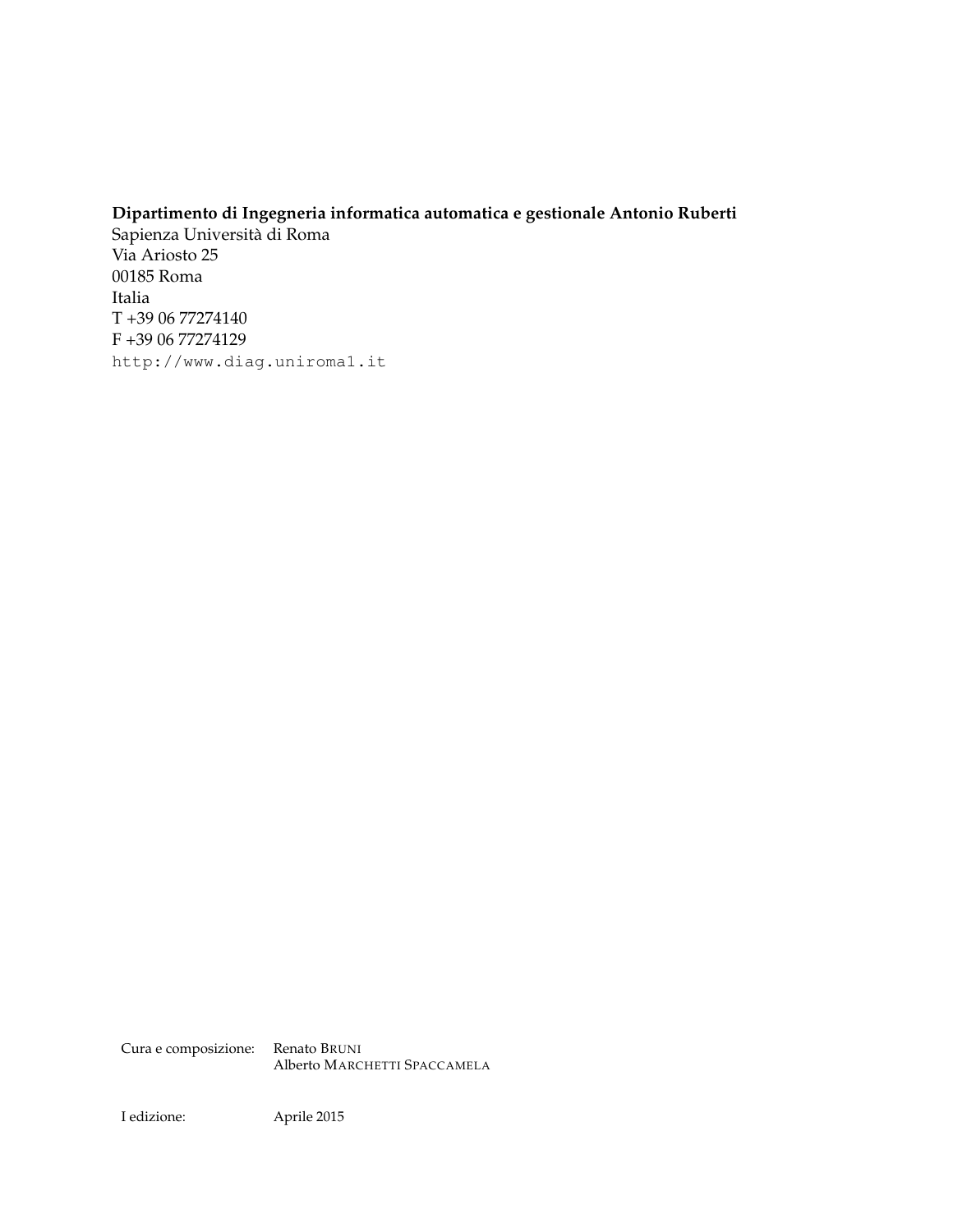### **Contents**

| 1              |     | Introduction<br>1                                                           |                |  |  |  |
|----------------|-----|-----------------------------------------------------------------------------|----------------|--|--|--|
| $\overline{2}$ |     | <b>General Information</b>                                                  |                |  |  |  |
|                | 2.1 |                                                                             | $\overline{2}$ |  |  |  |
|                | 2.2 |                                                                             | $\overline{2}$ |  |  |  |
|                | 2.3 |                                                                             | $\overline{7}$ |  |  |  |
|                | 2.4 |                                                                             | 9              |  |  |  |
|                | 2.5 |                                                                             | 13             |  |  |  |
|                | 2.6 |                                                                             | 13             |  |  |  |
|                | 2.7 |                                                                             | 15             |  |  |  |
|                | 2.8 |                                                                             | 16             |  |  |  |
| 3              |     | Research                                                                    |                |  |  |  |
|                | 3.1 |                                                                             | 22             |  |  |  |
|                | 3.2 | Artificial Intelligence and Knowledge Representation                        | 27             |  |  |  |
|                | 3.3 |                                                                             | 33             |  |  |  |
|                | 3.4 | Computer Networks and Pervasive Systems                                     | 36             |  |  |  |
|                | 3.5 | Computer Vision, Computer Graphics, and Perception                          | 39             |  |  |  |
|                | 3.6 |                                                                             | 45             |  |  |  |
|                | 3.7 | Data Management and Service-Oriented Computing                              | 50             |  |  |  |
|                | 3.8 |                                                                             | 56             |  |  |  |
|                | 3.9 | High Performance and Dependable Computing Systems                           | 62             |  |  |  |
|                |     |                                                                             | 65             |  |  |  |
|                |     |                                                                             | 69             |  |  |  |
|                |     | 3.12 Innovation, Internationalization and the Environment                   | 77             |  |  |  |
|                |     | 3.13 Modeling, Simulation, and Control in Biological and Biomedical Systems | 81             |  |  |  |
|                |     |                                                                             | 86             |  |  |  |
|                |     |                                                                             | 89             |  |  |  |
|                |     |                                                                             | 94             |  |  |  |
|                |     |                                                                             | 101            |  |  |  |
|                |     |                                                                             | 106            |  |  |  |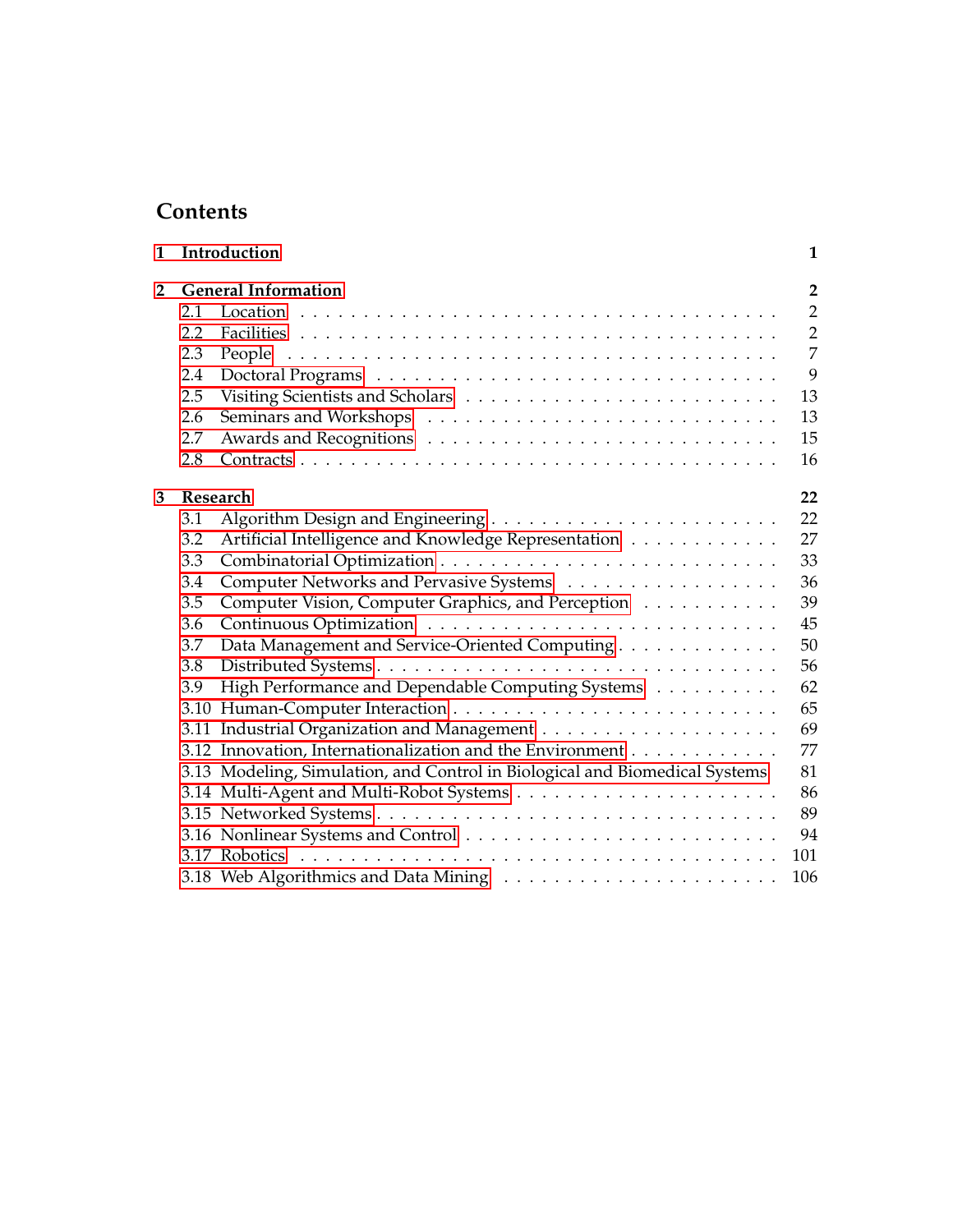### <span id="page-4-0"></span>**1 Introduction**

The present report provides an overview of the research carried out at the Department of Computer, Control, and Management Engineering Antonio Ruberti (DIAG) of the Sapienza University of Rome, during the year 2014.

DIAG (formerly known as DIS - *Dipartimento di Informatica e Sistemistica Antonio Ruberti*) was established in 1983 as an evolution of the *Istituto di Automatica*; in 2001 it was named after Antonio Ruberti, the eminent scholar who founded it. For many years DIAG was distributed over three sites far apart from each other. In May 2007 it moved to the completely renewed premises of Via Ariosto 25, in the center of Rome. In 2011 the department changed its italian name to the new *Dipartimento di Ingegneria informatica automatica e gestionale Antonio Ruberti* with the aim of better representing its current expertise and interests.

DIAG is a center for research and education at the undergraduate and graduate levels in computer, system, and management sciences.

Basic research is the main goal of DIAG, with a strong emphasis on interdisciplinary research, on applications that stimulate basic research, and with a specific attention to technology transfer and dissemination of results. Collaborations are maintained with researchers in other university departments, research institutions and companies, in Italy and abroad.

The main educational goal is to prepare students for professional, research and teaching careers either in universities or in industries in information technologies, automation, and management.

The faculty of DIAG in 2013 consists of 27 full professors, 23 associate professors, and 29 assistant professors (ricercatori). They provide education at the undergraduate and graduate levels to several programs of the two schools of engineering at Sapienza (*facolt`a di Ingegneria dell'informazione, informatica e statistica* and *facolt`a di Ingegneria civile ed industriale*), with main responsibility in the curricula in informatics, systems and control, and engineering management. Teaching activities are not illustrated in this report; a description may be found at <http://www.diag.uniroma1.it> under the entry "Teaching". Furthermore, DIAG offers two PhD programs, and cooperates with a PhD program offered by another department. They are briefly described in Section [2.4](#page-12-0) of this report.

Research activities at DIAG are organized in 18 research areas. This organization is reflected in the structure of Section [3,](#page-25-0) where the research areas are described with a short overview of their main research lines, together with the list of people involved, and the collection of publications appeared in 2014.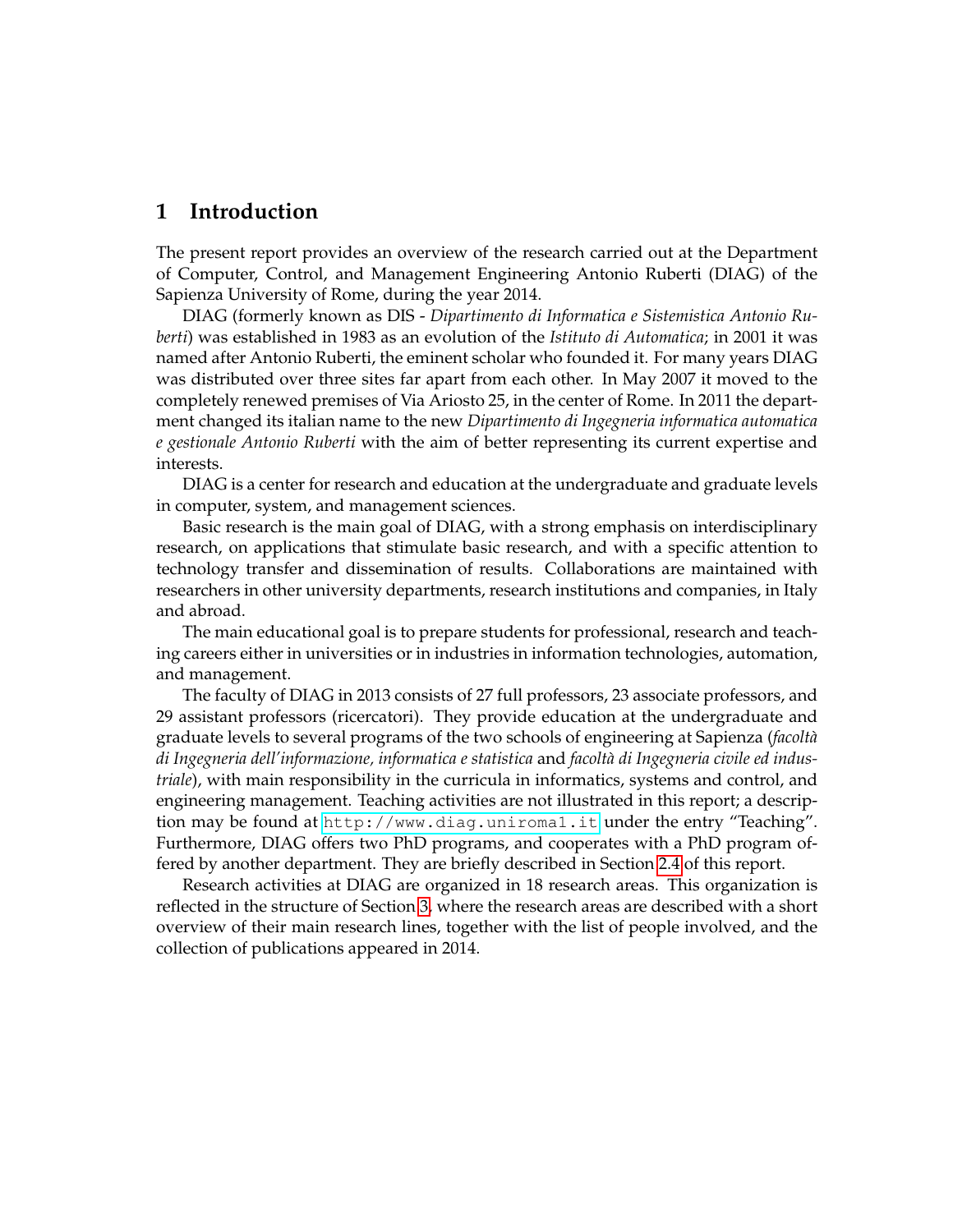### <span id="page-5-0"></span>**2 General Information**

#### <span id="page-5-1"></span>**2.1 Location**

The location of DIAG is the building known as "Scuola Silvio Pellico", in Via Ariosto 25, Rome. DIAG is on the web at <http://www.diag.uniroma1.it>.

#### <span id="page-5-2"></span>**2.2 Facilities**

#### **Library**

The library was first established in 1970 at the Istituto di Automatica. In 2007, the library moved with the department to its current location on Via Ariosto, and there are two reading rooms available for students. Its holdings contain approximately 11,000 books and conference proceedings, 392 journal subscriptions (94 of which are currently active). The Library complements its collection with user access to all the key online resources, bibliographic databases, and scientific content discovery services. The library facilities are also available to students and faculty of other departments and universities.

In 2011, the department library began to acquire books in electronic format. The library now has over 500 ebook titles available, accessible both on the library website and in the central online catalog. Several eReaders have been purchased for student use, and the library is currently testing the use of the eReaders as a course-related-content delivery system for articles, references and resources relevant to courses taught at the Department.

#### **Research Laboratories**

Several research laboratories pertain to DIAG. The following list reports name, location, purpose, and the person in charge for each of them.

#### *ALCOR - Cognitive Robotics Laboratory*

Via Ariosto 25 - basement

The laboratory is devoted to the development of autonomous systems for operating in unstructured and rescue environments, as well as vision based systems for navigation, environment reconstruction and recognition.

Web: http://www.diag.uniroma1.it/~alcor Head: Fiora PIRRI

*Algorithms Engineering Laboratory* Via Ariosto 25 - wing B1 The laboratory is devoted to the engineering and the experimental performance analysis of combinatorial algorithms and their applications. Web: http://www.diag.uniromal.it/~ae Head: Camil DEMETRESCU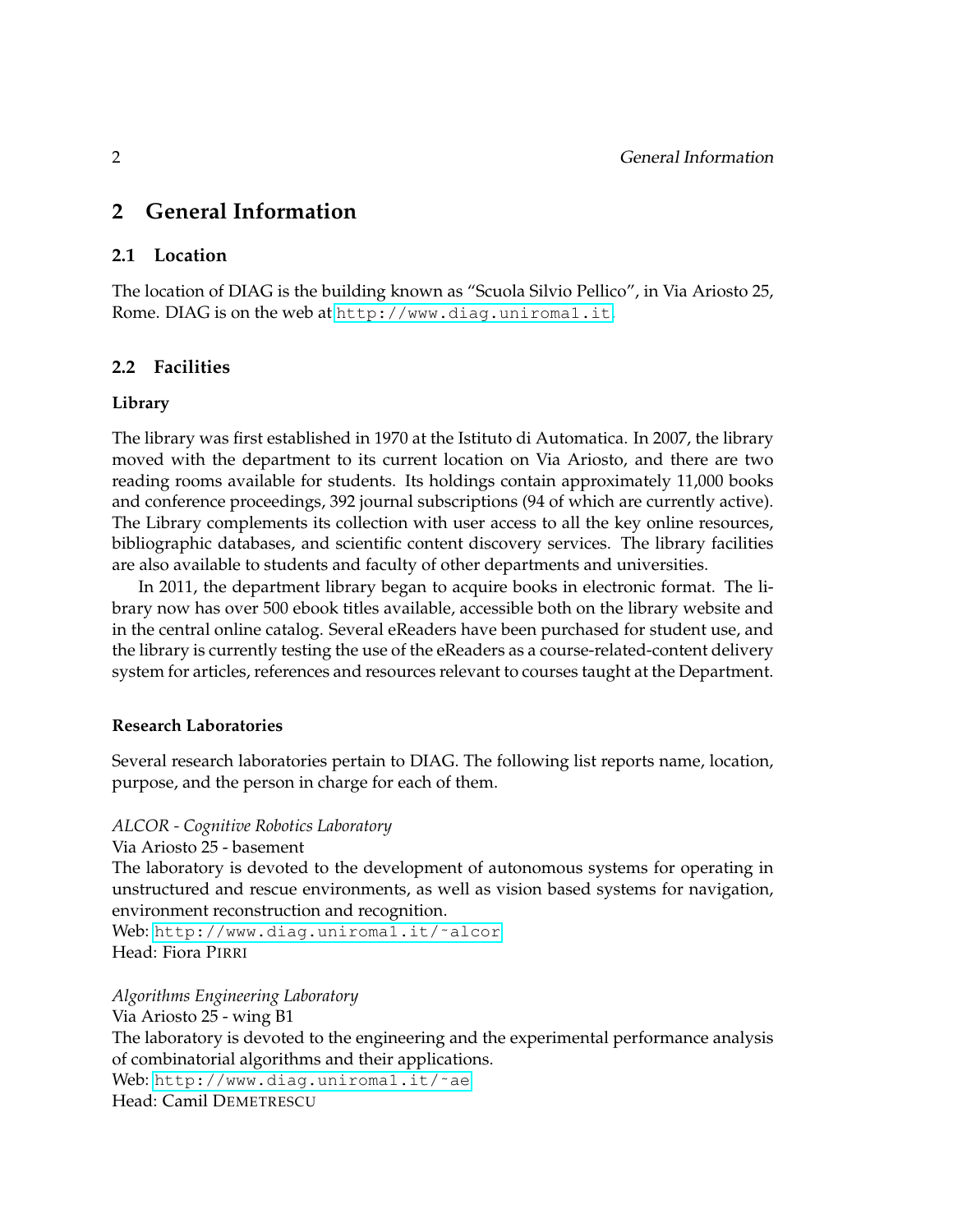#### Facilities 3

*Automation Laboratory* Via Ariosto 25 - basement The laboratory is devoted to the training of students on the design and realization of simple control systems. Head: Claudio GORI GIORGI

#### *BiBiLab - Bioengineering and Bioinformatics Laboratory*

Via Ariosto 25 - basement

The laboratory aims to develop interdisciplinary methodologies by integrating diverse fields, such as signal processing, computer science, systems science, and statistics applied to medical and biological sciences, specifically including: modeling of metabolic systems, information processing from raw molecular biological data to solve interesting biological and medical problems, non-invasive estimation of the electrical activity and functional connectivity of the human brain, development of brain-computer interfaces for assistive and rehabilitation purposes.

Head: Serenella SALINARI

#### *DAMSO Laboratory*

Via Ariosto 25 - basement

The laboratory aims at developing models and testing efficient algorithms for processing real world data from industrial and biosystems engineering. Head: Alberto DE SANTIS

#### *Data And Service Integration Laboratory (DASILab)*

Via Ariosto 25 - room 213, wing B2 The laboratory is devoted to the development of software research prototypes for servicebased and data-integration systems. Web: <http://www.diag.uniroma1.it/dasilab> Head: Maurizio LENZERINI Organization: Massimo MECELLA

#### *E-learning systems and applications laboratory (ELSA)*

Via Andrea Doria 5 (Latina)

In the laboratory, advanced e-learning strategies for robotics and control systems are addressed, developed, implemented and tested through the use of real devices (mobile and articulated robots) available by a web based connection.

Web: <http://infocli31.dislt.uniroma1.it/elsa> Co-Heads: Paolo DI GIAMBERARDINO and Marco TEMPERINI

#### *Joint Lab on Security Research*

Via Ariosto 25 - wing B1

The Joint-Lab on security research with Sapienza Innovazione has the mission to create a critical mass of researchers of La Sapienza around system and software security in complex environments. Results of research of the joint-lab are heavily oriented toward innovation and the creation of new technology companies.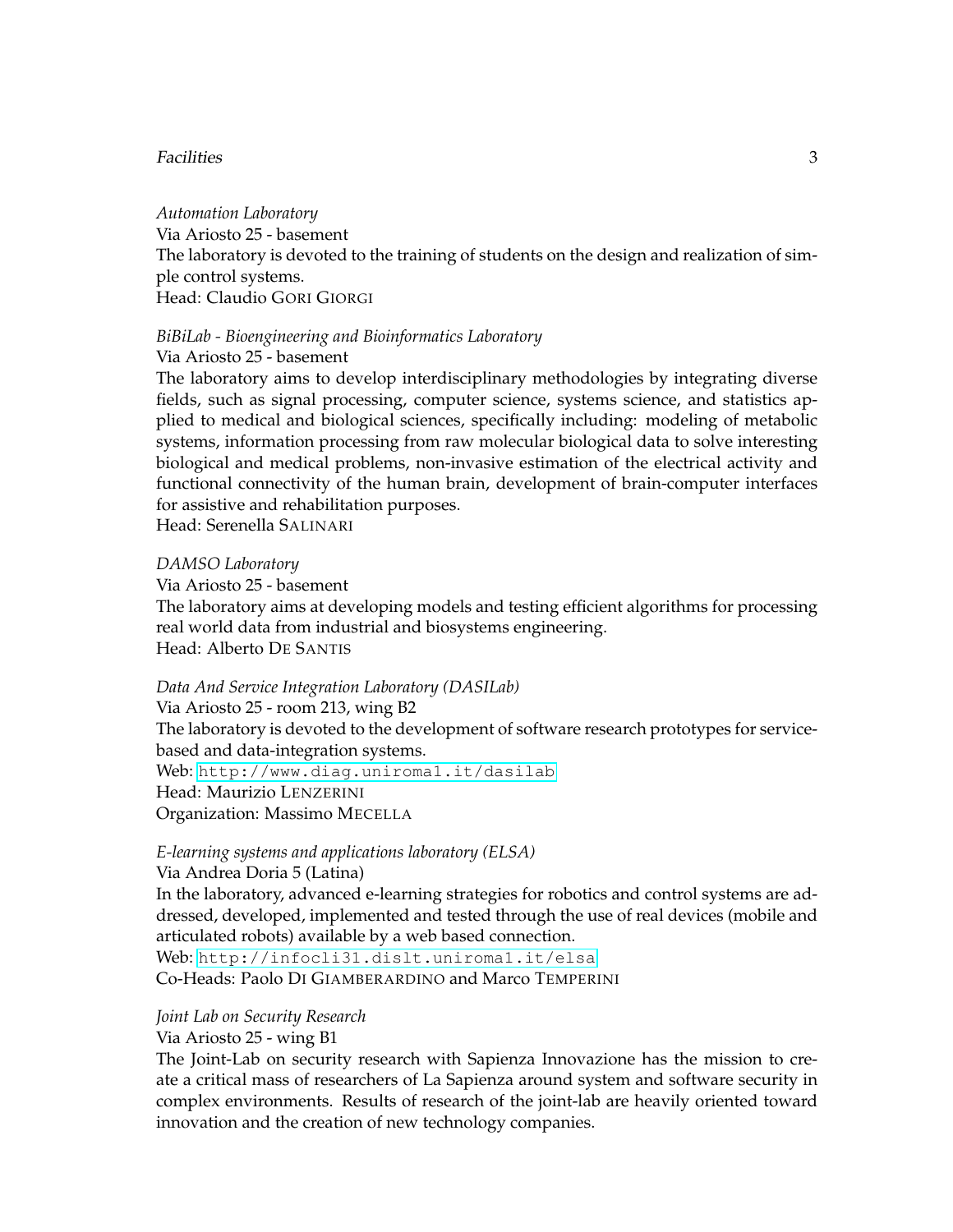Web: http://www.diag.uniromal.it/~labsec Head: Roberto BALDONI

*Management Engineering Laboratory*

Via Ariosto 25 - room A122 and A123, wing A1 The laboratory is devoted to the development of mathematical models and solution algorithms for Management Engineering problems. Web: http://www.diag.uniroma1.it/~labinggest Head: Massimo ROMA

*Middleware Laboratory - MIDLAB*

Via Ariosto 25 - wing B1 The primary goal of MIDLAB is to support leading-edge research and development on middleware, bridging the gap between the latest research results and the current technologies. Web: http://www.diag.uniromal.it/~midlab

Head: Roberto BALDONI

*Network Control Laboratory*

Via Ariosto 25 - room 215, wing A2

The laboratory is devoted to the design, simulation, and experimental validation of advanced resource management, service management and interoperability management procedures for wireless and wired telecommunication networks as well as in energy distribution networks.

Web: <http://labreti.ing.uniroma1.it/> Head: Francesco DELLI PRISCOLI

*Robotics Laboratory*

Via Ariosto 25 - basement

The laboratory is devoted to the development and experimental validation of advanced planning and control techniques for industrial and service robots.

Web: http://www.diag.uniroma1.it/~labrob Head: Giuseppe ORIOLO

*ROCOCO - RObot COgnitivi COoperanti*

Via Ariosto 25 - basement The laboratory of SPQR (Soccer Player Quadruped Robots) teams participating in RoboCup, AIBO, NAO and Rescue Robots. Web: http://www.diag.uniroma1.it/~labrococo/ Head: Daniele NARDI

*Systems and Control Laboratory*

Via Ariosto 25 - basement The laboratory is devoted to the development and experimental verification of new control strategies.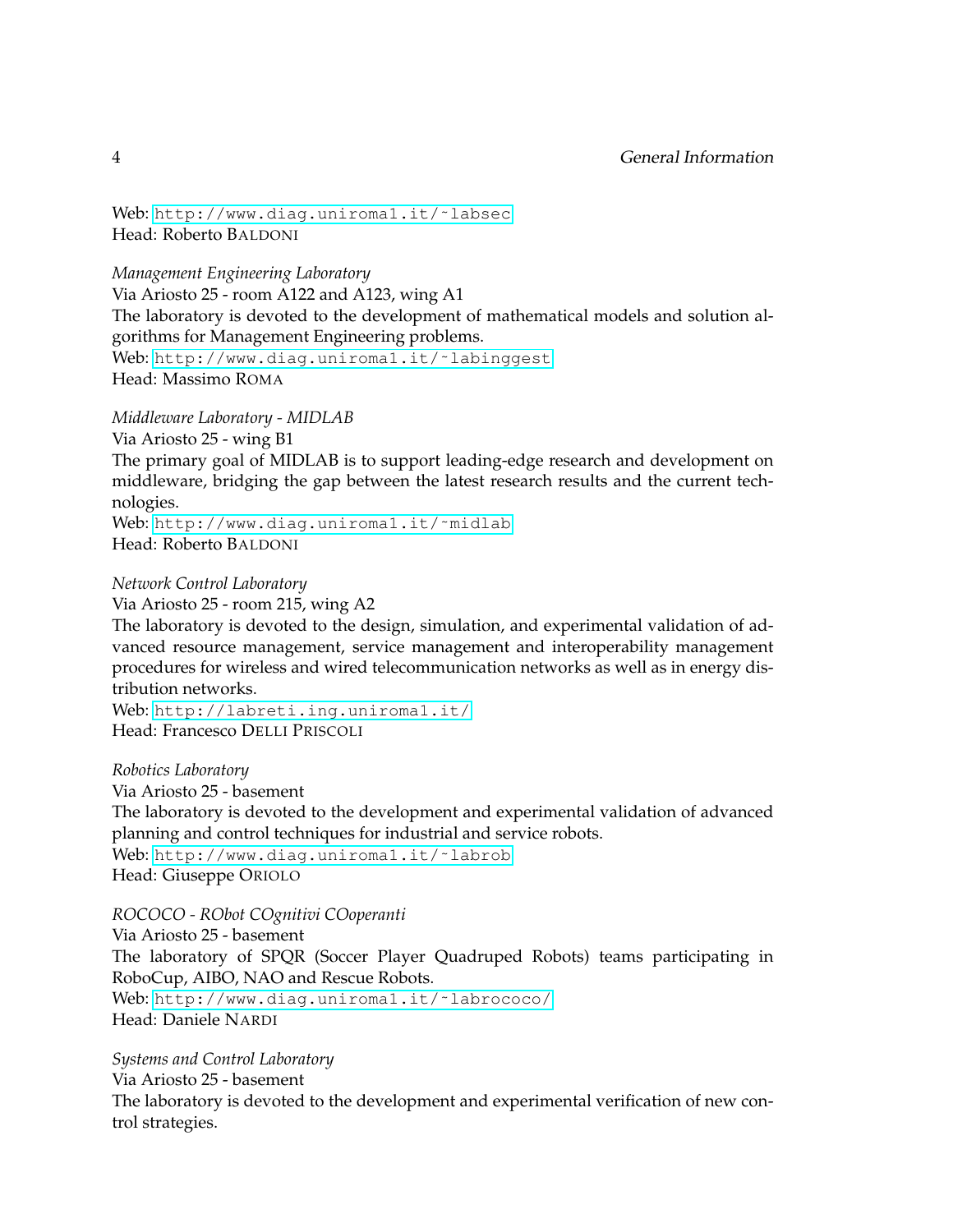#### Facilities 5

Web: http://www.diag.uniroma1.it/~syscon/ Head: Paolo DI GIAMBERARDINO

*Web Algorithmics and Data Mining Laboratory* (WADAM) Via Ariosto 25 - room A221 The laboratory is devoted to the design of algorithms for web and data-mining related problems. Web: <http://wadam.diag.uniroma1.it> Head: Aris ANAGNOSTOPOULOS

*Wireless Sensor Networks Laboratory* Via Ariosto 25 - basement The laboratory is devoted to the development and experimental verification of protocols and algorithms for WSNs. Web: http://www.diag.uniroma1.it/~ficarola/wsn-group/ Head: Andrea VITALETTI

Additional information on the research laboratories may be found at <http://www.diag.uniroma1.it/en/node/60/research-laboratories>.

#### **Educational Laboratories**

DIAG has also educational laboratories. Moreover, DIAG manages two educational laboratories of the School of Engineering, located outside the DIAG building and used for hands-on teaching and for self-studying. These laboratories are named after Paolo Ercoli, the founder of the Computer science component of the department.

*Computer Science Laboratory Paolo Ercoli for introductory courses* Via Tiburtina 205, Roma. About 150 stations are available for undergraduate teaching. Person in charge: Umberto NANNI.

*PC and Workstations Laboratory Paolo Ercoli for advanced courses* Via Eudossiana 18, Roma. About 75 PC and workstations are available for the graduate teaching. Person in charge: Umberto NANNI.

*Management Engineering Laboratory* Via Ariosto 25 - room A122 and A123, wing A1 11 PCs are available. The laboratory is devoted to thesis students for the development of mathematical models and solution algorithms for Management Engineering problems. Web: http://www.diag.uniromal.it/~labinggest Person in charge: Massimo ROMA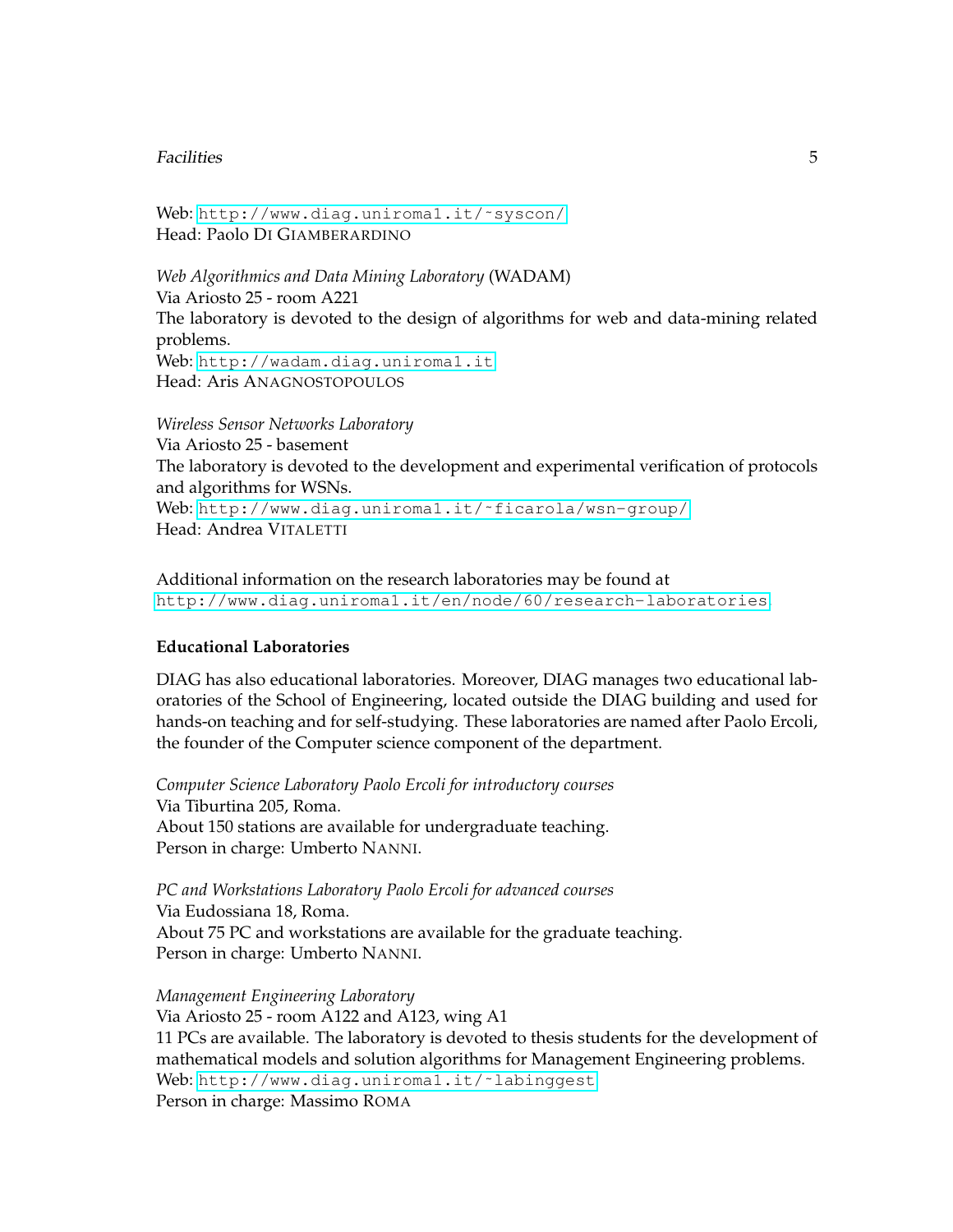Additional information on educational laboratories may be found at [http://www.diag.](http://www.diag.uniroma1.it/en/node/59/teaching-laboratories) [uniroma1.it/en/node/59/teaching-laboratories](http://www.diag.uniroma1.it/en/node/59/teaching-laboratories).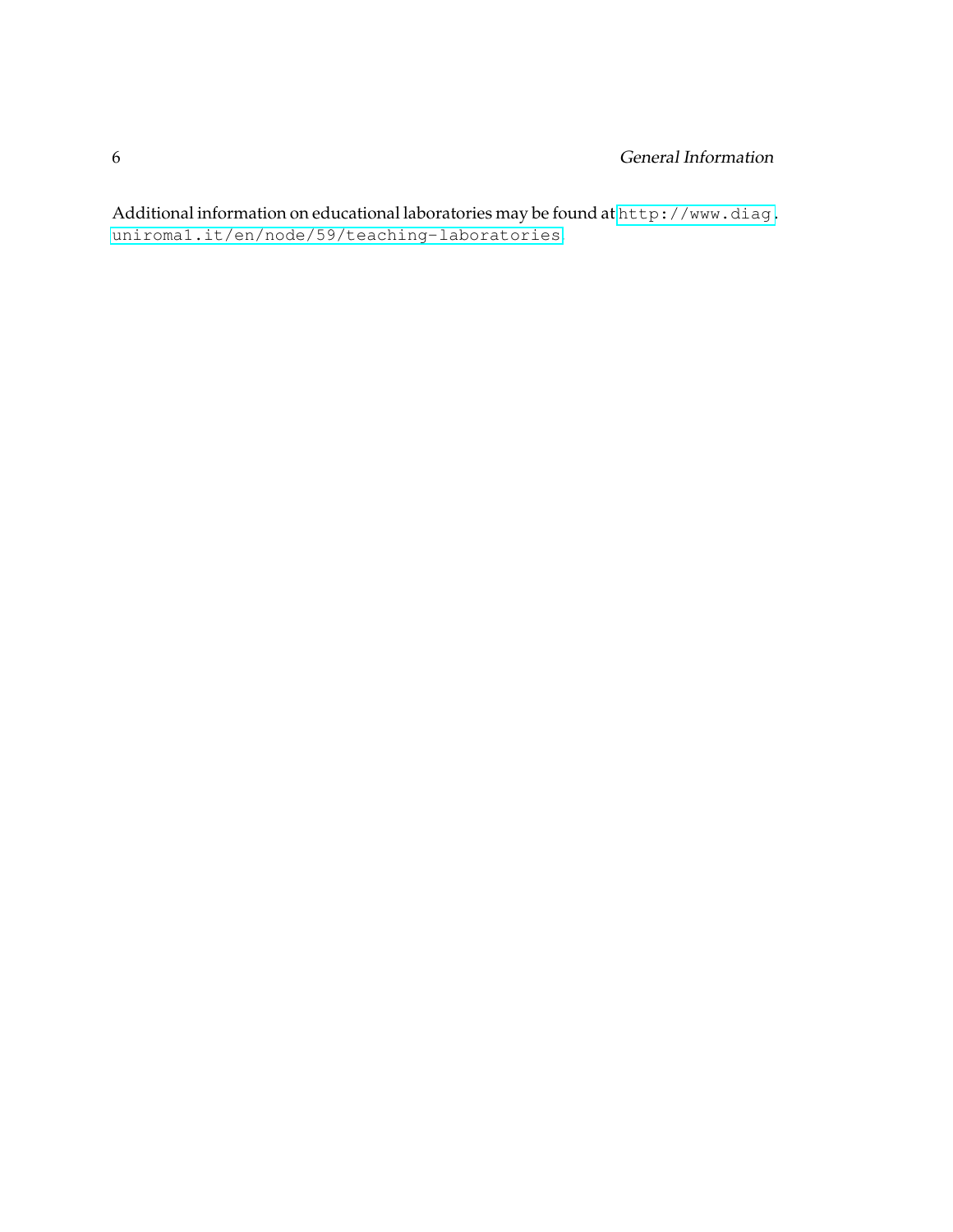#### People 7

#### <span id="page-10-0"></span>**2.3 People**

*Head of Department* Alberto MARCHETTI SPACCAMELA *Administration Head* Giovanna BIANCO

#### *Professors*

Giorgio AUSIELLO (emeritus) Roberto BALDONI Stefano BATTILOTTI Luigia CARLUCCI AIELLO Giuseppe CATALANO Tiziana CATARCI Bruno CICIANI Giuseppe DE GIACOMO Alessandro DE LUCA Francesco DELLI PRISCOLI Gianni DI PILLO (emeritus) Francisco FACCHINEI Claudio GORI GIORGI Alberto ISIDORI (emeritus) Maurizio LENZERINI Stefano LEONARDI Claudio LEPORELLI Stefano LUCIDI Alberto MARCHETTI SPACCAMELA Salvatore MONACO Umberto NANNI Daniele NARDI Alberto NASTASI Fiora PIRRI Francesca SANNA RANDACCIO Antonio SASSANO Marco SCHAERF

#### *Associate professors*

Alessandro AVENALI Luca BECCHETTI Luca BENVENUTI Barbara CAPUTO Ioannis CHATZIGIANNAKIS Fabrizio D'AMORE Cinzia DARAIO Camil DEMETRESCU Alberto DE SANTIS Lorenzo FARINA Luca IOCCHI Domenico LAISE Leonardo LANARI

Paolo LIBERATORE Carlo MANNINO (on leave) Marco Antonio MARINI Giuseppe ORIOLO Laura PALAGI Francesco QUAGLIA Pierfrancesco REVERBERI Massimo ROMA Riccardo ROSATI Serenella SALINARI (up to October 2014) Silvio SALZA Giuseppe SANTUCCI Marco TEMPERINI

#### *Assistant professors (ricercatori)*

Aris ANAGNOSTOPOULOS Laura ASTOLFI Roberto BERALDI Domenico Daniele BLOISI Silvia BONOMI (up to November 2014) Renato BRUNI Claudia CALIFANO Febo CINCOTTI Rosa Maria DANGELICO Claudio DE PERSIS (on leave) Paolo DI GIAMBERARDINO Alessandro DI GIORGIO (up to September 2014) Marco FRATARCANGELI (up to September 2014) Giorgio GRISETTI Daniela IACOVIELLO Domenico LEMBO Giorgio MATTEUCCI Massimo MECELLA Carlo Maria MEDAGLIA (up to November 2014) Fabio NONINO Fabio PATRIZI (up to September 2014) Antonio PIETRABISSA Alberto PRETTO Leonardo QUERZONI Domenico Fabio SAVO (from March 2014) Roberta SESTINI Stravros VASSOS Marilena VENDITTELLI Andrea VITALETTI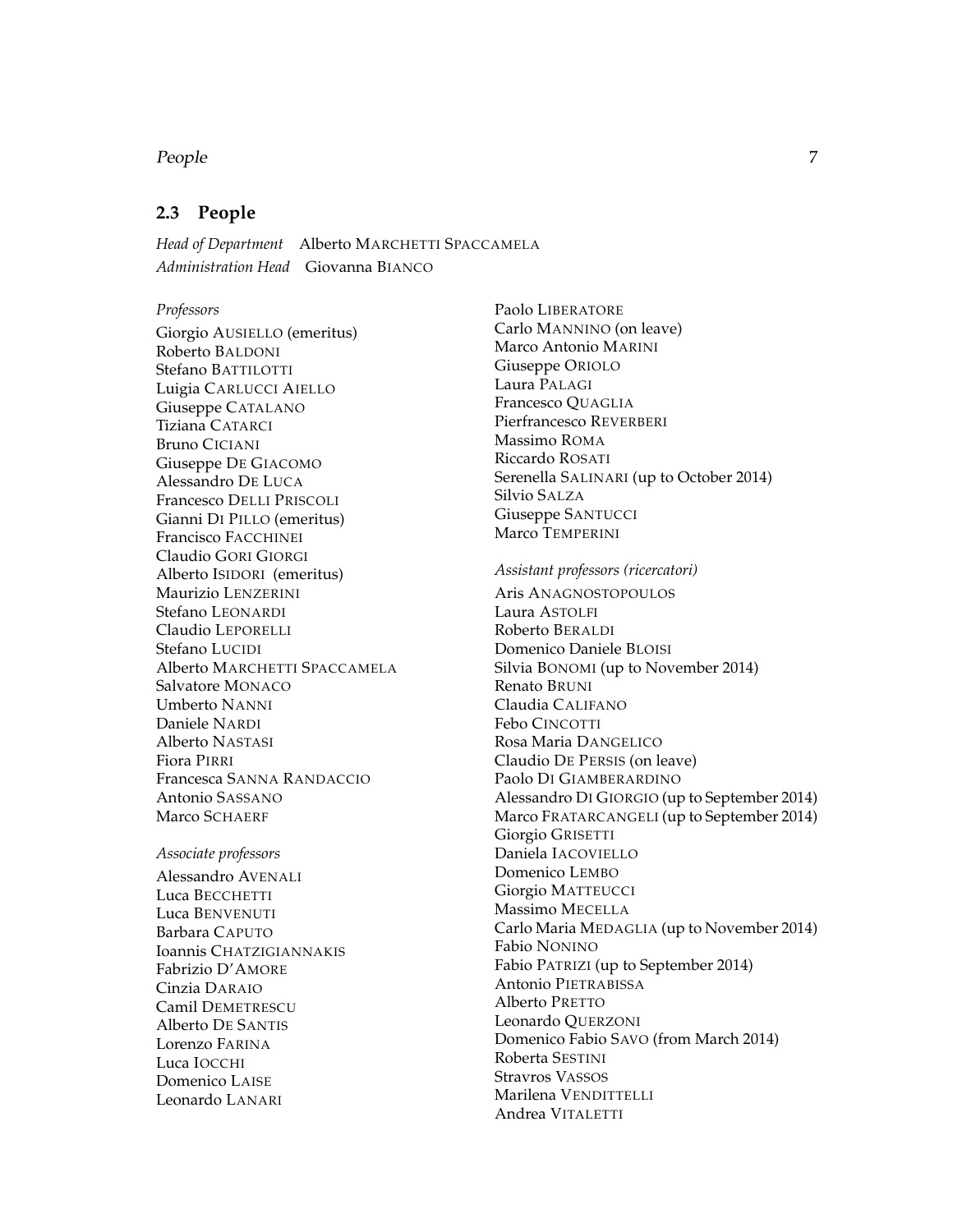*Post Doc research associates (assegnisti di ricerca)* Marek ADAMCZYK Sanchez ARMENDARIZ Emanuele BASTIANELLI Camillo CARLINI Mario CARUSO Massimo CEFALO Claudio CICCOTELLI Chiara CONTI Fabrizio COSSU Tiziana D'ALFONSO Antonella DEL POZZO Maurilio DI CICCO Alessandro DI GIORGIO Giuseppe DI LUNA Fabrizio FLACCO Vincenzo FORTE Guido Emanuele FUSCO Ettore IACOMUSSI Francesco LEOTTA Mariano LEVA Lorenzo LEPORE Andrea MARRELLA Matteo MENNA José MORA Guido ODDI Alessandro PELLEGRINI Andrea PENNISI Fabio PREVITALI Stefano PUGLIA Marco RUZZI Simone SAGRATELLA Valerio SANTARELLI Francesca SCHETTINI Jlenia TOPPI Georgios TSAPLES Claudia VOLPETTI

#### *Research assistants*

Arianna BERTOLAZZO Silvia CANALE Jacopo CAPOLICCHIO Cinzia CATINELLA Federico CIMORELLI Luana COLIA

Marco CONSOLE Federico FERRI Andrea FIASCHETTI Zoe FRAGOULOPOULOU Raffaele GAMBUTI Angelo GENTILI Cecilia LALATTA COSTERBOSA Ester LATINI Francesco LIBERATI Donato MACONE Laura MALEY Silvano MIGNANTI Valsamis NTOUSKOS Vincenzo PASCALE Nicoletta RICCIO Francesco RINALDI Valerio SANTELLI Vincenzo SURACI Roberto TINO Letterio ZUCCARO *Administration staff* Amelia ARRICALE Giovanna BIANCO Flavia CAGNIZI Antonietta CANGELLI Ugo CINELLI Giuditta FILOMENA Sabrina GIAMPAOLETTI Tiziana VALENTINI Maria Pia VANDILLI *Technical staff* Andrea DORI

Luciano GRANDI Marcello PANI Tiziana TONI

*Auxiliary services* Antonio SIMEONI

*Library* Roberta PROIETTI SEMPRONI Antonietta ZUCCONI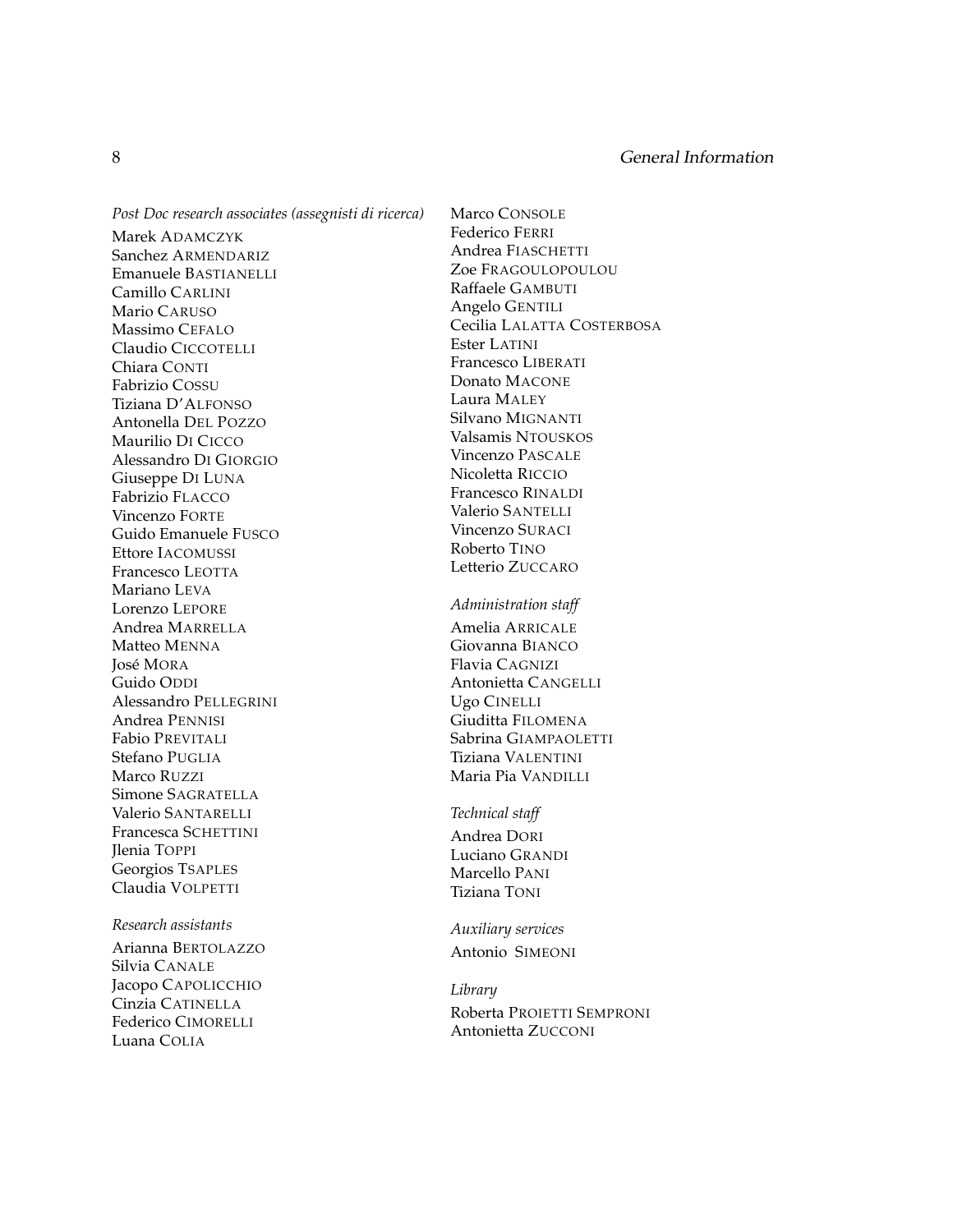#### <span id="page-12-0"></span>**2.4 Doctoral Programs**

DIAG directly hosts the PhD programs in *Engineering in Computer Science* and in *Automatica and Operations Research*. Moreover, DIAG cooperates in the PhD programs in *Bioengineering*, hosted by the Department of Electric, Computer and System Sciences of the University of Bologna.

#### **Bioengineering**

DIAG participates in the PhD program in Bioengineering coordinated by the Department DEIS of the University of Bologna.

The research topics are: modeling of biomedical systems, processing of biomedical data, signals and images, biomedical instrumentation, medical informatics, biomechanics, prostheses, and bio-materials.

*PhD students (working at DIAG)*

XXVIII course XXIX course Elena PREVITI Gianluca BORGHINI Manuela PETTI

*PhD theses completed in 2014*

Pietro ARICÓ *Mental states monitoring through passive Brain-Computer Interface systems* Advisor: Serenella SALINARI

Francesca SCHETTINI *Brain-Computer interfaces for augmented communication: asynchronous and adaptive algorithms and evaluation with end users* Advisor: Serenella SALINARI

#### **Engineering in Computer Science**

The council of professors of the PhD program in Engineering in Computer Science is coordinated by Daniele NARDI.

The research topics are: theory of algorithms, computer systems, databases, programming languages, theoretical computer science, image processing, artificial intelligence,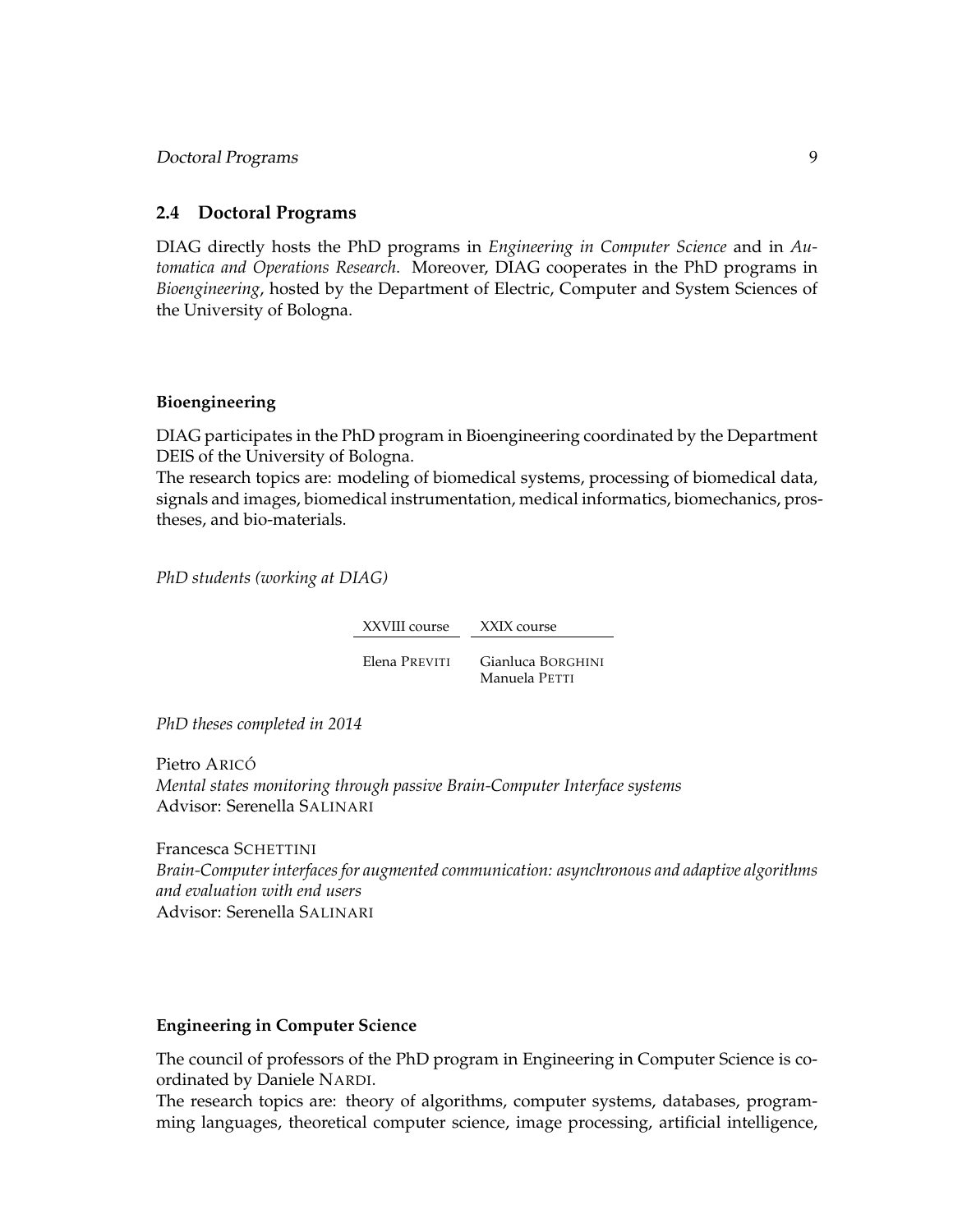cognitive robotics, VLSI, computational logics, performance evaluation, distributed software architectures, computer networks and security.

#### *PhD students*

| XXVII course                                                                                                                                                                                      | XXVIII course                                                                                                                                                                                                                                                                                                                                                                                                                                                                                                                 | XXIX course                                                                                                                                                                                                                                                                                        |
|---------------------------------------------------------------------------------------------------------------------------------------------------------------------------------------------------|-------------------------------------------------------------------------------------------------------------------------------------------------------------------------------------------------------------------------------------------------------------------------------------------------------------------------------------------------------------------------------------------------------------------------------------------------------------------------------------------------------------------------------|----------------------------------------------------------------------------------------------------------------------------------------------------------------------------------------------------------------------------------------------------------------------------------------------------|
| Giuseppe Antonio DI LUNA<br><b>Bruno CAFARO</b><br>Mario CARUSO<br>Cristina CIVILI<br>Riccardo COLINI BALDESCHI<br>Nguyen DUC THIEN<br>Francesco FICAROLA<br>Andrea PENNISI<br>Valerio SANTARELLI | Nadine ABU RUMMAN<br>Marek ADAMCZYK<br>Noor ALDEEN KAMEL<br>Marco ANGELINI<br><b>Reem ATASSI</b><br>Taigo Maria BONANNI<br>Daniele CONO D'ELIA<br>Marco CONSOLE<br>Angela DI IORIO<br><b>Adriano FAZZONE</b><br>Giulia FISCON<br>Guglielmo GEMIGNANI<br>Lorenzo LEPORE<br>Maryam MOUSAVI IRAEI<br>Valsamis NTOUSKOS<br>Fabio PETRONI<br><b>Fabio PREVITALI</b><br>XXX course<br>Valentina FRANZONI<br>Manuel Alejandro RUIZ GARCIA<br>Federico LOMBARDI<br>Federico NARDI<br>Francesco RICCIO<br>Daniele UCCI<br>Andrea VANZO | Maurilio DI CICCO<br>Mohammad ABU SNOBER<br>Davide AVERSA<br>Roberto CAPOBIANCO<br>Claudio CICCOTELLI<br>Antonella DEL POZZO<br>Martina DETURRES<br>Federico FERRI<br>Matteo MENNA<br>Mario PAOLI<br>Jacopo SERAFIN<br>Mara SORELLA<br>Annalisa TERRACINA<br>Mohammad Salah UDDIN<br>Alessio VAUDI |
| PhD thesis completed in 2014                                                                                                                                                                      |                                                                                                                                                                                                                                                                                                                                                                                                                                                                                                                               |                                                                                                                                                                                                                                                                                                    |
| <b>Ida MELE</b><br>Web Usage Mining and its Applicationsto Web Search and Recommendation                                                                                                          |                                                                                                                                                                                                                                                                                                                                                                                                                                                                                                                               |                                                                                                                                                                                                                                                                                                    |

Advisor: Stefano LEONARDI

Mario GIANNI *Multilayered cognitive control for Unmanned Ground Vehicles* Advisor: Fiora PIRRI

Leonardo ANIELLO *Timely Processing of Big Data in Collaborative Large-Scale Distributed Systems* Advisor: Roberto BALDONI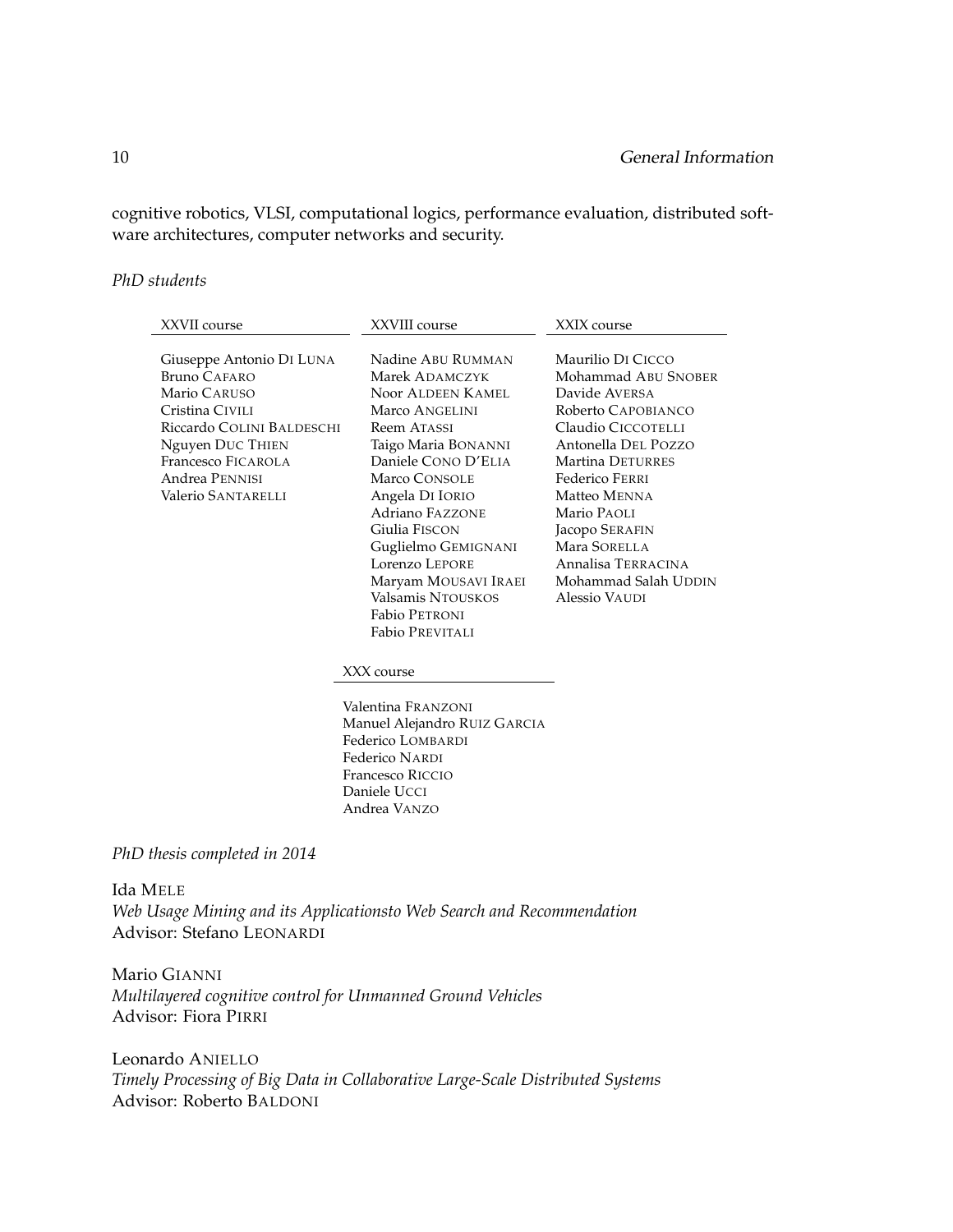#### Doctoral Programs 11

Khalil MASSRI *Data Delivery in Delay Tolerant Networks* Advisor: Andrea VITALETTI

Francesco LEOTTA *Instrumenting and Mining Smart Spaces* Advisor: Massimo MECELLA

Alessandro PELLEGRINI *Techniques for Transparent Parallelization of Discrete Event Simulation Models* Advisor: Francesco QUAGLIA

Sebastiano PELUSO *Efficient Protocols for Replicated Transactional Systems* Advisor: Francesco QUAGLIA

Diego RUGHETTI *Autonomic Concurrency Regulation in Software Transactional Memories* Advisor: Bruno CICIANI

Alessandro RUSSO *Models and Architectures for Dynamic Processes: from Activitycentric to Data-centric Operational Support* Advisor: Massimo MECELLA

Suzanne VAN DER STER *Approximate feasibility in real-time scheduling: Speeding up in order to meet deadlines* Advisor: Alberto MARCHETTI SPACCAMELA

#### **Automatica, Bioengineering and Operations Research**

The council of professors of the PhD program in Automatica, Bioengineering and Operations Research is coordinated by Salvatore MONACO.

This PhD program was produced by merging the two former PhD programs in Systems Engineering and in Operations Research, and has now three curricula: "Automatica", "Bioengineering", "Operations Research". The research topics are: systems theory, automatic control, nonlinear systems, intelligent control, robotics, flexible manufacturing systems, biosystems, modelling, identification, optimal control, resource management for wireless systems, combinatorial optimization, nonlinear programming, network design, neural networks, logistics, management systems, and industrial systems economy.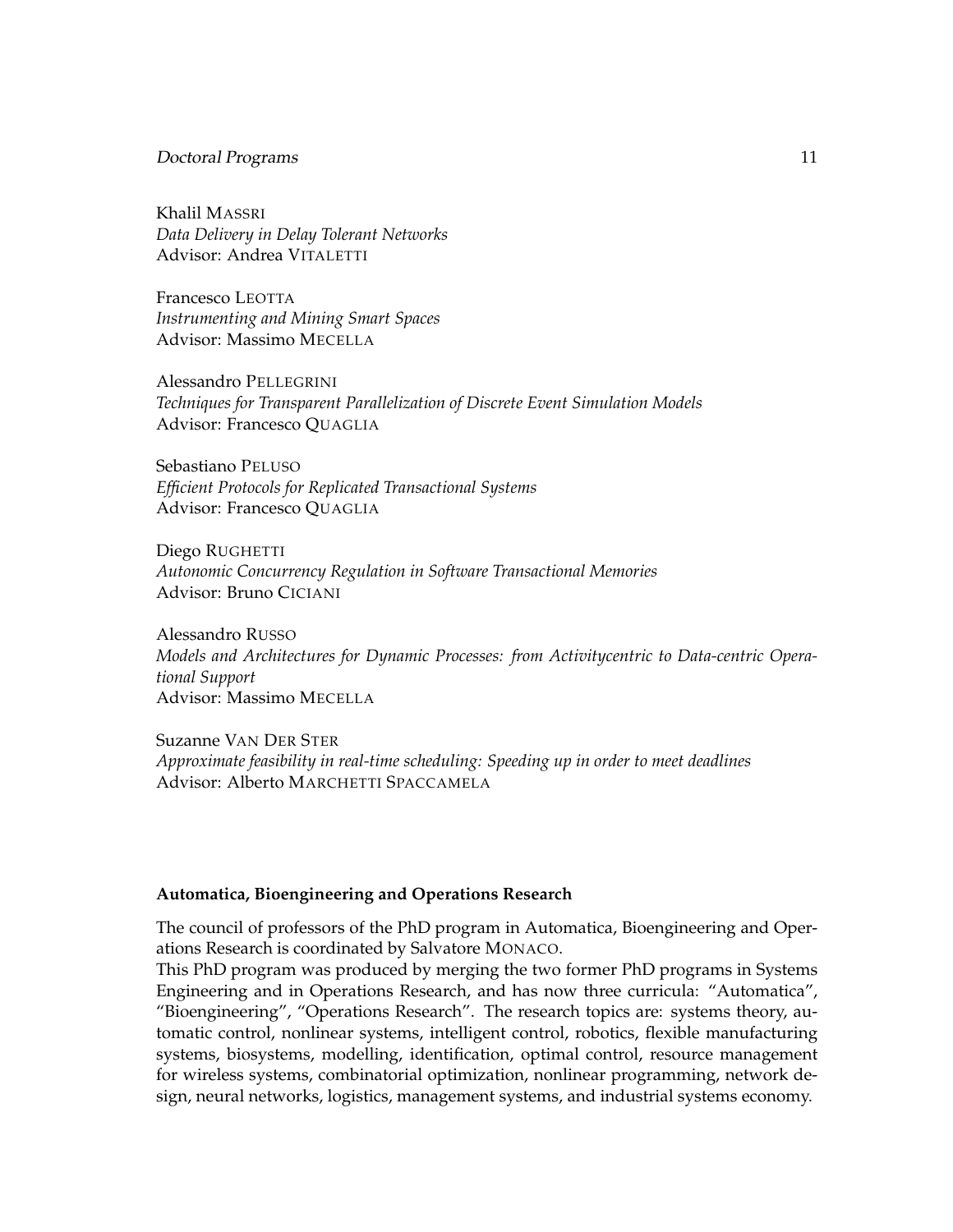#### 12 General Information

#### *PhD students (working at DIAG)*

| XXVII course                                                                                                                       | XXVIII course                                                                                                                                                                                                                                          | XXIX course                                                                                                                                                 |
|------------------------------------------------------------------------------------------------------------------------------------|--------------------------------------------------------------------------------------------------------------------------------------------------------------------------------------------------------------------------------------------------------|-------------------------------------------------------------------------------------------------------------------------------------------------------------|
| Automatica<br>Francesco LIBERATI<br>Giovanni MATTEI<br>Antonio PAOLILLO<br>Letterio ZUCCARO<br>Operations Research<br>Andrea MANNO | Automatica<br>Raffaello BONGHI<br><b>Federica CONTE</b><br>Marco COGNETTI<br>Claudio Roberto GAZ<br>Andrea LANNA<br>Emanuele MAGRINI<br>Marsilio TURATTI<br>Operations Research<br>Jahanbani ADEL<br>Valentina BRACAGLIA<br><b>Umberto DELLE PIANE</b> | Automatica<br>Laura D'ORSI<br>Dario Giuseppe FERRIERO<br>Raffaele GAMBUTI<br>Valerio MODUGNO<br>Operations Research<br>Andrea CRISTOFARI<br>Luca LABELLARTE |
|                                                                                                                                    | Stefania RENZI                                                                                                                                                                                                                                         |                                                                                                                                                             |
|                                                                                                                                    | XXX course                                                                                                                                                                                                                                             |                                                                                                                                                             |
|                                                                                                                                    | Automatica<br>Gabriele BUONDONNO<br>Federico CIMORELLI<br>Federico PATOTA<br>Lorenzo RICCIARDI CELSI<br>Marwa Ahmed HASSAN<br>Matteo MEKHAIL<br>Giacomo NAPOLI                                                                                         |                                                                                                                                                             |
|                                                                                                                                    | Bioengineering<br>Alessandra ANZOLIN<br>Stefano CASCHERA                                                                                                                                                                                               |                                                                                                                                                             |
|                                                                                                                                    | Operations Research<br>Andrea CALICIOTTI<br>Stefano FOGLIETTA                                                                                                                                                                                          |                                                                                                                                                             |
| PhD theses completed in 2014                                                                                                       |                                                                                                                                                                                                                                                        |                                                                                                                                                             |
|                                                                                                                                    |                                                                                                                                                                                                                                                        |                                                                                                                                                             |

#### *Automatica*

Pietro PELITI *Visual Servoing for Unmanned Aerial Vehicles* Advisor: Giuseppe ORIOLO

Giorgia CHINI *Control strategies for the vehicle routing problem applied to medical emergencies* Advisor: Francesco DELLI PRISCOLI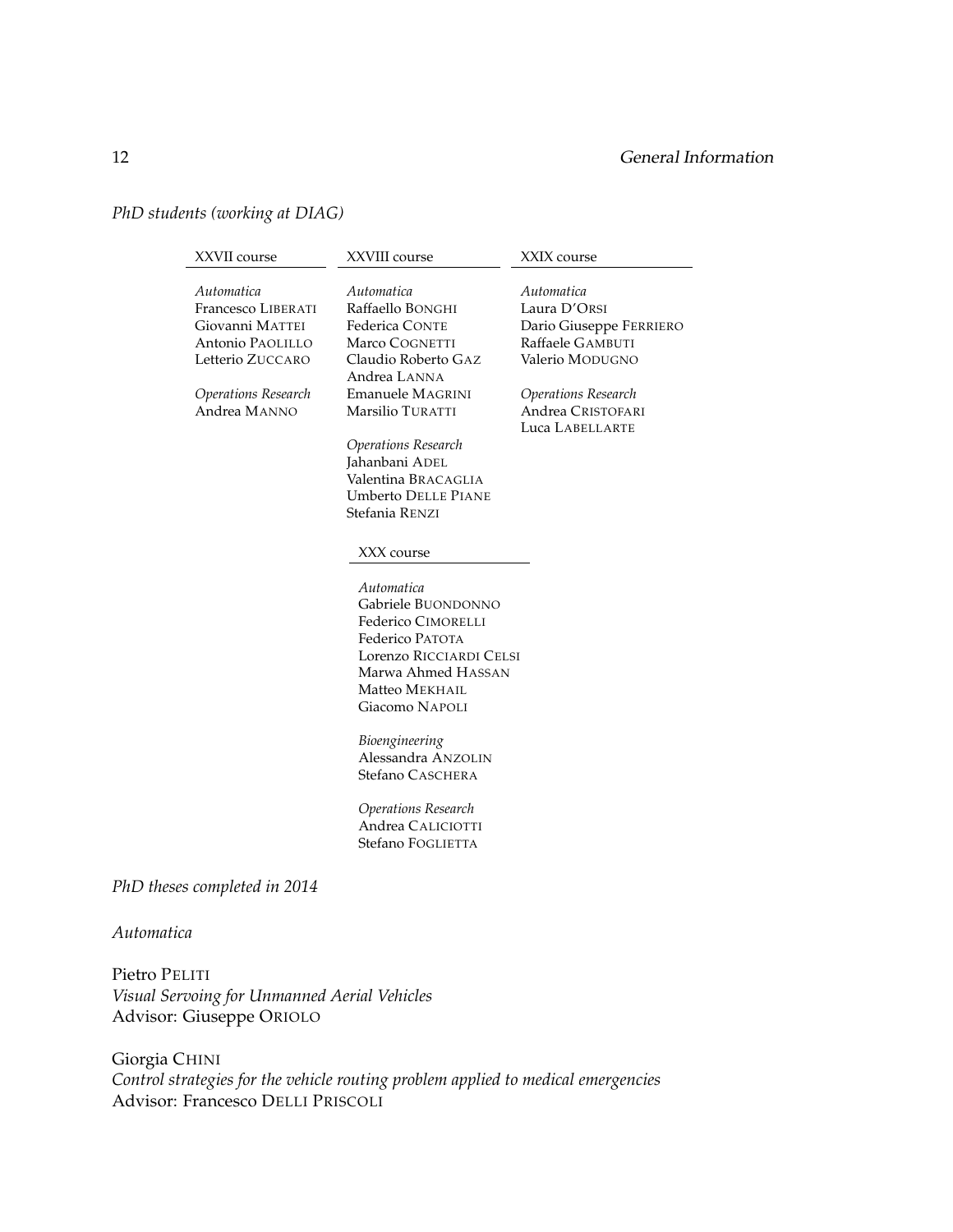Visiting Scientists and Scholars 13 and  $\frac{13}{2}$ 

Andi PALO *Control of Network-Aware Applications and Intelligent Connectivity in Future Internet* Advisor: Francesco DELLI PRISCOLI

Lorenzo ROSA *Vision-based estimation and control for advanced robotic systems* Advisor: Giuseppe ORIOLO

Martina PANFILI *Modelling, Optimization and Control Algorithms for Resource Management Problems in Computer and Communication Networks* Advisor: Francesco DELLI PRISCOLI

Silvia PARIS *Sparsity based detection strategies for faint signals in noise. Application to astrophysical hyperspectral data* Advisor: Salvatore MONACO

#### <span id="page-16-0"></span>**2.5 Visiting Scientists and Scholars**

DIAG hosts visiting scientists and scholars from all over the world. Here we list the visitors that spent at least one month at DIAG during 2014.

Adrian LEWIS, Cornell University, Ithaca (NY), USA, January-June 2014.

Allan BORODIN, University of Toronto, Canada, May-June 2014.

Henk F. MOED, Elsevier, Amsterdam, The Netherlands, September-October 2014 Ibrahim SHIKDAHER, Tishreen University, Latakia, Siria, September-December 2014

Leopold SIMAR, Center for Operations Research and Econometrics (CORE), Universite´ Catholique de Louvain, Belgium, March-May 2014

#### <span id="page-16-1"></span>**2.6 Seminars and Workshops**

Many scientists are invited to deliver seminars at DIAG each year. Below is a list of seminars for the year 2014, in chronological order. Also the Workshops organized at DIAG are reported, with the exception of the project meetings.

• January 21, 1st International SYDIC Workshop http://www.systemdynamics.it/ attivita/eventi/153-1st-international-sydic-workshop-on-system-dynamics-for-policyassessment-strategy-development.html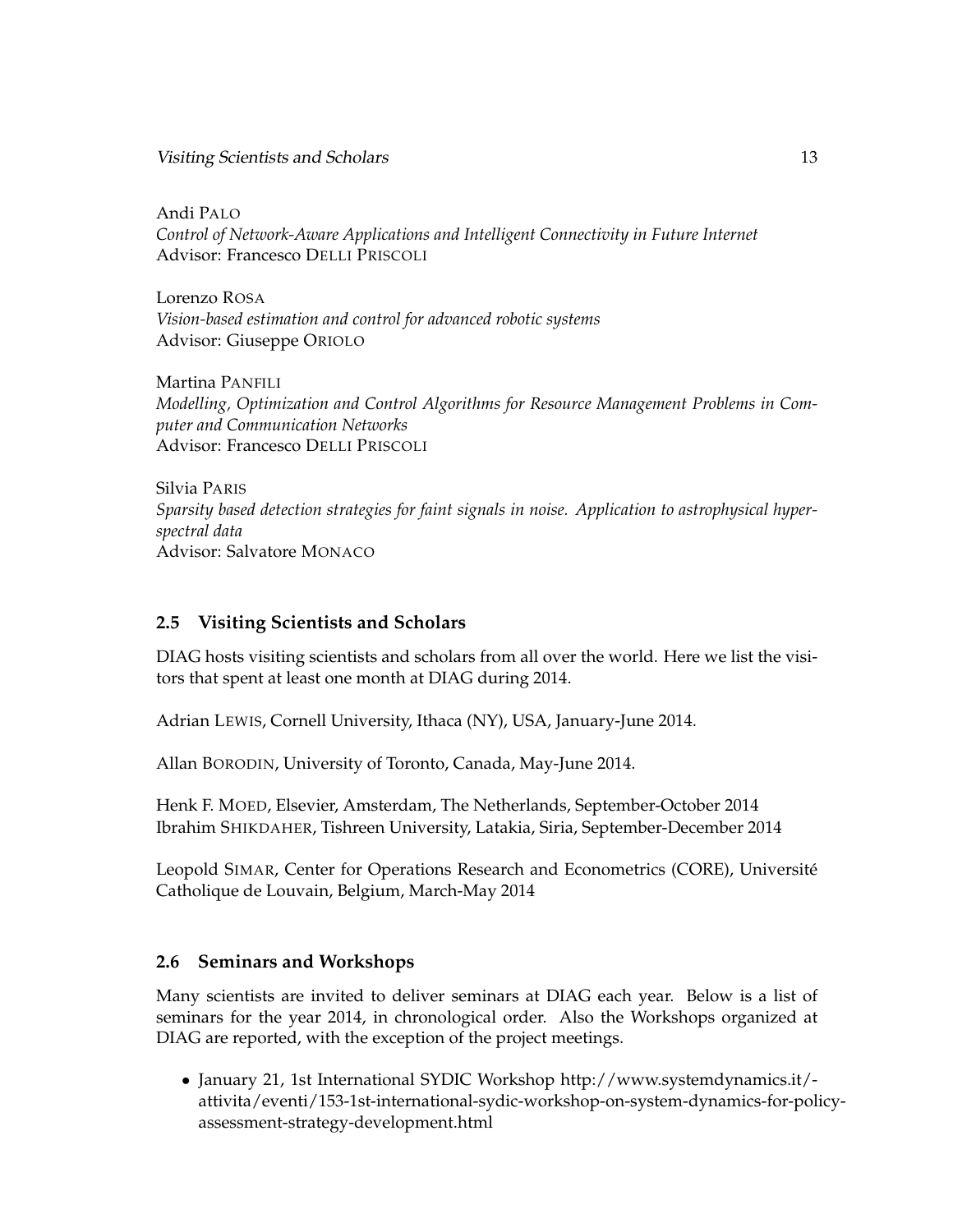- January 22, Yair Amir (Johns Hopkins University, USA), Overlay Networks on a Global Scale: Performance, Quality of Service, and Ultimate Resiliency
- February 12, Adrian Lewis (Cornell University, USA), Identifiability, Nonconvexity, and Sparse Optimization Algorithms
- February 28, Edoardo Marcucci (Roma Tre University and CREI), Urban Freight Transport Policies: Joint Account of Non-linear Attribute Effects and Discrete Mixture Heterogeneity
- March 11, Daniel Lee (University of Pennsylvania, USA), Perception, Planning, and Motor Control in Machines vs. Animals
- March 17, Eszter Lukacs (Institute of Electrical and Electronics Engineers (IEEE), USA), Workshop IEEE Digital Library
- March 21, Sergio Currarini (Leicester University, UK), Performance Thresholds and Optimal Risk Taking
- March 27, Alain Berthoz (College de France, France), Simplexity: Simplifying Principles for Brains and Humanoid Robots
- April 4-5, OpenDiag http://open.diag.uniroma1.it/?q=node/20
- April 10, Georgios Yannakakis (University of Malta), Game AI is Dead Long Live Game AI!
- May 8, Khaled Kilzie, EXP(AI & ROBOTICS)
- May 12, Manuela Veloso (Carnegie Mellon University, USA), Symbiotic Autonomous Mobile Service Robots
- May 15, Vito Trianni (ISTC, CNR, Italy), A Cognitive Design Pattern for Collective Decisions in Distributed Systems
- May 30, Daniele Nicita (FireEye Italy), The New Breed of Cyber Attacks
- June 5-6, Oligo Workshop 2014: Optimal Firm Behaviour and Game-theoretic Models of Competition https://sites.google.com/a/dis.uniroma1.it/oligo-workshop/
- June 10, Adrian Pearce & Chis Ewin (University of Melbourne, Australia), Transforming Situation Calculus Action Theories for Optimised Reasoning
- July 24, Marcos Paul Gerardo Castro (University of Sydney, Australia), Robust Multiple-Sensing-Modality Data Fusion for Reliable Perception
- October 3, Bud Mishra (New York University, USA), Towards Cancer Hybrid Automata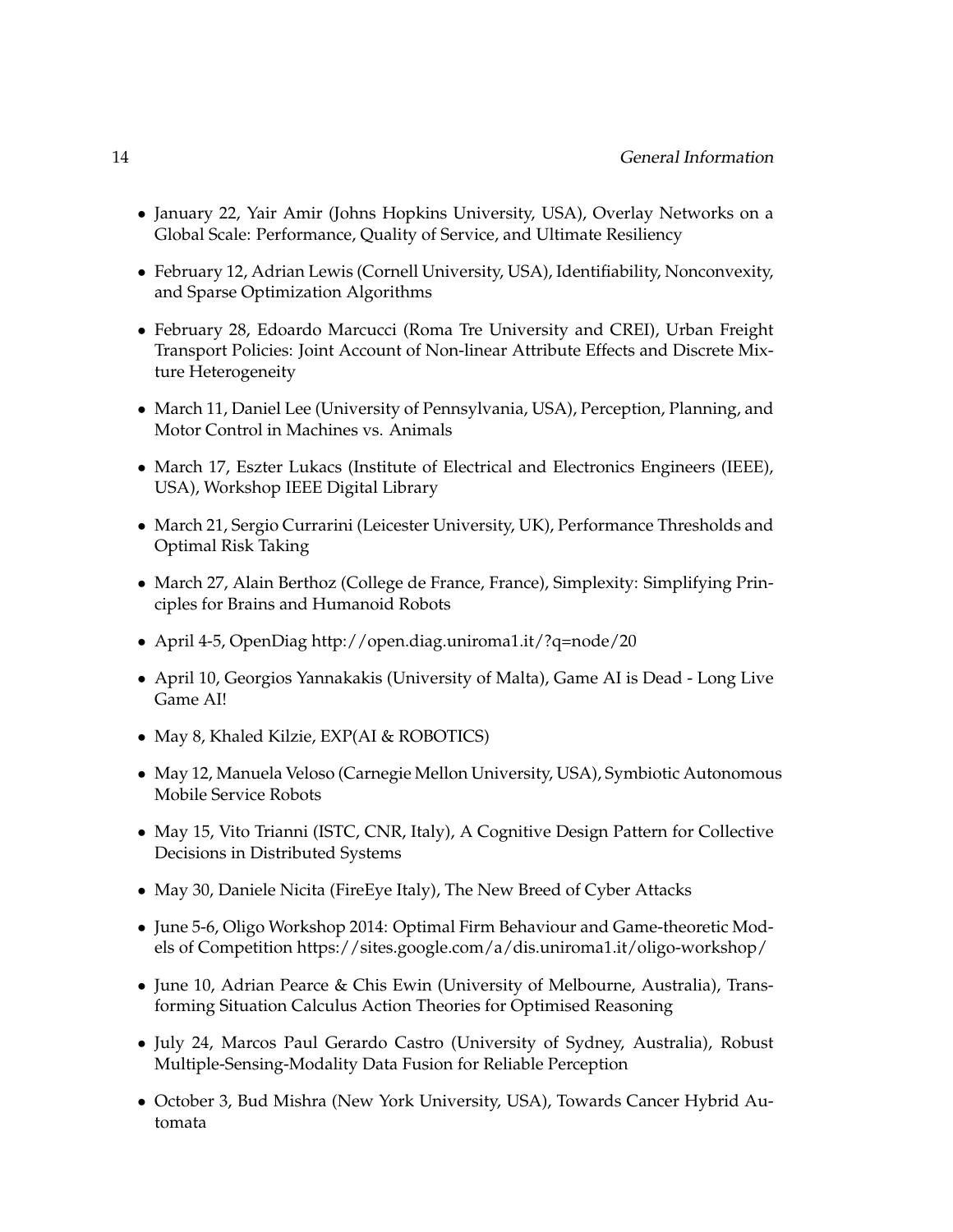- October 29-30, Il costo standard nei servizi di trasporto pubblico locale su autobus (Director: Giuseppe Catalano)
- November 18, Hector Levesque (University of Toronto, Canada), Probabilistic Reasoning in the Situation Calculus: A Progress Report
- November 18, Gerhard Lakemeyer (RWTH Aachen University, Germany), Sensor Fusion in the Situation Calculus
- November 18, Yongmei Liu (Sun Yatsen University, China), Multi-agent Knowledge and Belief Change in the Situation Calculus
- November 18, Yves Lespérance (York University, Canada), On Rational Agent Programming
- November 18, Sebastian Sardina (RMIT University in Melbourne, Australia), Advanced Intention and Plan Selection for BDI Agent Systems
- November 18, Gerald Steinbauer (Graz University of Technology, Austria), YAGI: An Easy and Lightweighted Action Programming Language for Education and Research
- November 26, euRobotics week 2014: A Future of Robots@DIAG for Everyone http://www.eu-robotics.net/cms/index.php?idart=3110
- December 4, David Thue (Reykjavik University, Iceland), Interactive Storytelling in Videogames
- December 9, Andrew Murray (University of Dayton, USA), Accurately Locating and Tracking the Center of Mass in Humanoids and Humans
- December 9, Hector Levesque (University of Toronto, Canada), On the Science of AI
- December 9, Franz Baader (Dresden University, Germany), A Description Logic Journey
- December 9, Moshe Vardi (Rice University, USA), A Logical Revolution
- December 19, Luigi Nardi (Imperial College, UK), Introducing SLAMBench: A Performance and Accuracy Benchmarking Methodology for SLAM

#### <span id="page-18-0"></span>**2.7 Awards and Recognitions**

- Aris Anagnostopoulos and Stefano Leonardi: Google Focused Research Awards (along with 4 more co-winners)
- Luigia Carlucci Aiello has been awarded the Distinguished Service Award by the European Coordinating Committee in Artificial Intelligence (ECCAI), 2014.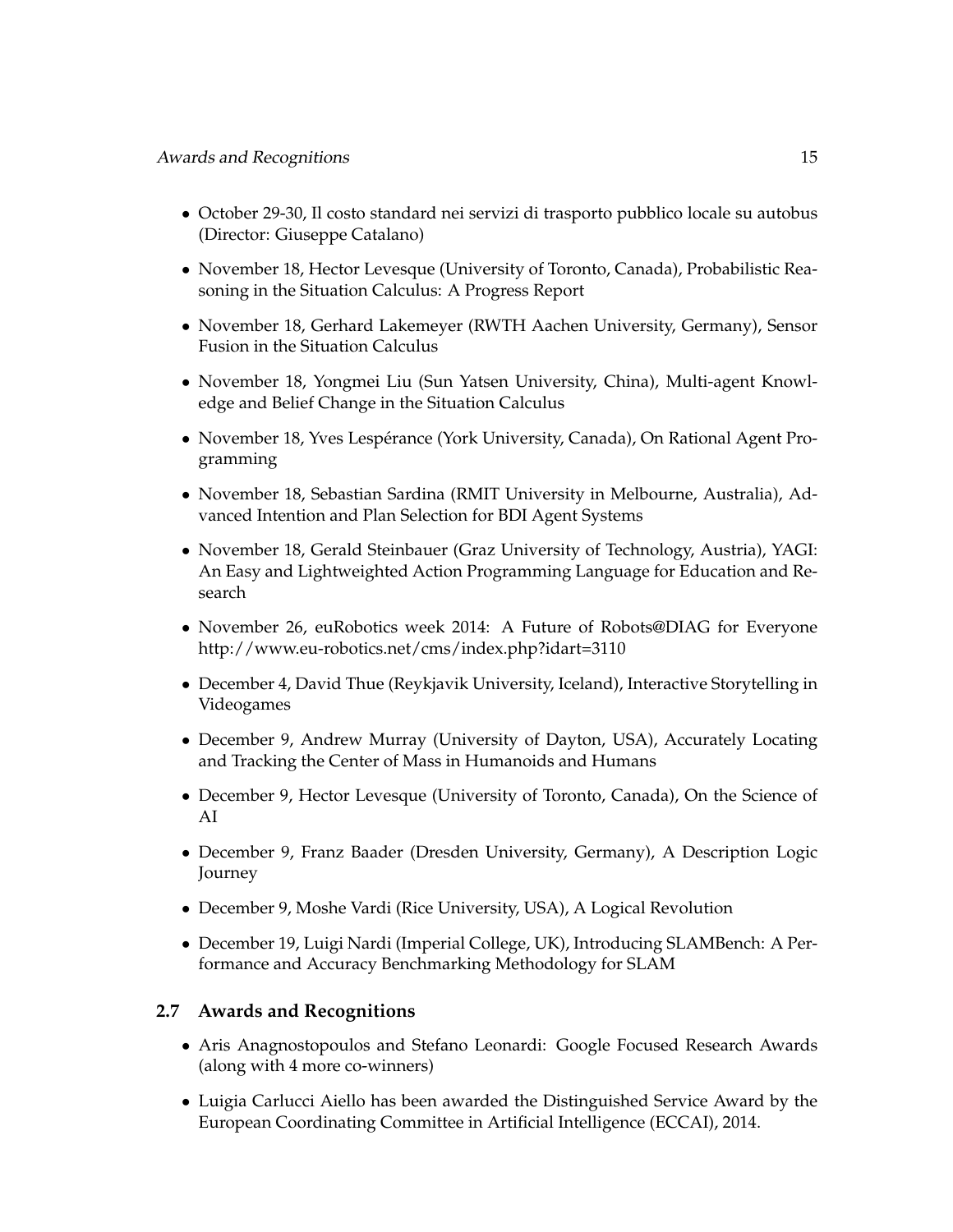- Carlo Mannino: AIRO Best Application Paper Award 2014 for the paper L. Lamorgese, C. Mannino, An exact decomposition approach for the real-time Train Dispatching problem, Operations Research, DOI: 10.1287/opre.2014.1327, 2014
- Carlo Mannino, Antonio Sassano: INFORMS Technical Section on Telecommunications Best Paper Award 2014 for the paper F. D'Andreagiovanni, C. Mannino, A. Sassano, GUB Covers and Power-Indexed Formulations for Wireless Network Design, Management Science 59(1):142-156, 2013
- Salvatore Monaco: Highlight lecture award "Non-linear sampled-data control in space applications", 2nd Conference on Dynamics and Control of Space systems, Rome, Italy, March 24-26, 2014.
- Domenico Lembo has been named as "Exceptional guest editors" by the Semantic Web Journal editors in chief for his work on the Special issue of the Semantic Web Journal on Web Reasoning and Rule Systems (together with Wolfgang Faber, University of Huddersfield, UK).

#### <span id="page-19-0"></span>**2.8 Contracts**

DIAG carries on its research on contracts with public funding agencies and companies. Some of them continue over more than one year. Contractor, funding to DIAG in Euro, title, project leader and duration of each contract are detailed in the list below. The titles of the contracts with Italian entities are reported in Italian.

#### **Contracts with the European Union (E.U.)**

- FP7-CP  $\in$  815.392, SAPHARI Safe and Autonomous Physical Human-Aware Robot Interaction, A. De Luca, ending 31-10-2015
- FP7-CP  $\in$  173.608, SMARTV2G Smart Vehicle to Grid Interface, C. Mannino, ending 31-05-2014
- FP7-CP  $\in$  372.177, MULTIPLEX Foundational Research on MULTIlevel comPLEX networks and systems, S. Leonardi, ending 31-10-2016
- FP7-CP  $\in$  802.488, OPTIQUE Scalable End-user Access to Big Data, R. Rosati, ending 31-10-2016
- FP7-CP  $\in$  348.880, Smart-Vortex scalable semantic product data stream management for collaboration and decision making in engineering, T. Catarci, ending 30- 09-2014
- FP7-IP  $\in$  285.680, FI-WARE Future Internet Core Platform, F. Delli Priscoli, ending 30-04-2014
- FP7-IRSES  $\in$  18.000, EUSACOU European south american network on combinatorial optimization under uncertainty, A. Marchetti Spaccamela, ending 31-07-2014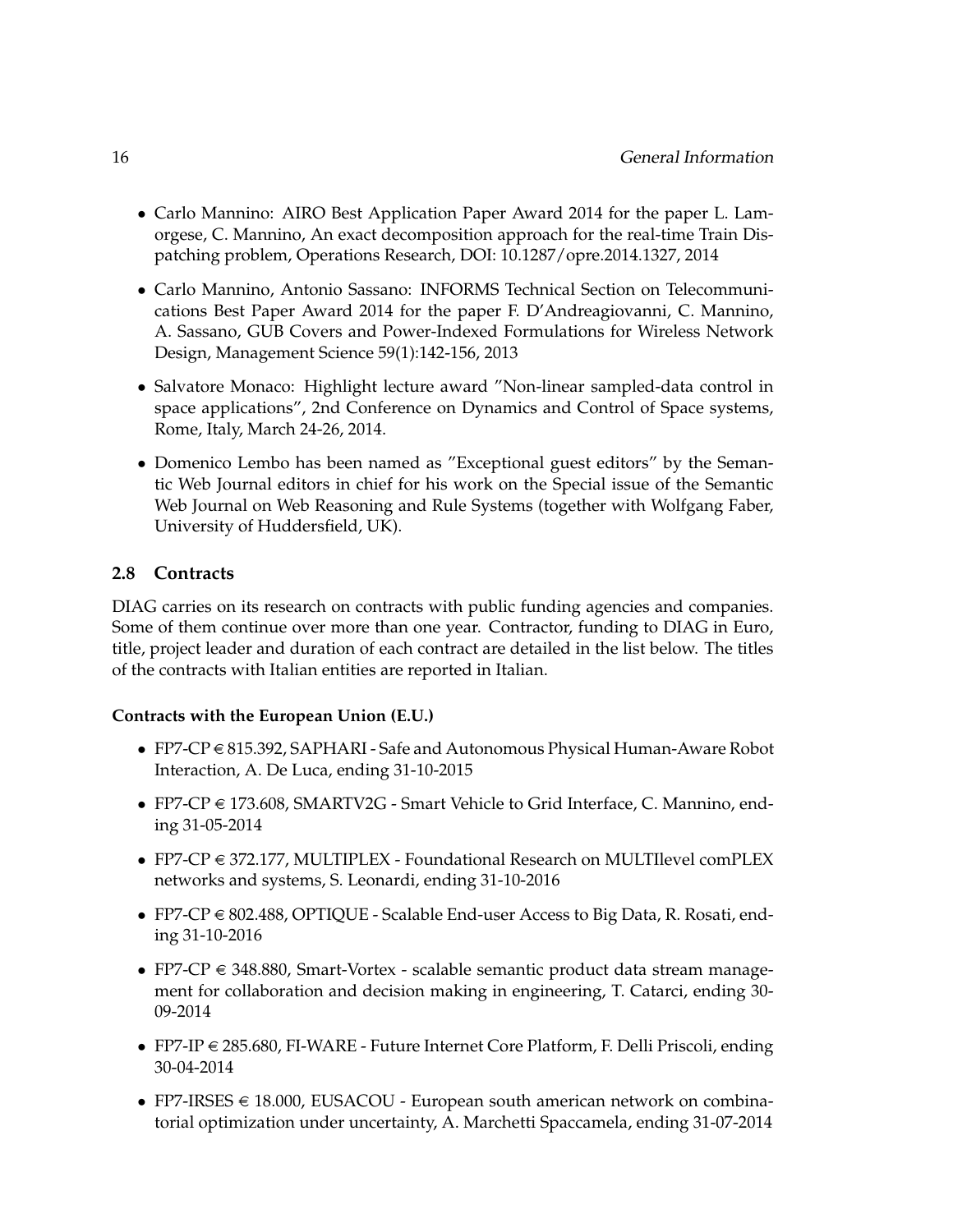#### Contracts 17

- FP7-People/2009-IIPP  $\in$  83.500, MANON Methods for advanced multi-objective optimization of complex nanoscale circuits, G. Di Pillo, ending September 2014
- FP7-CP  $\in$  438.780, ROVINA Robots for Exploration, Digital Preservation and Visualization of Archeological Sites, G. Grisetti, ending 31-07-2016
- FP7-CSA  $\in$  323.675, ROCKIN Robot Competitions Kick Innovation in Cognitive Systems and Robotics, D. Nardi, ending 31-12-2015
- FP7-CP  $\in$  753.968, TRADR Long-Term Human-Robot Teaming for Robot-Assisted Disaster Response, F. Pirri, ending 31-12-2017
- FP7-CP  $\in$  173.575, FI-Core Future Internet Core, F. Delli Priscoli, ending 30-09-2016
- ARTEMIS  $\in$  240.000, nSHIELD new embedded systems architecture for multilayer dependable solutions, F. Delli Priscoli, ending 31-08-2014
- CIP  $\in$  212.200, VOICE Virtual Open Incubation Ecosystem, M. Mecella/S. Vassos, ending 28-02-2017
- CIPS  $\in$  95.962, CRISADMIN CRitical Infrastructure Simulation of ADvanced Models on Interconnected Networks resilience, R. Baldoni, ending 31-08-2014
- ERC-STG  $\in$  332.200, PAAl Practical approximation algorithms, S. Leonardi, ending 30-11-2014

#### **Contracts with Italian Institutions**

- MISE, Industria 2015  $\in$  115.228, Progetto di innovazione industriale Nuove Tecnologie per il Made in Italy "Speaky Acutattile", D. Nardi, ending 31-05-2014
- MISE, Industria 2015  $\in$  90.630, Progetto di innovazione industriale Nuove Tecnologie per il Made in Italy "I-Mule", A. De Luca, ending 31-12-2014
- MIUR PON  $\in$  838.828, PLATINO PLATform for INnOvative services in future internet, F. Delli Priscoli, ending 30-06-2015
- CHIST-ERA  $\in$  357.570, ALOOF Autonomous Learning of the Meaning of Objects, B. Caputo, ending 30-09-2017
- CHIST-ERA  $\in$  343.000, COACHES Cooperative Autonomous robots in Complex and Humans EnvironmentS , L. Iocchi, ending 30-09-2017

#### **Contracts with Companies**

• SILICONDEV SRL  $\in$  30.000 Esecuzione di una ricerca nell'ambito del progetto: Business Simulation for Healtcare - BuS-4H RIF. FILAS-CR-2011-1137, M. Roma, ending 15-04-2014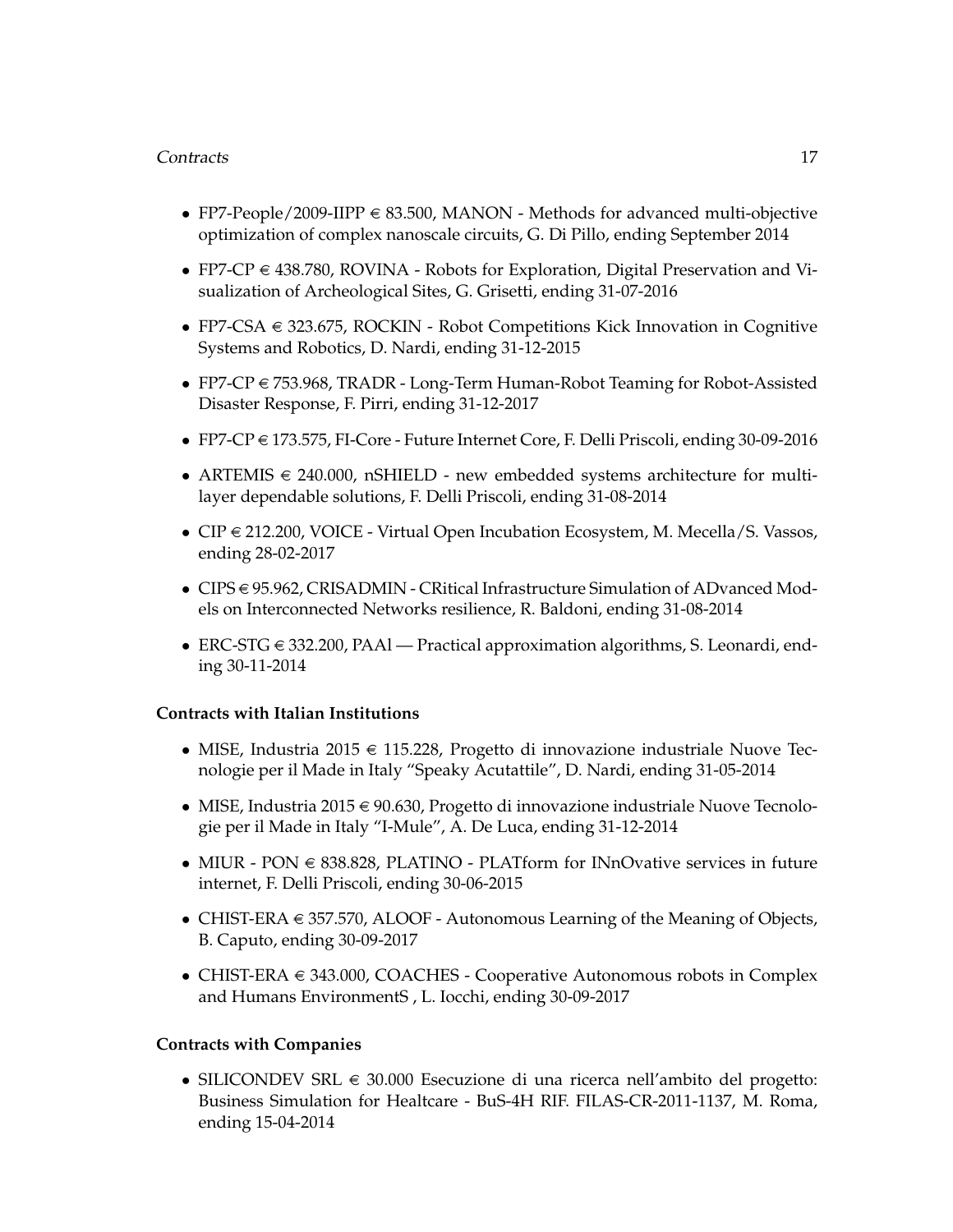- ENEL SERVIZI SRL  $\in$  19.000 Studio/ricerca: Servizio di Utility Of The Future presso l'universita La Sapienza - Contratto n. 1400055612, A. Nastasi, ending 19- ` 01-2014
- CIVIT  $\in$  10.000 Contratto per prestazione professionale: Attività di esperto in materia di analisi dell'evoluzione del contesto economico finanziario ed approfondimento delle tematiche connesse alla valutazione della performance organizzativa ai fini della redazione della relazione sulla performance e la relazione 2012, G. Catalano, ending 31-12-2013
- TELECOM ITALIA SPA  $\in$  249.855 Sviluppo di una ontologia e mapping tra ontologia e sorgenti di dati (Ricerca nell'ambito di un progetto che ha come scopo lo sviluppo di una ontologia relativa ai concetti di interesse per la propria funzione organizzativa Open Access), M. Lenzerini, ending 15-06-2014
- DUEL SPA  $\in$  57.500 Esecuzione di una ricerca concernente l'analisi di dati del traffico per applicazioni di info-mobilita nell'ambito del progetto FILAS SpA(prot. ` 0012578 del 21/10/2013 RS/MT PEC), L. Iocchi, ending 23-01-2015
- SMARTCARE SRL  $\in$  90.000 Attività di ricerca sul tema: Sviluppo dell'ontologia del debito pubblico e mapping tra ontologia e sorgenti di dati, M. Lenzerini, ending 31-03-2014
- GS AUTOMATION SPA  $\in$  32.000 Attività di ricerca riguardante lo sviluppo del sistema: DATA ANALYZER & ACQUISITION SYSTEM - Avviso pubblico Progetti di R&S in collaborazione, da parte delle PMI del Lazio di cui al POR FESR Lazio 2007/2013 ASSE I-Attivita 1- Prot. FILAS-CR-2011-1372 CUP F85C13001220007, A. ` Pietrabissa, ending 30-06-2015
- THALES ALENIA SPACE ITALIA SPA  $\in$  14.040 Attività di ricerca relative alla: Realizzazione del Segmento Terrestre per il programma ATHENA-FIDUS nell'ambito del CT pubblico 10109 28/12/2011 tra TAS e Ministero Difesa, F. Delli Priscoli, ending 17-06-2014
- PROMETEO GROUP SRL  $\in$  15.000 Integrazione con il sistema informativo di Laboratorio (LIS) dell'IRCCS San Raffaele Pisana ed altra strtuttura. Individuazione e descrizione delle tecniche utili alla costruzione dei componenti di un sistema istema basato sulla codifica SPREC, U. Nanni, ending 31-5-2014
- SO.TEL SRL  $\in$  15.000 Attività di studio e sviluppo sperimentale nell'ambito del progetto SMART RETAIL sul tema "Algoritmi per la valutazione del valore commerciale degli scaffali all'interno di spazi commerciali" CORESEARCH POR FESR 20072013 - Prot. FILAS CR 20111068, M. Mecella, ending 31-5-2014
- ACI INFORMATICA SPA  $\in$  65.000 Integrazione dei dati basata su ontologie nel dominio della fiscalita dell'auto, M. Lenzerini, ending 31-12-2014 ´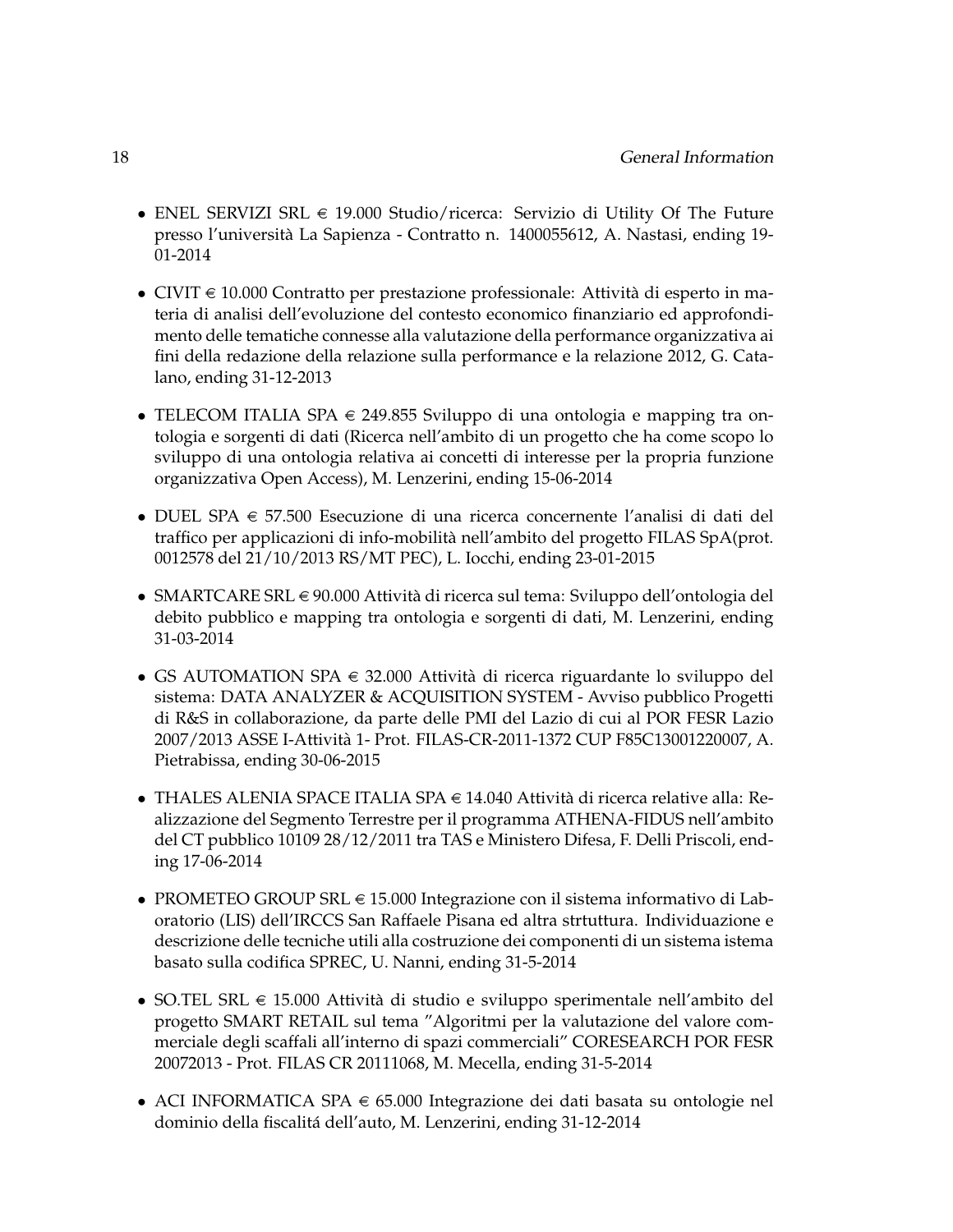#### Contracts 19

- $\bullet$  CONTRAM MOBILITA' S.C.P.A.  $\in$  10.000 Esecuzione di una ricerca nell'ambito del progetto "Contram mobilita ed i costi standard del TPL nella provincia di Macer- ´ ata", G. Catalano, ending 30-06-2014
- OLOMEDIA SRL  $\in 7.592$  Esecuzione di una ricerca sul tema "Analisi dei punti e delle modalita di innesto di sensoristica RFID e di punti di riscontro", U. Nanni, ` ending 21-03-2014
- NEXSE SRL  $\in$  14.208 Esecuzione di una ricerca sul tema "Modalità di con nessione con i laboratori dedicati all'analisi genetica con l'integrazione di dati", U. Nanni 21-03-2014
- SOLCO SRL  $\in$  72.000 Attività di Ricerca nell'ambito del Progetto "COMDIG" Comunicazione e marketing digitale 3.0, M. Temperini, ending 04-05-2015
- THALES ALENIA SPACE ITALIA SPA  $\in$  75.500 Attività di Ricerca nell'ambito di una collaborazione sul tema "Studi Innovativi di Missione e di Rete di nuova generazione" - Programma di Studio SIPROSAT CAP2, F. Delli Priscoli, ending 08-05- 2015
- CINECA  $\in$  30.000 Analisi delle esperienze delle Università Statali e non, che stanno adottando la contabilita Economico Patrimoniale. Individuazione delle principali ` difficolta o problematiche; metodiche o procedimenti per la oro risoluzione o mit- ` igazione, G. Catalano, ending 31-05-2015
- FONDAZIONE CEUR  $\in$  10.000 Esecuzione di una ricerca concernente il calcolo del costo medio per uno studente ospitato all'interno delle strutture a gestione pubblica adibite all'ospitalita e formazione di studenti universitari, G. Catalano, ending 15- ` 06-2014
- DIPARTIMENTO DI MECCANICA, MATEMATICA E MANAGEMENT DEL PO-LITECNICO DI BARI € 20.000 Consulenza di Studio e Ricerca per "Indicatori di performance di una smart city e governance energetica della citta", C. Leporelli e ` R. M. D'Angelico, ending 04-01-2015
- SISTEMI SOFTWARE INTEGRATI SPA  $\in$  33.750 Attività di studio e ricerca per il Progettto BEE SAFE nell'ambito del Contratto SSI-AQ-019/2011, D. Nardi, ending 31-12-2014
- THE GAME COMPANY SRL  $\in$  10.000 Esecuzione del Progetto "THE GAME COM-PANY", S. Leonardi e L. Becchetti, ending 31-12-2014
- FEDERLAVORO E SERVIZI CONFCOOPERATIVE  $\in$  30.000 Esecuzione di una ricerca concernente "Il procurement degli enti locali nell'ambito del processo di riforma istituzionale: aspetti metodologici e ipotesi applicative", G. Catalano, ending 03-03- 2015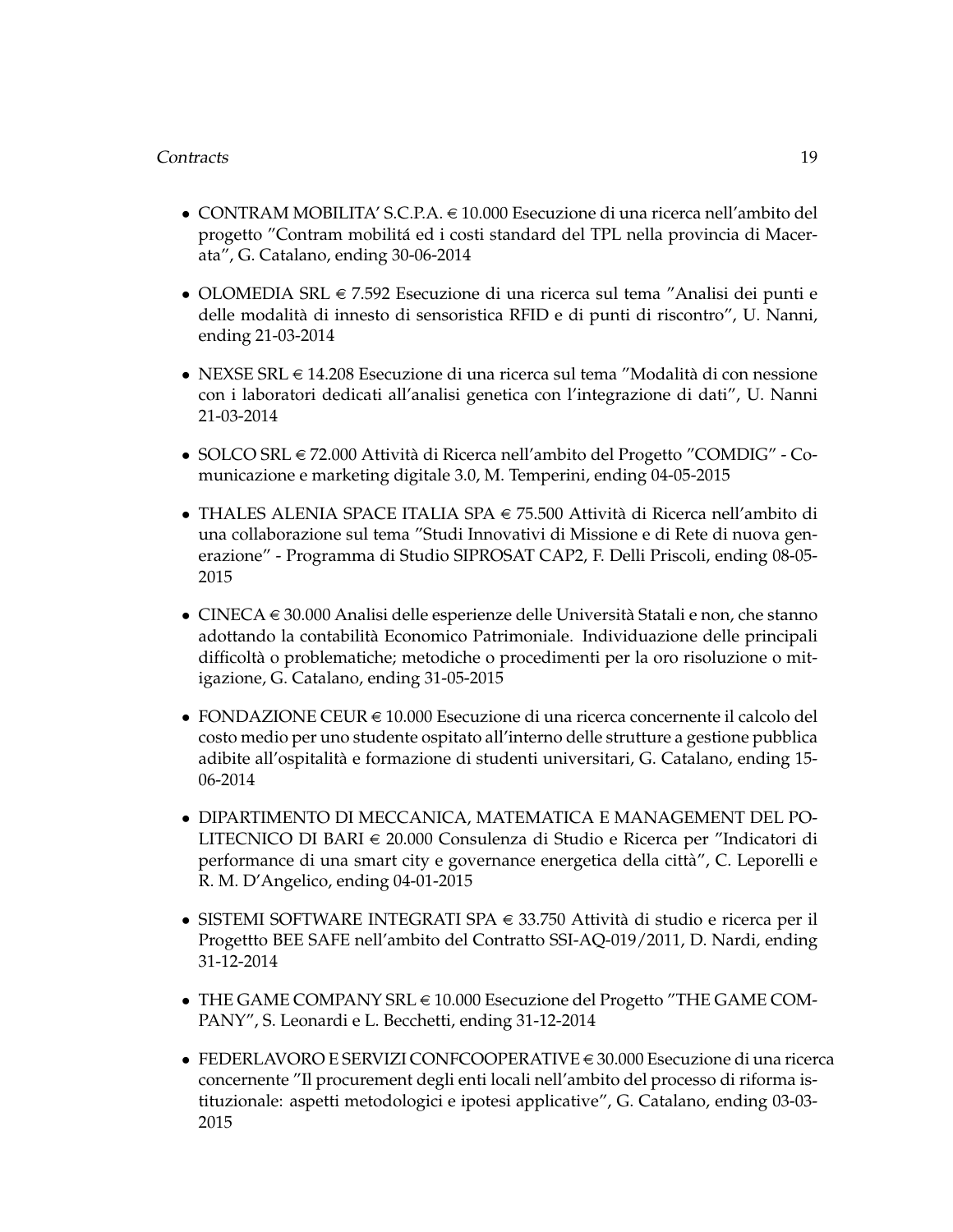- THALES ALENIA SPACE ITALIA SPA  $\in$  22.640 Attività di Ricerca nell'ambito di una collaborazione sul tema "Studio e Definizione di Tecniche di Gestione Sistemi SatCom" e Realizzazione del Segmento Terrestre per il Programma "ATHENA-FIDUS" - CT 1520044824, F. Delli Priscoli, ending 05-06-2015
- SISTEMI & AUTOMAZIONE SRL  $\in$  86.000 Attività di Studio e Sviluppo Sperimentale nell'ambito del progetto "SWDISCOVERY" Sviluppo di componenti software, architetture hardware ed identificazione degli algoritmi di social network analisys per analisi di intelligence su grandi quantita di dati, S. Salinari, ending 30-06-2015 `
- MINISTERO DELLE INFRASTRUTTURE E DEI TRASPORTI  $\epsilon$  39.000 Attività di Studio e Ricerca per la definizione dei costi standard dei servizi di trasporto pubblico locale e regionale nonché i criteri per l'aggiornamento e l'applicazione degli stessi, G. Catalano, ending 20-04-2015
- ACI INFORMATICA SPA  $\in$  65.000 Integrazione dei dati basata su ontologie nel dominio della fiscalita dell'auto, M. Lenzerini, ending 31-03-2015 ´
- $\bullet$  I.R.S.E.F. LAZIO "Istituto di Ricerca e Studi sull'Educazione e sulla Famiglia"  $\in$  13.608 Processo di valutazione sui corsi accreditati dall'INPS ad IRSEF Lazio nel quadro dell'iniziativa "Homo Sapiens Sapiens", U. Nanni, ending 31-12-2014
- FONDAZIONE NEURONE ONLUS PER LO STUDIO E LA RICERCA IN NEURO-PSICOBIOLOGIA  $\in$  8.000 Esecuzione del collaudo dell'attrezzatura di ricerca "Sistemi ad hoc completo per il controllo di un arto robotico mediante utilizzo di segnali cerebrali", F. Cincotti, ending 31-12-2014

#### **Research Agreements (Convenzioni)**

- ADF Service srl, ending 14-10-2015
- ASSOCIAZIONE NAZIONALE AUTOTRASPORTO VIAGGIATORI "ANAV", ending 10-12-2015
- ASSTRA ASSOCIAZIONE TRASPORTI, ending 15-07-2015
- BRAINSIGNS SRL, ending 14-06-2014
- CESOP Communication srl, ending 30-06-2015
- CINI Consorzio Interuniversitario Nazionale per l'Informatica, ending 27-04-2017
- CLUB DIRIGENTI TECNOLOGIE DELL'INFORMAZIONE DI ROMA CDTI, ending 02-04-2017
- FEDERLAVORO E SERVIZI CONF-COOPERATIVE, ending 10-07-2015
- FONDAZIONE S.LUCIA, ending 27-07-2015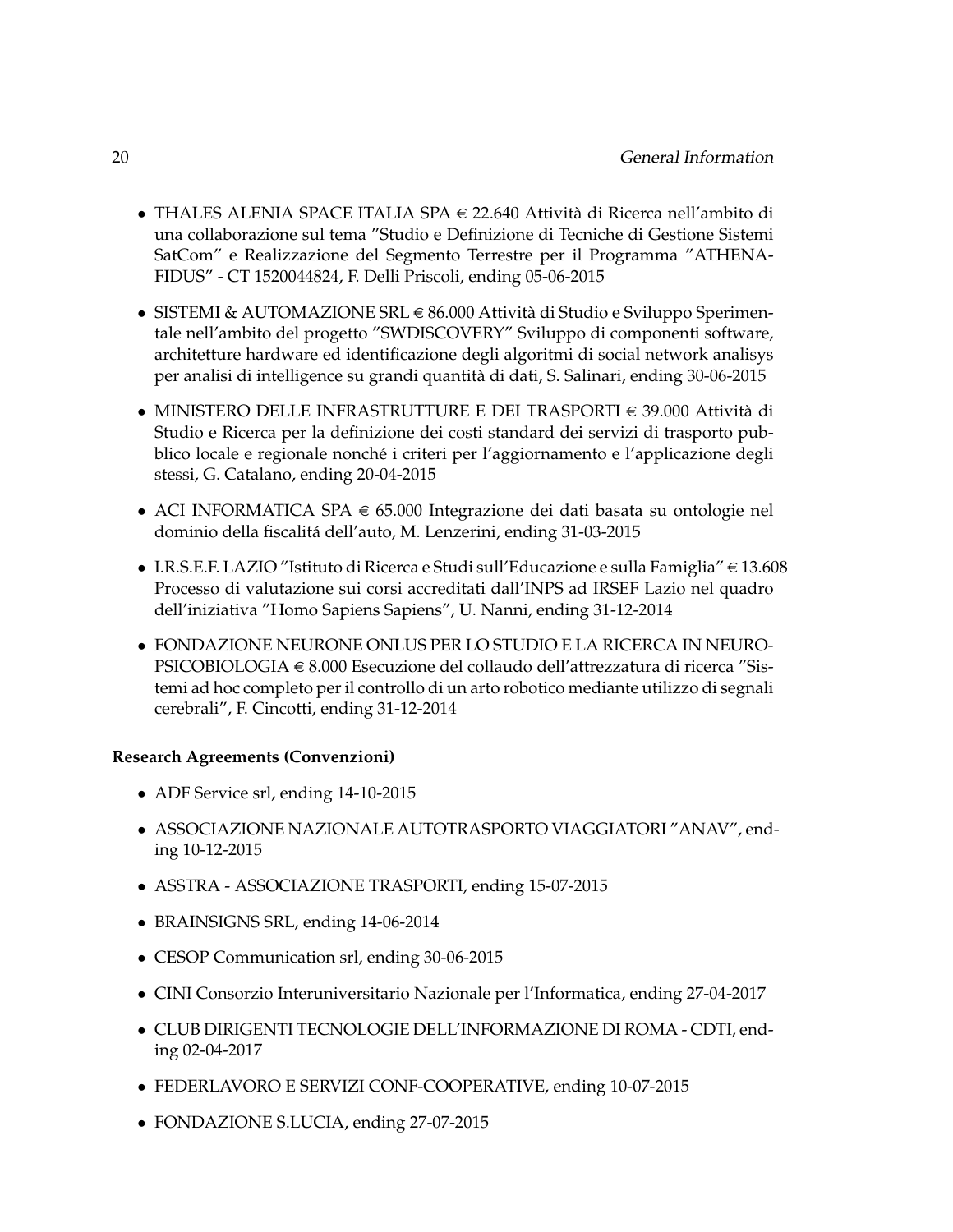#### Contracts 21

- FONDAZIONE S.LUCIA (Borsa dottorato), ending 30-09-2017
- FONDAZIONE S.LUCIA (Collaborazione scientifica), ending 13-10-2019
- GOOGLE IRELAND, ending 24-04-2015
- ISTITUTO AFFARI INTERNAZIONALI IAI, ending 09-09-2016
- KPMG SPA, ending 15-12-2016
- NTT DATA ITALIA SPA, ending 15-12-2017
- ROMA SERVIZI PER LA MOBILITA' SRL, ending 16-04-2016
- SOCIETA' UP SRL, ending 29-05-2017
- TEXAS ENGNEERING EXPERIMENT STATION, ending 15-10-2015
- TRENITALIA SPA, ending 26-11-2015
- UNIVERSITA' DEGLI STUDI DI UDINE, ending 30-07-2015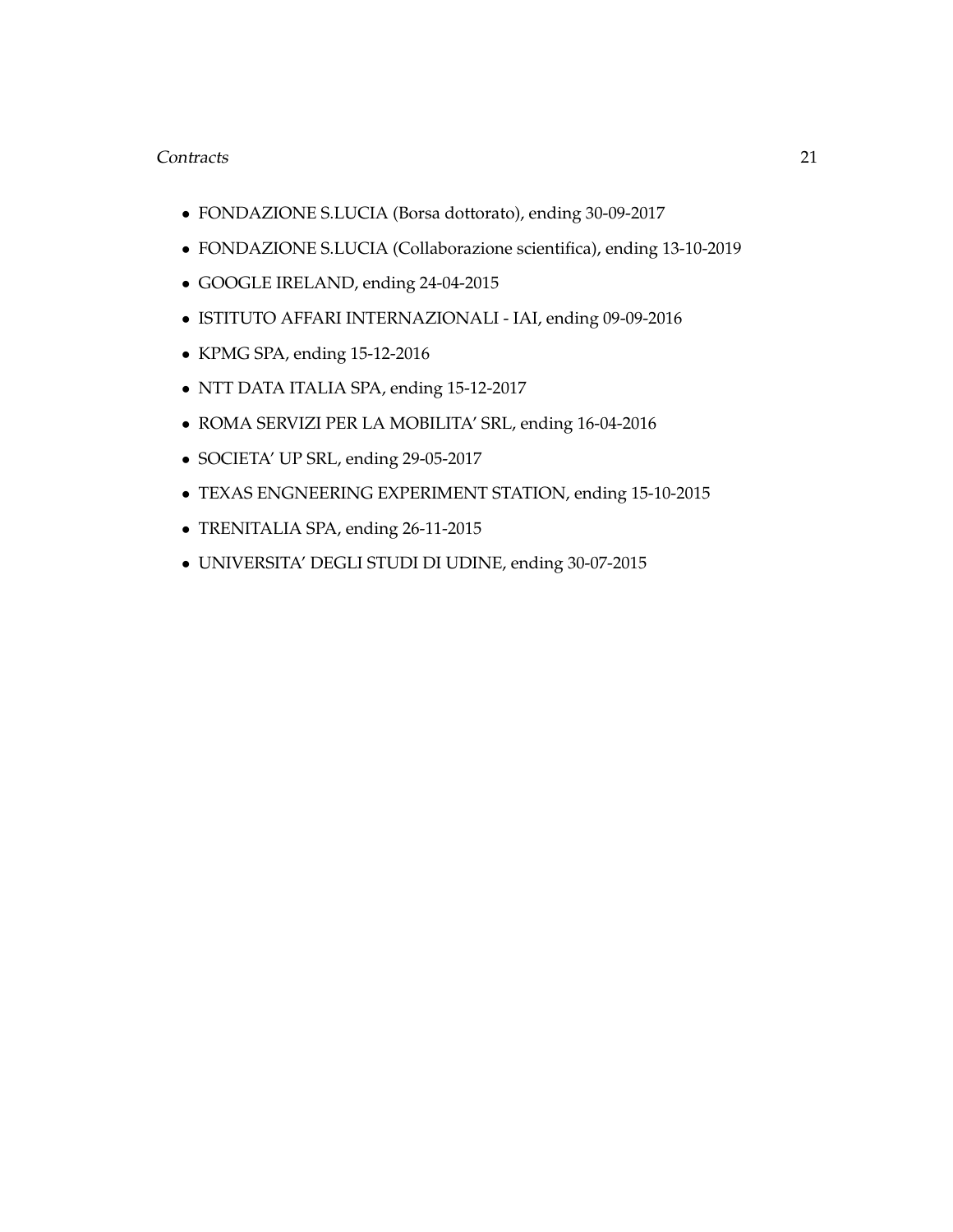### <span id="page-25-0"></span>**3 Research**

#### <span id="page-25-1"></span>**3.1 Algorithm Design and Engineering**

**Research lines**:

- Principles of Design and Analysis of Algorithms
- Experimental Algorithmics
- Software performance analysis
- External Memory and Streaming Algorithms for Massive Data Processing
- Incremental Algorithms and Dynamic Data Structures
- Approximation and On-line Algorithms
- Algorithmic Game Theory
- Algorithmic approaches for bioinformatics and elearning

**Members**: Aris Anagnostopoulos, Giorgio Ausiello (leader ad honorem, emeritus), Fabrizio D'Amore, Camil Demetrescu (leader), Stefano Leonardi, Alberto Marchetti-Spaccamela, Umberto Nanni.

**PhD Students**: Daniele Cono D'Elia.

**Post Docs**: Andrea Ribichini, Emanuele Fusco.

Research activity regarding design and engineering of computer algorithms and computational complexity analysis has been developed at DIAG since when the Department has been created in the early Eighties. n the first years the emphasis has been on theoretical aspects such as those related to the notion of approximation preserving reductions among optimization problems and the classification of optimization problems based on their approximability properties. Subsequently, research activities have evolved in various directions according to the evolution of information technology and of application domains. New emerging topics have been addressed such as dynamic graph algorithms, on line algorithms, external memory, and streaming algorithms for massive data sets. Also the emphasis of the approach has changed moving from traditional worst case analysis to experimental performance analysis.

The most relevant recent results include contributions in the following areas:

- Principles of Design and Analysis of Algorithms: re-optimization techniques for combinatorial problems, models of computation for very large data sets;
- Experimental Algorithmics: implementation and engineering of advanced algorithms and data structures for graph problems;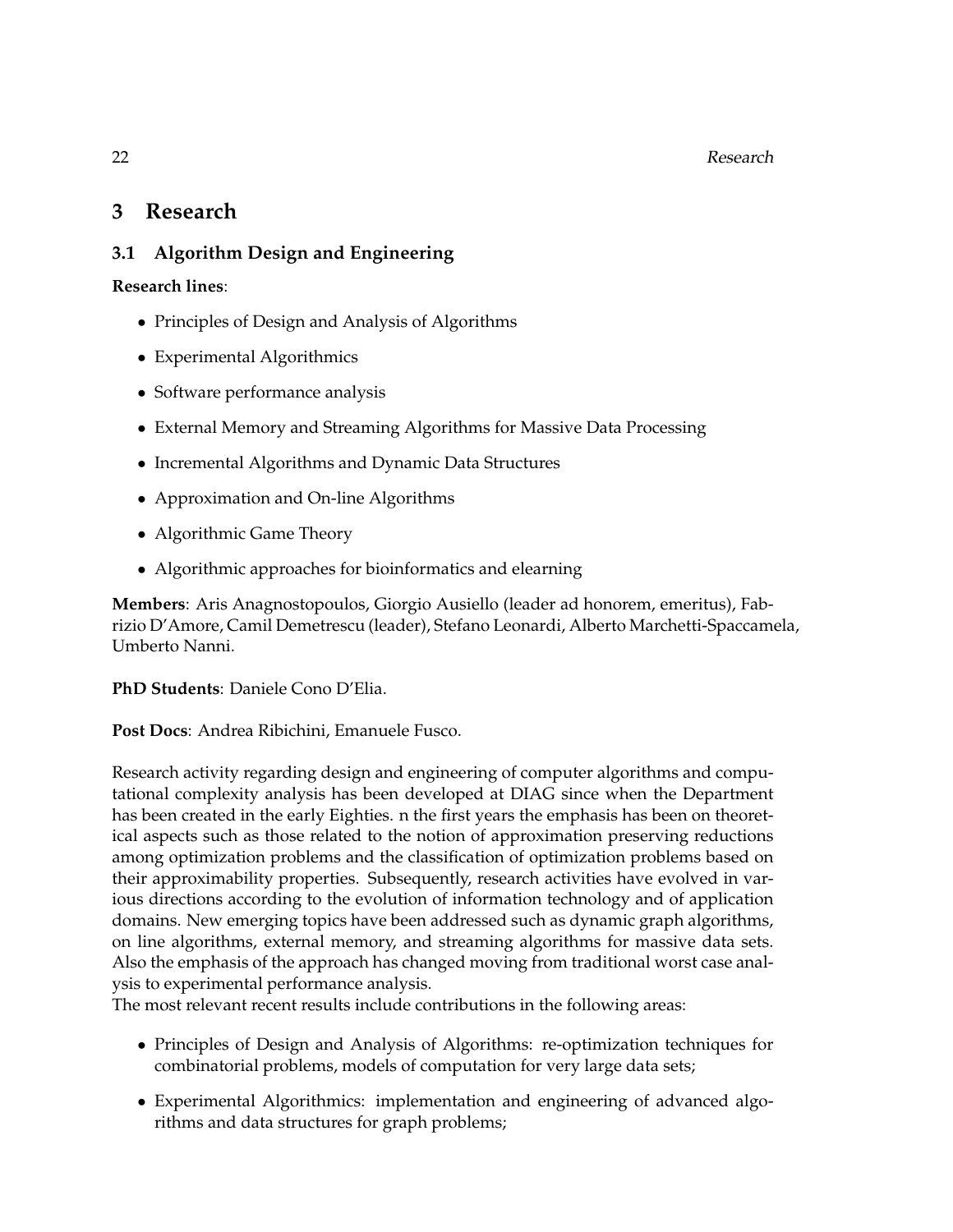- Performance Engineering: design and implementation of methodologies and tools for analying and optimizing software systems;
- External Memory and Streaming Algorithms for Massive Data Processing: externalmemory and streaming algorithms for very large graph problems;
- Incremental Algorithms and Dynamic Data Structures: incremental algorithms for path problems in graphs;
- Approximation and On-line Algorithms: scheduling algorithms, algorithms for metabolic networks, vehicle routing, approximation algorithms for rent-or-buy network design problems, on-line algorithms for stochastic optimization problems such as Steiner tree and set cover under several models;
- Algorithmic Game Theory: quality of strong equilibria in network formation games under restricted communication model;
- Algorithmic approaches for bioinformatics and elearning: application of algorithmic models and techniques to bioinformatics and elearning.

In the future we plan to tackle fundamental problems arising in emerging applications involving the analysis and optimization of networks, real-time systems, scheduling and resource allocation, as well as in other areas. Special emphasis will be given to problems on very large data sets and multi-core platforms. In particular, our research goals include:

- External Memory and Streaming Algorithms for Massive Data Processing: externalmemory and streaming algorithms for problems arising in the dynamic analysis of large software systems and networks. Among other goals, we plan to investigate novel approaches to performance profiling and optimization based on provably efficient streaming techniques;
- Incremental Algorithms and Dynamic Data Structures: we will study efficient incremental change propagation techniques for constraint-based systems on multi-core platforms;
- Approximation and On-line Algorithms: we aim at investigating the complexity and the approximability of combinatorial resource allocation problems, with a focus on problems arising from the scheduling of recurrent tasks in real-time systems. In particular, we aim at the design and analysis of efficient tests of feasibility for the scheduling of tasks on multiprocessor platforms. We will push further the study of on-line algorithms for stochastic optimization problems. We'll also consider the simultaneous approximation on several objective functions and on network instances.
- Algorithmic approaches for bioinformatics and elearning: several models and techniques, studied and evolved within the area of algorithm engineering turned out to be very pervasive. In various contexts these has lead to effective solutions to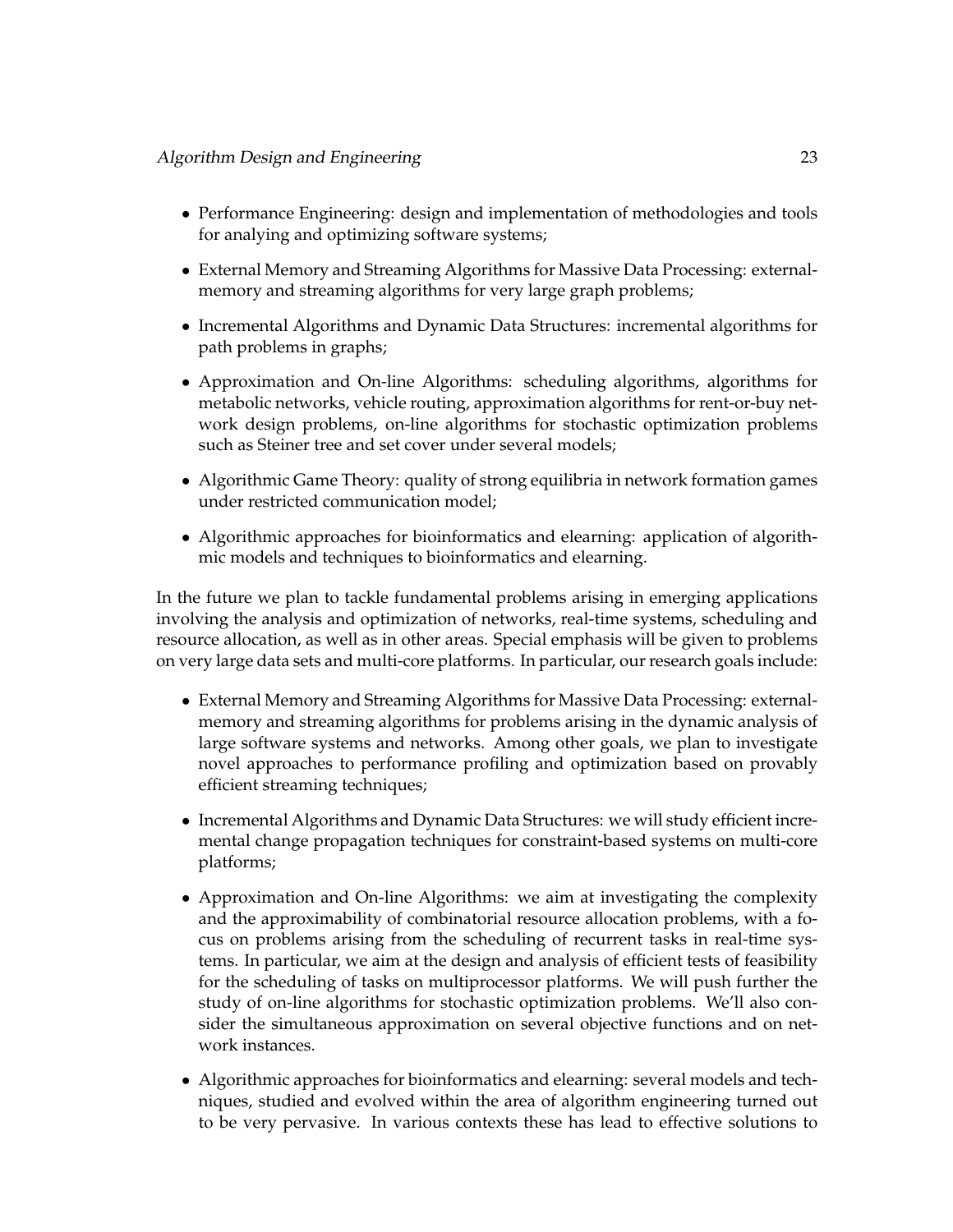problems with complex structure. In the last years we have devised representations, based on graphs and hypergraphs, suitable to model processes and biological systems. Then, working with groups of researchers in other disciplines - such as bioinformatics and elearning - we aim at boosting research results in these areas.

#### **Projects**:

- *AMANDA: Algorithmics for MAssive and Networked DAta* February 2013, February 2017 - PRIN MIUR
- *EUSACOU* January 2010, July 2014 UE IRSES project

#### **Journals**

- [1] Coppa E., Demetrescu C., Finocchi I., Input-sensitive profiling, *IEEE Trans. Software Eng.*, 40(12):1185–1205, 2014.
- [2] Demetrescu C., Finocchi I., Ribichini A., Reactive imperative programming with dataflow constraints, *ACM Trans. Program. Lang. Syst.*, 37(1):3, 2014.
- [3] Boldi P., Leonardi S., Mascolo C., Vazirgiannis M., Web and social graph mining, *IEEE Internet Computing*, 18(5):9–10, 2014.
- [4] Grandoni F., Krysta P., Leonardi S., Ventre C., Utilitarian mechanism design for multiobjective optimization, *SIAM J. Comput.*, 43(4):1263–1290, 2014.
- [5] Milreu P., Klein C., Cottret L., Acuña V., Birmelé E., Borassi M., Junot C., Marchetti-Spaccamela A., Marino A., Stougie L., Jourdan F., Crescenzi P., Lacroix V., Sagot M.F., Telling metabolic stories to explore metabolomics data: a case study on the yeast response to cadmium exposure, *Bioinformatics*, 30(1):61–70, 2014.

#### **Conference proceedings**

- [6] Anagnostopoulos A., Grandoni F., Leonardi S., Wiese A., A mazing 2+eps approximation for unsplittable flow on a path, In Chandra Chekuri, editor, *Proceedings of the Twenty-Fifth Annual ACM-SIAM Symposium on Discrete Algorithms, SODA 2014, Portland, Oregon, USA, January 5-7, 2014*, pages 26–41. SIAM, 2014.
- [7] Baldoni R., d'Amore F., Mecella M., Ucci D., A software architecture for progressive scanning of on-line communities, In *34th International Conference on Distributed Computing Systems Workshops (ICDCS 2014 Workshops), Madrid, Spain, June 30 - July 3, 2014*, pages 207–212. IEEE, 2014.
- [8] Colini-Baldeschi R., Leonardi S., Sankowski P., Zhang Q., Revenue maximizing envy-free fixed-price auctions with budgets, In Tie-Yan Liu, Qi Qi, and Yinyu Ye, editors, *Web and Internet Economics - 10th International Conference, WINE 2014, Beijing, China, December 14-17, 2014. Proceedings*, volume 8877 of *Lecture Notes in Computer Science*, pages 233–246. Springer, 2014.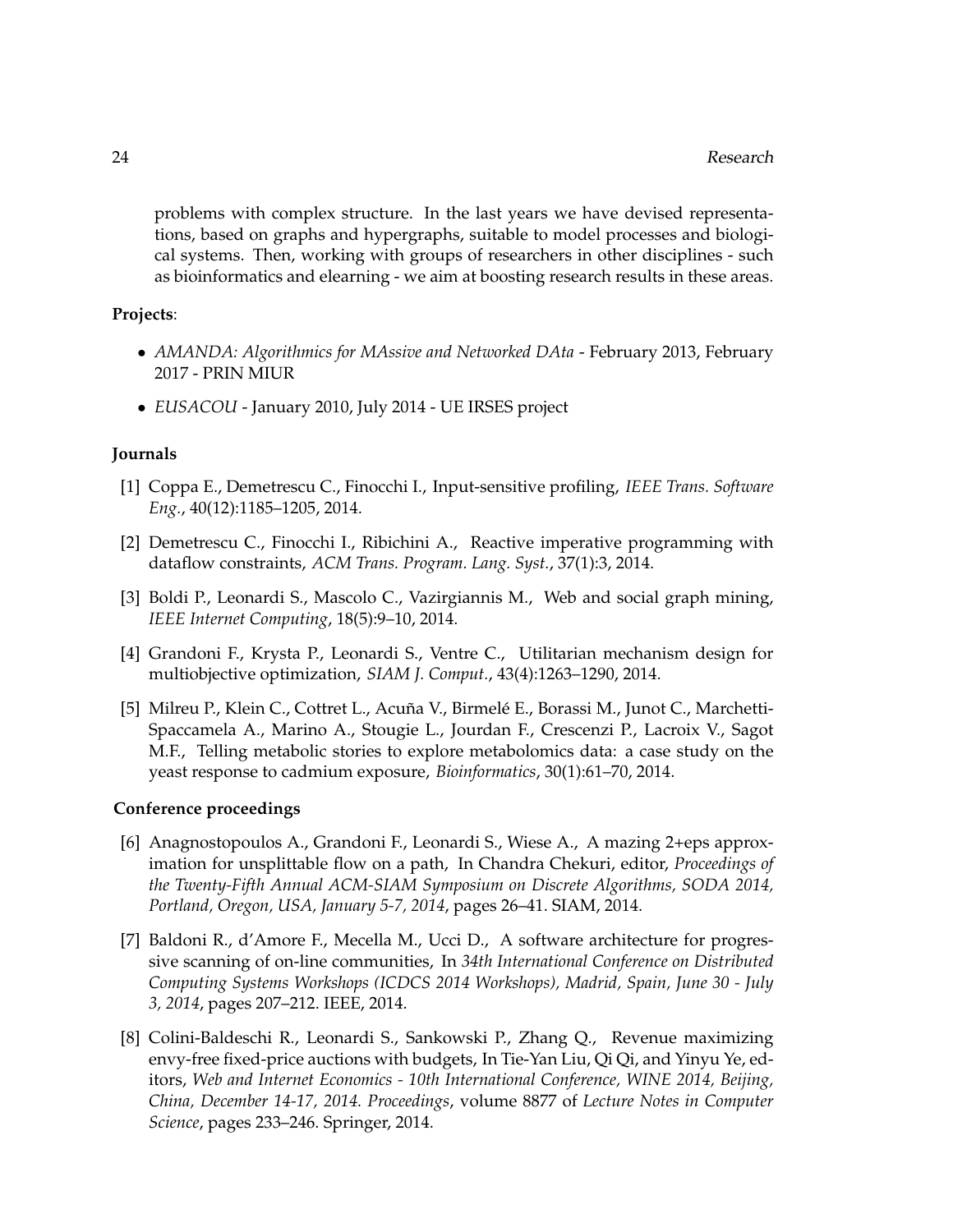- [9] Coppa E., Demetrescu C., Finocchi I., Marotta R., Estimating the empirical cost function of routines with dynamic workloads, In David R. Kaeli and Tipp Moseley, editors, *12th Annual IEEE/ACM International Symposium on Code Generation and Optimization, CGO '14, Orlando, FL, USA, February 15-19, 2014*, page 230. ACM, 2014.
- [10] Correa J., Marchetti-Spaccamela A., Matuschke J., Stougie L., Svensson O., Verdugo V., Verschae J., Strong LP formulations for scheduling splittable jobs on unrelated machines, In Jon Lee and Jens Vygen, editors, *Integer Programming and Combinatorial Optimization - 17th International Conference, IPCO 2014, Bonn, Germany, June 23-25, 2014. Proceedings*, volume 8494 of *Lecture Notes in Computer Science*, pages 249–260. Springer, 2014.
- [11] Epasto A., Feldman J., Lattanzi S., Leonardi S., Mirrokni V., Reduce and aggregate: similarity ranking in multi-categorical bipartite graphs, In Chin-Wan Chung, Andrei Z. Broder, Kyuseok Shim, and Torsten Suel, editors, *23rd International World Wide Web Conference, WWW '14, Seoul, Republic of Korea, April 7-11, 2014*, pages 349– 360. ACM, 2014.
- [12] Feuerstein E., Marchetti-Spaccamela A., Schalekamp F., Sitters R., van der Ster S., Stougie L., van Zuylen A., Scheduling over scenarios on two machines, In Zhipeng Cai, Alex Zelikovsky, and Anu G. Bourgeois, editors, *Computing and Combinatorics - 20th International Conference, COCOON 2014, Atlanta, GA, USA, August 4-6, 2014. Proceedings*, volume 8591 of *Lecture Notes in Computer Science*, pages 559–571. Springer, 2014.
- [13] Lattanzi S., Leonardi S., Efficient computation of the weighted clustering coefficient, In Anthony Bonato, Fan Chung Graham, and Pawel Pralat, editors, *Algorithms and Models for the Web Graph - 11th International Workshop, WAW 2014, Beijing, China, December 17-18, 2014, Proceedings*, volume 8882 of *Lecture Notes in Computer Science*, pages 34–46. Springer, 2014.
- [14] Laura L., Nanni U., Temperini M., The organization of large-scale repositories of learning objects with directed hypergraphs, In Yiwei Cao, Terje Väljataga, Jeff K. T. Tang, Howard Leung, and Mart Laanpere, editors, *New Horizons in Web Based Learning - ICWL 2014 International Workshops, SPeL, PRASAE, IWMPL, OBIE, and KMEL, FET, Tallinn, Estonia, August 14-17, 2014, Revised Selected Papers*, volume 8699 of *Lecture Notes in Computer Science*, pages 23–33. Springer, 2014.
- [15] Laura L., Nanni U., Temperini M., Visual analysis based on dominator trees with application to personalized elearning, In Elvira Popescu, Rynson W. H. Lau, Kai Pata, Howard Leung, and Mart Laanpere, editors, *Advances in Web-Based Learning - ICWL 2014 - 13th International Conference, Tallinn, Estonia, August 14-17, 2014. Proceedings*, volume 8613 of *Lecture Notes in Computer Science*, pages 207–212. Springer, 2014.
- [16] Rozenshtein P., Anagnostopoulos A., Gionis A., Tatti N., Event detection in activity networks, In Sofus A. Macskassy, Claudia Perlich, Jure Leskovec, Wei Wang, and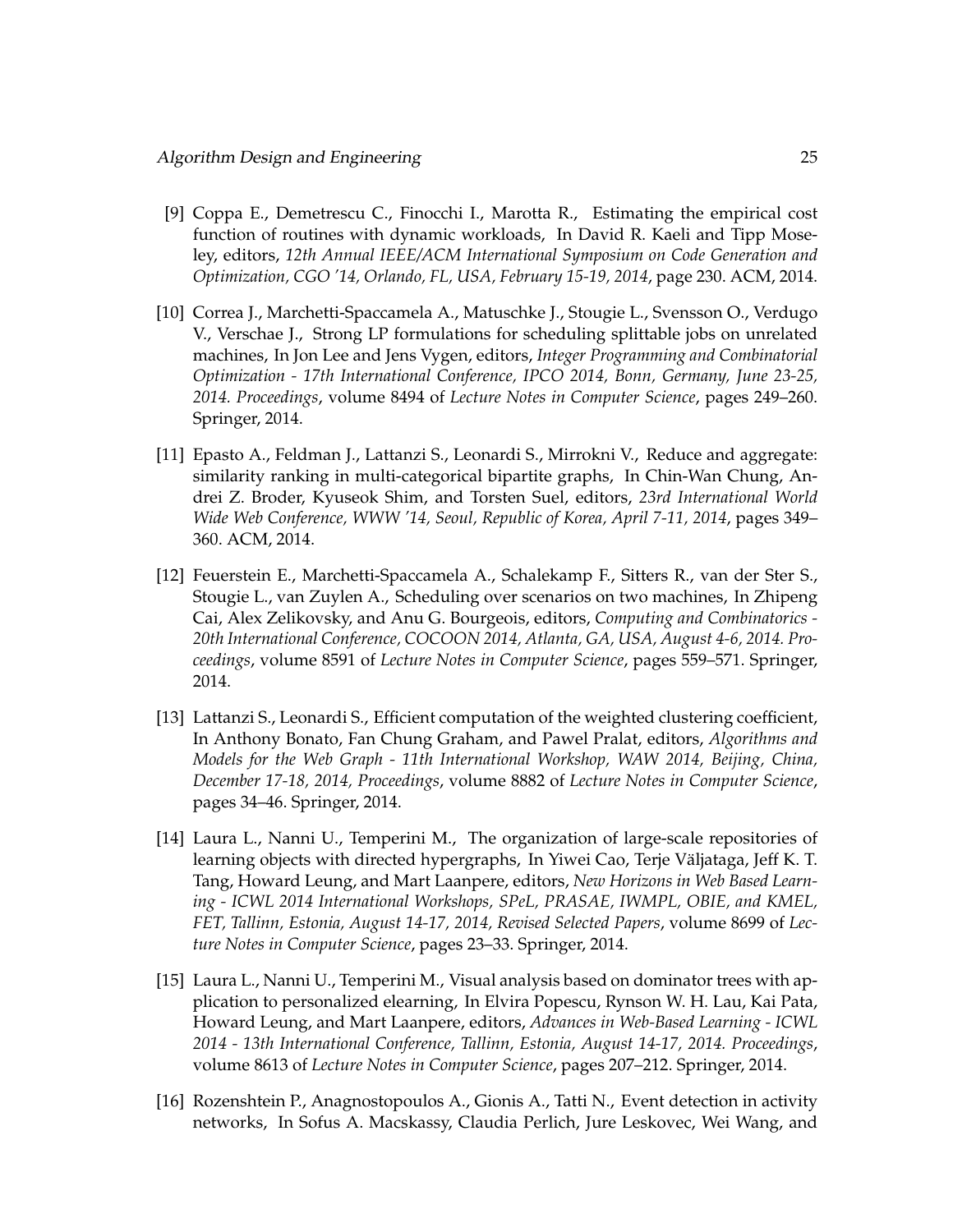Rayid Ghani, editors, *The 20th ACM SIGKDD International Conference on Knowledge Discovery and Data Mining, KDD '14, New York, NY, USA - August 24 - 27, 2014*, pages 1176–1185. ACM, 2014.

[17] Tolosa G., Becchetti L., Feuerstein E., Marchetti-Spaccamela A., Performance improvements for search systems using an integrated cache of lists+intersections, In Edleno Silva de Moura and Maxime Crochemore, editors, *String Processing and Information Retrieval - 21st International Symposium, SPIRE 2014, Ouro Preto, Brazil, October 20-22, 2014. Proceedings*, volume 8799 of *Lecture Notes in Computer Science*, pages 227– 235. Springer, 2014.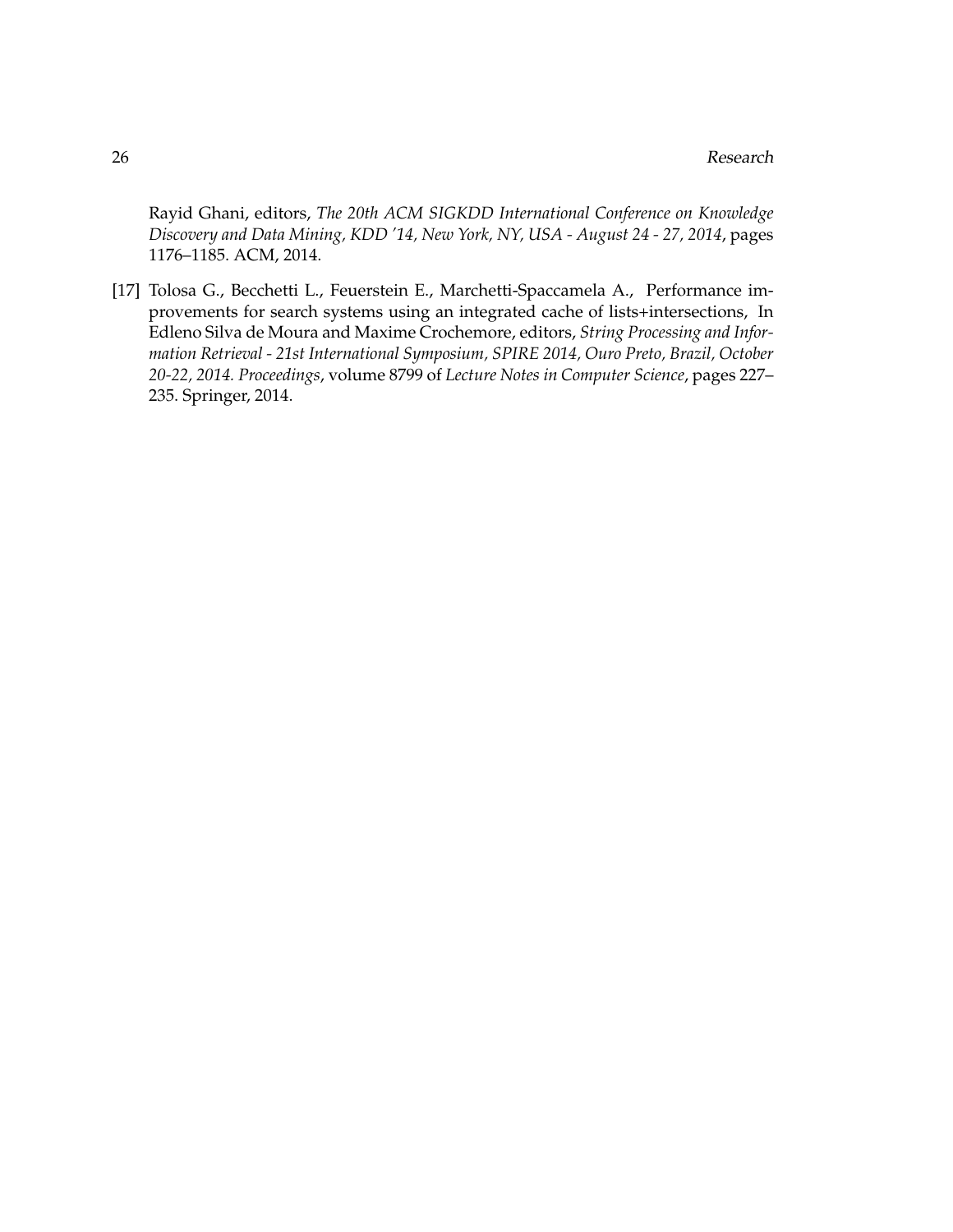#### <span id="page-30-0"></span>**3.2 Artificial Intelligence and Knowledge Representation**

#### **Research lines**:

- Description Logics
- Reasoning about Actions
- Semantic Web
- Logics for AI
- Cognitive Robotics

**Members**: Luigia Carlucci Aiello (leader), Giuseppe De Giacomo, Maurizio Lenzerini, Domenico Lembo, Riccardo Rosati, Fabio Patrizi, Antonella Poggi, Domenico Fabio Savo, Stavros Vassos, Daniele Nardi.

**PhD Students**: Roberto Capobianco, Cristina Civili, Marco Console, Guglielmo Gemignani, Lorenzo Lepore, Valerio Santarelli, Andrea Vanzo.

Post Docs: José Mora.

**Other Collaborators**: Emanuele Bastianelli.

Research in Artificial Intelligence at DIAG started in the early 80s and established this research group as one of the most prominent ones in the field of logic-based knowledge representation and automated reasoning. Research has been conducted in many areas, with several outstanding results. The research lines presently active are described in the following.

Description Logics (DL) form a family of Logic-based Knowledge Representation Languages which allow for modeling an application domain in terms of objects, concepts and relationships between concepts, and for reasoning about them. They are widely used in several areas, including ontology engineering, Semantic Web, and information integration. The research at DIAG on DL has a long tradition, and focuses on many relevant aspects, including algorithms for automated reasoning, trade-off between expressive power and computational complexity of reasoning, query answering in DL knowledge bases, adding both monotonic and non-monotonic rules to DL. In the future, the work on DL will both continue along the above mentioned lines and focus on dynamic aspects, such as update and revision of DL knowledge bases, and reasoning about programs expressed on such knowledge bases.

Reasoning about Actions concerns the theory and the implementation of agents that reason, act and perceive in changing, incompletely known, and unpredictable environments. Such agents must have higher level cognitive functions that involve reasoning, for example, about goals, actions, when to perceive and what to look for, the cognitive states of other agents, time, collaborative task execution, etc. Our research on Reasoning about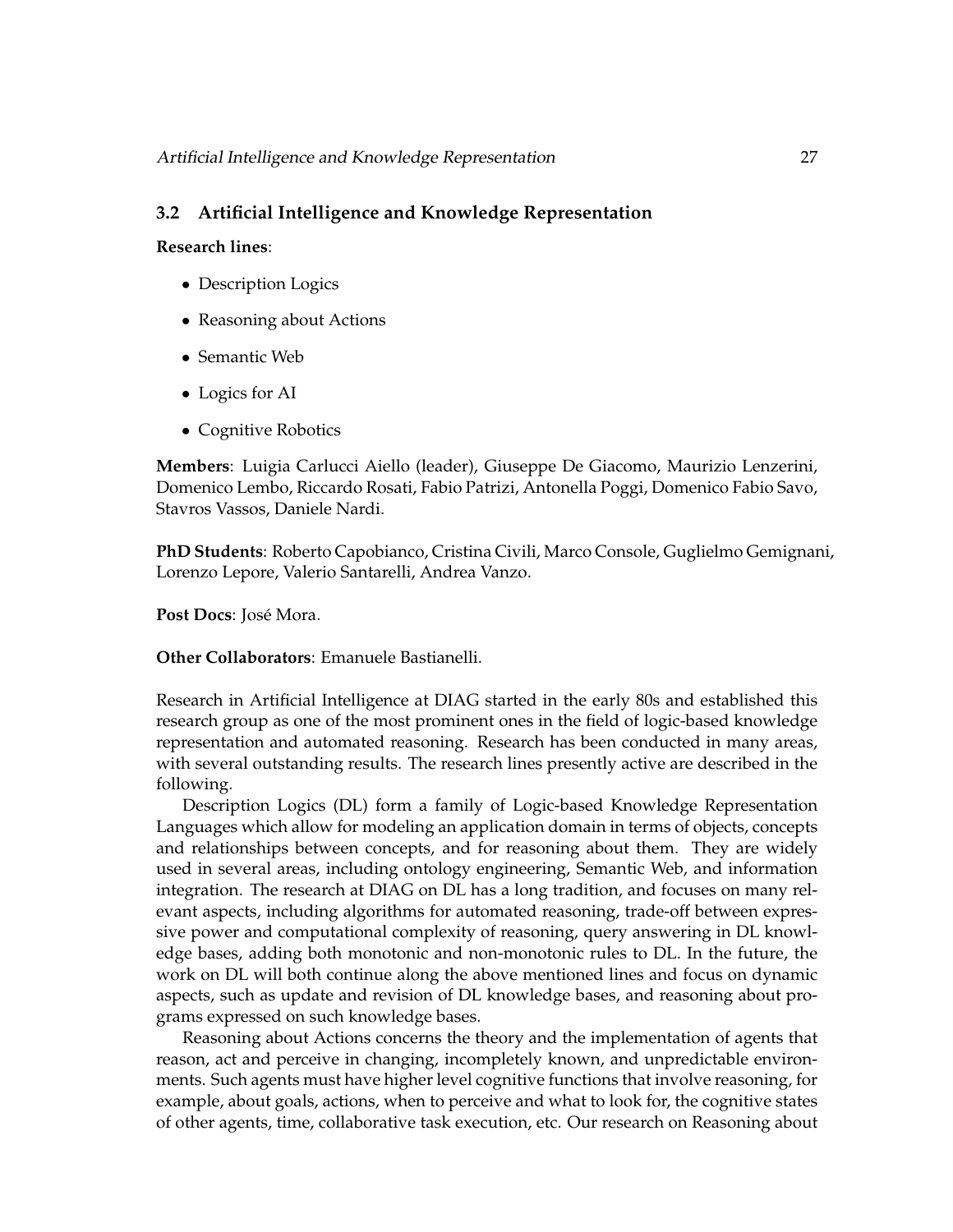Actions focuses on several aspects, including: foundations of theory of actions; various forms of planning for sophisticated dynamic properties, e.g., expressed in LTL; high-level agent programs, like ConGolog based on the Situation Calculus; agent behavior synthesis and composition. This research is also related with, and applied to, other areas, such as cognitive robotics, multi-agent/multi-robot systems, software service modeling, execution and composition, high-level programs over ontologies and data sources.

The Semantic Web aims at intelligent information processing by creating and connecting a web of machine-understandable information. Our research in this area mainly focuses on representation languages for the Semantic Web, in particular, ontology specification languages. A remarkable outcome of our research in this area is the standardization (October 2009) of the OWL 2 QL ontology specification language by the World Wide Web Consortium. OWL 2 QL directly derives from DL-Lite, a family of ontology formalisms which we proposed and studied in our recent research in this field.

Another research line developed in this group tagets robots as embodied cognitive agents. Machine learning techniques are applied to build and refine controllers that implement complex robot behaviors. Moreover, *Human Robot Interaction* is addressed to acquire the knowledge needed for effective implementation of robot actions through a multi-modal interaction with the user. In particular, we focus on the construction of the so-called *semantic map*, which combines metric and symbolic representations of the environment. Moreover, we rely on a rich multi-modal interaction including speech, gesture and tactile communication.

Finally, one research stream specifically addresses action representation and world modeling in intelligent robots, also in connection with the work in Multi-Agent and Multi-Robot Systems. The goal is to bridge the gap between the theoretical work in knowledge representation and reasoning and the design of intelligent robotic systems.

Members of the research group have been invited to organize various events, and to deliver keynote speeches at various conferences and workshops. The following is a list of such activities:

- Luigia Carlucci Aiello has been a member of the evaluation committee for the Kurt Gödel Research Prize Fellowship awarded by the Gödel Foundation, 2014.
- Giuseppe De Giacomo, Editorial Board Member of Artificial Intelligence, Elsevier.
- Giuseppe De Giacomo, Associate Editor of Journal of Artificial Intelligence Research (JAIR).
- Giuseppe De Giacomo, Steering Committee Member of the International Conference on Principles of Knowledge Representation and Reasoning (KR).
- Giuseppe De Giacomo has been the Program Chair of the 14th International Conference on Principles of Knowledge Representation and Reasoning (KR 14), Vienna, Austria, July 20-24, 2014.
- Giuseppe De Giacomo has been a Fellow Committee Member of the European Coordinating Committee for Artificial Intelligence, 2014.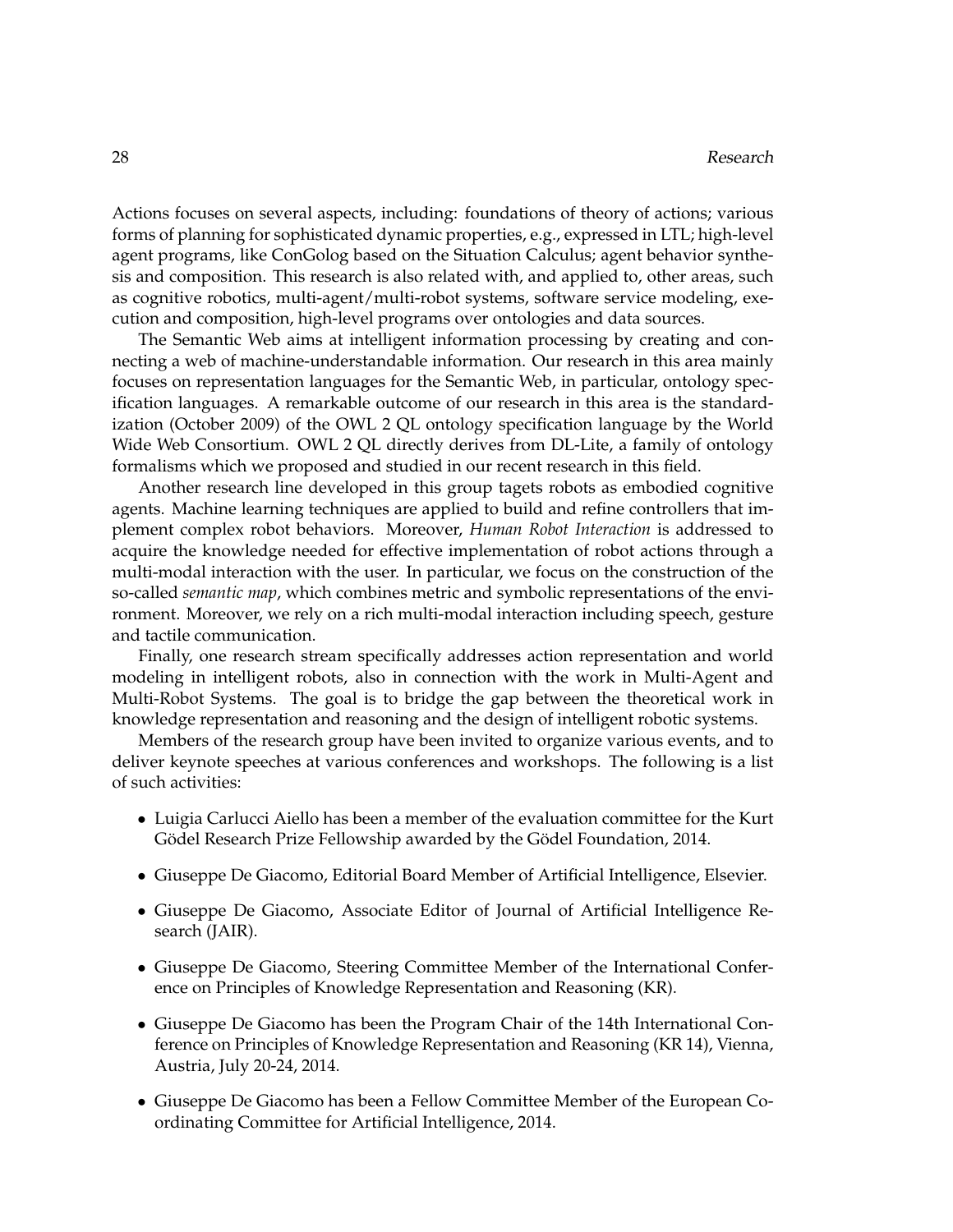#### Artificial Intelligence and Knowledge Representation 29

- Giuseppe De Giacomo, "Verification of Data-Aware Processes", invited talk at the 11th International Workshop on Web Services and Formal Methods: Formal Aspects of Service-Oriented and Cloud Computing (WS-FM:FASOCC 2014), held in Eindhoven, The Netherlands, July 30, 2014.
- Giuseppe De Giacomo, "Reasoning About Data and Knowledge-Aware Processes", invited talk at the 21th European Conference on Artificial Intelligence (ECAI 2014), held in Prague, Czech Republic, August 20, 2014.
- Giuseppe De Giacomo has been reviewer for the European Research Council.
- Giuseppe De Giacomo has been a member of the program committee (Journal Track) of the 24th International Conference on Automated Planning and Scheduling, held in Portsmouth, USA, June 21-26, 2014.
- Giuseppe De Giacomo has been a reviewer for the Netherlands Organisation for Scientific Research (NWO) Vici grant under the Innovational Research Incentives Scheme.
- Maurizio Lenzerini, Area Editor of Information Systems An International Journal for the area of Data Modeling and Knowledge Representation and Reasoning Techniques.
- Maurizio Lenzerini, Area Editor of Journal of Applied Logic for the area of Logic for Knowledge Representation and the Semantic Web.
- Fabio Patrizi, Associate Editor of the Computing Journal, Springer.
- Riccardo Rosati has been co-chair of the 27th International Workshop on Description Logics (DL 2014), Vienna, Austria, July 17-20, 2014.
- Riccardo Rosati has been invited tutorialist at the 14th International Conference on the Principles of Knowledge Representation and Reasoning, (KR 2014) Vienna, Austria, July 20-24, 2014.
- Riccardo Rosati has been invited speaker at the 29th Italian Conference on Computational Logic (CILC 2014), Torino, Italy, June 16-18, 2014.
- Stavros Vassos has been co-chair/co-organizer of Special session "Game Artificial Intelligence" at the 8th Hellenic Conference on Artificial Intelligence (SETN'14).
- Stavros Vassos has been co-chair/co-organizer of Special session "Action Languages" at the 8th Hellenic Conference on Artificial Intelligence (SETN'14).

#### **Projects**:

• *OPTIQUE* - Scalable End-User Access to Big Data (EU FP7). November 2012 - October 2016. Riccardo Rosati.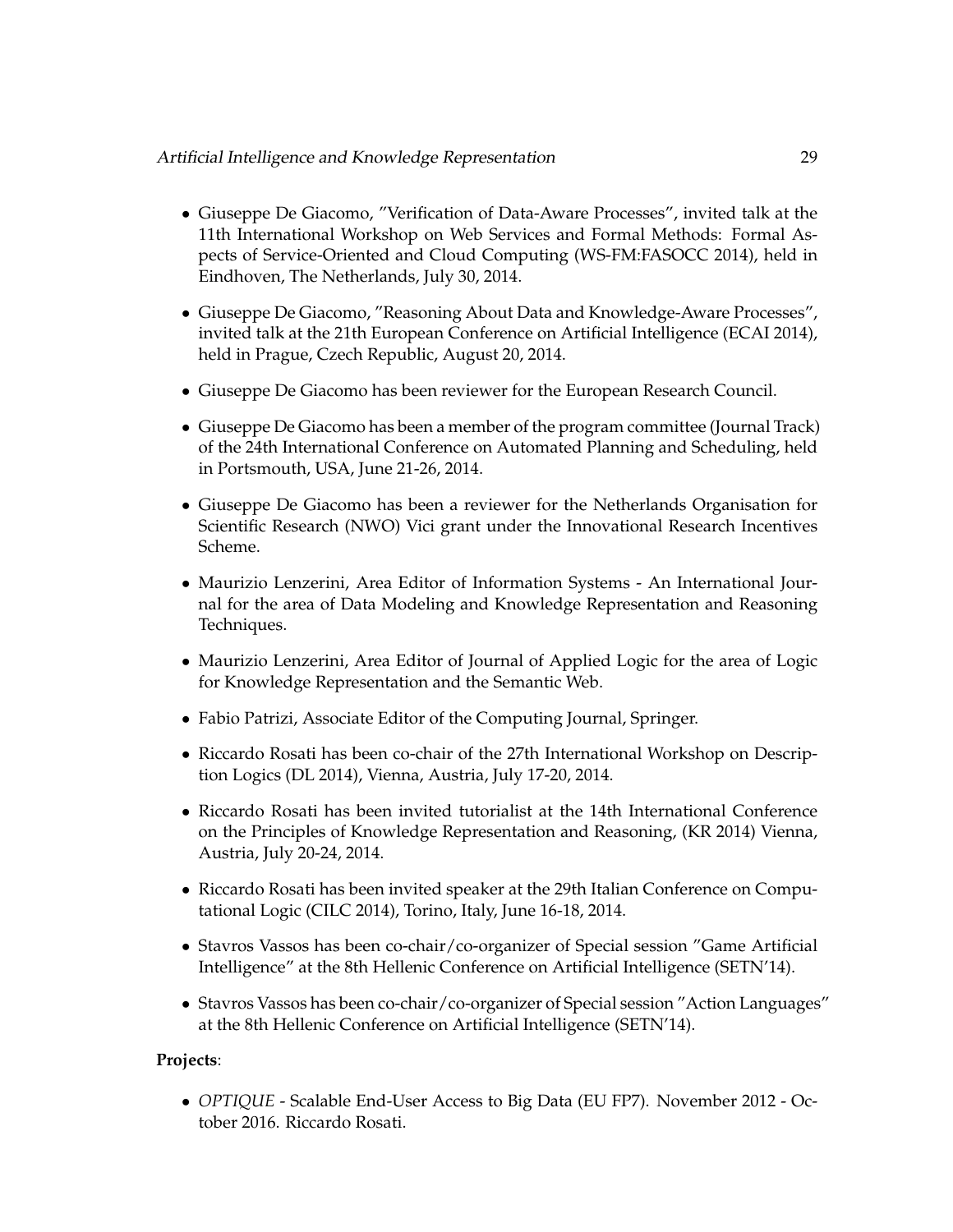- *Joint project with Smartcare S.r.l.*: Modellazione ontologica per il sistema informativo del debito pubblico. September 2013 - March 2014. Maurizio Lenzerini.
- *SPIRITLETS: SPIRITLET–based Smart spaces*, Award Sapienza research project. November 2013 - April 2015.
- *Speaky Acutattile*, Ministero dello Sviluppo Economico (Industria 2015). June 2011 April 2015. Luigia Carlucci Aiello and Daniele Nardi.

#### **Journals**

- [1] Belardinelli F., Lomuscio A, and Patrizi F. Verification of Agent-Based Artifact Systems. *Journal of Artificial Intelligence Research (JAIR)*, 51, 333-376, 2014.
- [2] De Masellis R., Lembo D., Montali M., and Solomakhin D. Semantic Enrichment of GSM-Based Artifact-Centric Models. *Journal of Data Semantics*, 4(1), 3-27, 2014.
- [3] Liberatore P. Bijective faithful translations among default logics. *Journal of Logic and Computation*, 24(4), 763-807, 2014.

#### **Conference proceedings**

- [4] Patrizi F. and Vassos S. Action Theories over Generalized Databases with Equality Constraints. *Proc. of the 4th Logics in Artificial Intelligence European Conference (JELIA 2014)*, 472-485, 2014.
- [5] Patrizi F. and Vassos S. Action Theories over Generalized Databases with Equality Constraints. *Proc. of the 14th International Conference on Principles of Knowledge Representation and Reasoning (KR 2014)*, 2014.
- [6] Lomuscio A., Nepal S., Patrizi F., Bentallah B., and Branduc I. Service-Oriented Computing. *Proc. of the ICSOC 2013 Workshops - CCSA, CSB, PASCEB, SWESE, WE-SOA, and PhD Symposium*, 2014.
- [7] De Giacomo G., Levsp Y.,Patrizi F., and Vassos S. LTL Verification of Online Executions with Sensing in Bounded Situation Calculus *Proc. of the 21st European Conference on Artificial Intelligence (ECAI)*, 369-374, 2014
- [8] De Giacomo G., Patrizi F., and Sardi S. Building Virtual Behaviors from Partially Controllable Available Behaviors in Nondeterministic Environments. *Proc. of the 24th International Conference on Automated Planning and Scheduling, (ICAPS 2014)*, 2014.
- [9] De Giacomo G., Patrizi F., Lesp Y., and Vassos S. Progression and verification of situation calculus agents with bounded beliefs. *Proc. of the International conference on Autonomous Agents and Multi-Agent Systems,(AAMAS 2014)*, 141-148, 2014.
- [10] Console M., Mora J., Rosati R., Santarelli S., and Savo D.F. Effective Computation of Maximal Sound Approximations of Description Logic Ontologies. *Proc. of the 13th International Semantic Web Conference (ISWC 2014)*, 164-179, 2014.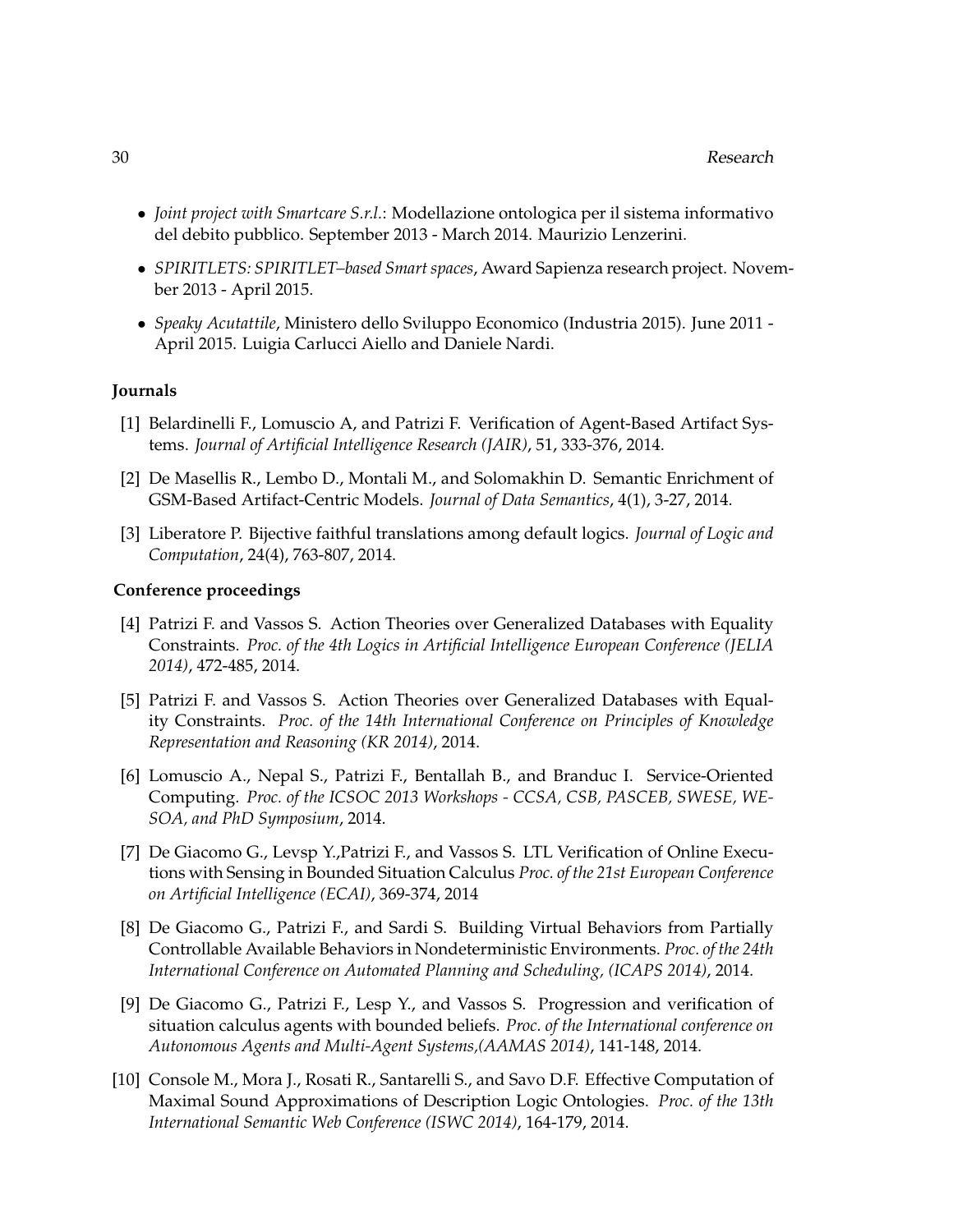- [11] Console M., Santarelli V., and Savo D.F. Graphical Representation of OWL 2 Ontologies through Graphol. *Proc. of the 13th International Semantic Web Conference (ISWC 2014)*, 73-76, 2014.
- [12] Console M., Santarelli V., Savo D.F., and Lembo D. Graphol: Ontology Representation through Diagrams. *Proc. of the 27th International Workshop on Description Logics (DL 2014)*, 483-495, 2014.
- [13] De Giacomo G., De Masellis R., and Montali M. Reasoning on LTL on Finite Traces: Insensitivity to Infiniteness. *Proc. of the 28th Conference on Artificial Intelligence (AAAI 2014)*, 1027-1033, 2014.
- [14] Lenzerini M., Lepore L., and Poggi A. Making Metaquerying Practical for Hi(DL-Lite<sub>R</sub>) Knowledge Bases. *Proc. of the Move to Meaningful Internet Systems: OTM 2014 Conferences - Confederated International Conferences: CoopIS, and ODBASE*, 580-596, 2014.
- [15] Lenzerini M., Lepore L., and Poggi A. Practical Query Answering over Hi (DL-Lite<sub>R</sub>) Knowledge Bases. *Proc. of the 27th International Workshop on Description Logics (DL 2014)*, 608-619, 2014.
- [16] Aversa D. and Vassos S. Belief-Driven Pathfinding through Personalized Map Abstraction. *Proc. of the 10th AAAI Conference on Artificial Intelligence and Interactive Digital Entertainment (AIIDE 2014)*, 2014.
- [17] Vassos S., Ewin C.J., and Pearche A.R. Transforming Situation Calculus Action Theories for Optimised Reasoning. *Proc. of the 14th International Conference on Principles of Knowledge Representation and Reasoning (KR 2014)*, 2014.
- [18] Vassos S., Vlachopoulos I., and Koubarakis M. Flexible Behavior for Worker Units in Real-Time Strategy Games Using STRIPS Planning. *Proc. of the 8th Hellenic Conference on Artificial Intelligence (SETN 2014)*, 555-568, 2014.
- [19] Vassos S. and Marrella A. Story Generation in PDDL Using Character Moods: A Case Study on Iliad's First Book. *Proc. of the 8th Hellenic Conference on Artificial Intelligence (SETN 2014)*, 583-588, 2014.
- [20] Vassos S., De Giacomo G., Ntouskos V., Patrizi F., and Aversa D. Agent Behavior Composition in Virtual Environments Realized Using Game Engines. *Proc. of the International Workshop on AI Problems and Approaches for Intelligent Environments (AI4IE 2014) at ECAI 2014)*, 2014.
- [21] Vassos S., Cianciulli S., and Riccardelli D. Coordinating Dialogue Systems and Stories through Behavior Composition. *Proc. of the Computer Games Workshop (CGW 2014) at ECAI 2014*, 2014.
- [22] Mora J., Rosati R., and Corcho, O. yrie2: Query Rewriting under Extensional Constraints in *ELHIO*. *Proc. of the 13th International Semantic Web Conference (ISWC 2014)*, 568-583, 2014.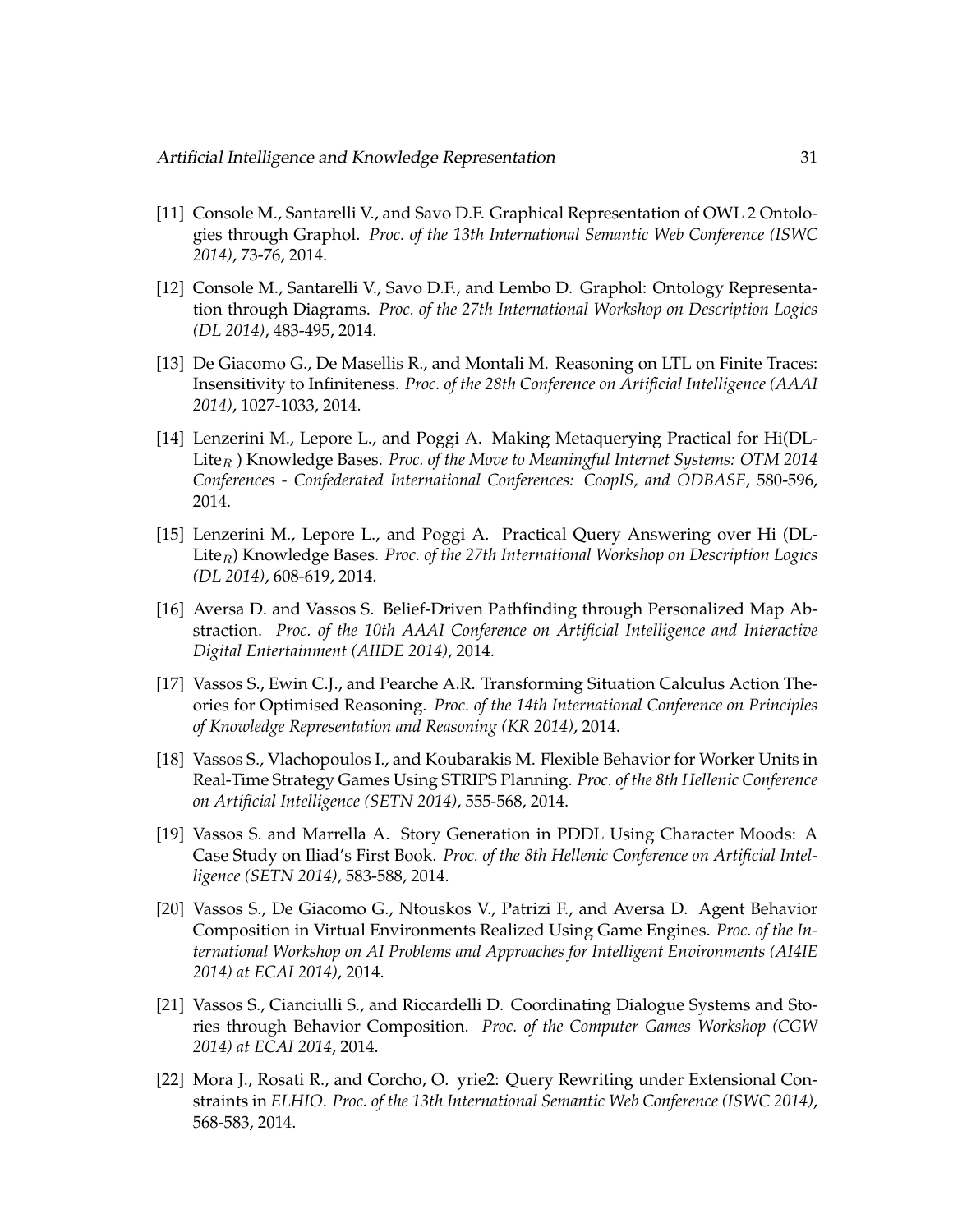- [23] Bienvenu M., Ortiz M., Rosati R., and Simkus M. Informal Proceedings of the 27th International Workshop on Description. *Proc. of the CEUR Workshop*, 2014.
- [24] Bastianelli E., Castellucci G., Croce D., Basili R., and Nardi D. Effective and Robust Natural Language Understanding for Human-Robot Interaction. *Proc. of 21st European Conference on Artificial Intelligence, IOS Press*, 57-62, 2014.
- [25] Bastianelli E., Castellucci G., Croce D., Iocchi L., Basili R., and Nardi D. HuRIC: a Human Robot Interaction Corpus. *Proc. of the 9th Int. Conf. on Language Resources and Evaluation (LREC'14)*, 2014.
- [26] Bastianelli E., Iocchi L., Nardi D., Castellucci G., Croce D., and Basili R. RoboCup@Home Spoken Corpus: Using Robotic Competitions for Gathering Datasets. *Proc. of the RoboCup Symposium*, 2014.
- [27] Capobianco R., Gemignani G., Nardi D., Bloisi D.D., and Iocchi L. Knowledge-Based Reasoning on Semantic Maps. *Proc. Knowledge Representation and Reasoning in Robotics, AAAI Spring Symposium*, 2014.

#### **Submitted papers, technical reports and others**

- [28] Baral C., De Giacomo G., and Eiter T. Principles of Knowledge Representation and Reasoning: Proceedings of the Fourteenth International Conference KR 2014. *AAAI Press*, 2014.
- [29] Carlucci Aiello L. L'intelligenza Artificiale. *Atti dell'Accademia Lancisiana*, fascicolo 1-2-3-4, 2014.
- [30] Carlucci Aiello L. Turing, il gioco dell'imitazione e l'intelligenza delle macchine. *Atti del convegno "Per il centenario di Alan Turing fondatore dell'informatica"*, Accademia dei Lincei, 2014.
- [31] Picone M. and Lenzerini M. Semantic Web platforms for bioinformatics and life sciences. *Encyclopedia of Information Science and Technology, Third Edition*, 6668-6676, 2014.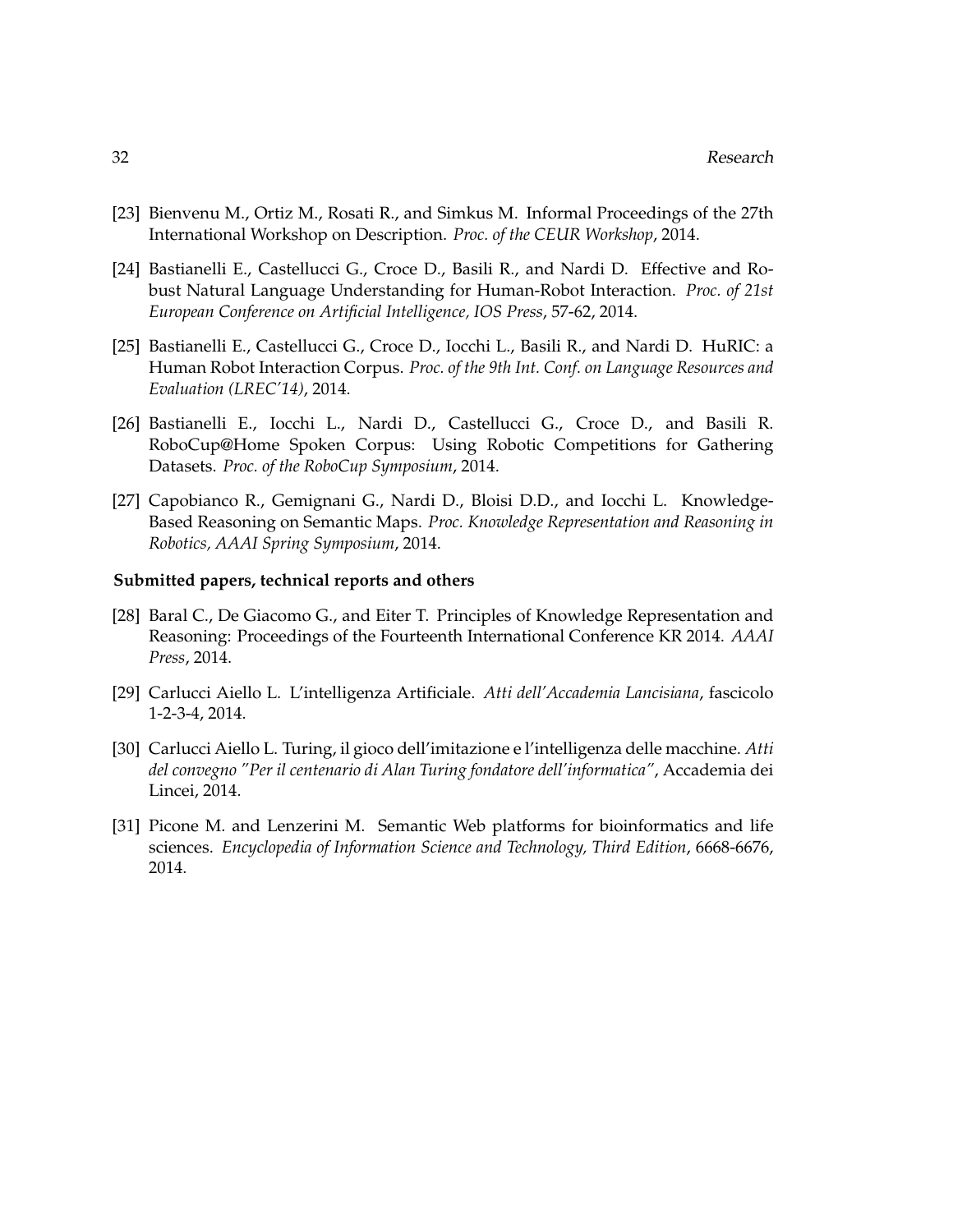# **3.3 Combinatorial Optimization**

#### **Research Lines:**

- Polyhedral Combinatorics
- Graph theory and Optimization
- Data Mining and Classification
- Portfolio Optimization
- Telecommunication Network Design
- Scheduling and Job-shop Scheduling
- Computational Biology and Polymer Sequencing
- Satisfiability in Propositional Logic
- Information Reconstruction
- Robust Optimization

**Members:** Renato Bruni, Carlo Mannino (on leave), Antonio Sassano (leader).

#### **PhD students:** Alessandra Reale.

Combinatorial Optimization searches for an optimal set of objects into a finite (but large) collection of sets. Graph Theory, Integer Programming and Polyhedral Combinatorics are the key methodological tools in this area.

The activity of the Combinatorial Optimization Group at DIS dates back to the early '90s and has been focused both on the theoretical properties of combinatorial structures and the use of sophisticated algorithmic tools to solve real-life problems. In particular, major research has been carried out on the following subjects: polyhedral properties of set covering, stable set and p-median problems; perfect graph theory, exact and heuristic algorithms for stable set and set covering; algorithms for coloring and frequency assignment problems; decomposition algorithms and reformulations for wireless network design problem; fixed network design and survival network design; algorithms for jobshop scheduling and railway traffic management; algorithms for satisfiability of logic formulae, algorithms for information reconstruction in large datasets, algorithms for classification besed on propositional logic, algorithms for inconsistency selections.

The group is currently cooperating with the University of Maastricht, University of Oslo, Università di Roma Tor Vergata, Università dell'Aquila, Università di Lecce, Politecnico di Milano, Universita del Sannio, Istituto Nazionale di Statistica (Istat), Texas ´ Tech University, ZIB Berlin. The group has been involved in a large number of national and international projects. In the last 10 years the group has developed methods and algorithms aimed at the *optimal design of broadcasting networks*. The scientific leadership gained in this field has motivated a stable cooperation with the *Italian Authority for*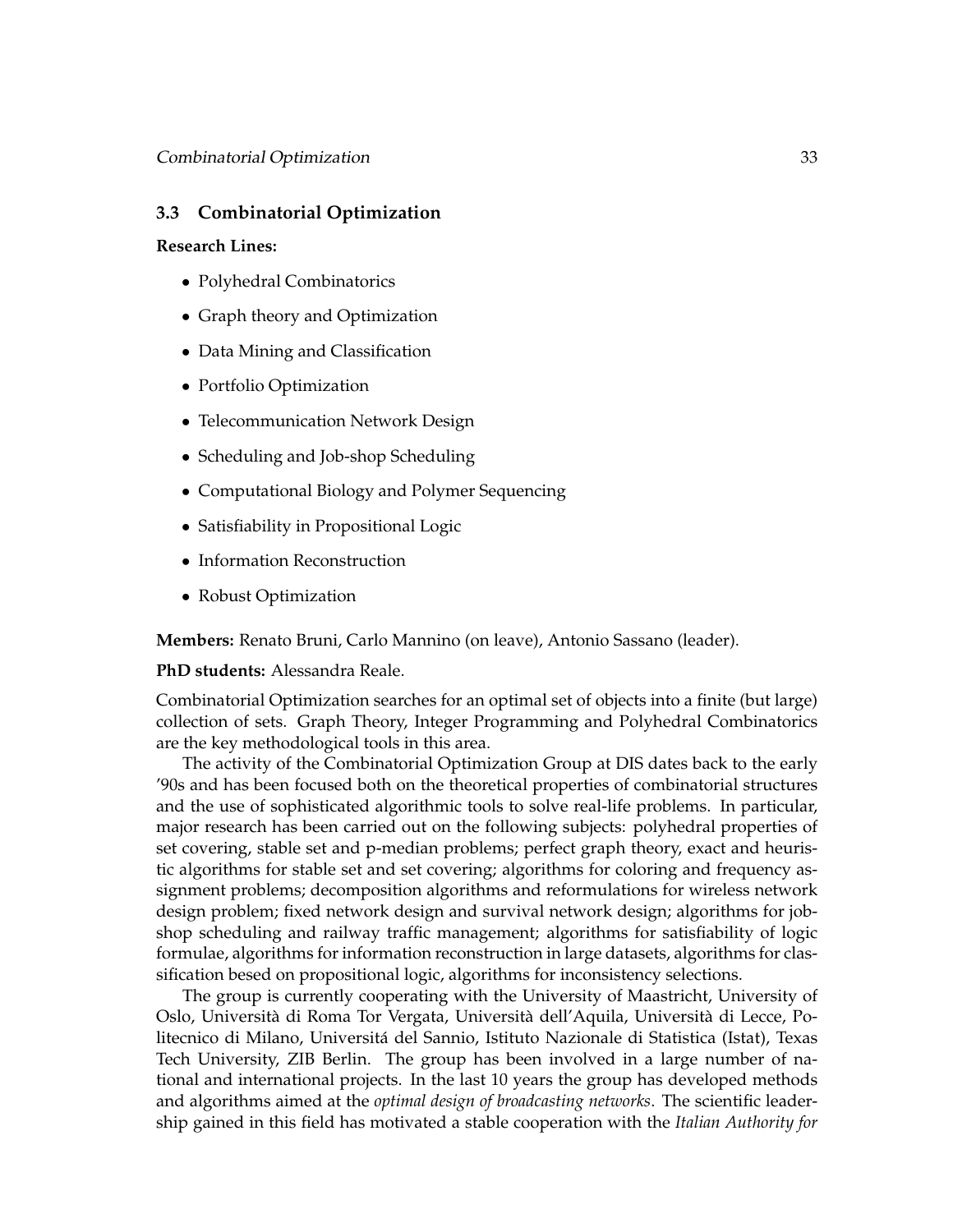*Telecommunication* and the decisive contribution of the group to the design of the national (analog and digital) TV and radio plans.

The current key members of the group have published more than 100 journal papers, several book chapters, and two books. Moreover they are or have been editors of some of the main journals in the field of Operations Research and Optimization. Recently the group received a prestigious international award from the Association of European Operational Research Societies (EPA 2009). In addition to further development of on-going research project, our future activities involve the study of optimization algorithms to rescue or prevent financial crises and for portfolio management; algorithms for weighted matching and stable set problems; polyhedral properties of the stable set polyhedron and of interval and staircase matrices; optimization techniques for classification problems in machine learning; purely combinatorial approaches to wireless network design; railway traffic control and optimization on single-track networks.

#### **Projects:**

- APICE Algoritmi per la Pianificazione Integrata e Controllo di reti wireless Eterogenee, progetto MIUR n. 2878
- Modelli Robusti di Ottimizzazione Lineare e Intera per Problemi di Data Mining, progetto di ricerca Sapienza, Dec. 2013 - May 2015.

#### **Journals**

- [1] Nobili P., Sassano A., A reduction algorithm for the weighted stable set problem in claw-free graphs, *Discrete Applied Mathematics* 165, 245-262, 2014.
- [2] Bianchi G., Bruni R., Reale A., Balancing of Agricultural Census Data by Using Discrete Optimization, *Optimization Letters* 8(4), 1553-1565, DOI: 10.1007/s11590-013- 0652-3, 2014.
- [3] Bruni R., Cesarone F., Scozzari A., Tardella F., A Linear Risk-Return Model for Enhanced Indexation in Portfolio Optimization, *Operations Research Spectrum*, DOI: 10.1007/s00291-014-0383-6, 2014.
- [4] Bruni R., Detti P., A Flexible Discrete Optimization Approach to the Physician Scheduling Problem, *Operations Research for Health Care* 3(4), 191-199, DOI: 10.1016/j.orhc.2014.08.003, 2014.
- [5] Lamorgese L., Mannino C., An exact decomposition approach for the real-time Train Dispatching problem, *Operations Research*, DOI: 10.1287/opre.2014.1327, 2014. AIRO Best Application Award 2014.
- [6] Bruni R., Bianchi G., Effective Classification using Binarization and Statistical Analysis, to appear in *IEEE Transactions on Knowledge and Data Engineering*, 2014.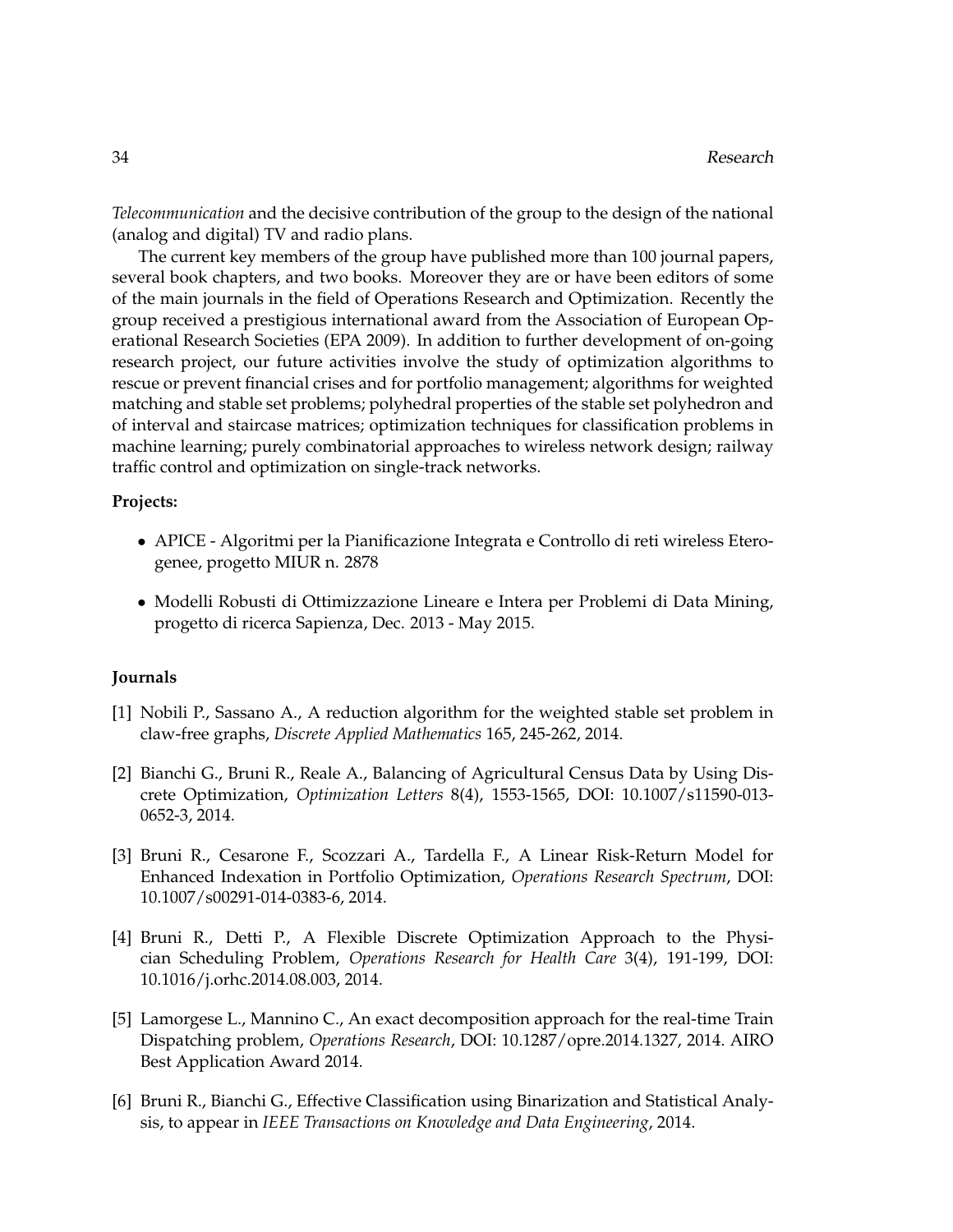- [7] Bianchi G., Bruni R., Reale A., A Combinatorial Optimization Approach to the Selection of Statistical Units, to appear in *Journal of Industrial and Management Optimization*, 2014.
- [8] Lamorgese L., Mannino C., Piacentini M., Optimal Train Dispatching by Benders'-like reformulation, to appear in *Transportation Science*, 2014.

# **Conference proceedings**

[9] Lamorgese L., Lium A., Mannino C., Kloster O., An exact decomposition approach for the real-time train dispatching problem Proceedings of the AIRO 2014 conference, Sept. 2014.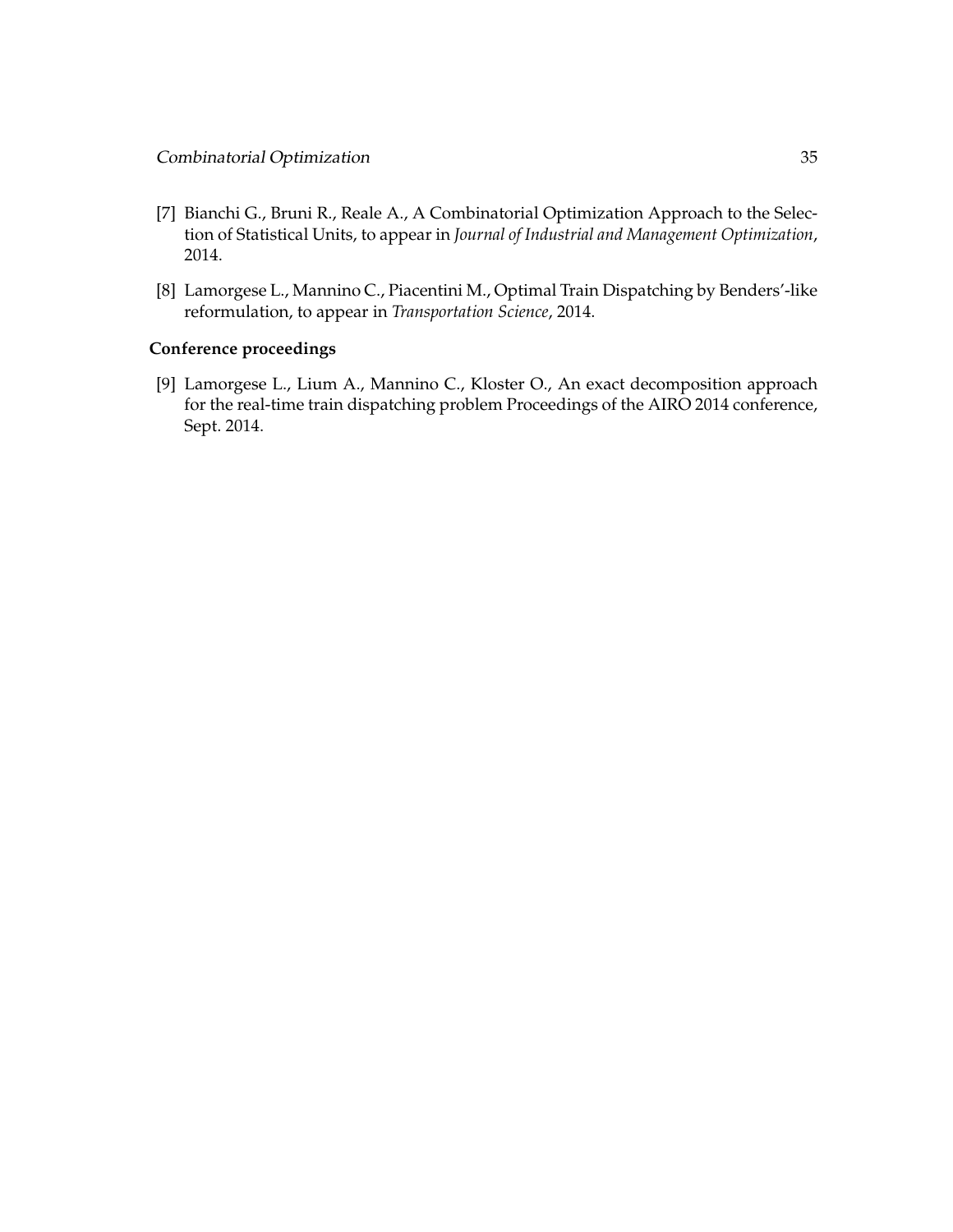## 36 Research

# **3.4 Computer Networks and Pervasive Systems**

**Research lines**:

- Wireless and Sensor Networks
- Networks of Resource Constrained Devices
- Streaming Applications over Wireless
- Network Coding
- Self-\* Protocols and Systems
- People Centric Sensing

**Members**: Luca Becchetti, Roberto Beraldi, Alberto Marchetti Spaccamela (leader), Leonardo Querzoni, Andrea Vitaletti.

**PhD Students**: Francesco Ficarola, Mario Paoli

**Post Doc**: Ugo Colesanti.

The miniaturization of electronic devices and the advancements in telecommunications, make it possible the realization of ubiquitous pervasive systems, i.e. systems in which information processing has been thoroughly and transparently integrated into everyday objects and activities. These systems are composed of heterogeneous tiny artefacts such as wireless sensor nodes, RFID and NFC tags and readers, mobile phones etc. Such devices are often constrained in their computational and energy resources and are often organized in networks that do not rely on wired infrastructures and that contribute to the realization of the Internet of Things (IoT).

The realization of such systems requires new solutions in the design of algorithms and protocols for wireless ad hoc networks connecting large numbers of devices. Such networks might be very large and operate in a highly dynamic environment: sensor nodes move, enter and exit the system and are prone to faults, while communication links are often noisy and unreliable. As a consequence, adopted solutions should be simple, efficient, and robust; in particular, since energy is usually provided by batteries, energy efficiency must always be considered as a primary goal. The scale and nature of pervasive systems requires networks able to react to unexpected events and to operate beyond the complete understanding and control of the designer and of the user. In fact, these systems should achieve an appropriate level of self-organization and integration to adapt to continuously changing environments and to cope with unforeseen faults.

Our research focuses on the design, analysis, experimentation and implementation of algorithms and protocols for networks of tiny artefacts. One specific topic of interest is the study of advanced adaptive routing algorithms in ad hoc wireless networks that are efficient and reduce the energy requirements at wireless nodes.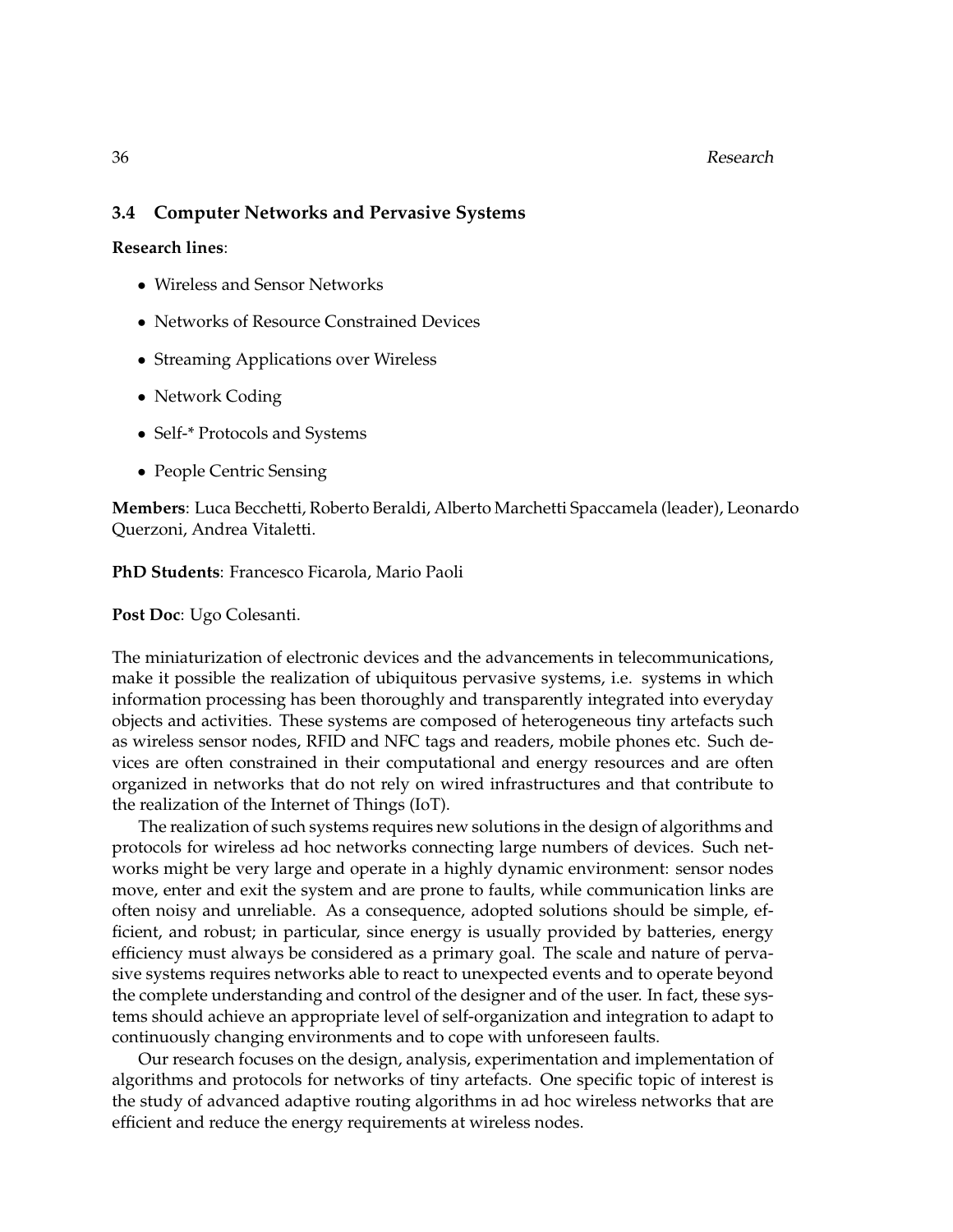We are also interested in solving complex communications primitives such as service discovery and event-based data diffusion, with the final goal of characterizing sensors networks as a data storage and retrieval. In the future we plan to address security and privacy issues of such networks. In fact the limited available resources requires new techniques and algorithms. We complement our research with experimental work that is based on simulations (using network simulators such as NS2, OMNET++ and Shawn), and on test-beds (e.g. we run a permanent test-bed of wireless sensor network to monitor the ancient roman remains at the basement of DIAG and we have about 600 active tags to collect and analyse the so called proximity graph, namely a graph in which nodes are users and there is a link between two nodes if their are in proximity). We are also interested in experimenting our ideas on smart mobile phones in the context of augmented reality and fully decentralized recommendations.

### **Recent Projects**:

- *PANORAMA: Coordinated Action on Pervasive Adaptation* February 2008, January 2011 - EU FP7 Coordinated action.
- *FRONTS: Foundations of Adaptive Networked Societies of Tiny Artefacts* February 2008, January 2011 - EU FP7 IP.
- *AEOLUS: Algorithmic principles for building overlay computers* September 2006, February 2010 - EU FP6.
- *PharmAID: smart RFID for tracking medicines* June 2010, December 2012 EUREKA Eurostars.
- *TETRIS: ervizi innovativi Open Source su TETRA* December 2010, December 2013 MIUR PON01<sub>-00451</sub>.
- *provinciaWSN: estensione della rete WiFI della provincia di Roma per mezzo di reti di sensori wireless* - Progetto Ateneo 2013
- *Nuove tecnologie per le arti* Progetto Grandi Attrezzature 2014

#### **Journals**

- [1] Becchetti L., Clementi A., Pasquale F., Resta G., Santi P., and Silvestri R. Flooding time in opportunistic networks under power law and exponential intercontact times. *Parallel and Distributed Systems, IEEE Transactions on*, 25(9):2297–2306, 2014.
- [2] Pennisi A., Previtali F., Ficarola F., Bloisi D.D., Iocchi L., and Vitaletti A. Distributed Sensor Network for Multi-robot Surveillance. *Procedia Computer Science*, Volume 32, 2014, Pages 1095-1100, ISSN 1877-0509.
- [3] Kumar Chatterjee S., Ghosh S., Das S., Manzella V., Vitaletti A., Masi E., Santopolo L., Mancuso S., and Maharatna K. Forward and inverse modelling approaches for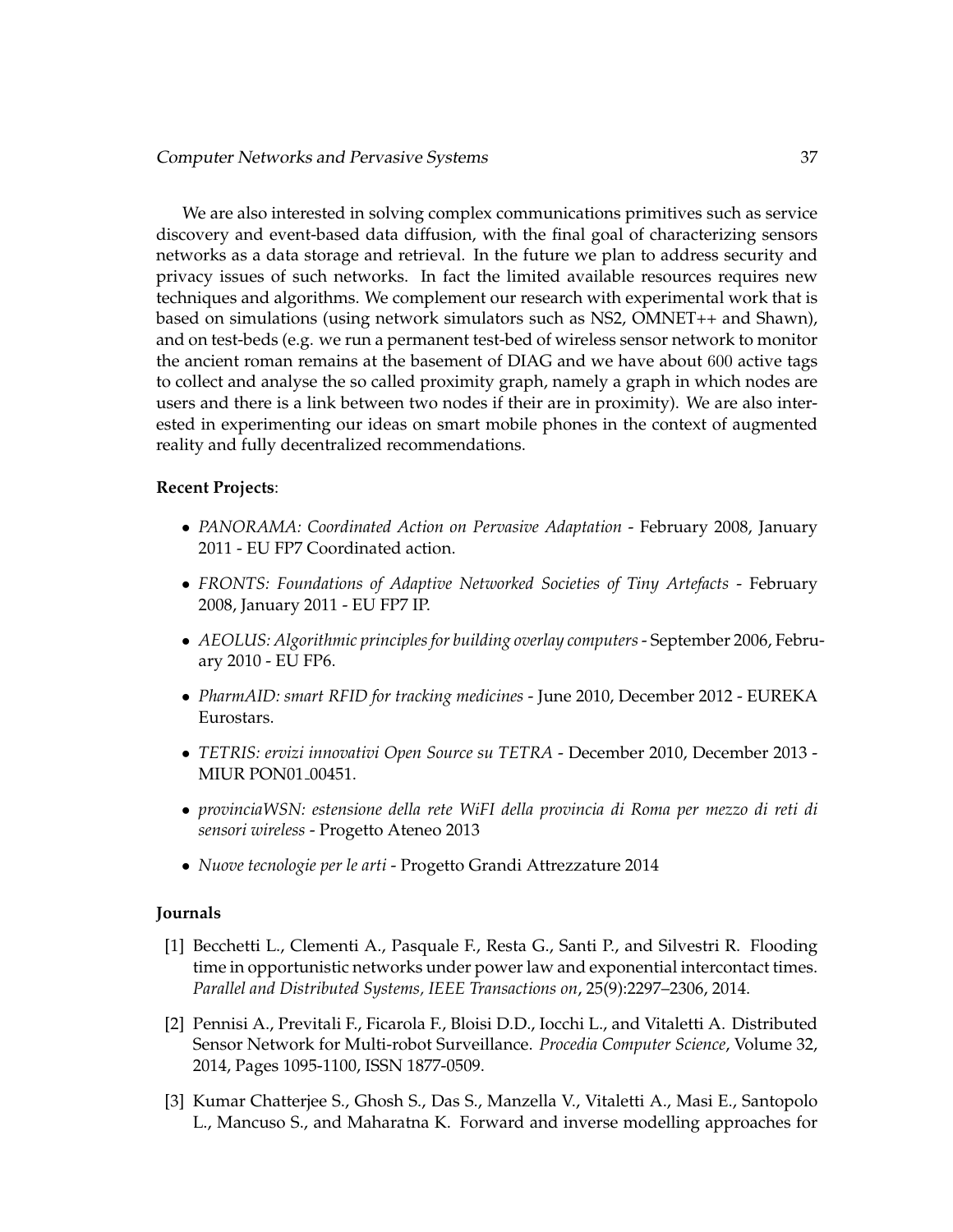prediction of light stimulus from electrophysiological response in plants *Measurement*, Volume 53, July 2014, Pages 101-116, ISSN 0263-2241.

[4] Becchetti L., Bergamini L., Colesanti U.M., Filipponi L.,Persiano G. and Vitaletti A. A lightweight privacy preserving SMS-based recommendation system for mobile users. *Knowledge and Information Systems*, July 2014, Volume 40, Issue 1, pp 49-77, ISSN 0219-1377.

#### **Articles in books**

- [5] Paoli M., Lo Russo A., Colesanti U.M. and Vitaletti A. MagoNode: Advantages of RF Front-ends in Wireless Sensor Networks *Real-World Wireless Sensor Networks*, Lecture Notes in Electrical Engineering, vol 281, pp 125-137, Springer International Publishing, 2014.
- [6] Vitaletti A. and Puglia S. System Overview of Next-Generation Remote Healthcare *Systems Design for Remote Healthcare*, pp. 31-53, Springer New York, 2014.

#### **Conference proceedings**

- [7] Becchetti L., Clementi A., Natale E., Pasquale F., and Silvestri R. Plurality consensus in the gossip model. In *In Proc. of ACM-SIAM SODA*. SIAM, 2015.
- [8] Becchetti L., Clementi A., Natale E., Pasquale F., Silvestri R., and Trevisan L. Simple dynamics for plurality consensus. In *Proceedings of the 26th ACM symposium on Parallelism in algorithms and architectures*, pages 247–256. ACM, 2014.
- [9] Petrioli C., Petroccia R., Spaccini D., Vitaletti A., Arzilli T., Lamanna D. and Galizia A. and Renzi E. The SUNRISE GATE: accessing the SUNRISE federation of facilities to test solutions for the Internet of Underwater Things. In *Proceedings of Underwater Communications and Networking (UComms)*, 2014.
- [10] Amendola D., De Rango F., Massri K. and Vitaletti, A. Efficient Neighbor Discovery in RFID based devices over resource-constrained DTN networks. In *Proceedings of IEEE International Conference on Communications (ICC)*, pp.3842,3847, 10-14 June 2014.
- [11] di Cagno A., Paoli M., Colesanti U.M. and Vitaletti, A., REACTIVE: A peaceful coexistence between deluge and Low Power Listening. In *Proceedings of 12th International Symposium on Modeling and Optimization in Mobile, Ad Hoc, and Wireless Networks (WiOpt)*, pp.137,142, 12-16 May 2014.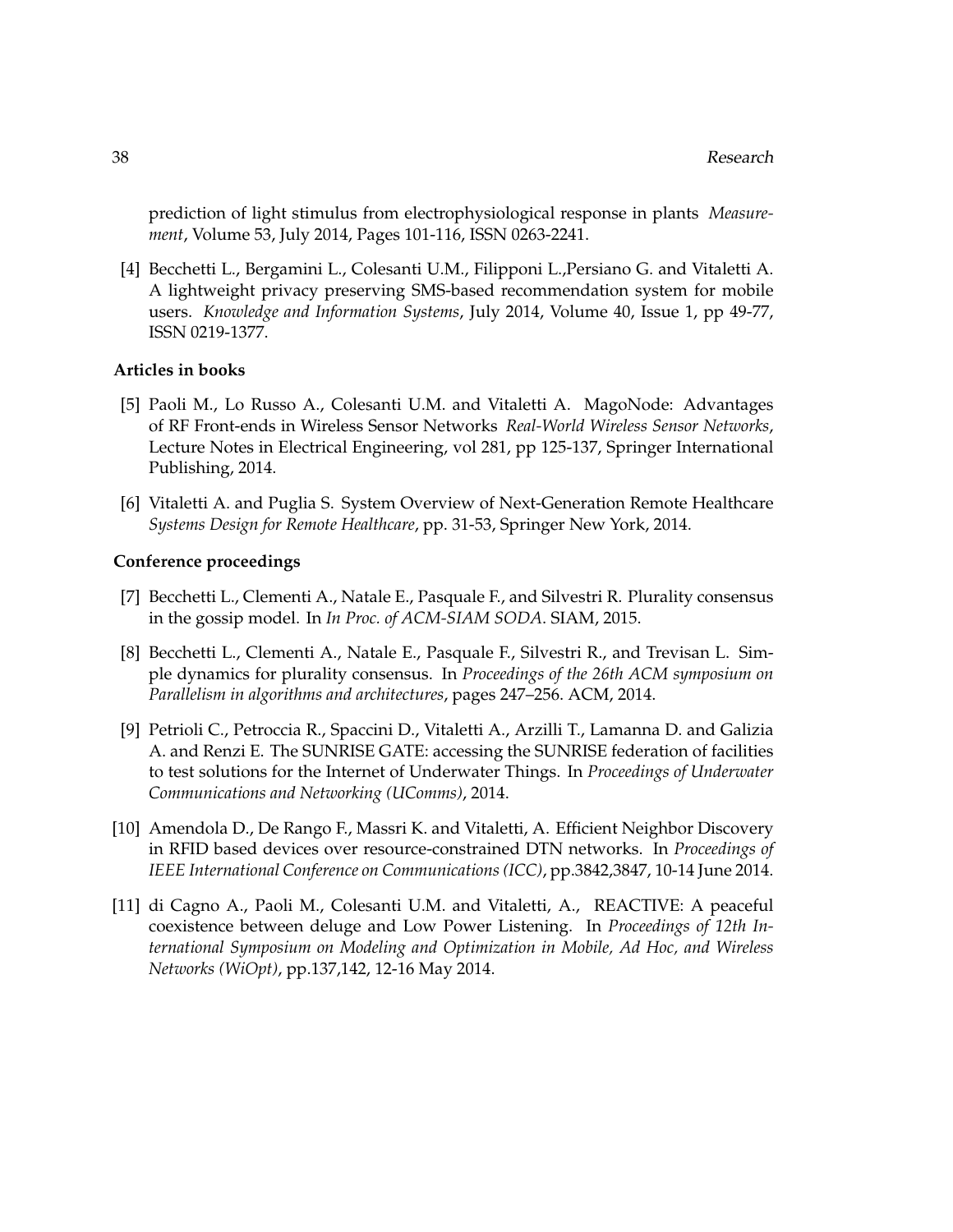# **3.5 Computer Vision, Computer Graphics, and Perception**

# **Research lines**:

- Human Motion Analysis, Gesture Recognition, Physics based methods, Activity Understanding from 3D data
- Saliency Prediction, Visual Attention, Action Recognition
- Dense Image Fusion, Meshing, 3D Surface Reconstruction
- Scene Representation, Interpretation and Understanding
- Component Based Articulated Object Reconstruction
- Terrain Traversability in Rescue Environments
- Recognition of Peri-Urban Areas in X Band SAR Images
- Patterns for Zooming Camera Calibration
- Learning of Visual Object Categories
- Control for Polyarticulated Self-Powered Hand Prostheses
- Adaptive, Flexible Cognitive Control under Task Switching for Rescue Robots
- 3D Motion Planning for Articulated Unmanned Tracked Vehicles
- Visual Media Analysis, Indexing, Classification and Retrieval
- Management of Digital Resources
- Augmented Reality and Computer Animated Virtualization

**Members**: Barbara Caputo, Marco Fratarcangeli (up to August 2014), Luca Iocchi, Fiora Pirri (leader), Marco Schaerf.

**PhD Students**: Bruno Cafaro, Angela Di Iorio, Federico Ferri, Valentina Franzoni, Manuel Alejandro Ruiz Garcia, Mario Gianni, Matteo Menna, Federico Nardi, Valsamis Ntouskos, Nadine Abu Rumman.

The problem of Human Action Recognition is investigated, in our research work, within Motion Capture sequences. In this context, we investigated methods based on Gaussian Process Latent Variable Models and Alignment Kernels. We propose a new discriminative latent variable model with back-constraints induced by the similarity of the original sequences. We compare the proposed method with methods based on Dynamic Time Warping and with V-GPDS models, which are able to model highly dimensional dynamical systems. Another line of work is to recognize human actions, starting from a 3D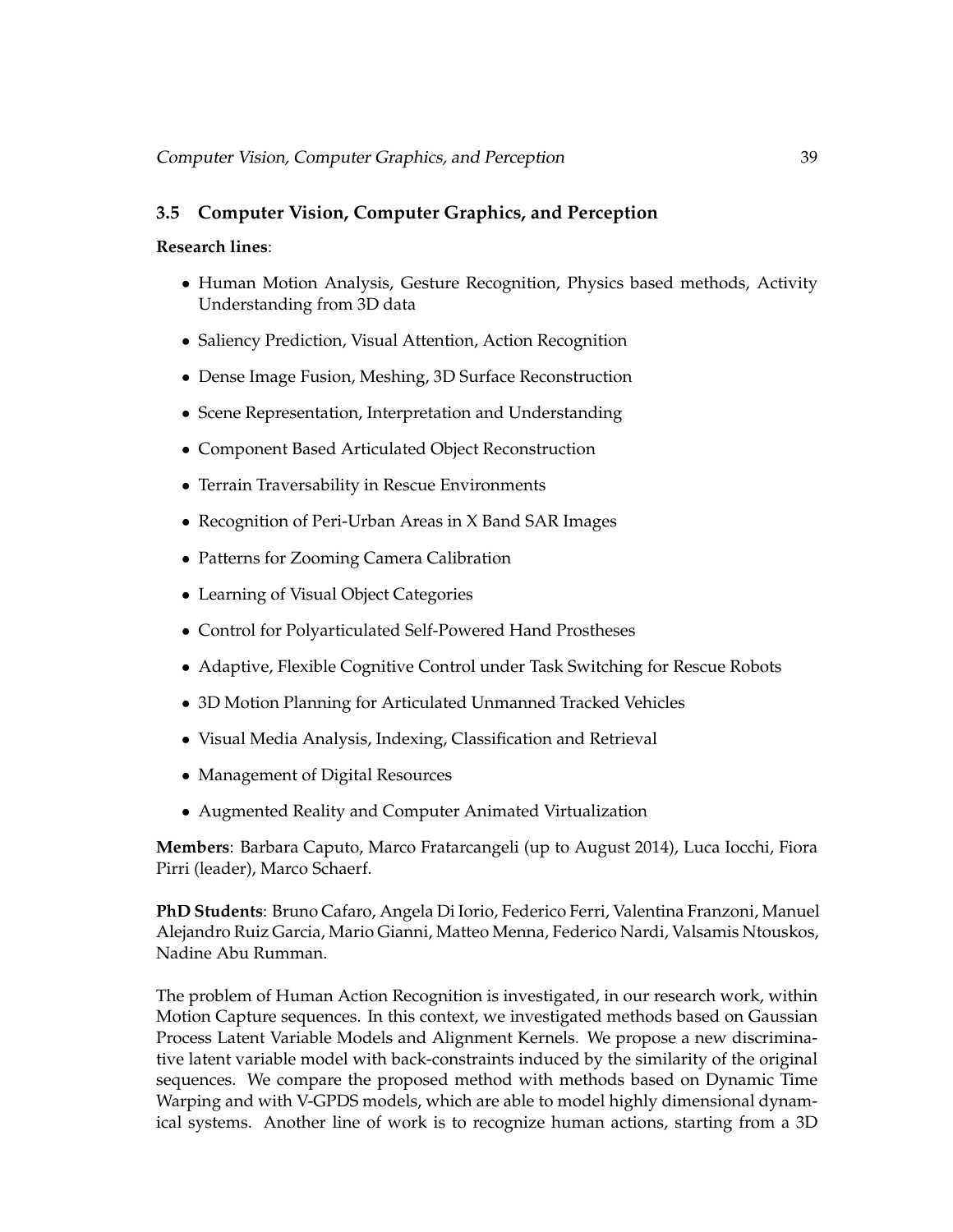input data sequence, independently from the camera point of view and from the physical aspect of the person under examination. To face this problem, Kernelized Temporal Cut is used for segmenting the sequence and finding cut points among different actions. Then, a spatio-temporal manifold model is used for representing the time series data and a spatio-temporal alignment algorithm is introduced in order to find matches between action segments.

In the field of Object Reconstruction, a new approach is proposed for 3D modeling of articulated objects, specifically animals, using both components and component aspects. A component of an articulated object is defined here to be that part of it, which is only partially deformable. An aspect is defined as a view of the component from a specific vantage point. Aspects are fixed for an object component. Each aspect is modeled from a single image, using an inflation algorithm and the deformation paradigm. Then aspects are blended and merged together to form the whole component.

In the coherence theory of attention, introduced by Rensink, O'Regan, and Clark (2000), a coherence field is defined by a hierarchy of structures supporting the activities taking place across the different stages of visual attention. At the interface between low level and mid-level attention processing stages are the proto-objects; these are generated in parallel and collect features of the scene at specific location and time. These structures fade away if the region is no further attended by attention. This research work aims to build methods to computationally model these structures, on the basis of data collected in dynamic 3D environments via the Gaze Machine, a gaze measurement framework.

3D Terrain understanding and structure estimation is a crucial issue for robots navigating rescue scenarios. Unfortunately, large scale 3D point clouds provide no information about what is ground, and what is top, what can be surmounted and what can be not, what can be crossed, and what is too deep to be traversed. In this context, this research work mainly concentrated in providing methods for point cloud structuring which can lead to a definition of traversability cost maps.

The aim of the research activities, concerning with the analysis of Synthetic Aperture Radar (SAR) images in X-band, is to classify different zones in peri-urban forestries integrating information from different sources. An integration of image segmentation and machine learning methods is studied to classify different zones of peri-urban forestries (e.g., trees canopies, lawns, water pounds, roads), exploiting the relation between the gray level signal properties of X-band images and the smoothness and roughness of the ground. Camera calibration is a necessary step in order to develop applications that need to establish a relationship between image pixels and real world points. Usually, for non-zooming cameras, the calibration is carried out by using a grid pattern of known dimensions (e.g., a chessboard). However, for cameras with zoom functions, the use of a grid pattern only is not sufficient, because the calibration has to be effective at multiple zoom levels and some features (e.g., corners) could not be detectable. This research activity focuses on developing calibration methods based on novel calibration patterns, specifically designed for zooming cameras.

Learning a visual object category from few samples is a compelling and challenging problem. In several real-world applications collecting many annotated data is costly and not always possible. However a small training set does not allow to cover the high intraclass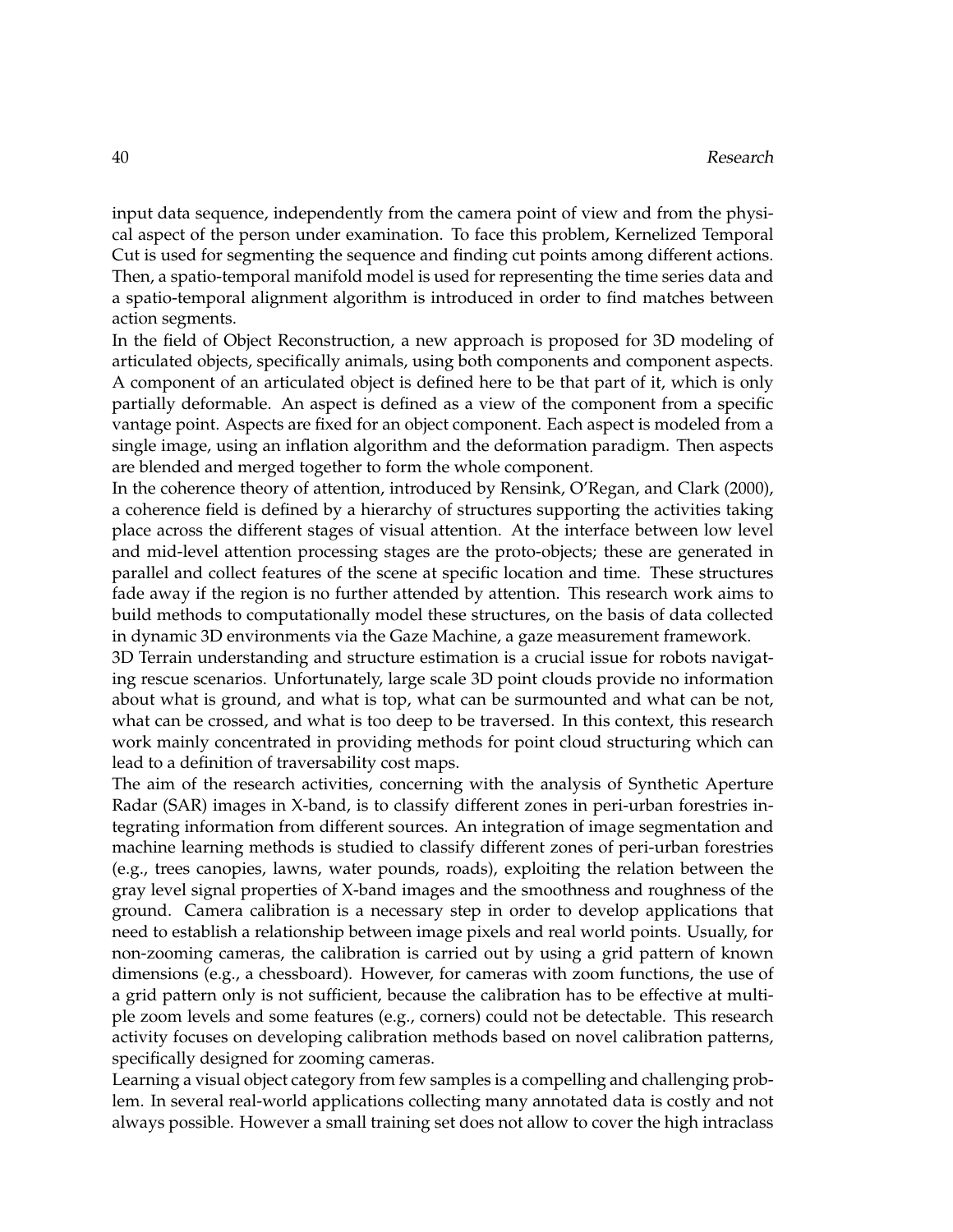variability typical of visual objects. In this condition, machine learning methods provide very few guarantees. This research activity concentrates on discriminative model adaptation algorithms able to proficiently learn a target object with few examples, relying on other previously learned source categories.

The main means of control for polyarticulated self-powered hand prostheses is surface electromyography (sEMG). In the clinical setting, data collected from two electrodes are used to guide the hand movements selecting among a finite number of postures. Machine learning has been applied in the past to the sEMG signal (not in the clinical setting) with interesting results, which provide more insight on how these data could be used to improve prosthetic functionality. However, developing a finer control requires a longer training period. A desirable characteristic would be to shorten the time needed by a patient to learn how to use the prosthesis. To this aim, our research work focuses on exploiting methods to reuse past experience, in the form of models synthesized from previous subjects, to boost the adaptivity of the prosthesis.

Modeling cognitive control is a major issue in robot control, and it is about deciding when a task cannot succeed and a new task need to be initiated. These decisions are induced by incoming stimuli alerting of events taking place while the robot is executing its duties. The research work on modeling robot adaptive behaviors, under salient stimuli, exploits the human inspired paradigm of shifting and inhibition, underlying task switching.

Tracked vehicles are currently used in search and rescue, military, agricultural and planetary exploration applications where terrain conditions are difficult and unpredictable. They are better suited for such tasks than wheeled vehicles due to the larger contact area of tracks with the ground, which provides better traction on harsh terrains. These environments are often inaccessible or considered too dangerous for humans to operate in, thus requiring the tracked vehicle to be endowed with autonomous navigation, safe locomotion and human-robot interaction capabilities to assist humans in complex tasks such as rescue, scouting or transportation. To cope with this challenging task, our research activities pursue to develop control models to allow articulated tracked vehicles to autonomously follow 3D paths, within cluttered environments, adapting their morphology to the complexity of the terrain.

The research work, concerning the management of digital resources, explores the applicability of the SDL metadata framework to support preservation, management and dissemination of the Sapienza Digital Library (SDL) resources. The applicability study has been proved to be useful to improve the SDL interoperability in the management of the differences in information granularity, and to fulfil the lack or to avoid the waste of information.

Within the context of our research activities, Augmented Reality is becoming a compelling technology mainly for the interactive 3D visualization of archaeological sites on hand-held devices and for building of complex planning scenarios for robots, eliminating the need to model the dynamics of both the robot and the real environment as it would be required by whole simulation environments. The latter application constitutes an important research test-bed for robots, meeting the needs to test and experiment complex robot behaviors using such a dynamic and rich perceptual domain.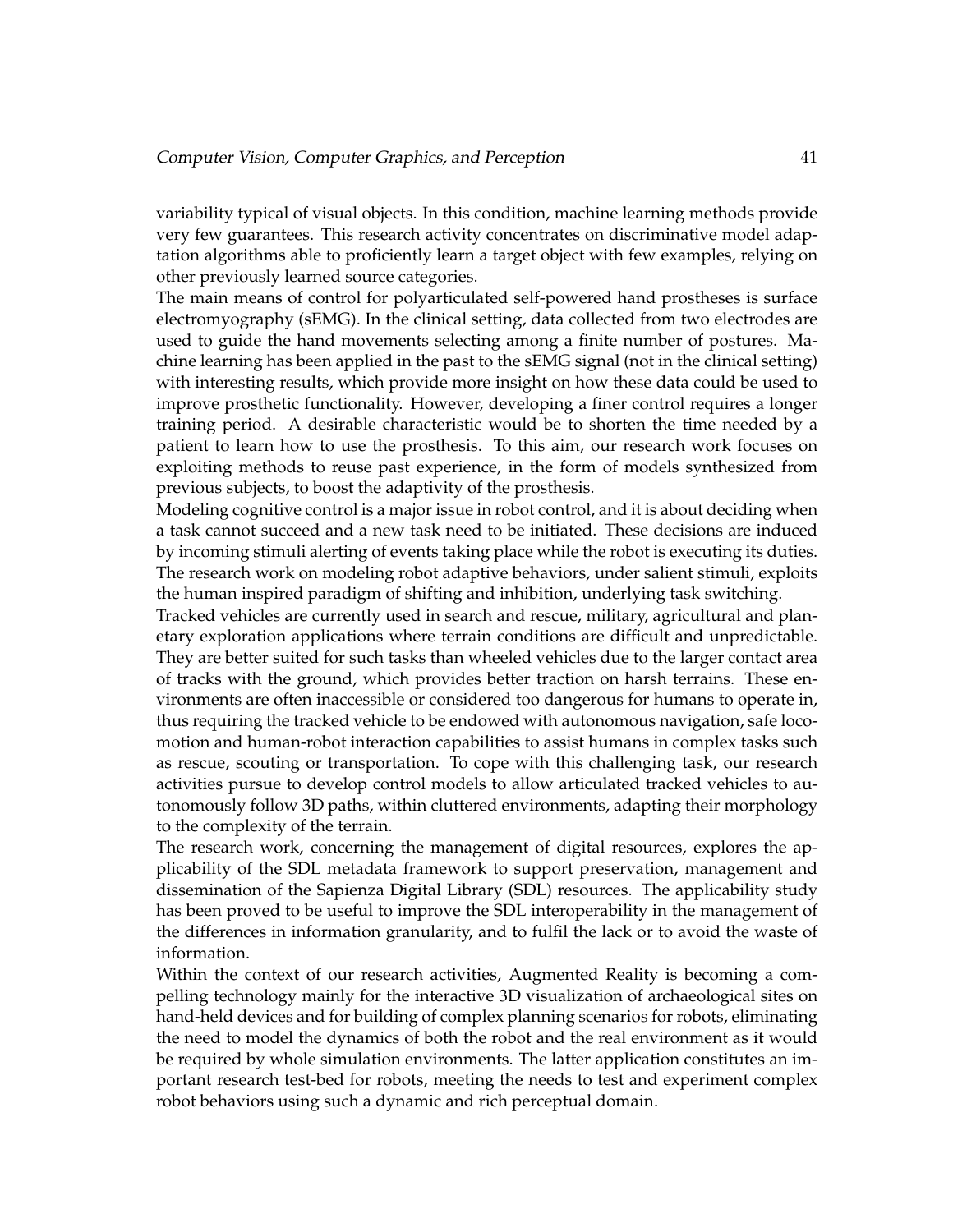# **Projects**:

- *NIFTi Natural human-robot cooperation in dynamic environments* 2010, 2014 EU FP7 IP.
- *Surgical Threads Simulations Based on a Novel Information-Theory Approach* 2012, 2014 - NPRP5-353 2 138.
- *TRADR Long-Term Human-Robot Teaming for Robot Assisted Disaster Response* 2014, 2018 - FP7 ICT 609763.
- *ALOOF Autonomous Learning of the Meaning of Objects* 2014, 2017 ERA-Net CHIST-ERA.

**Exhibitions**: euRobotics Week (Rome), EXPO21XX (On-line exhibition).

# **Journals**

- [1] Atzori M., Gijsberts A., Kuzborskij I., Elsig S., Mittaz Hager A. G., Deriaz O., Castellini C., Müller H., Caputo B., Characterization of a benchmark database for myoelectric movement classification, *IEEE Transactions on Neural Systems and Rehabilitation Engineering*, 23(1), 73–83, 2014.
- [2] Gianni M., Kruijff G. J. M., Pirri F., A stimulus-response framework for robot control, *ACM Transaction on Interactive Intelligent Systems*, 4(4), 21:1–21:41, 2014.
- [3] Kruijff G. J. M., Kruijff-Korbayová I., Keshavdas S., Larochelle B., Janíček M., Colas F., Liu M., Pomerleau F., Siegwart R., Neerincx M. A., Looije R., Smets N. J. J. M., Mioch T., Van Diggelen J., Pirri F., Gianni M., Ferri F., Menna M., Worst R., Linder T., Tretyakov V., Surmann H., Svoboda T., Reinštein M., Zimmermann K., Petříček T., Hlaváč V., Designing, developing, and deploying systems to support human–robot teams in disaster response, *Advanced Robotics*, 28(23), 1547–1570, 2014.

# **Articles in books**

- [4] Bloisi D. D., Background Modeling and Foreground Detection for Maritime Video Surveillance, in *Handbook on Background Modeling and Foreground Detection for Video Surveillance: Traditional and Recent Approaches, Implementations, Benchmarking and Evaluation*, 14, 1-22, Chapman and Hall/CRC, 2014.
- [5] Bloisi D. D., Pennisi A., Iocchi L., Background modeling in the maritime domain, in *Machine Vision and Applications*, 25(5), 1257-1269, Springer Berlin Heidelberg, 2014.
- [6] Caputo B., Muller H., Martinez-Gomez J., Villegas M., Acar B., Patricia N., Marvasti ¨ N., Üsküdarli S., Paredes R., Cazorla M., Garcia-Varea I., Morell V., Information access evaluation. multilinguality, multimodality, and interaction, in *ImageCLEF 2014: Overview and Analysis of the Results*, 8685, 192–211, Springer International Publishing, 2014.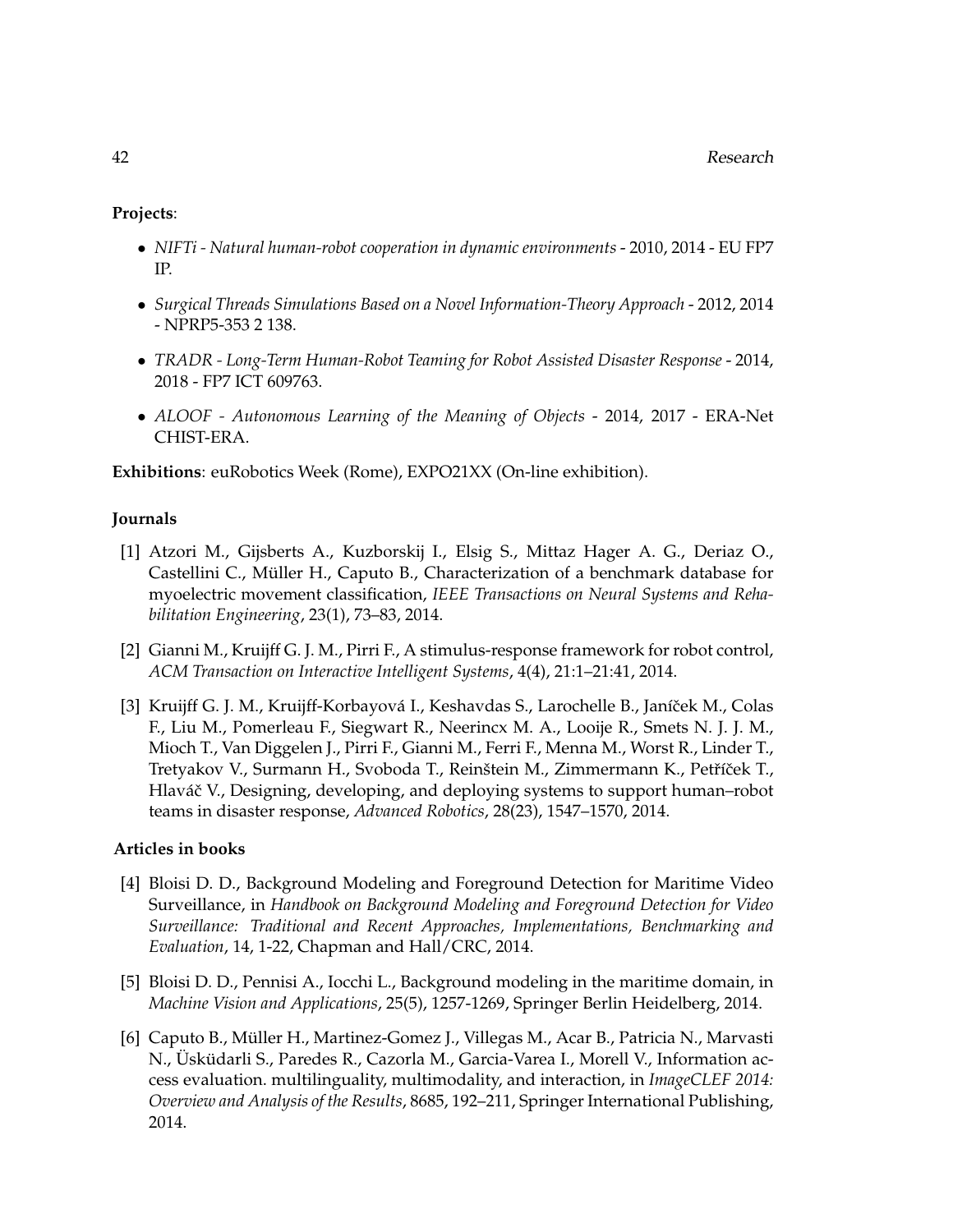[7] Ntouskos V., Papadakis P., Pirri F., Probabilistic discriminative dimensionality reduction for pose-based action recognition, in *Pattern Recognition Applications and Methods*, 318, 137–152, Springer International Publishing, 2014.

#### **Conference proceedings**

- [8] Caputo B., Patricia N., Overview of the ImageCLEF 2014 domain adaptation task, in *ImageCLEF 2014: Overview and analysis of the results*, 2014.
- [9] Catarci T., Di Iorio A., Schaerf M., The Sapienza digital library from the holistic vision to the actual implementation, in *Pushing the Boundaries of the Digital Libraries Field - 10th Italian Research Conference on Digital Libraries (IRCDL 2014)*, 4-11, 2014.
- [10] Ferri F., Gianni M., Menna M., Pirri F., Point cloud segmentation and 3d path planning for tracked vehicles in cluttered and dynamic environments, in *Proc. of the 3rd IROS Workshop on Robots in Clutter: Perception and Interaction in Clutter*, 2014.
- [11] Di Iorio A., Schaerf M., Identification semantics for an organization establishing a digital library system, in *Proc. of the 4th International Workshop on Semantic Digital Archives (SDA 2014)*, 16–27, 2014.
- [12] Di Iorio A., Schaerf M., The organization information integration in the management of a digital library system, in *Proc. of the IEEE/ACM Joint Conference on Digital Libraries, (JCDL 2014)*, 461–462, 2014.
- [13] Di Iorio A., Schaerf M., Providing proof of trustworthiness reconstructing digital objects' custody chain, in *On the Move to Meaningful Internet Systems: OTM 2014 Workshops*, 43–51, 2014.
- [14] Fornoni M., Caputo B., Scene recognition with naive bayes non-linear learning, in *Proc. of the 22nd International Conference on Pattern Recognition (ICPR 2014)*, 3404– 3409, 2014.
- [15] Fratarcangeli M., Pellacini F., Towards a massively parallel solver for position based dynamics, in *Proc. of SIGRAD 2014*, number 106, 25–31, 2014.
- [16] Menna M., Gianni M., Ferri F., Pirri F., Real-time autonomous 3D navigation for tracked vehicles in rescue environments, in *Proc. of the 2014 IEEE/RSJ International Conference on Intelligent Robots and Systems (IROS 2014)*, 696–702, 2014.
- [17] Patricia N., Tommasi T., Caputo B., Multi-source adaptive learning for fast control of prosthetics hand, in *Proc. of the 22nd International Conference on Pattern Recognition (ICPR 2014)*, 2769–2774, 2014.
- [18] Rumman N. A., Fratarcangeli M., Position based skinning of skeleton-driven deformable characters, in *Proc. of the 30th Spring Conference on Computer Graphics (SCCG 2014)*, 83–90, 2014.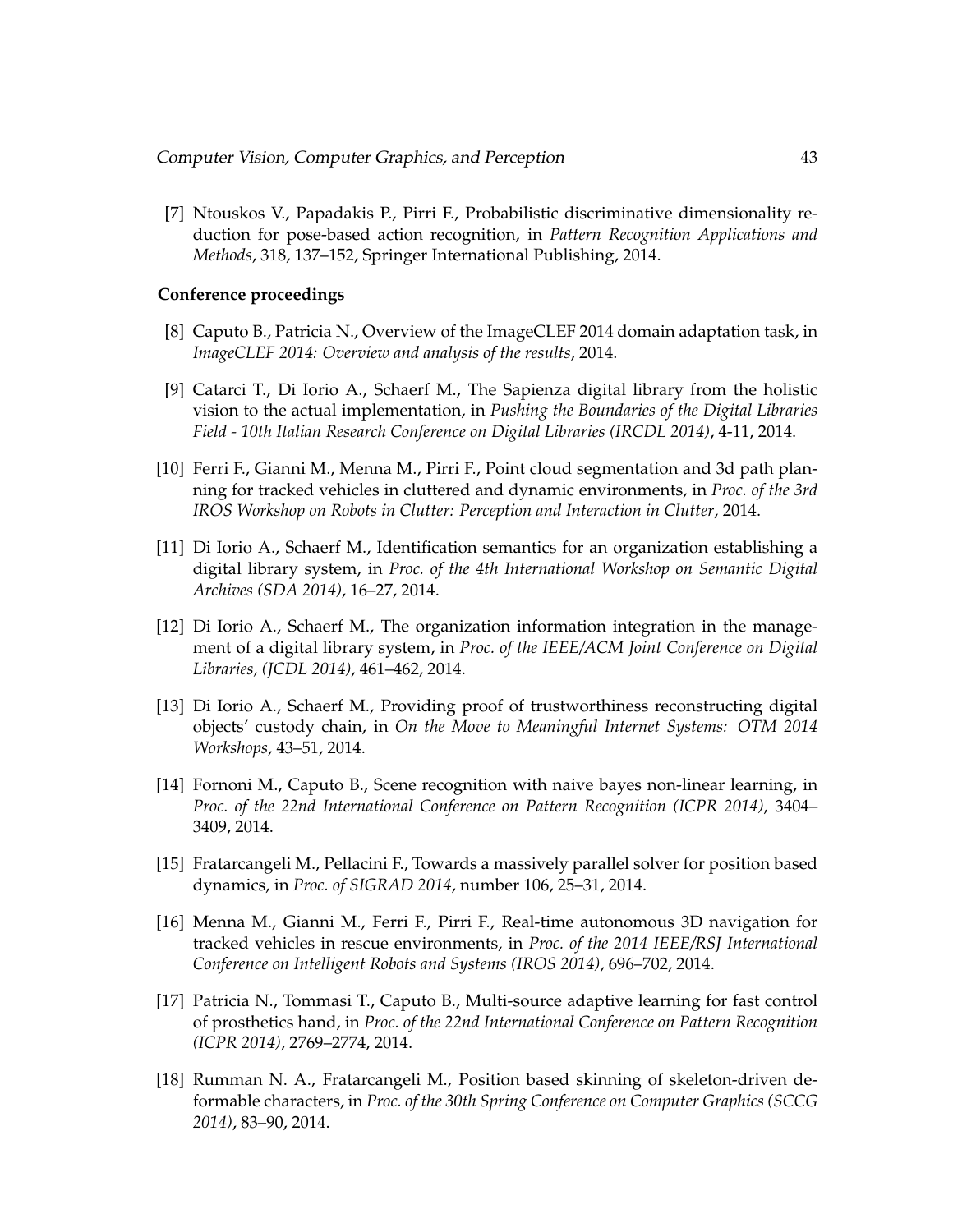[19] Zillich M., Frintrop S., Pirri F., Potapova E., Vincze M., Workshop on attention models in robotics: Visual systems for better HRI, in *Proc. of the 9th ACM/IEEE International Conference on Human-robot Interaction (HRI 2014)*, 499–500, 2014.

#### **PhD theses**

[20] Gianni M., *Multi-layered cognitive control for Unmanned Ground Vehicles*, PhD thesis, Department of Computer, Control and Management Engineering A. Ruberti, Sapienza University of Rome, 2014.

#### **Submitted papers, technical reports and others**

- [21] Ferrara A., Liberatore P., Schaerf M., Model checking, preprocessing, and BDD size, *IEEE Transactions on Computers*.
- [22] Fratarcangeli M., Pellacini F., Scalable partitioning for parallel position based dynamics, to appear in *Computer Graphics Forum (Special Issue of Eurographics 2015 Conference)*, 34(2), 2015.
- [23] Liberatore P., Schaerf M., On the complexity of second-best abductive explanations, *Journal of Approximate Reasoning*.
- [24] Marcuš N., Fratarcangeli F., Pandzic I., Ahlberg J., Fast rendering of image mosaics and ascii art, to appear in *Computer Graphics Forum*, 2015.
- [25] Rumman N. A., Fratarcangeli M., Position-based skinning for soft articulated characters, to appear in *Computer Graphics Forum*, 2015.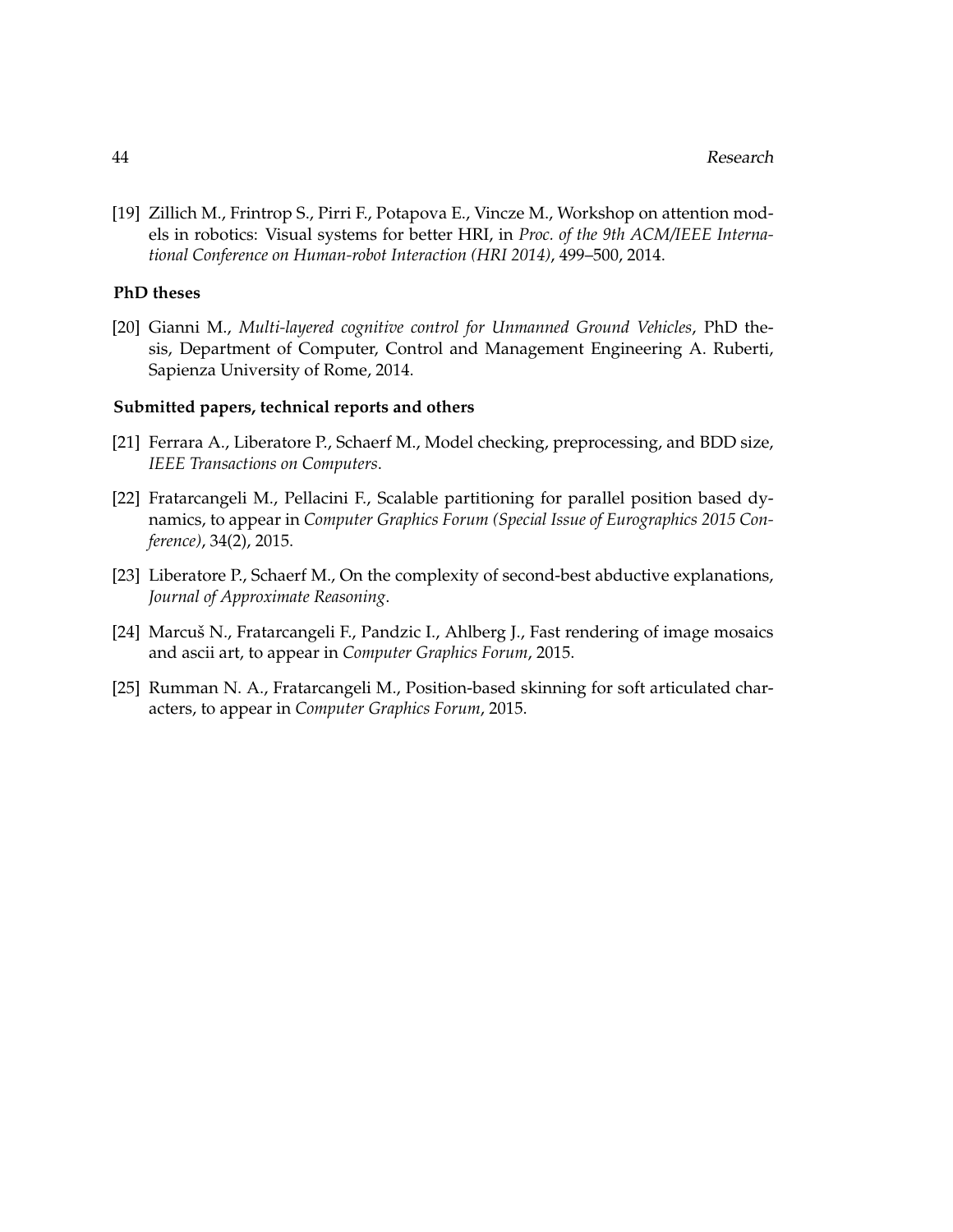# **3.6 Continuous Optimization**

# **Research lines**:

- Nonlinear Optimization
- Derivative Free Methods
- Global Optimization
- Semidefinite Programming
- Variational Inequalities
- Mixed Integer Nonlinear Programming
- Big Data Optimization
- Parallel and distributed optimization methods
- Game Engineering
- Neural Networks and Support Vector Machines
- Engineering Design Optimization
- Resource allocation in communication networks

**Members**: Gianni Di Pillo (leader ad honorem, retired), Francisco Facchinei, Luigi Grippo (retired), Stefano Lucidi (leader), Laura Palagi, Massimo Roma.

**PhD Students**: Cristofari Andrea, Umberto Dellepiane, Andrea Ianni, Andrea Manno, Stefania Renzi.

**Post Docs**: Marianna De Santis, Lorenzo Lampariello, Vittorio Latorre, Simone Sagratella.

Research in continuous optimization has been active at DIAG since its foundation. Early research was essentially devoted to the theory of exact penalization and to the development of algorithms for the solution of constrained nonlinear programming problems through unconstrained techniques. Significant early contributions were also given in the field of unconstrained optimization, with the introduction of non monotone line searches, non monotone globalization strategies and convergent derivative-free line search techniques. The Continuous Optimization group later expanded into an active and highly valued optimization research team with a wide range of interests. The following areas are object of current research.

• Exact penalty and augmented Lagrangian methods, still constituting the founding block of many optimization methods and a springboard for many of the studies of the group.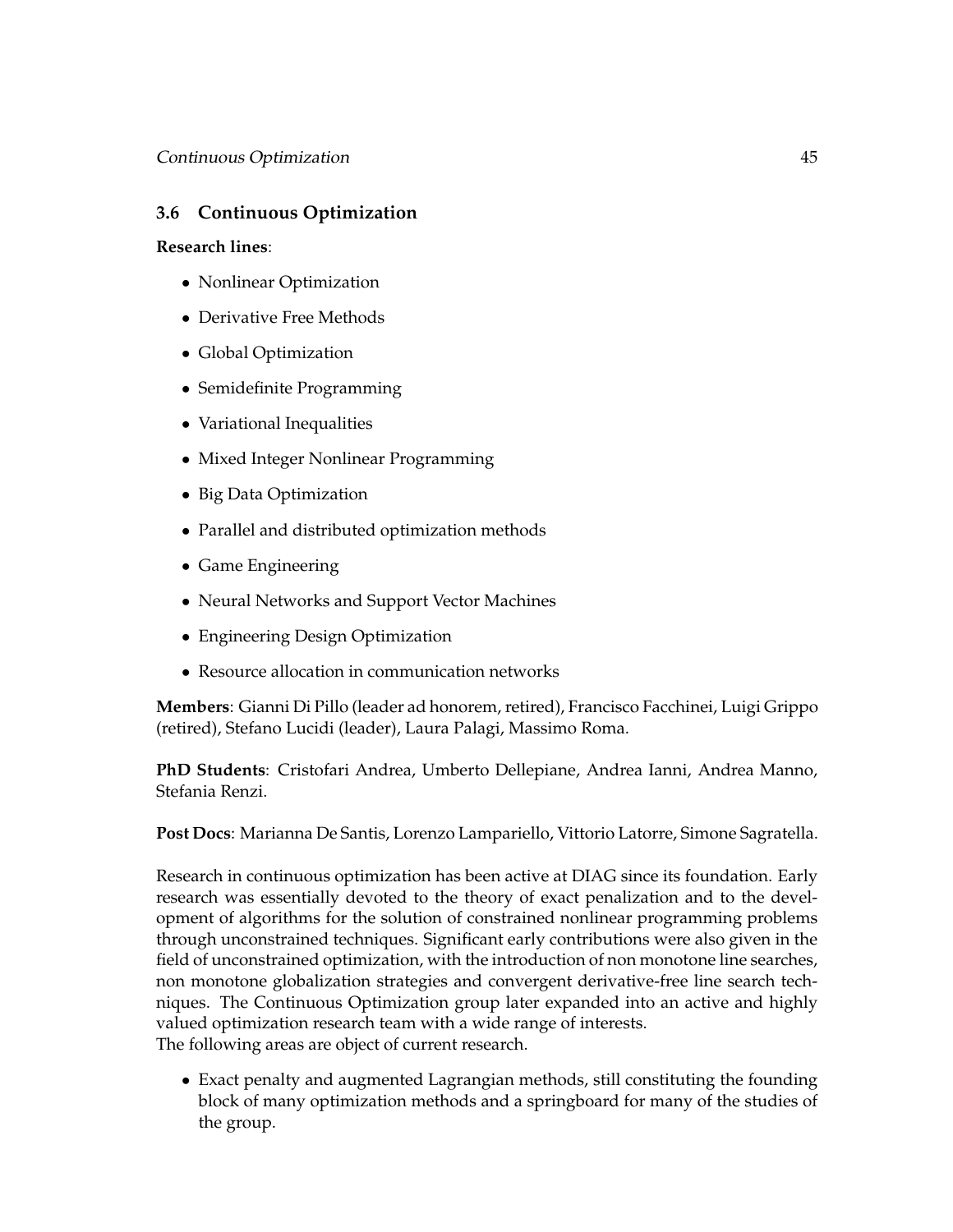- Non-monotone methods and decomposition techniques for the solution of difficult large-scale nonlinear optimization problems and nonlinear equations.
- Preconditioning Newton-Krylov methods in nonconvex large scale optimization, which is an important tool for efficiently solving large difficult problems.
- Derivative-free algorithms, of special interest in many engineering applications where even the calculation of function values is problematic and very time-consuming.
- Global optimization, which is an essential tool for solving problems where local non-global solutions may be meaningless.
- Semidefinite programming, that plays an essential role in the development of efficient algorithms for solving relaxations of non-convex and integer problems.
- Finite dimensional variational inequalities and complementarity problems, which often arise in modelling a wide array of real-world problems where competition is involved.
- Generalized Nash equilibrium problems, which are emerging as a winning way of looking at several classical and non-classical engineering problems.
- Training methods for neural networks and support vector machines, for constructing surrogate models of complex systems from sparse data through learning techniques.
- Mixed Integer Nonlinear Programming (MINLP) problems that combine combinatorial aspects with nonlinearities.

The Continuous Optimization group interacts intensively with many other research groups, both in the academic and industrial world, in an ongoing cross-fertilization process. This process led to several innovative applications in such different fields as:

- Design of electro-mechanic devices.
- Development of electromagnetic diagnostic equipments.
- Power allocation in TLC.
- Shape optimization in ship design.
- Multiobjective optimization of nanoelectronic devices.
- Sales forecasting in retail stores.

Moreover, as a spin-off of the activity carried out in applied optimization, the company ACTOR (Analytics, Control Technologies and Operations Research) has been founded. ACTOR is participated by Sapienza University, by researchers of the Department and by the private company ACT Solutions. The main aim of ACTOR is to develop and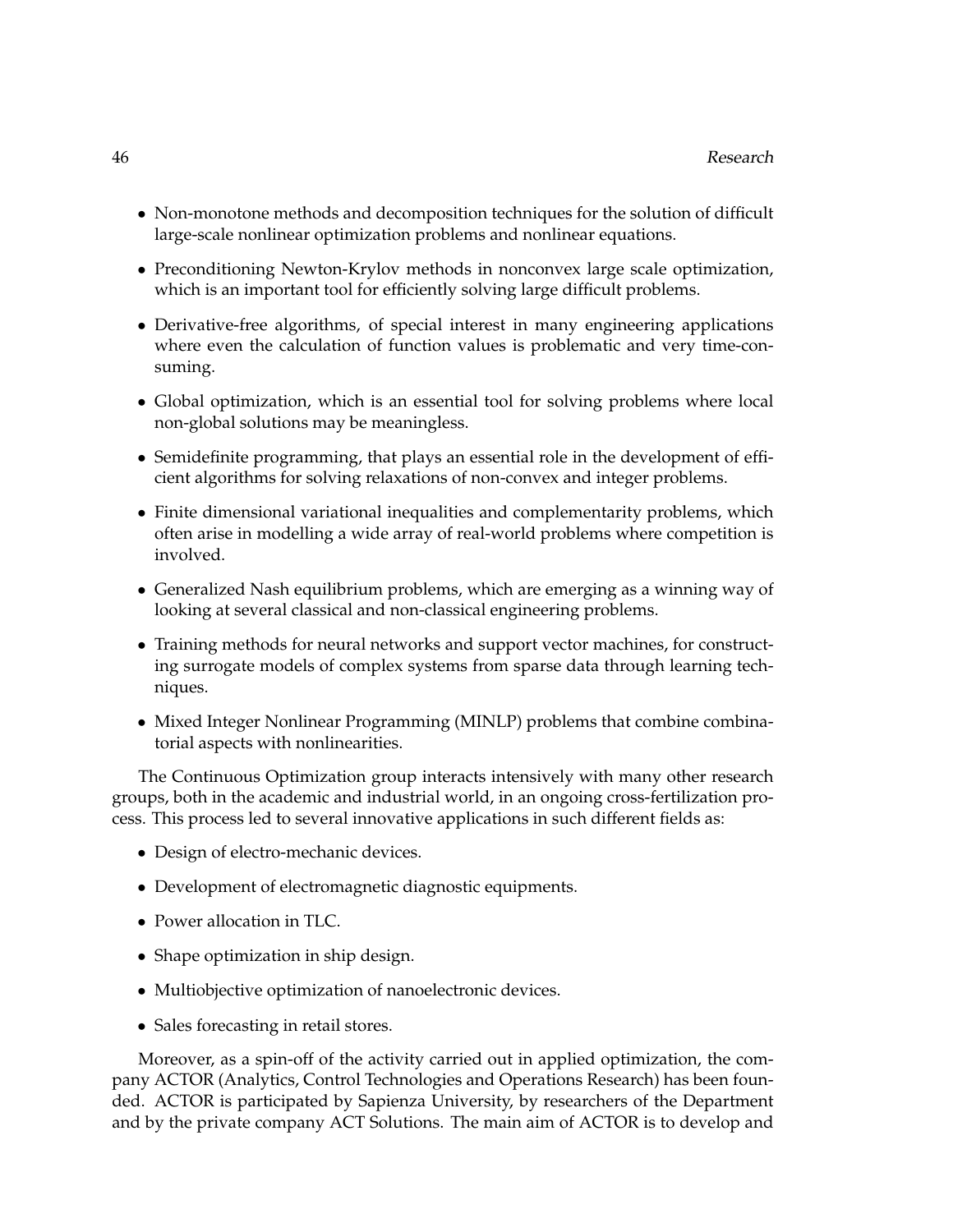commercialize advanced optimization models and methods to be employed in the production and management of goods and services.

# **Projects**:

- *MANON: Methods for Advanced multi-objective optimization of complex NANoscale circuits* - April 2010, September 2014 - UE FP7/PEOPLE.
- *BuS-4H: Business Simulation for Healthcare* April 2013, April 2014.

# **Journals**

- [1] Barletta M., Gisario A., Palagi L., and Silvestri L. Modelling the electrostatic fluidised bed (EFB) coating process using support vector machines (SVMs). *Power Technology*, 258(0):85 – 93, 2014.
- [2] De Santis M., Lucidi S., and Rinaldi F. Feasibility pump-like heuristics for mixed integer problems. *Discrete Applied Mathematics*, 165:152–167, 2014.
- [3] De Santis M., Rinaldi F., Falcone E., Lucidi. S., Piaggio G., Gurtner A., and Farina L. Combining optimization and machine learning techniques for genome-wide prediction of human cell cycle-regulated genes. *Bioinformatics*, 30:228–233, 2014.
- [4] Facchinei F., Kanzow C., Karl S., and Sagratella S. The semismooth newton method for the solution of quasi-variational inequalities. *Computational Optimization and Applications*, pages 1–25, 2014. Electronic version. DOI:10.1007/s10589-014-9686-4
- [5] Facchinei F., Kanzow C., and Sagratella S. Solving quasi-variational inequalities via their KKT conditions. *Mathematical Programming*, 144:369–412, 2014.
- [6] Facchinei F., Pang J.-S., and Scutari G. Non-cooperative games with minmax objectives. *Computational Optimization and Applications*, 59:85–112, 2014.
- [7] Fasano G., Liuzzi G., Lucidi S., and Rinaldi F. A linesearch-based derivative-free approach for nonsmooth constrained optimization. *SIAM Journal On Optimization*, 24:959–992, 2014.
- [8] Latorre V. and Gao D. Canonical dual solutions to nonconvex radial basis neural network optimization problem. *Neurocomputing*, 134:189–197, 2014.
- [9] Latorre V. and Sagratella S. A canonical duality approach for the solution of affine quasi-variational inequalities. *Journal of Global Optimization*, pages 1–17, 2014.
- [10] Scutari G., Facchinei F., Pang J.-S., and Palomar D. Real and complex monotone communication games. *IEEE Transactions on Information Theory*, 60:4197–4231, 2014.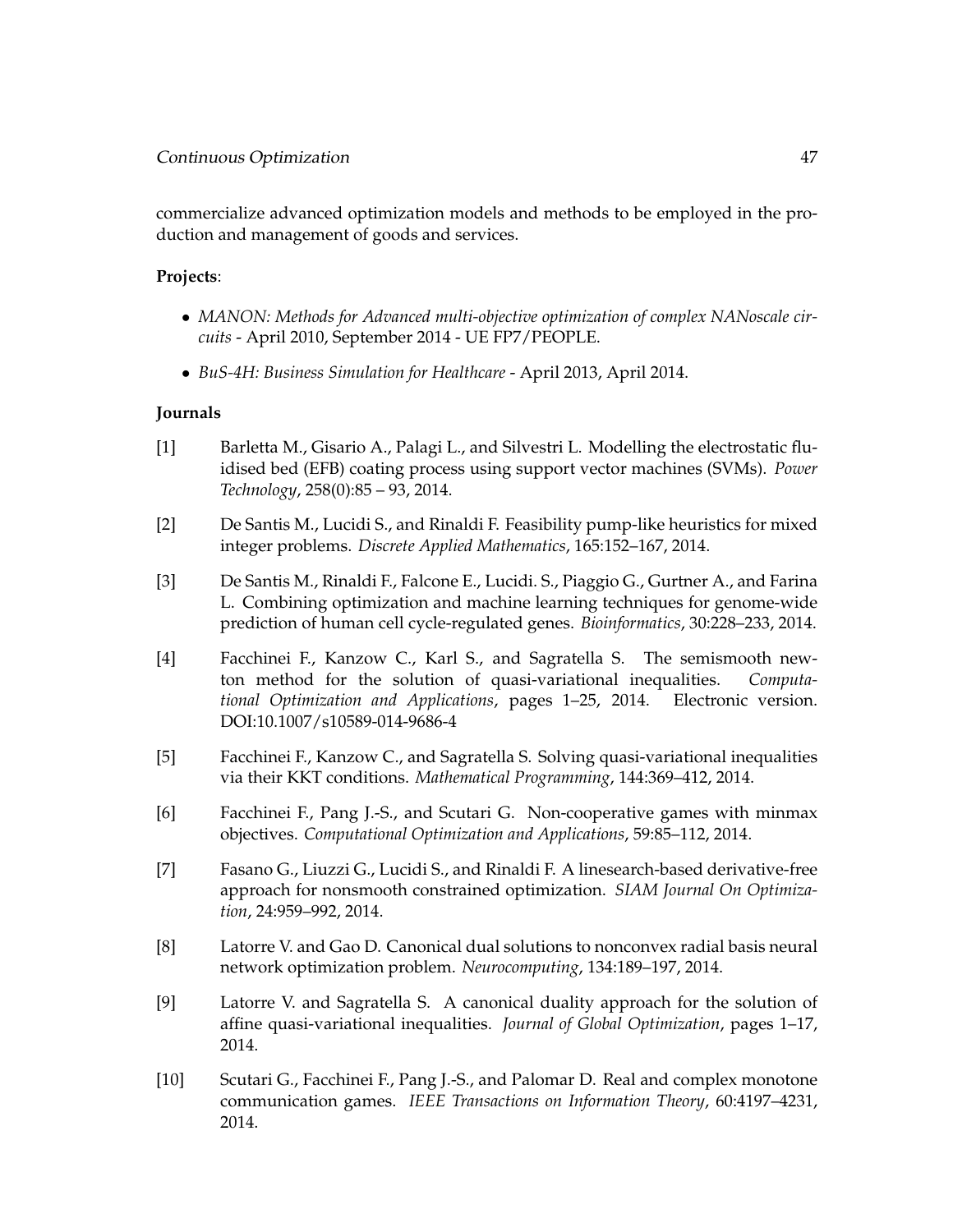### **Chapters in Books**

- [11] Canale S., Facchinei F., Gambuti R., Palagi L., and Suraci V. User profile based quality of experience. In *Advances in Information Science and Applications*, volume II, pages 340–345.
- [12] Latorre V. and Sagratella S. A canonical duality approach for the solution of affine quasi-variational inequalities. In Publishing S. I., editor, *Advances in Global Optimization*, pages 315–323, 2014.
- [13] Scutari G., Facchinei F., Lampariello L., and Song P. Parallel and distributed methods for nonconvex optimization. In *Acoustics, Speech and Signal Processing (ICASSP), 2014 IEEE International Conference on*, pages 840–844. IEEE, 2014.

#### **Conference Proceedings**

[14] Facchinei F., Sagratella S., and Scutari G. Flexible parallel algorithms for big data optimization. In *Acoustics, Speech and Signal Processing (ICASSP), 2014 IEEE International Conference on*, pages 7208–7212. IEEE, 2014.

#### **Submitted papers, technical reports and others**

- [15] Cardellini V., De Nitto P., Di Valerio V., Facchinei F., Grassi V., Lo Presti F., and Piccialli V. A game-theoretic approach to computation offloading in mobile cloud computing. To appear in *Mathematical Programming*.
- [16] Daneshmand A., Facchinei F., Kungurtsev V., and Scutari G. Flexible selective parallel algorithms for big data optimization. To appear in *Proc. of the Forty-Eighth Asilomar Conference on Signals, Systems, and Computers*. Nov. 2-5 2014.
- [17] Daneshmand A., Facchinei F., Kungurtsev V., and Scutari G. Hybrid random/deterministic parallel algorithms for nonconvex big data optimization. Preprint arXiv:1407.4504, 2014.
- [18] Dellepiane U., Di Marcantonio M., Laghi E., and Renzi S. Support vector machines and feature selection applied to bankruptcy prediction. Technical Report, University of Rome Sapienza, Dipartimento di Scienze Statistiche, 2014.
- [19] Facchinei F., Sagratella S., and Scutari G. Parallel algorithms for big data optimization. *Preprint arXiv:1402.5521*, 2014. To appear in *IEEE Transactions on Signal Processing*.
- [20] Latorre V. A potential reduction method for canonical duality, with an application to the sensor network localization problem. Preprint arXiv:1403.5991, 2014.
- [21] Latorre V., Sagratella S., and Gao D. Canonical dual approach for contact mechanics problems with friction. *Mathematics and Mechanics of Solids*, 2014. To appear.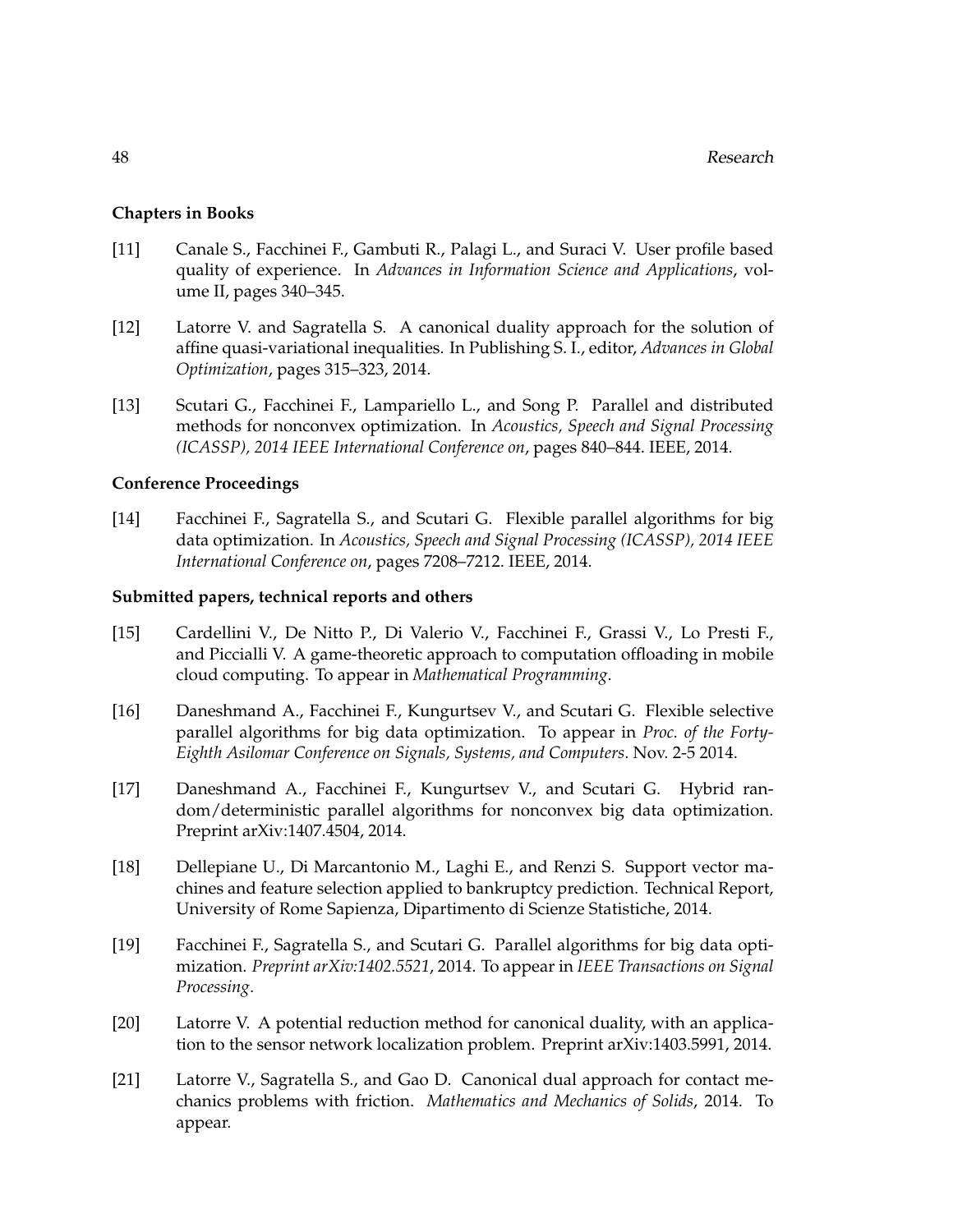## Continuous Optimization 49

- [22] Lucidi S., Maurici M., Paulon L., Rinaldi F., and Roma M. A derivative-free approach for a simulation-based optimization problem in healtcare. Technical Report 15, University of Rome Sapienza, Department of Computer, Control, and Management Engineering Antonio Ruberti, 2014. Submitted to *Optimization Letters*.
- [23] Manno A., Palagi L., and Sagratella S. A class of convergent parallel algorithms for SVMs training. Technical Report 17, University of Rome Sapienza, Department of Computer, Control, and Management Engineering Antonio Ruberti, 2014.
- [24] Scutari G., Facchinei F., Lampariello L., and Song P. Distributed methods for constrained nonconvex multi-agent optimization-part i: Theory. Preprint arXiv:1410.4754, 2014.
- [25] De Santis A., Dellepiane U., Lucidi S., and Renzi S. Optimal step-wise parameter optimization of a forex trading strategy. Technical Report, University of Rome Sapienza, Department of Computer, Control, and Management Engineering Antonio Ruberti, 2014.
- [26] Fasano G. and Roma M. A novel class of approximate inverse preconditioners for large positive definite linear systems in optimization. Sottomesso a *Computational Optimization and Applications*.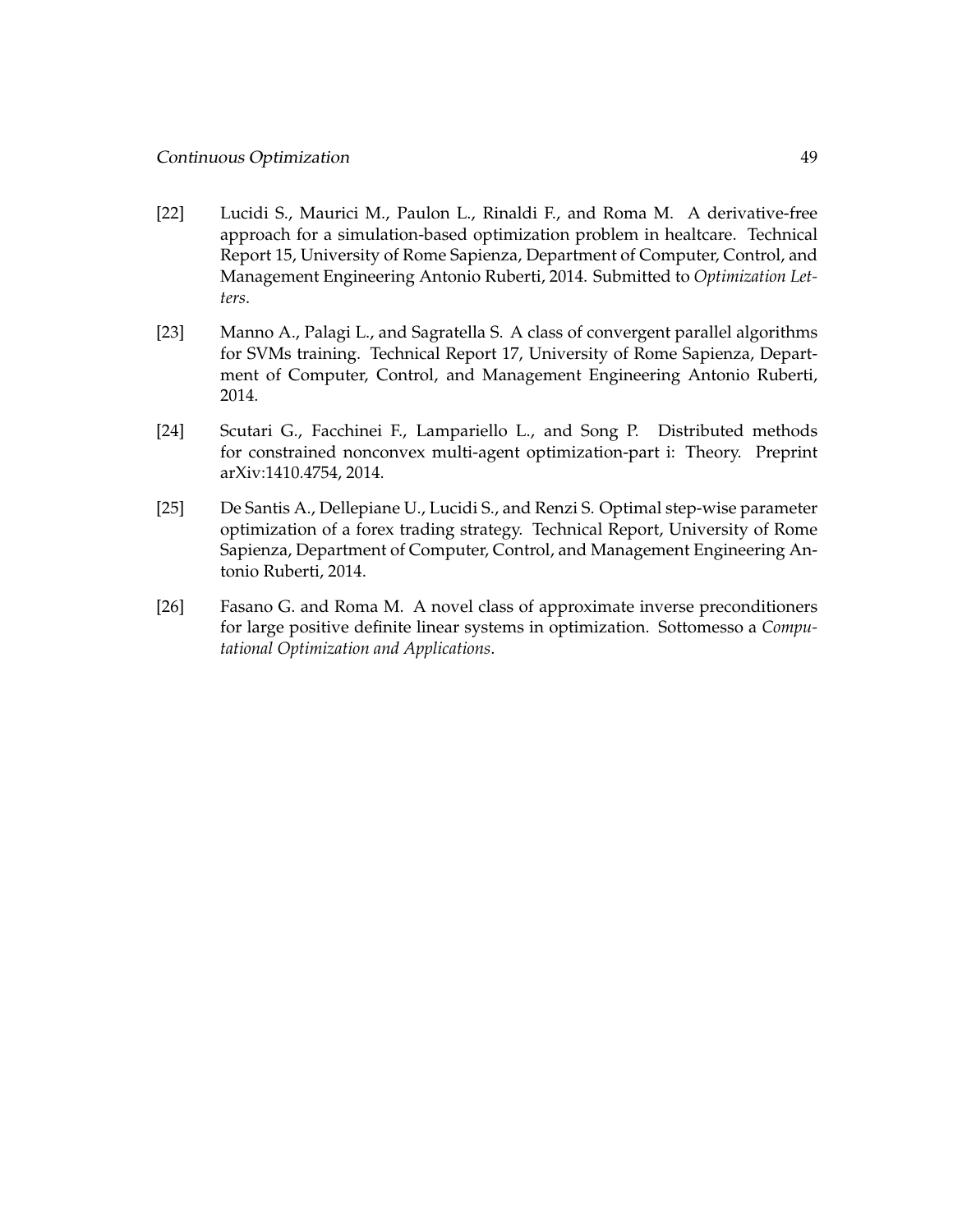## 50 Research

# **3.7 Data Management and Service-Oriented Computing**

#### **Research lines:**

- Data Integration and Exchange
- Ontology Based Data Management
- Data Warehousing, Data Quality and Data Cleaning
- Process and Workflow Management
- Service Modeling
- Service Synthesis and Composition

**Members:** Tiziana Catarci, Giuseppe De Giacomo, Domenico Lembo, Maurizio Lenzerini (leader), Massimo Mecella, Fabio Patrizi, Antonella Poggi, Riccardo Rosati, Silvio Salza, Domenico Fabio Savo, Stavros Vassos.

**PhD Students:** Mario Caruso, Marco Console, Cristina Civili, Francesco Leotta, Lorenzo Lepore, Alessandro Russo, Valerio Santarelli.

Post Docs: Riccardo De Masellis, Andrea Marrella, José Mora, Marco Ruzzi, .

Our interest in Data Management dates back to the '80s, when the main research topics addressed by our group were conceptual modeling and schema integration, now evolved into Information Integration and Data Exchange. Information integration is the problem of combining the data residing at different heterogeneous sources, and providing a virtual unified view of these data, called global schema, which can be queried by the users. Data Exchange focuses instead on the problem of materializing the global schema according to the data retrieved from the sources. Ontology-based data management (OBDM) is a promising direction for addressing the above challenges. The key idea of OBDM is to resort to a three-level architecture, constituted by the ontology, the sources, and the mapping between the two, where the ontology is a formal description of the domain of interest, and is the heart of the whole system. With this approach, the integrated view that the system provides to information consumers is not merely a data structure accommodating the various data at the sources, but a semantically rich description of the relevant concepts in the domain of interest, as well as the relationships between such concepts. Other Data Management topics related to Information Integration are also investigated, including View-based Query Processing, Data Warehousing, Data Quality, and Data Cleaning.

Our research interests include several aspects of Service-Oriented Computing, and its relationship with Data Management. Services in our context are autonomous, platformindependent computational elements that can be described, published, discovered, orchestrated and programmed for the purpose of developing distributed interoperable applications. We are particularly interested in service modeling and automatic service composition. In this area, we proposed what in the community is now known as the "Roman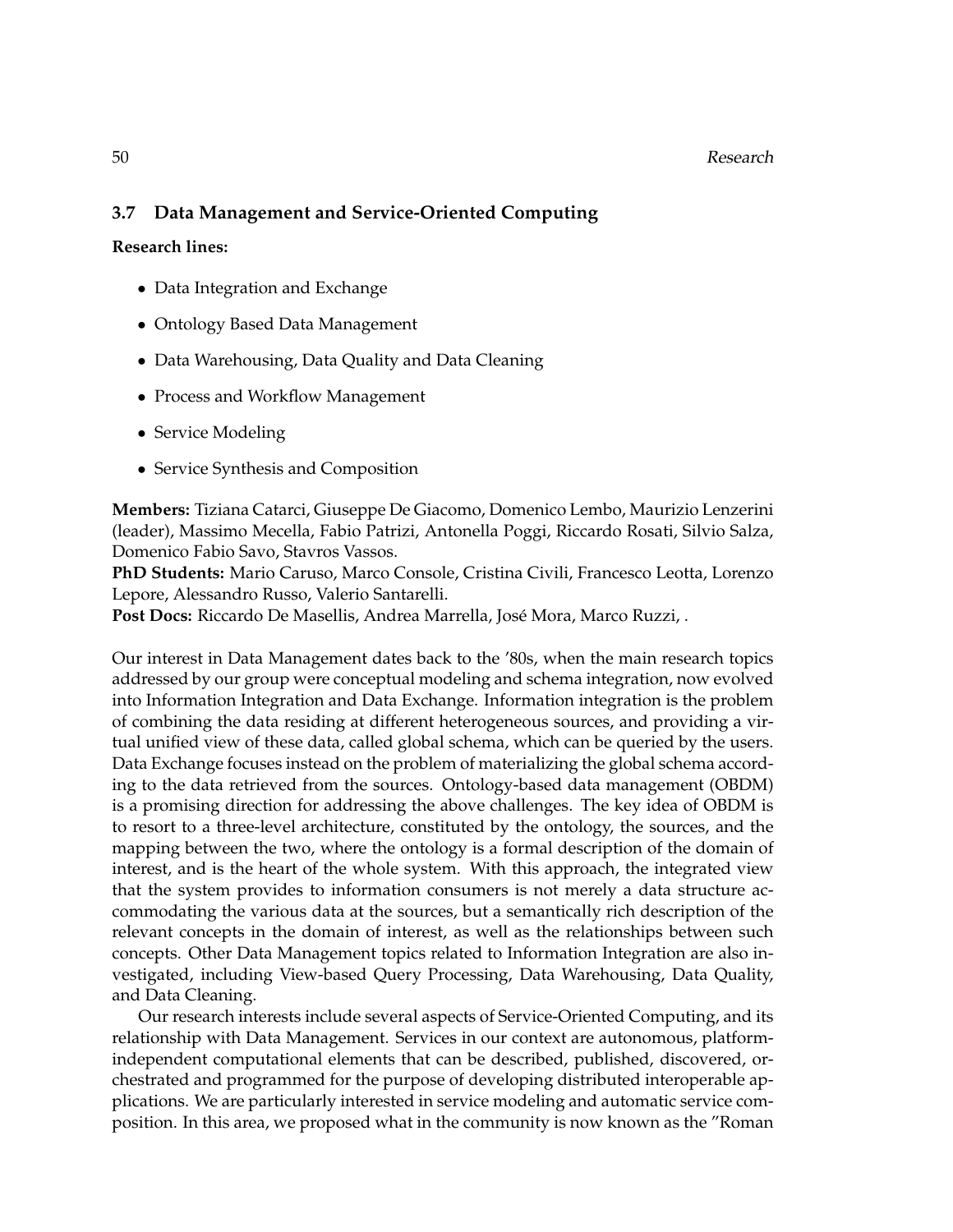model", and contributing to one of the first solutions to automated service composition. Since its introduction, the Roman model has been studied by several research groups worldwide, and is one of the key references in the formal approaches to automated service composition. We have also studied Service Synthesis, as well as Process and Workflow Management, with a special focus on principles and techniques for modeling the interaction between processes and data.

Data and Service Integration is considered one of the main challenges that Information Technology (IT) currently faces. It is highly relevant in classical IT applications, such as enterprise information management and data warehousing, as well as in scenarios like scientific computing, e-government, and web data management. Our long-term goal is to lay the foundations of a new generation of information integration and service composition systems, whose main characteristics are

- (i) posing the semantics of the application domain at the center of the scene,
- (ii) combining the management of data with the management of the processes and services using such data in the organization, and
- (iii) shifting the role of the conceptual model from a design-time to a run-time artifact.

In our vision, the functionalities provided by the system include answering queries posed in terms of the conceptual model by suitably accessing the source data, performing updates over the conceptual models by invoking the appropriate updates on the sources, and realizing complex goals expressed by the client by automatically composing available services. The basic idea for realizing this goal is to combine principles, methods and techniques from different areas, namely, Data Management, Service-Oriented Computing, Knowledge Representation and Reasoning, and Formal Methods.

In 2014, members of the research group have been invited to organize various events, and to deliver keynote speeches at various conferences and workshops. The following is a list of such activities:

- Maurizio Lenzerini, "Logica e informatica", invited lectures at the "Mathesis, la ricerca in matematica" conference, Roma, November 21, 2014.
- Maurizio Lenzerini, Associate Editor of ACM Journal of Data and Information Quality (JDIQ).
- Maurizio Lenzerini, Editorial Board member of the LMCS Logical Methods in Computer Science, for the areas of Database theory and Logic for knowledge representation. "Logical Methods in Computer Science".
- Maurizio Lenzerini, Editorial Board member of Big Data Research, Elsevier.
- Maurizio Lenzerini, Editorial Board member of Intelligenza Artificiale, The International Journal of the AI\*IA.
- Maurizio Lenzerini, ACM SIGMOD Awards Committee member, 2014.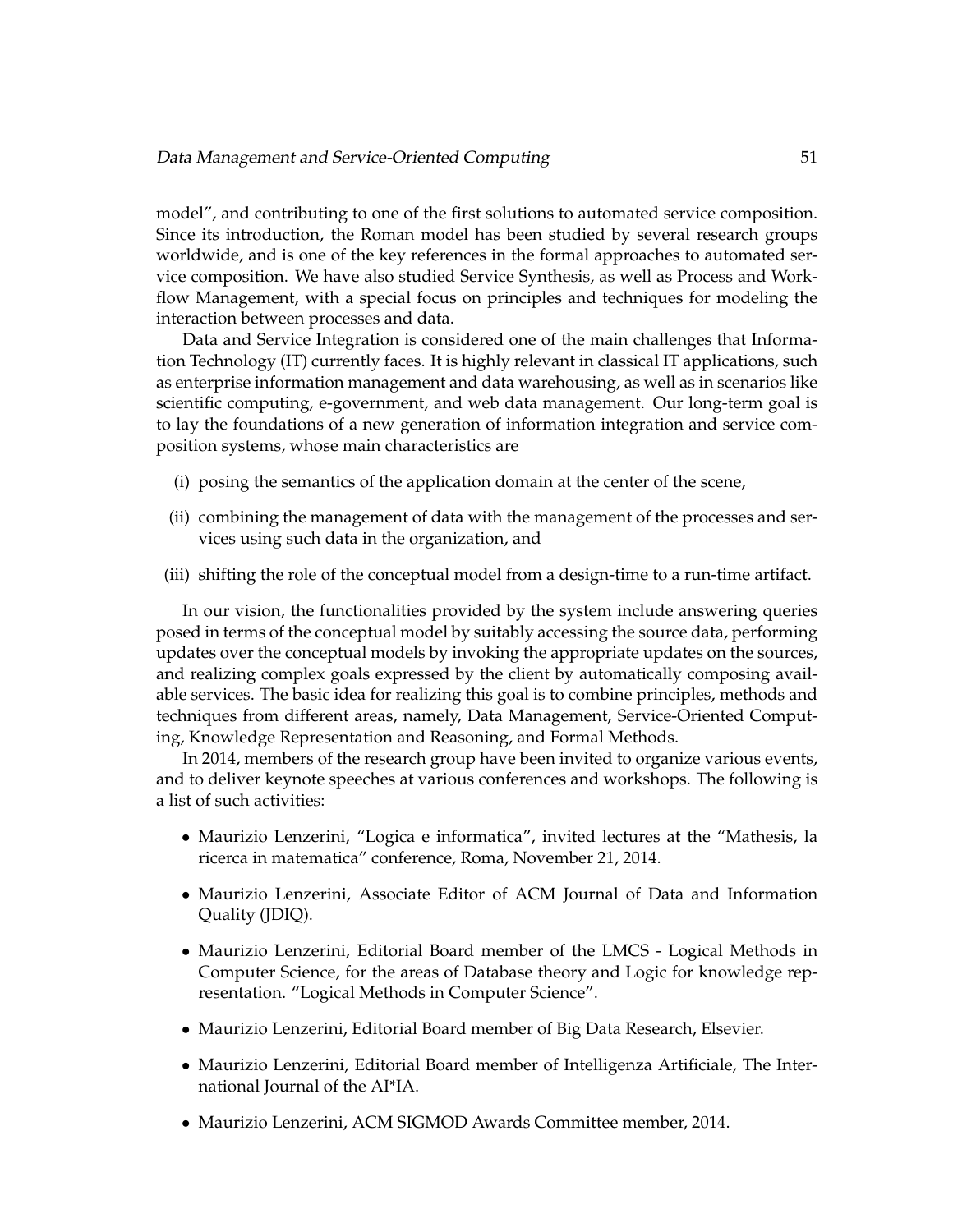- Maurizio Lenzerini, Executive Committee member of the 2014 ACM Symposium on Principles of Database Systems (PODS), 2014.
- Maurizio Lenzerini, Steering Committee member of the Sistemi Evoluti di Basi di Dati (SEBD) conference.
- Maurizio Lenzerini, Area Chair (Data integration, metadata management, and interpretability) for the 30th International Conference on Data Engineering, IEEE ICDE 2014.
- Massimo Mecella, Workshop Chair of the 7th IEEE International Conference on Service Oriented Computing & Applications (SOCA), 2014.

#### **Projects:**

- Research project funded by Sapienza: "MODEUS Making Open Data Effectively USable", November 2014 - October 2015.
- Project funded by Regione Lazio: "Integrazione semantica di dati e servizi per le aziende in rete", 2011 - 2014.
- UK Engineering and Physical Sciences Research Council (EPSRC) Project EP/I00520X/1 *Trusted Autonomous Systems*, joint with Alessio Lomuscio, Imperial College London, 2010-2015.
- Research project funded by Sapienza: "Efficiency, Effectiveness and Impact of Schools and Universities", November 2013 - October 2014.
- GenData2020 Data-driven Genomic Computing, MIUR PRIN 2010, February 2013 - January 2016.
- Research project funded by Telecom Italia: "Sviluppo di una ontologia per la rete di accesso e mapping tra ontologia e sorgenti di dati", September 2013 - April 2014.
- Research project funded by SMARTCARE SRL: "Sviluppo dell'ontologia del debito pubblico e mapping tra ontologia e sorgenti di dati", January 2013 - March 2014.
- Research project funded by CREASYS SRL: "Studio e ricerca riguardante metodi e strumenti per la mappatura ontologica di contenuti non strutturati sui interfacce avanzate di ricerca di informazioni in sistemi basati su ontologie". Bando Coresearch indetto dalla FILAS. January 2014 - March 2015.
- Research project funded by Sapienza: "GODAK: Governing and Opening Data and Applications through Knowledge", January 2014 - January 2015.
- Research project funded by ACI SPA: "Progetto di costruzione di una ontologia per la fiscalitá dell'auto", April 2014 - July 2015.
- VOICE Virtual Open Incubation Ecosystem, September 2014 August 2017 (EU FP7).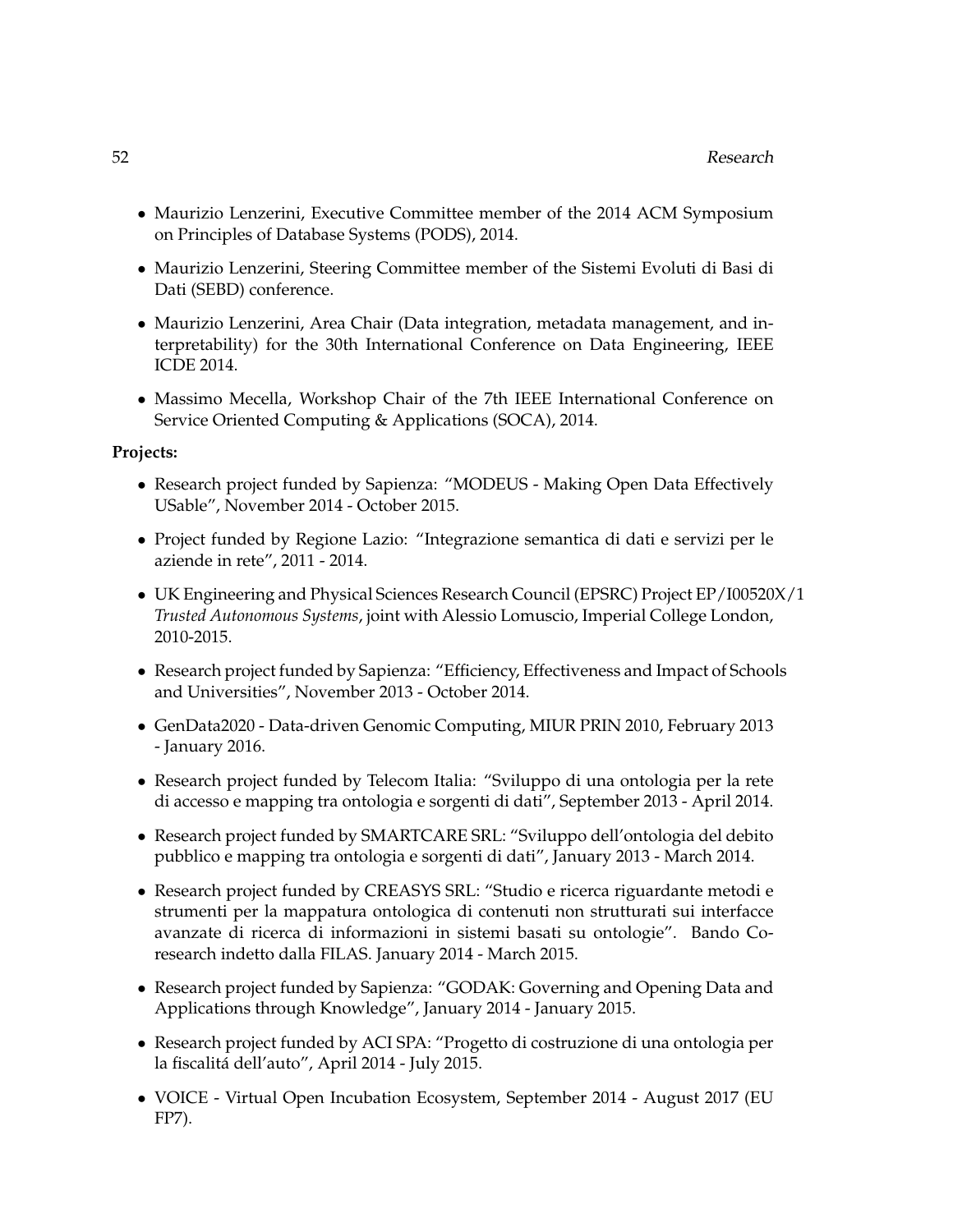## **Journals**

- [1] Ciccio C. D., Marrella A., and Russo A. Knowledge-Intensive Processes: Characteristics, Requirements and Analysis of Contemporary Approaches. *Journal on Data Semantics*, 4(1):29–57, 2014.
- [2] Leotta F. and Mecella M. PLaTHEA: a marker-less people localization and tracking system for home automation. *Software: Practice and Experience*, 2014.
- [3] Briguglio L., Pacquing P.K.D., Salza S., and Guercio M. A modular infrastructure for the management of authenticity and persistent identifiers in long term digital preservation. *International Journal of Knowledge and Learning*, 9(4):281–298, 2014.

### **Articles in books**

[4] De Giacomo G., Mecella M., and Patrizi F. Automated service composition based on behaviors: The roman model. In *Web Services Foundations*, pages 189–214. Springer, 2014.

#### **Books**

[5] Agosti M., Catarci T., and Esposito F., editors. *Pushing the Boundaries of the Digital Libraries Field - 10th Italian Research Conference on Digital Libraries, IRCDL 2014, Padua, Italy, January 30-31, 2014*, volume 38 of *Procedia Computer Science*. Elsevier, 2014.

#### **Conference proceedings**

- [6] Antonioli N., Castano F., Coletta S., Grossi S., Lembo D., Lenzerini M., Poggi A., ` Virardi E., and Castracane P. Developing ontology-based data management for the italian public debt. In *Proc. of the 22nd Italian Symposium on Advanced Database Systems, (SEBD 2014)*, pages 353–360, 2014.
- [7] Antonioli N., Castano F., Coletta S., Grossi S., Lembo D., Lenzerini M., Poggi A., ` Virardi E., and Castracane P. Ontology-based data management for the italian public debt. In *Proc. of the 8th Int. Conf. on Formal Ontology in Information Systems (FOIS 2014)*, pages 372–385, 2014.
- [8] Catarci T., Iorio A. D., and Schaerf M. The sapienza digital library from the holistic vision to the actual implementation. In *Proc. of the 10th Italian Research Conference on Digital Libraries (IRCDL 2014)*, volume 38 of *Procedia Computer Science*, pages 4–11. Elsevier, 2014.
- [9] Civili C. Query answering over ontologies specified via database dependencies. In *Proc. of the 2014 SIGMOD PhD Symposium*, SIGMOD'14 PhD Symposium, pages 36–40, New York, NY, USA, 2014. ACM.
- [10] Console M. and Lenzerini M. Data quality in ontology-based data access: The case of consistency. In *In Proc. of the 28th Conference on Artificial Intelligence (AAAI 2014)*, pages 1020–1026, 2014.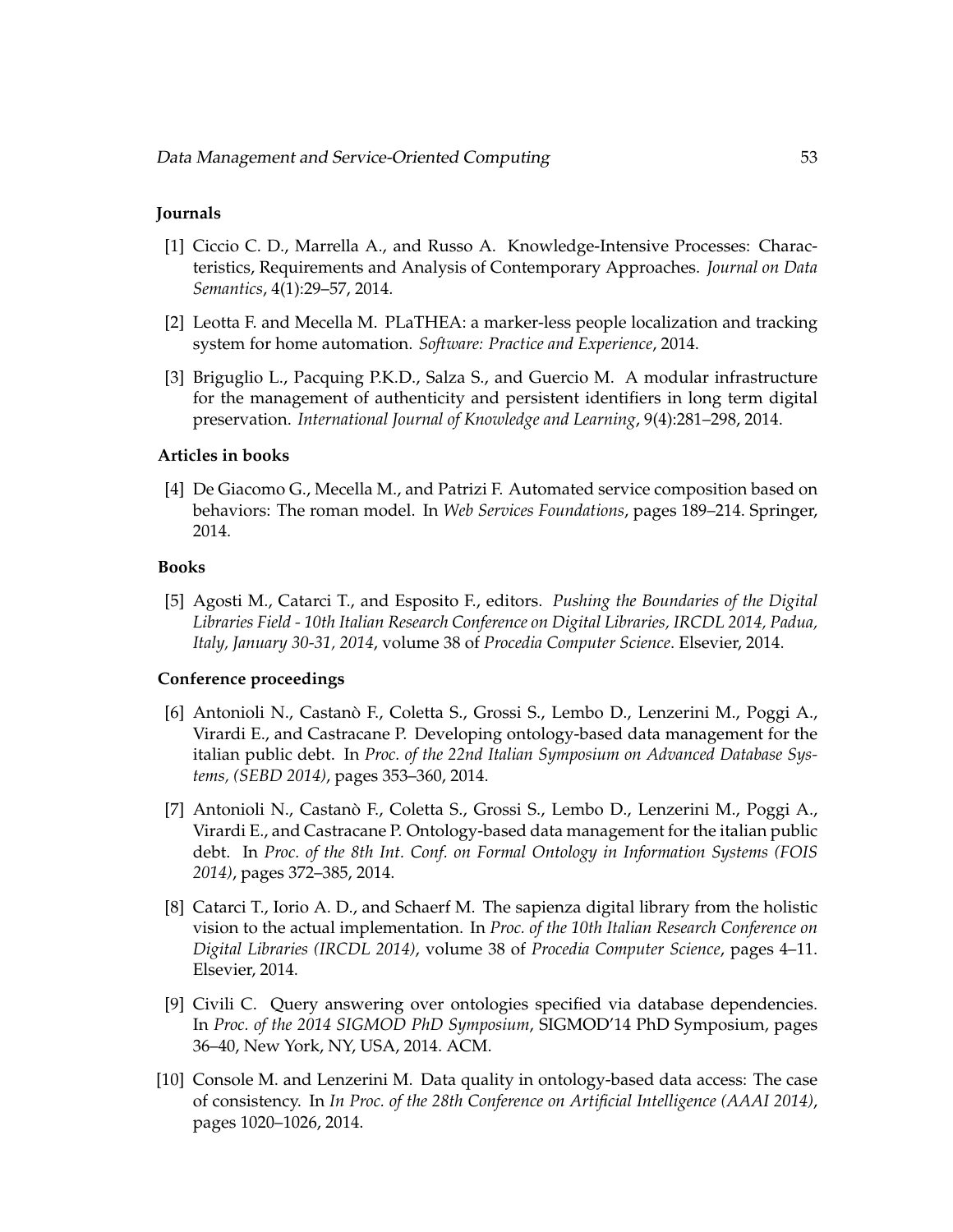- [11] Console M. and Lenzerini M. Reducing global consistency to local consistency in ontology-based data access. In *Proc. of the 21st European Conference on Artificial Intelligence (ECAI 2014)*, pages 219–224, 2014.
- [12] Console M. and Lenzerini M. Reducing global consistency to local consistency in ontology-based data access - extended abstract. In *Proc. of the 27th International Workshop on Description Logics (DL 2014)*, pages 496–499, 2014.
- [13] De Giacomo G., De Masellis R., Grasso M., Maggi F. M., and Montali M. Monitoring business metaconstraints based on LTL and LDL for finite traces. In *Proc. of the 12th International Conference on Business Process Management (BPM 2014)*, pages 1–17, 2014.
- [14] De Masellis R., Maggi F. M., and Montali M. Monitoring data-aware business constraints with finite state automata. In *Proc. of International Conference on Software and Systems Process 2014 (ICSSP 2014)*, pages 134–143, 2014.
- [15] Degeler V., Lazovik A., Leotta F., and Mecella M. Itemset-based mining of constraints for enacting smart environments. In *Proc. of 2014 IEEE International Conference on Pervasive Computing and Communication Workshops*, pages 41–46. IEEE, 2014.
- [16] Lembo D., Mora J., Rosati R., Savo D. F., and Thorstensen E. Towards mapping analysis in ontology-based data access. In *Proc. of the 8th Web Reasoning and Rule Systems International Conference (RR 2014)*, volume 8741 of *Lecture Notes in Computer Science*, pages 108–123. Springer, 2014.
- [17] Lembo D., Rosati R., Ruzzi M., Savo D. F., and Tocci E. Visualization and management of mappings in ontology-based data access (progress report). In *Proc. of the 27th International Workshop on Description Logics (DL 2014)*, volume 1193 of *CEUR Workshop Proceedings*, pages 595–607. CEUR-WS.org, 2014.
- [18] Montali M., Calvanese D., and De Giacomo G. Specification and verification of commitment-regulated data-aware multiagent systems. In *Proc. of the 29th Italian Conference on Computational Logic*, pages 84–98, 2014.
- [19] Montali M., Calvanese D., and De Giacomo G. Verification of data-aware commitment-based multiagent system. In *Proc. of the International conference on Autonomous Agents and Multi-Agent Systems, (AAMAS 2014)*, pages 157–164, 2014.
- [20] Räim M., Di Ciccio C., Maggi F. M., Mecella M., and Mendling J. Log-based understanding of business processes through temporal logic query checking. In *Proc. of On the Move to Meaningful Internet Systems: OTM 2014 Conferences*, volume 8841 of *Lecture Notes in Computer Science*, pages 75–92. Springer, 2014.
- [21] Rosati R. Tractable approaches to consistent query answering in ontology-baseddata access. In *Proc. of the 29th Italian Conference on Computational Logic (CILC 2014)*, volume 1195 of *CEUR Workshop Proceedings*, page 12. CEUR-WS.org, 2014.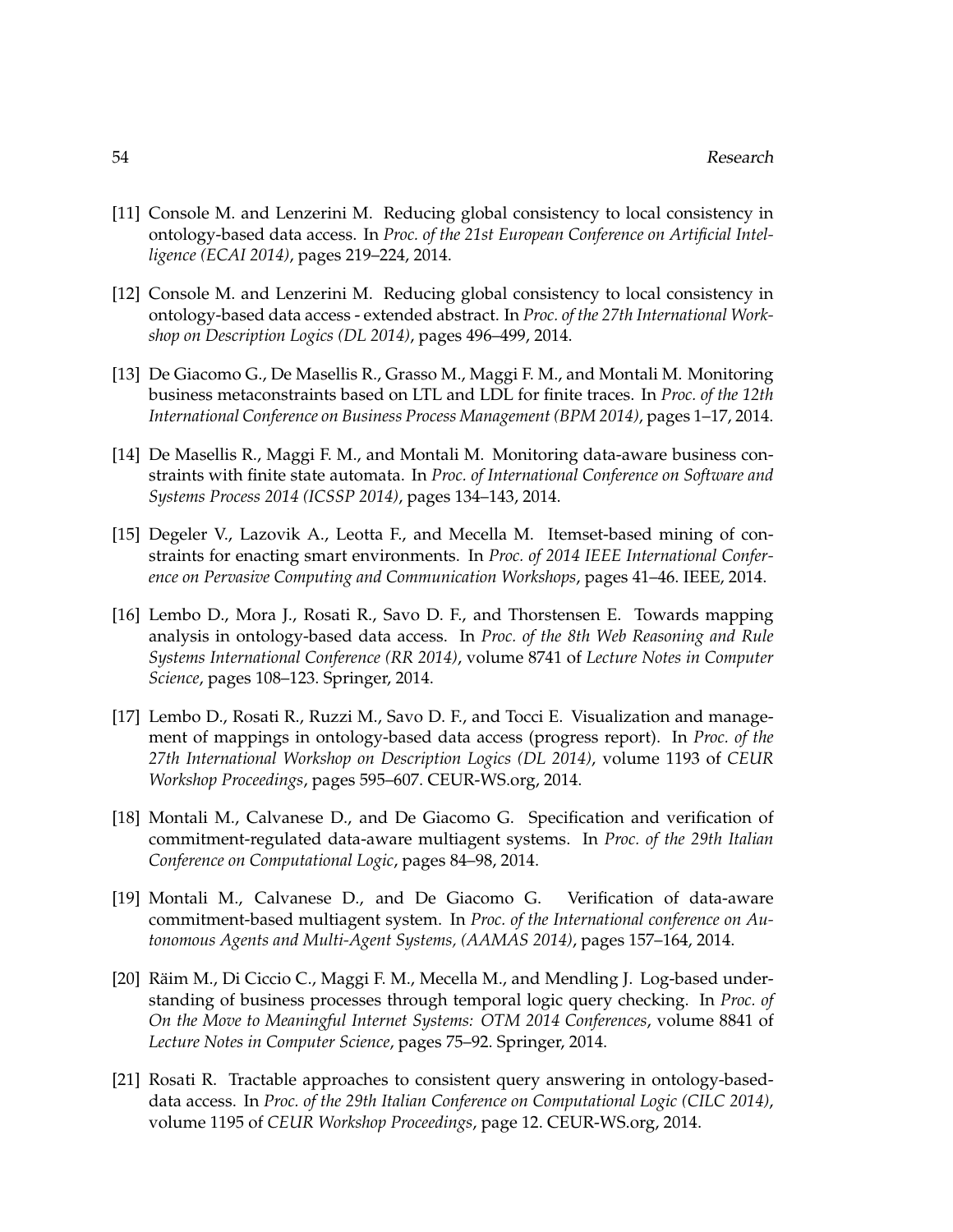- [22] De Giacomo G., Mecella M., and Patrizi F. Automated service composition based on behaviors: The roman model. In *Web Services Foundations*, pages 189–214. Springer, 2014.
- [23] Marrella A., Mecella M., and Sardiña S. Smartpm: An adaptive process management system through situation calculus, indigolog, and classical planning. In *Prc. of the 14th International Conference on Principles of Knowledge Representation and Reasoning, KR 2014*. AAAI Press, 2014.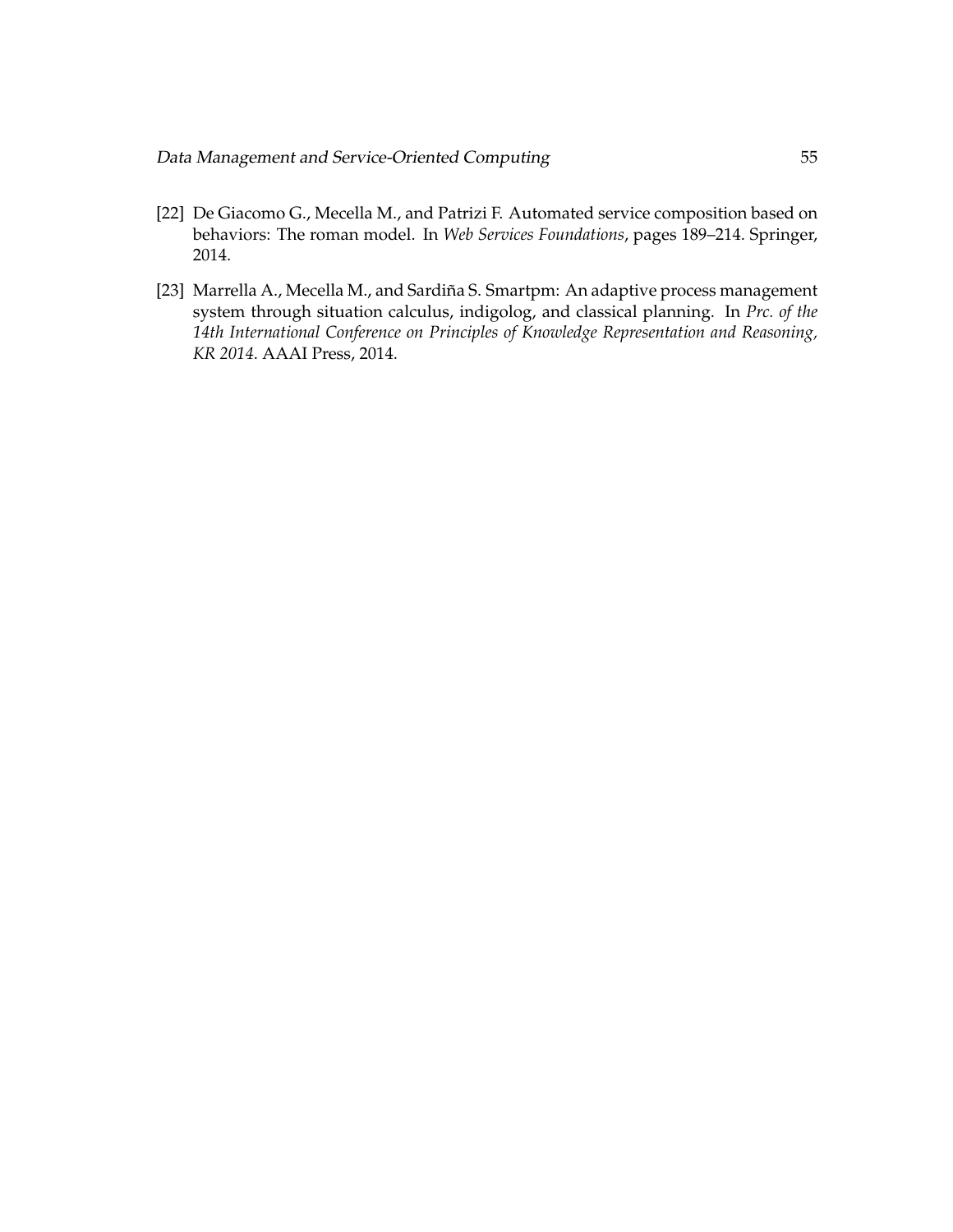56 Research

# **3.8 Distributed Systems**

**Research lines**:

- Secure and robust distributed systems
- Security of complex systems
- Event-based Systems
- Stream processing systems
- Resource Sharing Systems
- Smart Environments
- Distributed Systems Interoperability

**Members**: Roberto Beraldi, Roberto Baldoni (leader), Silvia Bonomi, Bruno Ciciani, Francesco Quaglia, Leonardo Querzoni.

**PhD Students**: Claudio Ciccotelli, Antonella Del Pozzo, Giuseppe Antonio Di Luna, Federico Lombardi, Fabio Petroni, Nicolo Rivetti, Daniele Ucci. `

**Post Docs**: Leonardo Aniello, Luca Montanari.

The Distributed Systems group has developed, in the last ten years, a solid worldwide reputation in the context of theory and practice of distributed, pervasive and p2p computing, middleware platforms, data processing, and information systems infrastructures. On these topics, the group has created strong relationships with the most influential research groups in the world. In the last ten years the group has developed several theories and practical experiences in several topics including checkpointing, causal and total ordering theory, distributed replication systems, interceptors, group toolkits, and publish subscribe systems.

The distributed systems group has participated and successfully coordinated several important EU projects in the context of e-government, security and dependability of large scale systems, and protection of the financial infrastructure. It has developed remarkable connections with the major Italian ICT industries and Public Administrations for creating innovative solutions and prototypes transferring the latest results from research area into practice. Our activities are centered around the MidLab laboratory and the Research Center of Cyber Intelligence and Information Security (CIS).

MidLab is focussed on research; its primary goal is to support leading-edge research and development on middleware bridging the gap between the latest research results and the current technologies. In particular main MIDLAB targets are the study, the design and analysis of novel middleware platforms able to increase the robustness of information exchanging with respect to reliability, consistency, predictability and security. In the last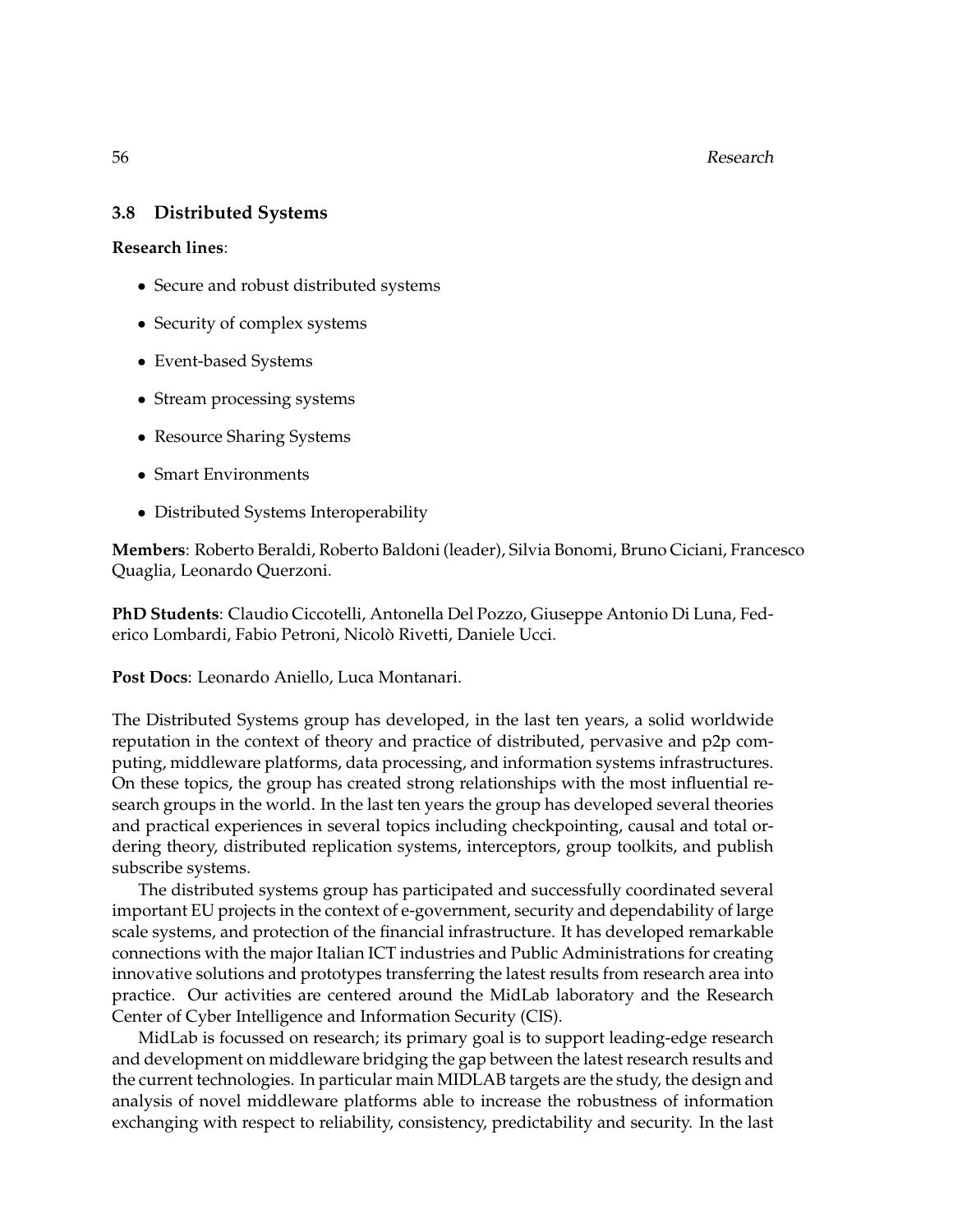#### Distributed Systems 57

few years MidLab members have also started to pursue new research trends in the area of high-performance stream processing systems and graph-based computations.

The Distributed Systems group is also strongly involved in the activities of the Research Center of Cyber Intelligence and Information Security (CIS). CIS does leadership research in the context of cyber security, information assurance, critical information infrastructure protection, trend prediction, open-source intelligence, cyber physical systems and smart complex systems. Advanced capabilities in cyber intelligence will be indeed essential in the next years due to the pervasiveness of cloud, social computing and mobility technologies, that lower the control that organizations and governments have over systems, infrastructure and data. CIS aims at designing better information security methodologies, threat profiles and at elaborating defense strategies taking into account the economic and legal impact in a unique framework.Research results are applied to real world contexts such as cyberwarfare, fraud detection, stock market stability, detection of tax evasion, monitoring of safe critical activities, early warning systems and smart environments (houses, buildings, cities etc).

#### **Projects**:

- *ROMA Resilience Enhancement of Metropolitan Areas* May 2015, December 2016 MIUR Smart Cities.
- *XASMOS* January 2014, December 2014 Industrial project with Selex ES.
- *T-NOVA Network Functions as-a-Service over Virtualised Infrastructures* January 2014, December 2016 - EU Strep FP7.
- *PANOPTESEC* November 2013, September 2016 EU IP FP7.
- *DMI Digital Market Intelligence* October 2013, April 2015 Regional project.
- *TENACE, Protecting National Critical Infrastructures from Cyber Threats February* 2013, January 2016 - PRIN MIUR.
- *SM4All, Middleware Platform for Pervasive and Immersive Environments For-ALL* September 2008, August 2011 - EU Strep FP7.
- *SOFIA, Smart Objects For Intelligent Applications* January 2009, December 2011 EU IP ARTEMIS.
- *CoMiFin, Communication Middleware for monitoring financial critical infrastructure*(Project managed by CINI - Consorzio Interuniversitario Nazionale per l'Informatica) - September 2009, March 2011 - EU Strep FP7.
- *DOTS-LCCI, Reliable Middleware systems for Critical Infrastructures based on off-theshelf components* - March 2010, March 2012 - PRIN MIUR.
- *BLEND, Blending Technologies for Ubiquitous Real-Time Data Access* June 2010, June 2012 - EUREKA Project.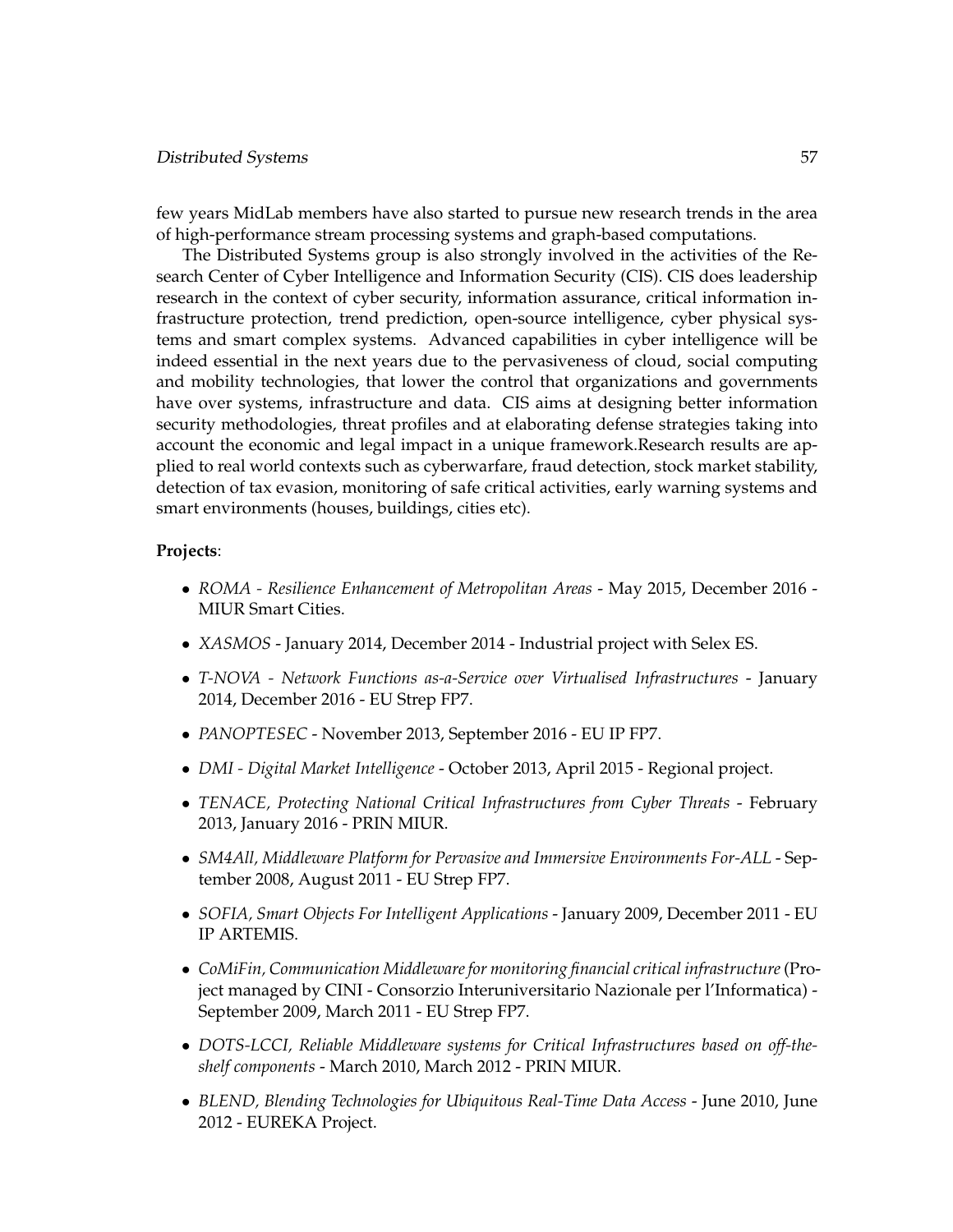- *GreenerBuildings, An Ubiquitous Embedded Systems Framework for Energy-aware Buildings using Activity and Context knowledge* - September 2010, August 2013 - EU Strep.
- *Domus Nova, an advanced domotic environment for monitoring the health of elderly and/or risky people* - September 2010, August 2013 - Regional project.
- *Iniziativa Software (ii) Identification of critical pattern for failure detection in complex distributed systems* (Project managed by CINI - Consorzio Interuniversitario Nazionale per l'Informatica) - January 2010, December 2012 - CINI-FINMECCANICA.

#### **Journals**

- [1] Ateniese G., Baldoni R., Bonomi S., and Di Luna G. A. Fault-tolerant oblivious assignment with m slots in synchronous systems. *Journal of Parallel and Distributed Computing*, 74(7):2648–2661, 2014.
- [2] Esposito C., Platania M., and Beraldi R. Reliable and Timely Event Notification for Publish/Subscribe Services Over the Internet. *IEEE/ACM Transactions on Networking*, 22(1):230–243, 2014.
- [3] Lodi G., Aniello L., Di Luna G. A., and Baldoni R. An Event-based Platform for Collaborative Threats Detection and Monitoring. *Information Systems*, 39:175–195, 2014.

# **Articles in books**

- [4] Aguilera M. K., Querzoni L., and Shapiro M., editors. *Principles of Distributed Systems - 18th International Conference, OPODIS 2014, Cortina d'Ampezzo, Italy, December 16-19, 2014. Proceedings*, volume 8878. Springer, 2014.
- [5] Ateniese G., Crispo B., and Querzoni L., editors. *Big Data Analytics for Security First International Workshop, DASec 2014, Madrid, Spain, June 30, 2014. Proceedings*. In Distributed Computing Systems Workshops (ICDCSW), 2014 IEEE 34th International Conference on, 2014.

#### **Conference proceedings**

- [6] Aniello L., Baldoni R., Ciccotelli C., Di Luna G. A., Frontali F., and Querzoni L. The Overlay Scan Attack: Inferring Topologies of Distributed PubSub Systems through Broker Saturation. In *Proceedings of the 8th ACM International Conference on Distributed Event Based Systems (DEBS)*, 2014.
- [7] Aniello L., Bondavalli A., Ceccarelli A., Ciccotelli C., Cinque M., Frattini F., Guzzo A., Pecchia A., Pugliese A., Querzoni L., and Russo S. Big Data in Critical Infrastructures Security Monitoring: Challenges and Opportunities. In *Proceedings of the First International Workshop on Real-time Big Data Analytics for Critical Infrastructure Protection (BIG4CIP)*, 2014.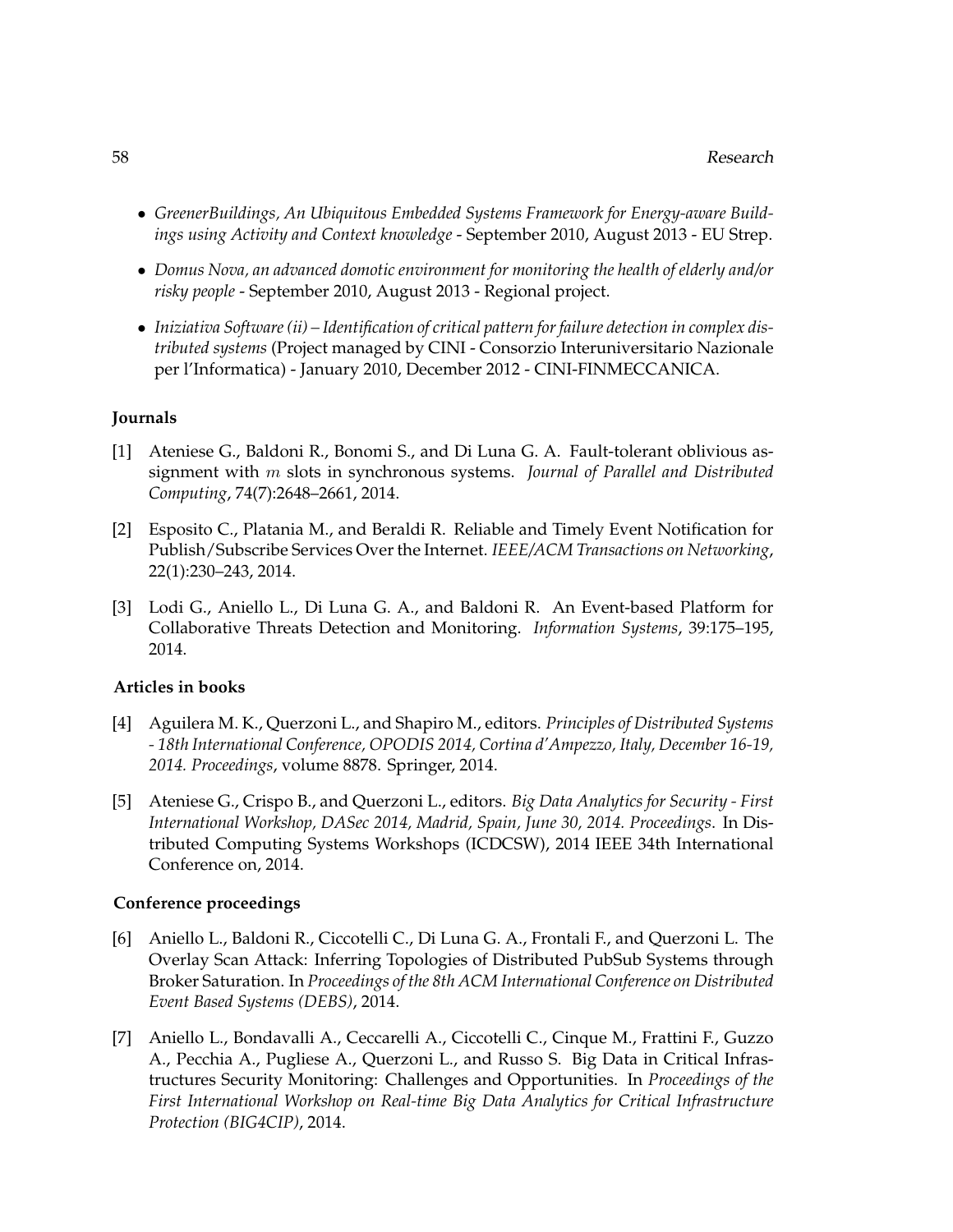- [8] Aniello L., Bonomi S., Lombardi F., Zelli A., and Baldoni R. An Architecture for Automatic Scaling of Replicated Services. In *To appear in the Proceedings of the 2nd International Conference on NETworked sYStems (NETYS)*, 2014.
- [9] Baldoni R., Cerocchi A., Ciccotelli C., Donno A., Lombardi F., and Montanari L. Towards a non-Intrusive Recognition of Anomalous System Behavior in Data Centers. In *First International Workshop on Reliability and Security Aspects for Critical Infrastructure Protection (ReSA4CI)*, 2014.
- [10] Baldoni R., d'Amore F., Mecella M., and Ucci D. A Software Architecture for Progressive Scanning of On-line Communities. In *Workshop Proceedings of the 34th International Conference on Distributed Computing Systems (ICDCSW)*, 2014.
- [11] Caruso M. and Cerocchi A. On the black-box stand-by recognition strategies in smart home environments. In *Proceedings of The 12th IEEE International Conference on Embedded and Ubiquitous Computing (EUC)*, 2014.
- [12] Caruso M., Mecella M., Forte V., Cerocchi A., Querzoni L., and Baldoni R. Energy Management in Smart Spaces through the OPlatform. In *Proceedings of the 2nd International Workshop on Energy-Aware Systems, Communications and Security (EASyCoSe)*, 2014.
- [13] Di Luna G. A., Baldoni R., Bonomi S., and Chatzigiannakis I. Conscious and unconscious counting on anonymous dynamic networks. In *Proceedings of the 15th International Conference on Distributed Computing and Networking (ICDCN)*, pages 257–271, 2014.
- [14] Di Luna G. A., Baldoni R., Bonomi S., and Chatzigiannakis I. Counting in anonymous dynamic networks under worst-case adversary. In *Proceedings of the IEEE 34th International Conference on Distributed Computing Systems (ICDCS)*, pages 338–347, 2014.
- [15] Di Luna G. A., Flocchini P., Chaudhuri S. G., Santoro N., and Viglietta G. Robots with lights: Overcoming obstructed visibility without colliding. In *Proceedings of the 16th International Symposium on Stabilization, Safety, and Security of Distributed Systems (SSS)*, pages 150–164, 2014.
- [16] Di Luna G. A., Flocchini P., Poloni F., Santoro N., and Viglietta G. The mutual visibility problem for oblivious robots. In *Proceedings of the 26th Canadian Conference on Computational Geometry (CCCG)*, 2014.
- [17] Heinze T., Aniello L., Querzoni L., and Jerzak Z. Tutorial: Cloud-based Data Stream Processing. In *Proceedings of the 8th ACM International Conference on Distributed Event Based Systems (DEBS)*, 2014.
- [18] Montanari L., Baldoni R., Caruso M., Cerocchi A., and Ciccotelli C. Correlating power consumption and network traffic for improving data centers resiliency. In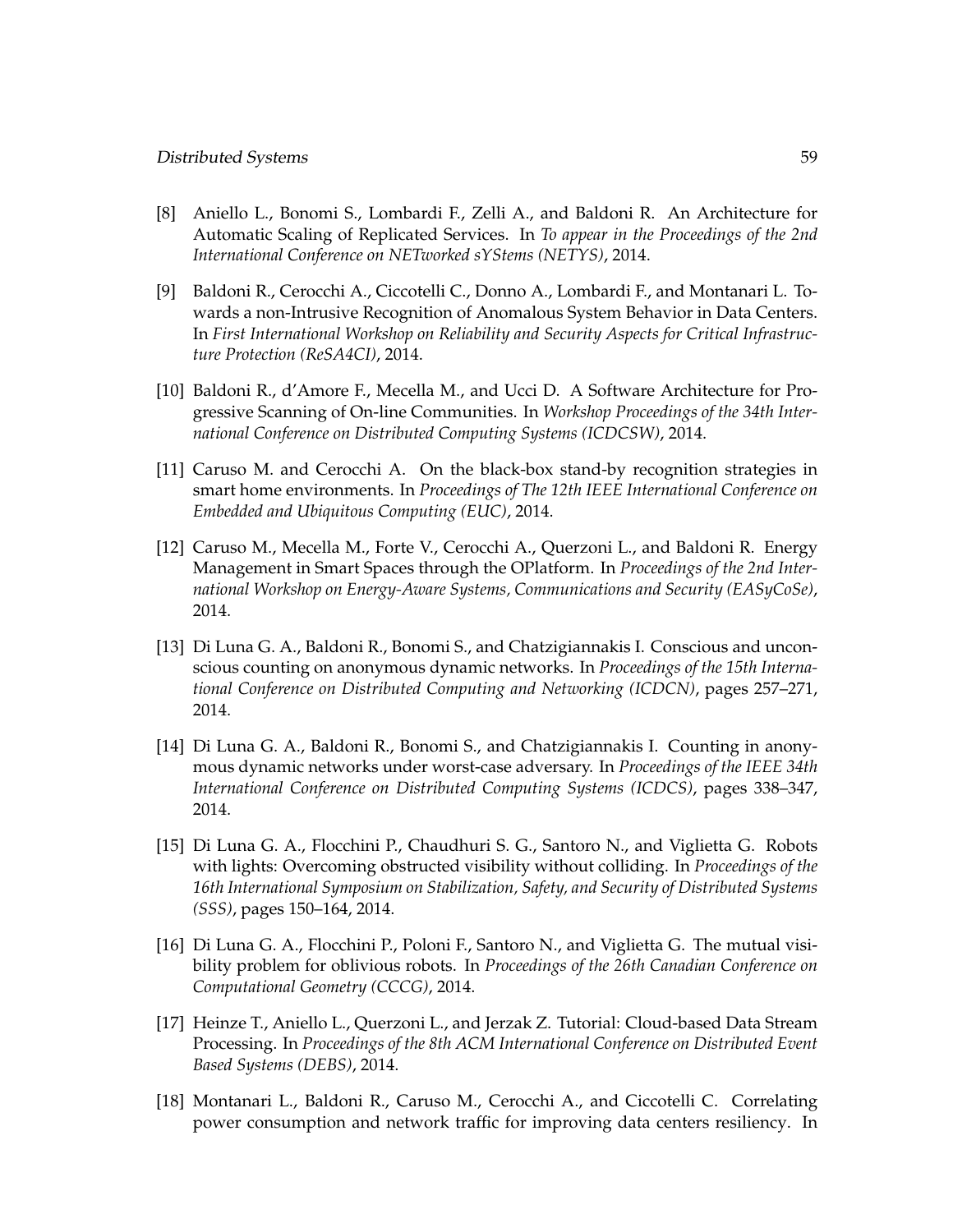*Proceedings of the First International Workshop on Real-time Big Data Analytics for Critical Infrastructure Protection (BIG4CIP)*, 2014.

- [19] Petroni F. and Querzoni L. GASGD: Stochastic Gradient Descent for Distributed Asynchronous Matrix Completion via Graph Partitioning. In *In Proceedings of the 8th ACM Recommender Systems Conference (RecSys)*, 2014.
- [20] Petroni F., Querzoni L., Beraldi R., and Paolucci M. LCBM: Statistics-based Parallel Collaborative Filtering. In *Proceedings of the 17th International Conference on Business Information Systems (BIS)*, 2014.

#### **PhD theses**

- [21] Aniello L. *Timely Processing of Big Data in Collaborative Large-Scale Distributed Systems*. PhD thesis, Sapienza University of Rome, 2014.
- [22] Anagnostopoulos A., Petroni F., and Sorella M. COLITA: Collaborative Interest-Driven Targeted Advertising. In *Submitted to international conference*, 2015.
- [23] Aniello L., Querzoni L., and Baldoni R. High Frequency Batch-oriented Computations over Large Sliding Time Windows. *Future Generation Computer Systems*, 43:1– 11, 2015.
- [24] Baldoni R., Bonomi S., and Di Luna G. A. Minimum observer problem: Identifying information sources in anonymous distance-oblivious networks. *Submitted to international journal*, 2015.
- [25] Baldoni R., Bonomi S., Platania M., and Querzoni L. Efficient Notification Ordering for Geo-Distributed Pub/Sub Systems. *IEEE Transactions on Computers (accepted for publication)*, 2015.
- [26] Bessi A., Petroni F., Del Vicario M., Zollo F., Anagnostopoulos A., Scala A., Caldarelli G., and Quattrociocchi W. Viral Misinformation: The Role of Homophily and Polarization. In *Submitted to international conference*, 2015.
- [27] Bessi A., Zollo F., Del Vicario M., Scala A., Petroni F., Goncalves B., and Quattrociocchi W. Everyday the Same Picture: Popularity and Content Diversity. In *Submitted to international conference*, 2015.
- [28] Bonomi S., Del Pozzo A., and Baldoni R. Building Regular Registers with Rational Malicious Servers and Anonymous Clients. Technical Report 1, MIDLAB, 2015.
- [29] Bonomi S., Dolev S., Potop-Butucaru M., and Raynal M. Stabilizing Server-Based Storage in Byzantine Asynchronous Message-Passing Systems. *ArXiv e-prints*, 2015.
- [30] Bonomi S., Potop-Butucaru M., and Tixeuil S. Stabilizing Byzantine-Fault Tolerant Storage. In *Proceedings of the 29th IEEE International Parallel & Distributed Processing Symposium (to appear)*, 2015.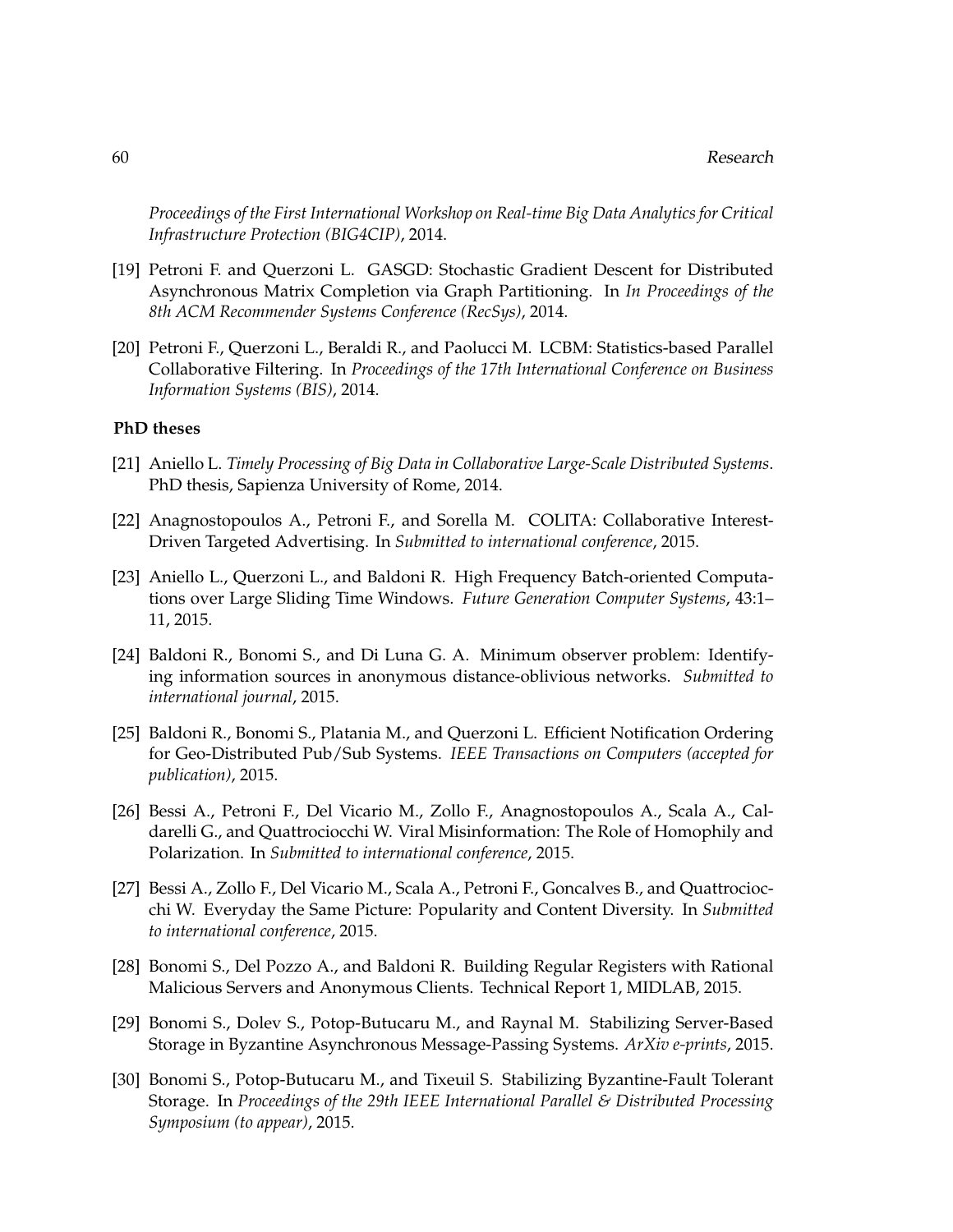- [31] Di Luna G. A., Flocchini P., Gan Chaudhuri S., Poloni F., Santoro N., and Viglietta G. Mutual visibility by luminous robots without collisions. *Submitted to international journal*, 2015.
- [32] Montanari L., Baldoni R., Aniello L., Armenia S., Querzoni L., d'Amore F., Di Paolo A., Franchina L., Panetta I. C., Rellini Lerz G., and Verde N. V. *2014 Italian Cyber Security Report*. Sapienza Universita Editrice, 2015. `
- [33] Petroni F., Querzoni L., Beraldi R., and Paolucci M. LCBM: a fast and lightweight collaborative filtering algorithm for binary ratings. *Submitted to international journal*, 2015.
- [34] Petroni F., Querzoni L., Iacoboni G., and Daudjee K. HDRF: Efficient Stream-Based Partitioning for Power-Law Graphs. *Submitted to international conference*, 2015.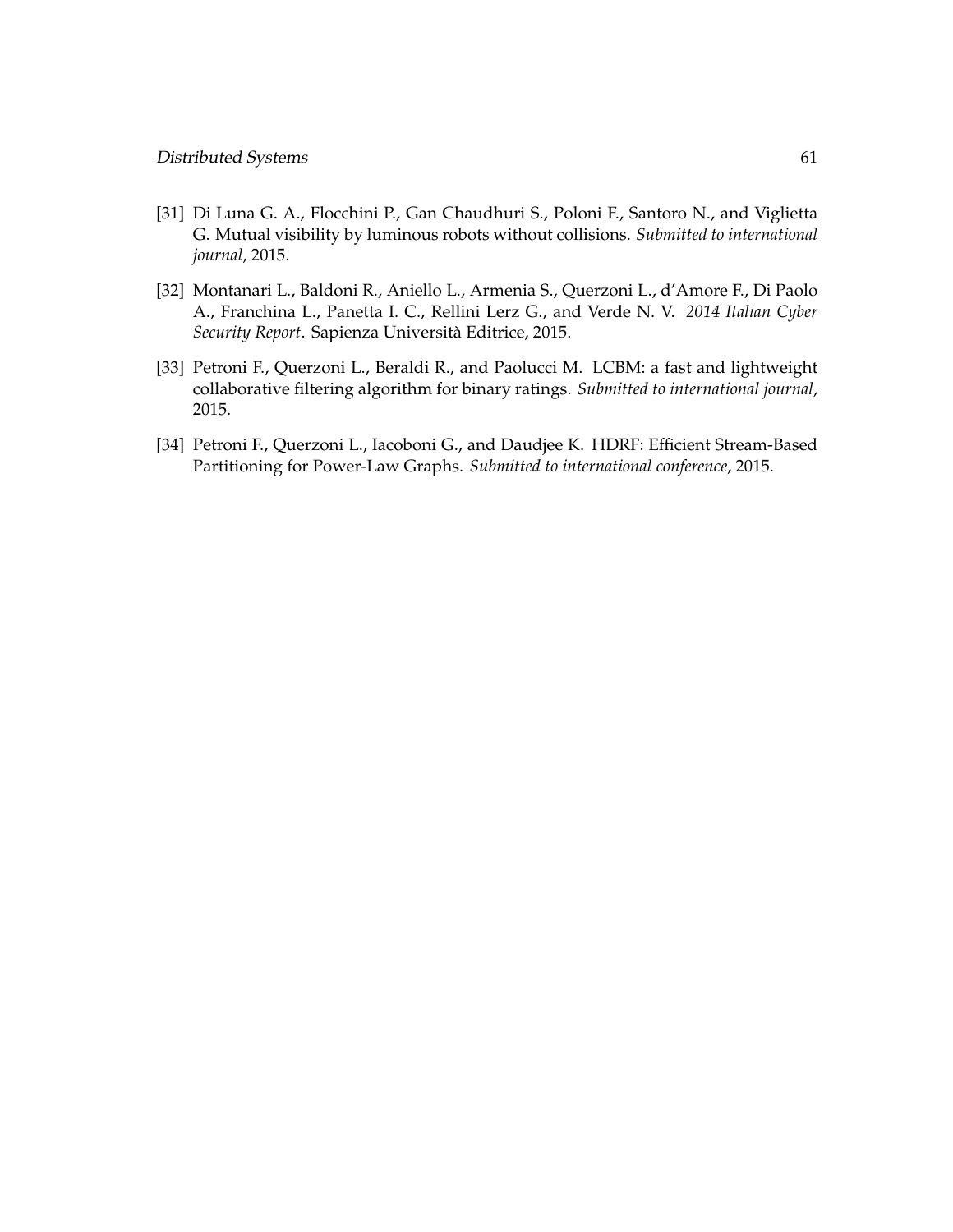# 62 Research

# **3.9 High Performance and Dependable Computing Systems**

**Research lines:**

- Parallel and Distributed Computing Platforms
- Multi-tier Architectures
- Transactional Systems
- Virtualization and Cloud Computing
- Performability Models

**Members:** Bruno Ciciani (leader), Francesco Quaglia.

**PhD Students:** Alessandro Pellegrini, Sebastiano Peluso, Diego Rughetti.

**Post Docs:** Pierangelo Di Sanzo, Roberto Palmieri.

The High Performance and Dependable Computing Systems research group is focused on differentiated aspects of computing and service oriented applications and platforms, spanning from theory to modeling, design and implementation. Significant results have been achieved in

- the definition of frameworks and protocols for dependability in large scale infrastructures, with particular attention to application contexts entailing manipulation of data within (atomic) distributed transactions;
- the design and implementation of high performance computing platforms, with particular interest to discrete event simulation platforms conforming to both proprietary and standardized protocol stacks;
- the definition and validation of accurate performance and dependability models for components/sub-systems forming the core of the aforementioned computing environments.

The vision characterizing the research of this group is based on a strong synergy between theoretical studies and design/development techniques aimed at bridging theory and practice by accurately assessing the viability of research results in environments and application contexts based on current technologies, and in those that can be foreseen via emerging technological trends. Up to now, various open source packages have been released as a concrete indication of the effectiveness of the aforementioned approach.

Several research challenges can be easily envisaged along the paths of Quality-of-Service (QoS) oriented design of systems, as well as the design of autonomic systems embedding self-properties aimed at ensuring/guaranteeing/achieving pre-determined performance and/or dependability levels. The container hosting and framing these challenges will include both traditional system organizations and innovative computing environments relying on systematic use of infrastructure virtualization approaches, such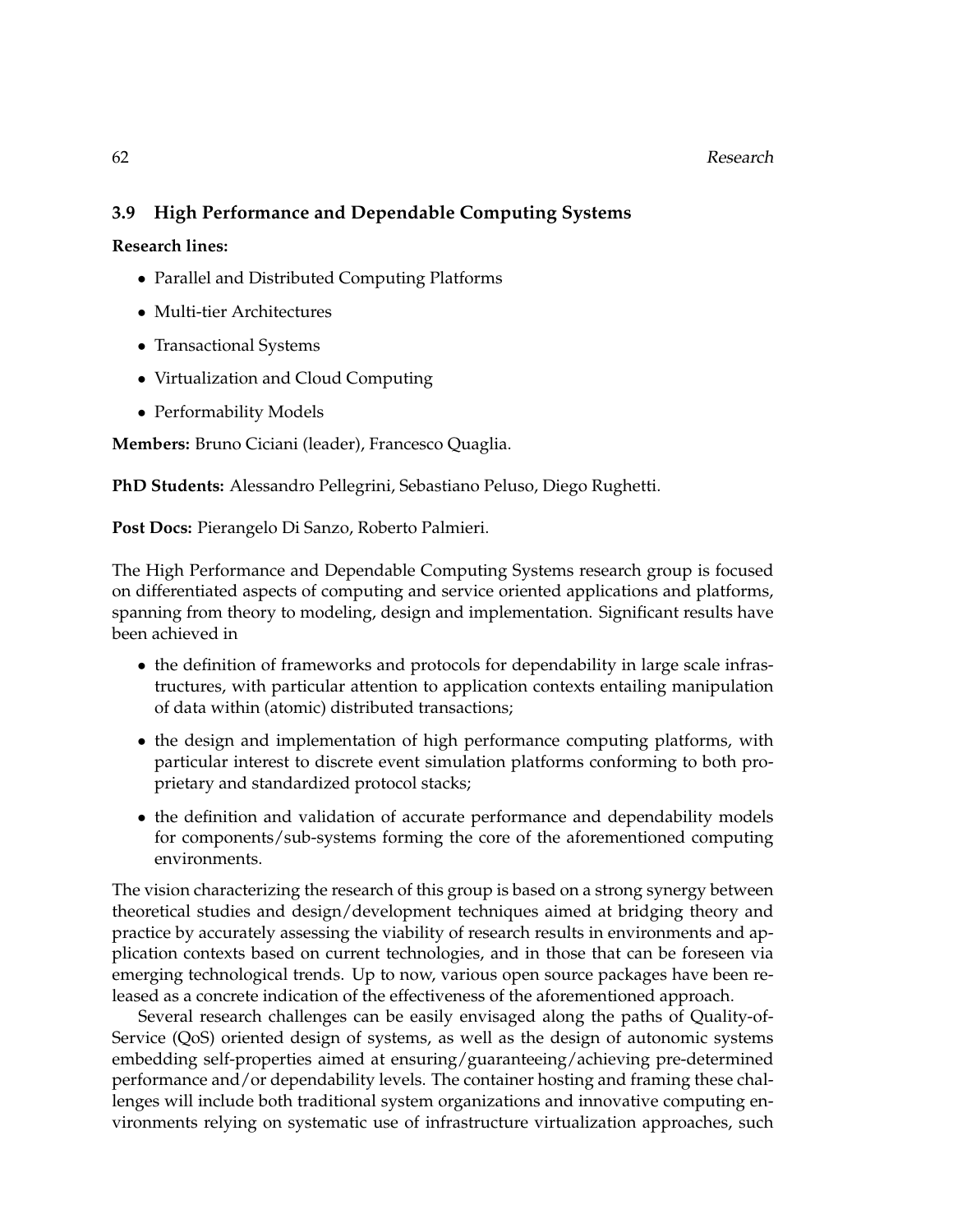as cloud computing. Further, we plan to target innovative programming models and paradigms, such as concurrent programming based (a) on updates relying on the (software) transactional memory paradigm, and (b) on transparent and automatic techniques supporting reverse computing schemes as a mean for maintaining causal consistency. The latter will complement the wide set of results already achieved in the context of transparent and efficient (volatile) log/restore schemes in support of both fault-tolerance and optimistic synchronization.

# **Projects:**

• *Transactional Memories: Foundations, Algorithms, Tools, and Applications (EURO-TM)* fall 2010, fall 2014 - ICT COST Action

## **Journals**

- [1] Romano P. and Quaglia F., Design and Evaluation of a Parallel Invocation Protocol for Transactional Applications over the Web, IEEE Transactions on Computers, 63(2), 317-334, 2014.
- [2] Didona D., Romano P., Peluso S., Quaglia F., Transactional Auto Scaler: Elastic Scaling of Replicated In-Memory Transactional Data Grids, ACM Transactions on Autonomous and Adaptive Systems, 9(2), 11, 2014.
- [3] Romano P., Palmieri R., Quaglia F., Carvalho N., Rodrigues L., On speculative replication of transactional systems, Journal of Computer and System Sciences, 80(1), 257-276, 2014

# **Articles in books**

[4] Quaglia F., Pellegrini A., Vitali R., Reshuffling PDES Platforms for Multi/Many-core Machines: a Perspective with focus on Load Sharing In *Modeling and Simulationbased Systems Engineering Handbook*, Crc Pr I Llc, 2014, Editors: Daniele Gianni, Andrea D'Ambrogio and Andreas Tolk.

# **Conference proceedings**

- [5] Di Sanzo P., Molfese F. M., Rughetti D., Ciciani B, Providing transaction class-based QoS in in-memory data grids via machine learning. In *Proceedings of the 3nd IEEE Symposium on Network Cloud Computing and Applications*, pages 46–53, New York – USA, February 2014. IEEE Computer Society.
- [6] Rughetti D., Di Sanzo P, Pellegrini A., Adaptive transactional memories: Performance and energy consumption tradeoffs. In *Proceedings of the 3nd IEEE Symposium on Network Cloud Computing and Applications*, pages 105–112, New York – USA, February 2014. IEEE Computer Society.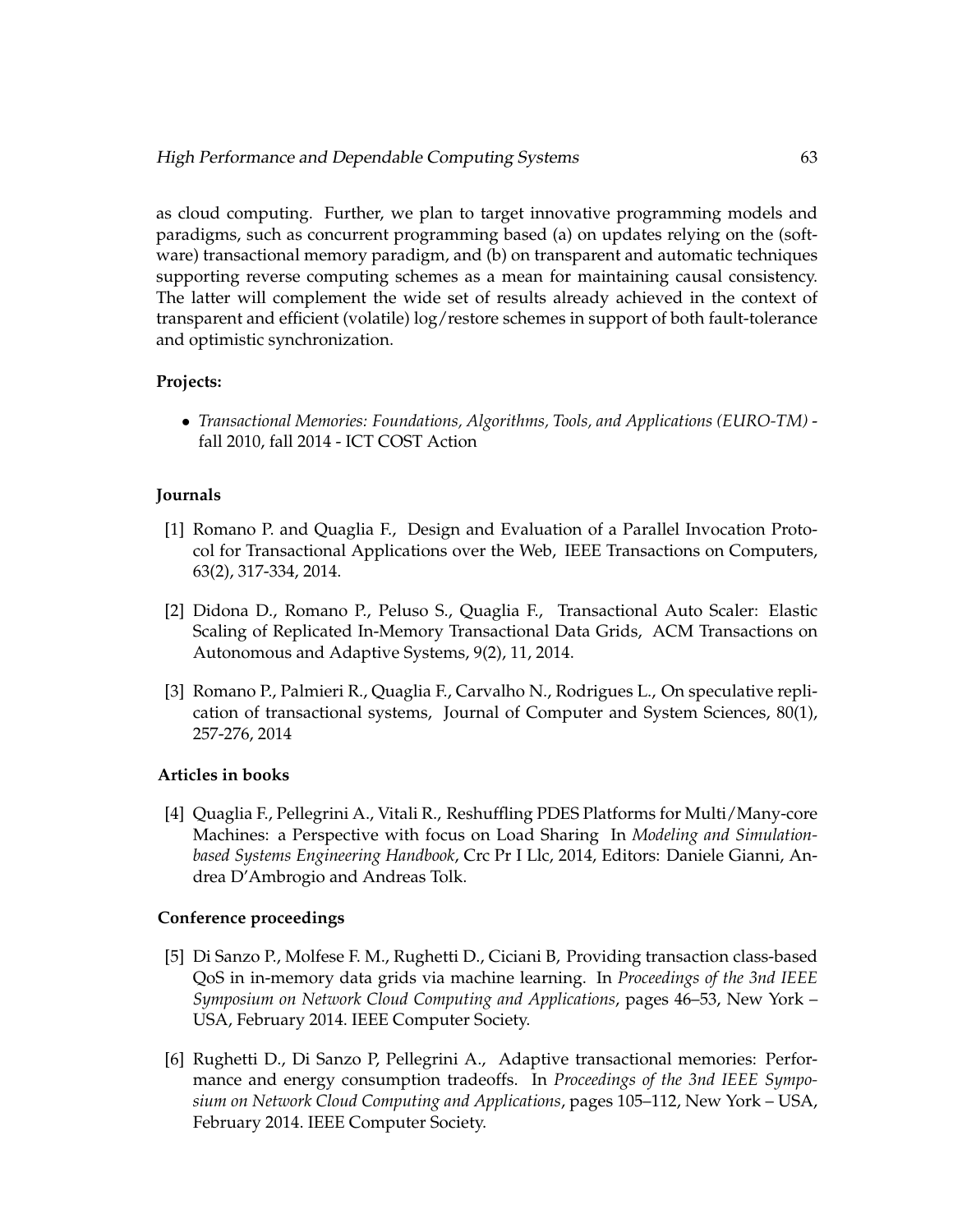- [7] Rughetti D., Di Sanzo P., Ciciani B., Quaglia F., Dynamic feature selection for machine-learning based concurrency regulation in stm. In *Proceedings of the 22st Euromicro International Conference on Parallel, Distributed and Network-Based Processing*, PDP, New York – USA, February 2014. IEEE Computer Society.
- [8] Rughetti D., Di Sanzo P., Ciciani B., Quaglia F., Analytical/ml mixed approach for concurrency regulation in software transactional memory. In *Proceedings of the 14th IEEE/ACM International Symposium on Cluster, Cloud and Grid Computing*, CCGrid 2014, New York – USA, May 2014. IEEE Computer Society.
- [9] Pellegrini A, Quaglia F., Transparent Multi-Core Speculative Parallelization of DES Models with Event and Cross-State Dependencies in *Proceeding of the ACM SIGSIM Conference on Principles of Advanced Discrete Simulation (PADS)*, Denver, Colorado, USA, 2014.
- [10] Pellegrini A., Quaglia F., Wait-Free Global Virtual Time Computation in Shared Memory Time Warp Systems, In *Proceedings of the 29th IEEE International Symposium on Computer Architecture and High Performance Computing (SBAC-PAD)*, Paris, France, October 2014.
- [11] Pellegrini A., Quaglia F., Programmability and Performance of Parallel ECS-based Simulation of Multi-Agent Exploration Models, In *Proceedings of the 2nd Workshop on Parallel and Distributed Agent-Based Simulations (PADABS - Euro-Par Workshop)*, Porto, Portugal, LNCS, Spinger-Verlang, August 2014.
- [12] Peluso S., Palmieri R., Romano P., Ravindran B., Quaglia F., Breaching the Wall of Impossibility Results on Disjoint-Access Parallel TM (Brief Announcement), In *Proceedings of the 28th International Symposium on Distributed Computing (DISC)*, Austin, Texas, USA, LNCS, Spinger-Verlang, October 2014.
- [13] Rughetti D., Romano P., Quaglia F., Ciciani B., Automatic Tuning of the Parallelism Degree in Hardware Transactional Memory, In *Proceedings of the 20th International Conference on Parallel Processing (Euro-Par), Porto (Portugal)*, LNCS, Spinger-Verlang, August 2014.

#### **Submitted papers, technical reports and others**

- [14] Pellegrini A., Vitali R. and Quaglia F., Autonomic State Management for Optimistic Simulation Platforms IEEE Transactions on Parallel and Distributed Systems (TPDS), to appear.
- [15] Quaglia F., A Low-Overhead Constant-Time Lowest-Timestamp-First CPU Scheduler for High-Performance Optimistic Simulation Platforms, Simulation Modelling Practice and Theory, to appear.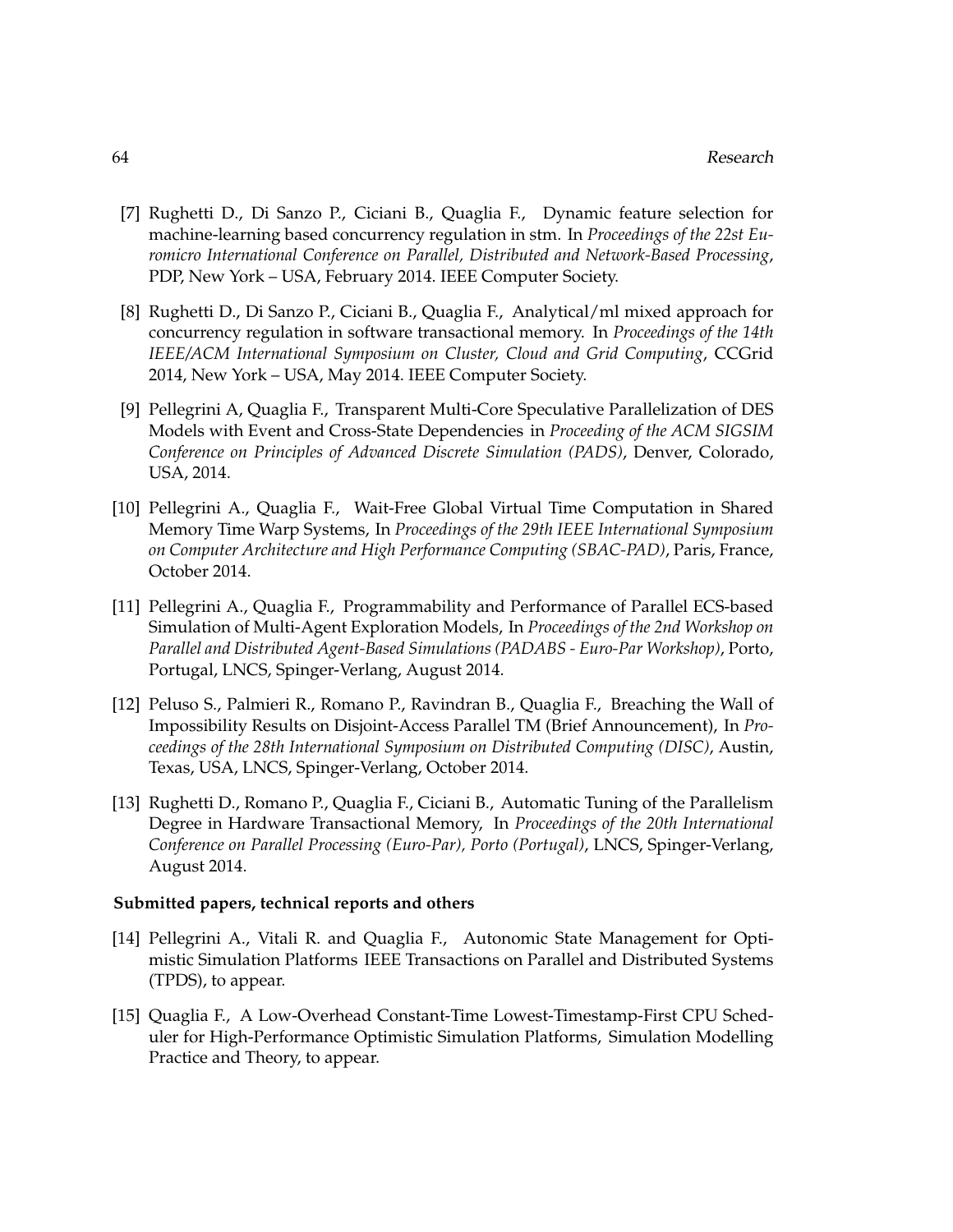## **3.10 Human-Computer Interaction**

#### **Research lines**:

- User Interfaces
- Usability Engineering and Accessibility
- Information Visualization
- Automated Personalization and Adaptation in Web-based Learning
- Web-based Social Collaborative Learning

**Members**: Tiziana Catarci (leader), Massimo Mecella, Giuseppe Santucci, Marco Temperini.

**PhD Students**: Mario Caruso, Annalisa Terracina, Marco Angelini, Alessandro Russo, Francesco Leotta.

### **Post Docs**: Andrea Marrella

Human-Computer interaction (HCI) is the study of the interaction between people (users) and computers. Such an interaction traditionally occurs at the user interface, but its effectiveness is strongly related with the design of the entire interactive system, referring in particular to the way in which it supports the user in achieving her/his goals and executing her/his tasks. Indeed, an important facet of HCI is the securing of the interactive system usability. The research group started working on HCI topics during the late '80s, while developing a visual interface for databases. This pioneering work can be regarded as one of the first and most significant examples of deep analysis and formalization of the interaction between the user and the database, which takes into consideration both usability issues and language related aspects.

Following these lines, the group developed another relevant research topic, namely the definition of adequate visual representations of the databases, in terms of both schema and instances. Note that using a consistent visual representation to depict the information of interest is crucial in order for the user to correctly grasp the database information content. Related with visual representation is information visualization, i.e. the use of computer-based, visual, interactive representations of information with the purpose of making sense out of data, acquire knowledge, discover new information, and effectively present the result.

In the last years we focused on clutter reduction for information visualization analyzing the visual issues associated with the use of density maps focusing on the correct assignment of visual variable values to a data domain, taking into account its frequency distributions. Other HCI topics are also investigated, including the study of specific usability, accessibility, and adaptivity methodological aspects, the interaction with different realms, e.g. digital libraries, cultural artifacts, mobile and ubiquitous systems, e-learning environments.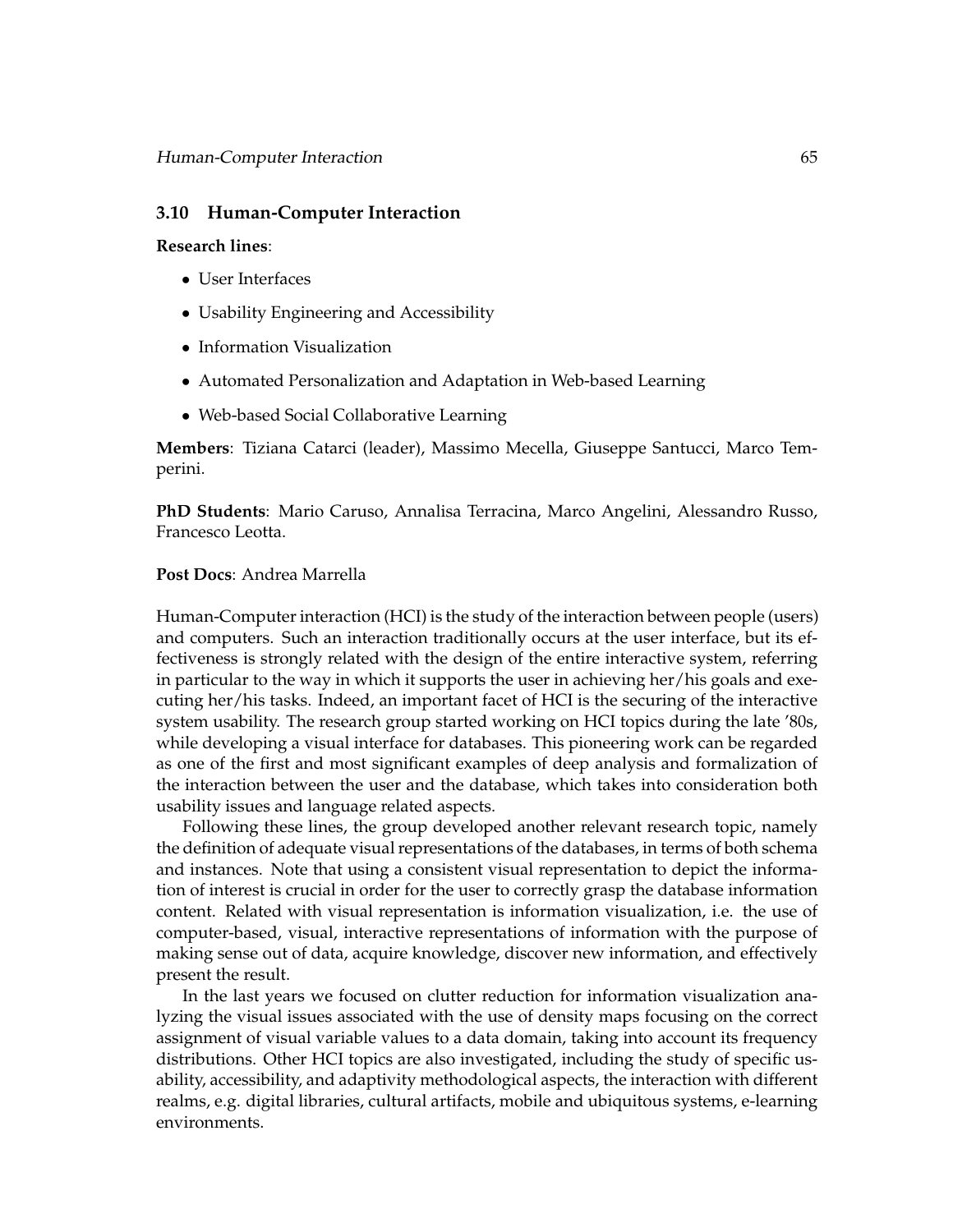Designing interactive systems that could be effectively, efficiently and with satisfaction used by people exhibiting different characteristics, needs, preferences and abilities is getting more and more important in Information Technology research and development, as it is clearly demonstrated by the growing importance of the user role in research projects as well as in public administration developments, by the introduction in several Laws of precise usability and accessibility requirements for governmental information systems, by the continuous increase of funding for HCI-related research at EU and international level.

We have been among the pioneers of the research in this field in Europe, in particular in the effort of giving formal basis to the definition of interaction while considering human-related, perceptual aspects. We are still continuing in this direction, in particular by working on a machine-interpretable and machine-learnable model of user task that will be the basis for a novel task-oriented interaction model, to be tested in personal information environments. Furthermore, innovative interaction styles, e.g. brain-computer interfaces, ubiquitous and sensor-based environments, extreme visualizations, are under study, as well as novel design methodologies, advancing traditional user-centered design both with the injection of agile concepts and directly encompassing accessibility aspects.

#### **Projects**:

- *SmartVortex* October 2010, September 2014 EU FP7
- *eLF eLearning Fitness* January 2011 March 2014) EU "Lifelong Learning Programme"

#### **Journals**

- [1] Bauleo E., Carnevale S., Catarci T., Kimani S., Leva M., Mecella M. Design, realization and user evaluation of the SmartVortex Visual Query System for accessing data streams in industrial engineering applications. J. Vis. Lang. Comput. 25(5): 577-601, 2014
- [2] Angelini M., Ferro N., Santucci G., Silvello G. VIRTUE: A visual tool for information retrieval performance evaluation and failure analysis. J. Vis. Lang. Comput. 25(4): 394-413, 2014

#### **Books**

- [3] Catarci T., Abadi A., Wasserman A.I. Proceedings of the 1st International Conference on Mobile Software Engineering and Systems, MOBILESoft 2014, Hyderabad, India, June 2-3, 2014. ACM, 978-1-4503-2878-4
- [4] Catarci T., Ferro N., Poggi A. Bridging Between Cultural Heritage Institutions 9th Italian Research Conference, IRCDL 2013, Rome, Italy, January 31 - February 1, 2013, Revised Selected Papers. Springer, Communications in Computer and Information Science, vol. 385, 2014, 978-3-642-54346-3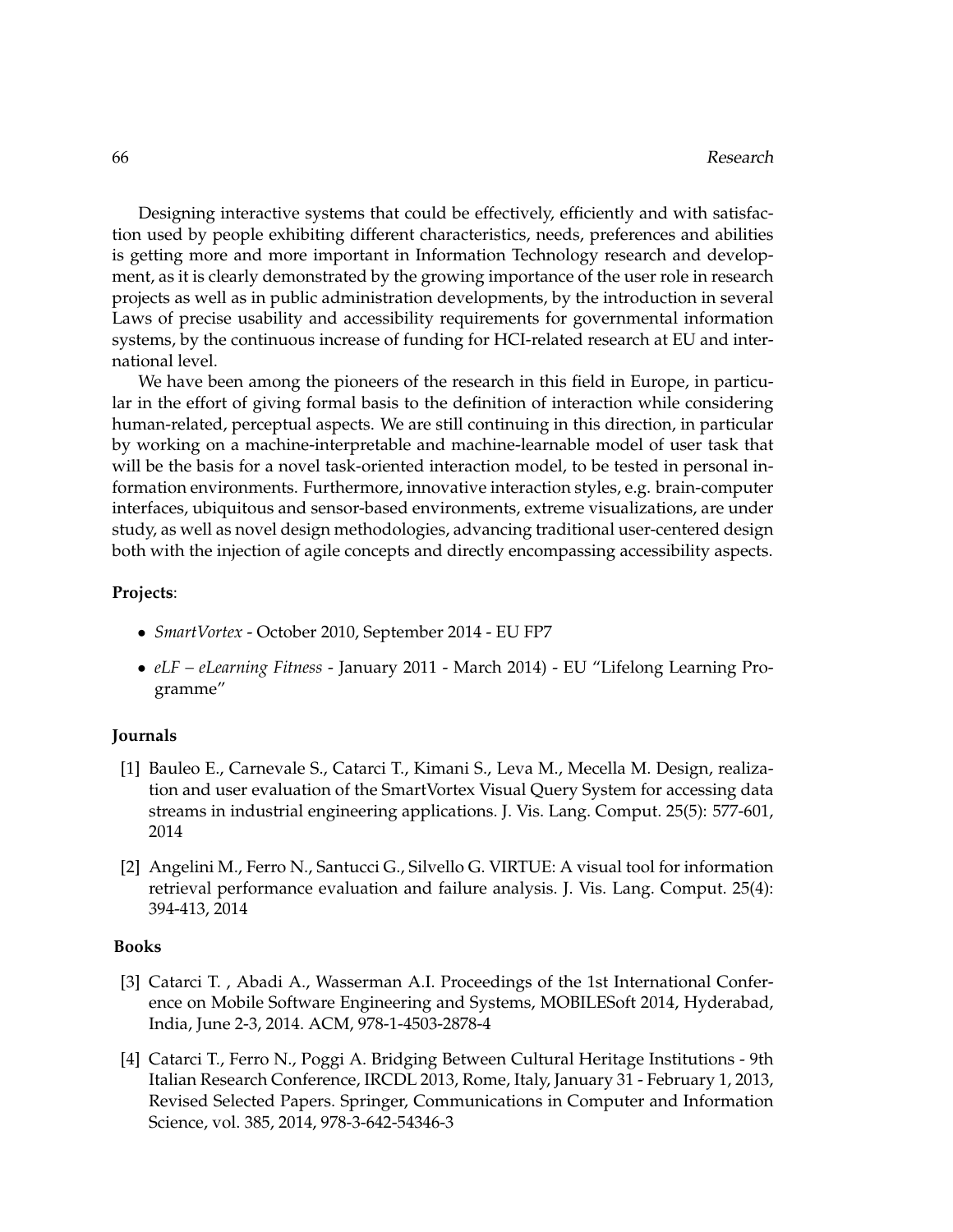### **Conference proceedings**

- [5] Janeiro J., Lukosch S., Brazier F.M.T., Leva M., Mecella M., Byström A. Evaluating Coordination Support Mechanisms in an Industrial Engineering Scenario. Proc. of the 20th International Conference on Collaboration and Technology (CRIWG 2014), pp. 215–222, 2014, Lecture Notes in Computer Science 8658
- [6] Biancucci M., Janeiro J., Leva M., Lukosch S., Mecella M. Collaboration in Virtual Enterprises through the Smart Vortex Suite. Proc. of the 15th IFIP Working Conference on Virtual Enterprises (PRO-VE 2014), pp. 426–434, 2014, IFIP Advances in Information and Communication Technology 434, Springer
- [7] Cossu F., Marrella A., Mecella M., Russo A., Kimani S., Bertazzoni G., Colabianchi A., Corona A., De Luise A., Grasso F., Suppa M. Supporting Doctors through Mobile Multimodal Interaction and Process-Aware Execution of Clinical Guidelines. Proc. of the 7th IEEE International Conference on Service-Oriented Computing and Applications (SOCA 2014), pp. 183–190, 2014
- [8] De Marsico M., Limongelli C., Sciarrone F., Sterbini A., Temperini M. UnderstandIT: a Community of Practice of Teachers for VET Education. 10th Int. Conf. on Web Information Systems and Technologies (WEBIST), Apr. 3-5, 2014, Barcellona, Spain.
- [9] De Marsico M., Sterbini A., Temperini M. Assessing Group Composition in elearning According to Vygotskij's Zone of Proximal Development. In Stephanidis, C., Antona, M. (Eds.) Universal Access in Human-Computer Interaction, Universal Access to Information and Knowledge, Proc. HCI Int. 2014, Volume 5, Heraklion, Crete, Greece, June 22-27, 2014. Lecture Notes in Computer Science 8514, Springer, pp. 277–298.
- [10] De Marsico M., Sterbini A., Temperini M. How the Granularity of Evaluation Affects Reliability of Peer-Assessment Modelization in the OpenAnswer System. In Schmorrow, D.D., Fidopiastis, C.M. (Eds.) Foundations of Augmented Cognition. Advancing Human Performance and Decision-Making through Adaptive Systems. Proc. HCI Int. 2014, Volume 25, Heraklion, Crete, Greece, June 22-27, 2014. Lecture Notes in Artificial Intelligence 8534, Springer. pp. 212-223.
- [11] De Marsico M., Sterbini A., Temperini M. Experimental Evaluation of OpenAnswer, a Bayesian Framework Modeling Peer Assessment. In Proc. 14th IEEE Int. Conference on Advanced Learning Technologies (ICALT) 2014, July 7-11 2014, Athens, Greece. pp. 324-326.
- [12] Laura L., Nanni U., Temperini M. Visual Analysis Based on Dominator Trees with Application to Personalized eLearning. In Proc. Advances in Web-Based Learning, ICWL, 2014, August, 13-16 2014, Tallinn, Estonia. LNCS 8613, Springer, pp 207-212.
- [13] De Marsico M., Limongelli C., Sciarrone F., Sterbini A., Temperini M. Social Network Analysis and Evaluation of Communities of Practice of Teachers: a Case Study.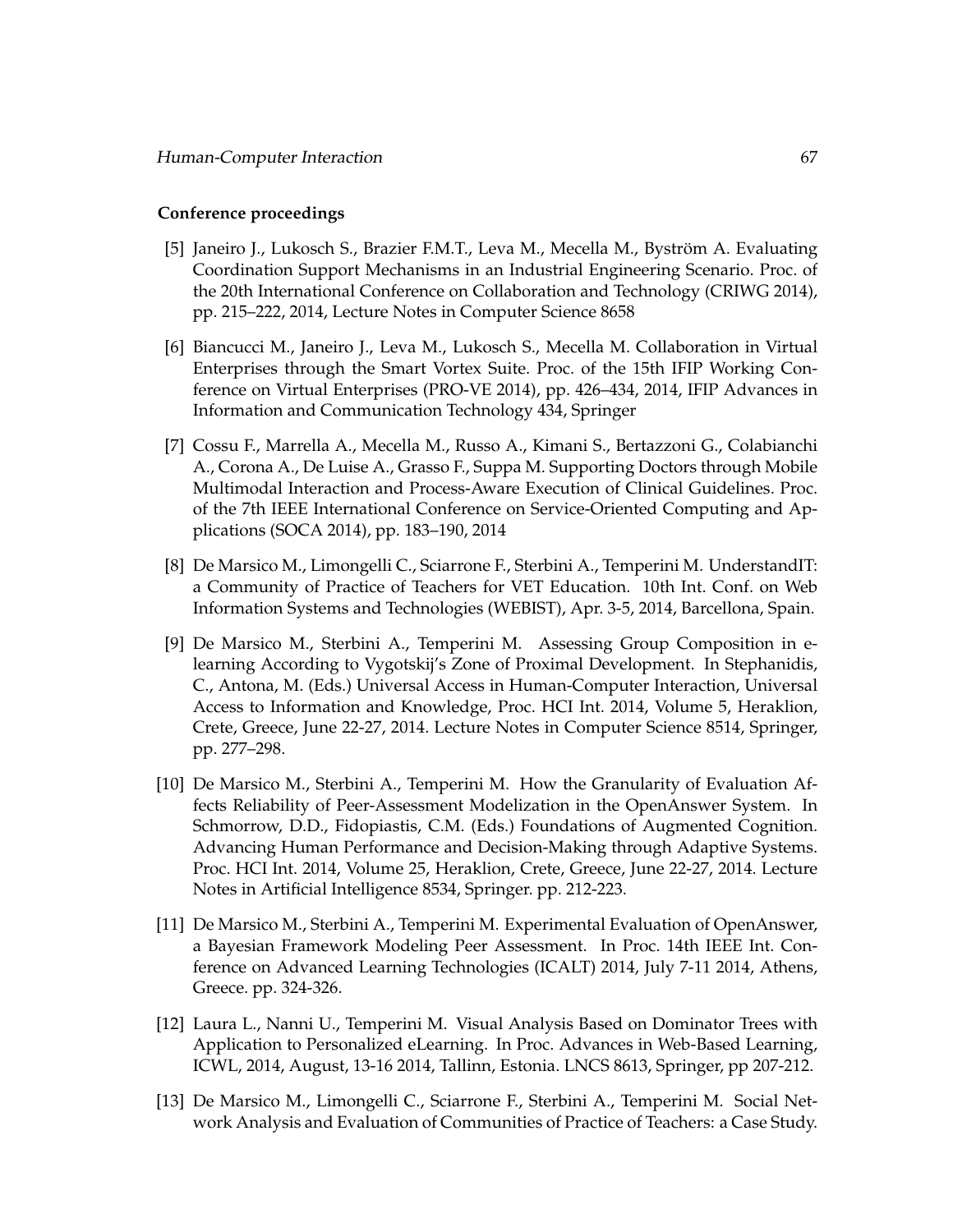In Proc. 7th Int. Workshop on Social and Personal Computing for Web-Supported Learning Communities, SPeL, for Advances in Web-Based Learning, ICWL 2014. August, 13-16 2014, Tallinn, Estonia. LNCS 8699, Springer, pp. 3–12.

- [14] Laura L., Nanni U., Temperini M. The Organization of Large-Scale Repositories of Learning Objects with Directed Hypergraphs. In Proc. 7th Int. Workshop on Social and Personal Computing for Web-Supported Learning Communities, SPeL, for Advances in Web-Based Learning, ICWL 2014. August, 13-16 2014, Tallinn, Estonia. LNCS 8699, Springer, pp. 23–33
- [15] De Marsico M., Sterbini A., Temperini M. Adding time and propedeuticity dependencies to the OpenAnswer Bayesian model of peer-assessment. In Proc. 13th IEEE International Conference on Information Technology Based Higher Education and Training, ITHET, 2014, York, UK, 11-13 October 2014.
- [16] Angelini M., Ferro N., Santucci G., Silvello G. A Visual Interactive Environment for Making Sense of Experimental Data. ECIR 2014: 767-770
- [17] Angelini M., Ferro N., Larsen B., Muller H., Santucci G., Silvello G., Tsikrika T. Mea- ¨ suring and Analyzing the Scholarly Impact of Experimental Evaluation Initiatives. IRCDL 2014: 133-137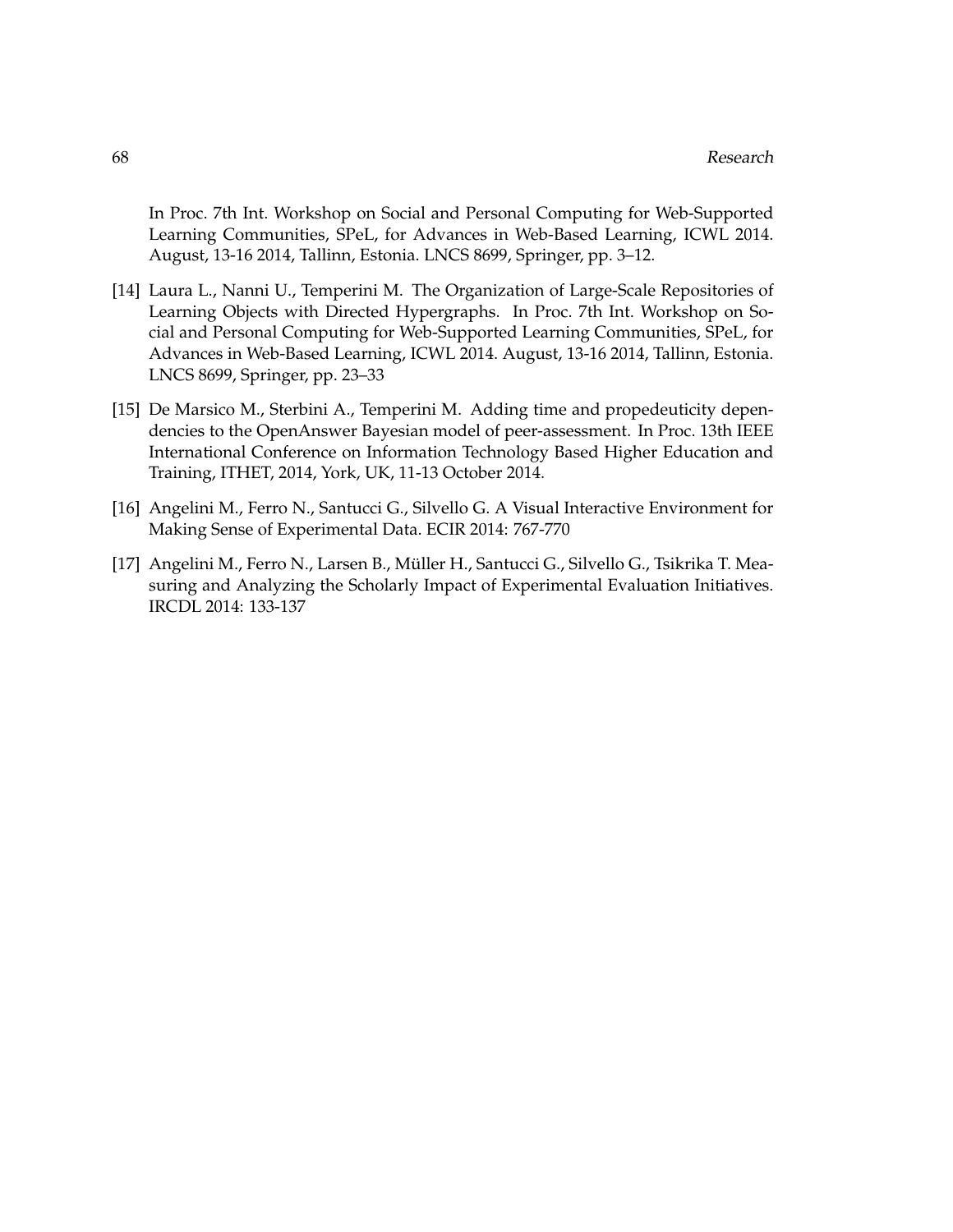# **3.11 Industrial Organization and Management**

## **Research lines**:

- Competition, Regulation and Industrial Policy
- Economics and Management of Education and Research
- Economics of Network Industries
- Efficiency and Productivity Analysis
- Industry Studies: Media, Telecommunications, Transportation, Utilities, and Services
- Management Control Systems
- Mechanism Design and Auctions
- Operations Management

**Members**: Alessandro Avenali, Giuseppe Catalano, Rosa Maria Dangelico, Cinzia Daraio, Domenico Laise, Claudio Leporelli (leader), Giorgio Matteucci, Alberto Nastasi, Fabio Nonino, Pierfrancesco Reverberi.

**Post Docs**: Tiziana D'Alfonso, Flavia Di Costa, Giulia Peruzzi.

**PhD Students**: Valentina Bracaglia, Federica Di Camillo, Mojtaba Khorram Niaki.

Our research activity, that includes general issues in industrial economics, public policy and management, is performed by three research groups: *Industrial Organization*, *Management* and *Efficiency, Effectiveness and Impact Analysis of Education and Research: methods and applications*. The *Industrial Organization* research group focuses on the following topics:

- *Competition*, regulation, incentives to investments and industrial policy in network industries (with a focus on telecommunications, air transport, rail transport, local public transport and utilities), in the media industry and in the pharmaceutical sector. For this purpose, the group develops and makes use of game theory, cost proxy models, econometrics, and economic models for the evaluation of investments.
- *Productivity and efficiency analysis*, with a focus on the development of parametric and non-parametric methods which can be applied to different fields in Economics and Management.
- *Economics and management of education and research activities*, with a focus on the evaluation of performance, accreditation and funding of education institutions located in the main European countries. For this purpose, the group develops and makes use of efficiency analysis and econometrics.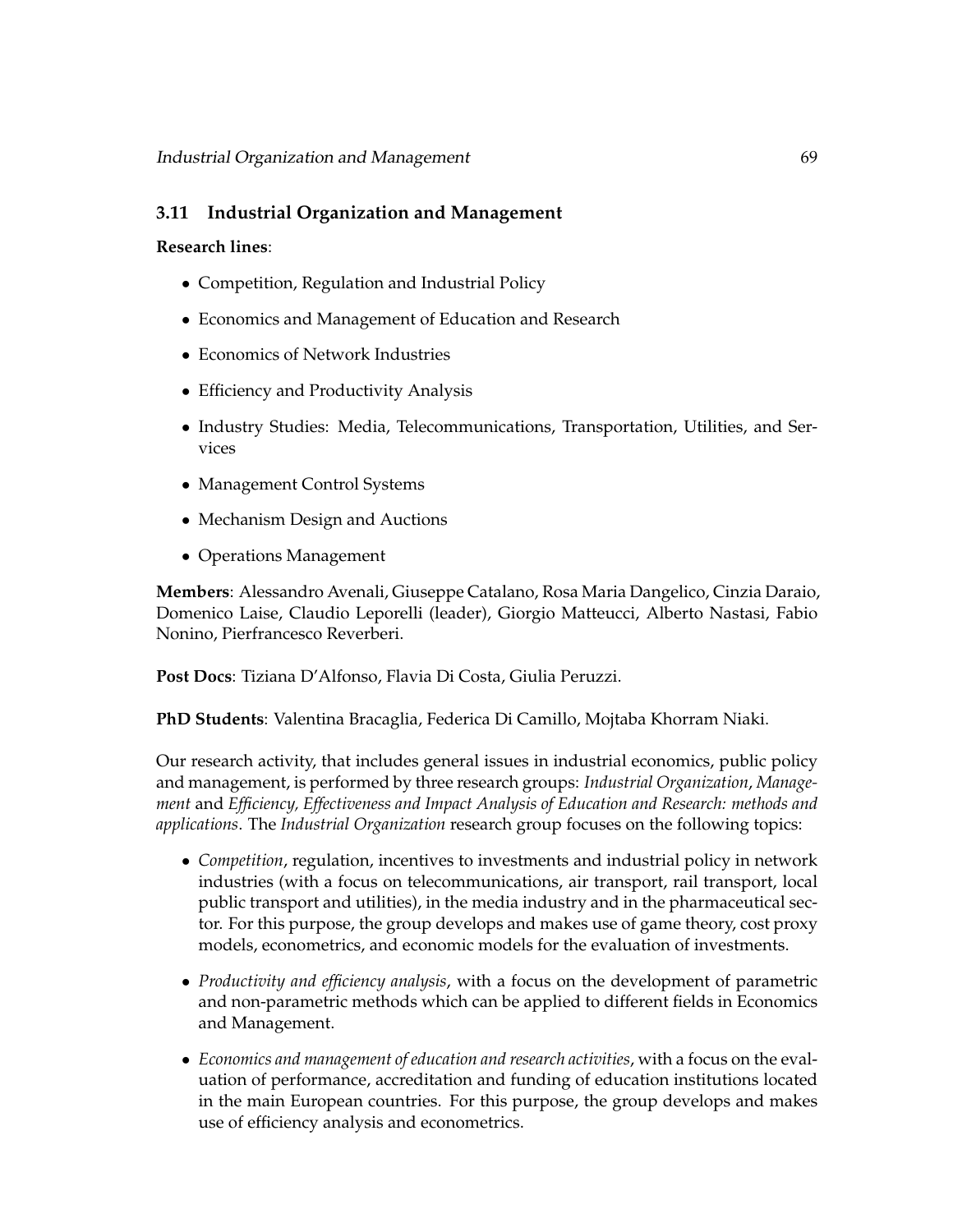• *Mechanism design*, with a focus on the analysis and the development of auction procedures for the efficient allocation of scarce resources, characterized by complementarities or substitutability effects, and on the innovation of procurement systems. For this purpose, the group develops and makes use of agent-based simulation models, game theory and mathematical programming.

The *Management* research group focuses on the following topics:

- *Management control systems*, with a focus on the analysis of organizational procedures and the development of a system of indicators. For this purpose, the group develops and makes use of the multi-criteria methodology applied to managerial decision making problems.
- *Operations management*, with a focus on the performance analysis of innovative product/services development models, production system and supply-chains in complex organizations.
- *Green Management and Corporate Sustainability*, with a focus on the integration of environmental sustainability into corporate strategies and the analysis of the success factors of the green product development process.

The group *Efficiency, Effectiveness and Impact Analysis of Education and Research: methods and applications* performs both theoretical and empirical analysis aimed to the formulation of recommendations for public policies. In particular, this research group has focused on the following topics:

- *Efficiency, effectiveness of scientific research and educational system*, with particular reference to: the evaluation of higher education, scientific research, technological innovation and their financing; the development of new bibliometric approaches and indicators to assess the scientific competitiveness at country, regional and local level; the analysis of the market structure of higher education in Italy and in the European countries; the analysis of public funding to the university system in Italy and other major European countries; the development of public policies in education and scientific research;
- *Evaluation of the administrative activities of the university*, with particular reference to: e-procurement policies and services to support student, funding systems for students and interventions for student aid (loans and bonus); effectiveness of scholarships; managerial tools for the management of universities and public research institutions; management control systems and strategic planning of universities; management of students accommodations.

Finally, the group has established scientific collaborations with national and international public institutions and universities; it is part of the European Network of Indicators Designers (ENID), has implemented and implements different collaborations with the National Agency for University and Scientific Research Evaluation (ANVUR), the Ministry of Education, Universities, and Research (MIUR), the European Commission on the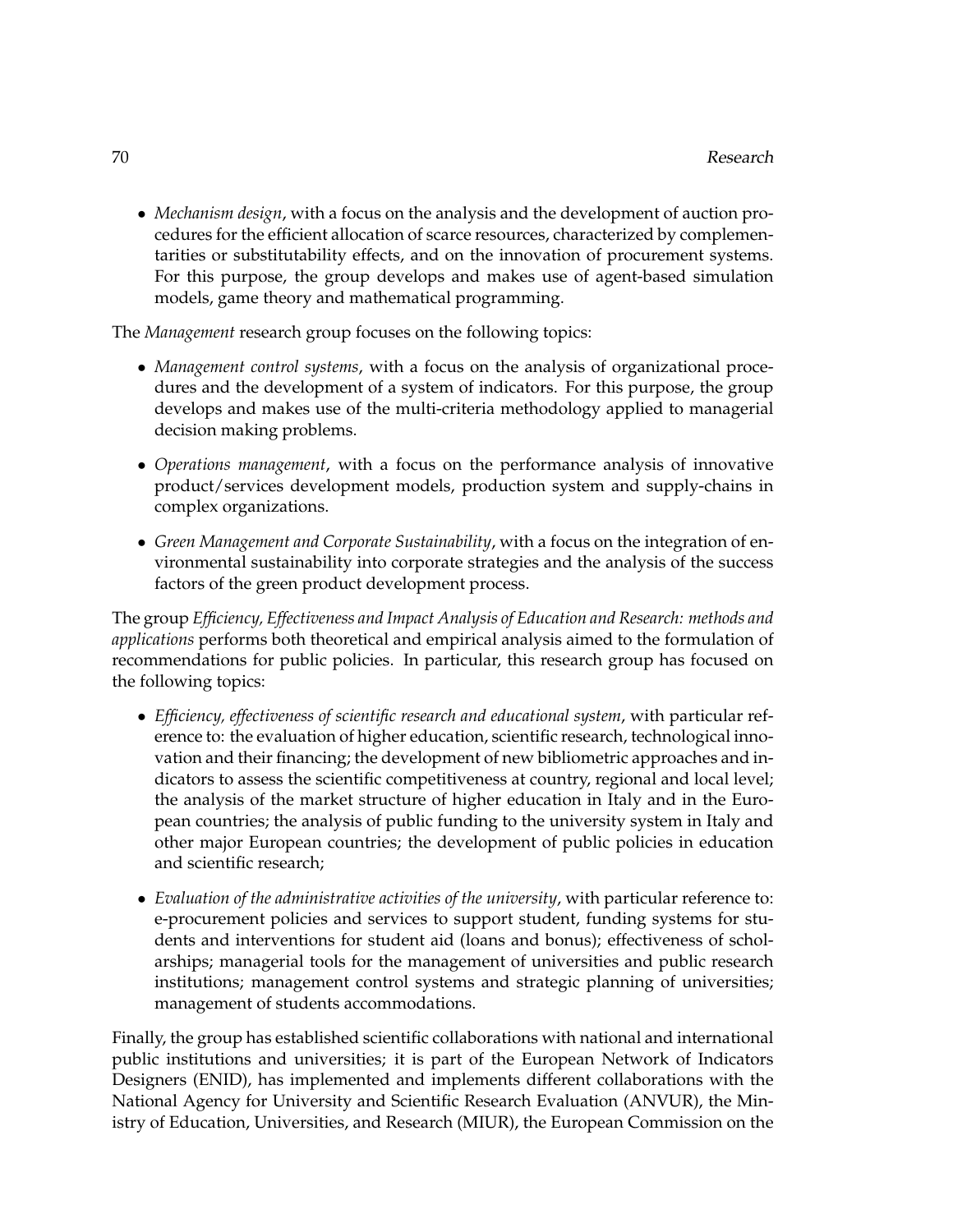themes of the evaluation of the impact of public policies for higher education and scientific research.

## **Projects**:

- *EBRP Project: Assessing the Scientific Performance of Regions and Countries at Disciplinary level by means of Robust Nonparametric Methods: new indicators to measure regional and national Scientific Competitiveness*, 2012 - 2017 Elsevier.
- *European Tertiary Education Register (ETER), Contract No. EAC-2013-038* DG Education, August 2013 - July 2015, European Commission.
- *Transatlantic Partnership for Excellence in Engineering (TEE*), action funded by the European Commission, partnership between Sapienza Universita di Roma and Uni- ` versity of British Columbia, October 2013 - October 2014.
- *Airlines High Speed Rail cooperation and competition, Research Grant C26N1339HR*, Sapienza Universita di Roma, September 2013 - September 2014 `
- *Efficiency, Effeciveness and Impact of Schools and Universities, Progetto di Ateneo*, Sapienza Universita di Roma, 2013 - 2015 `
- *Intermodality between air transport and high-speed rail: social welfare, environmental externalities and regulation, Research Grant C26A14YJL5*, Sapienza Universita di Roma, ` September 2014 - September 2015

## **Journals**

- [1] Albino V., Ardito L., Dangelico R.M., Messeni Petruzzelli A., Understanding the Development Trends of Low-Carbon Energy Technologies: A Patent Analysis, *Applied Energy*, 135, 836-854, 2014.
- [2] Avenali A., Boitani A., Catalano G., D'Alfonso T., Matteucci G., Un modello per la determinazione del costo standard nei servizi di trasporto pubblico locale su autobus in Italia, *Economia e Politica Industriale*, 41 (4), 181 – 213, 2014.
- [3] Avenali A., Matteucci G., Reverberi P., Broadband investment and welfare under functional and ownership separation, *Information Economics and Policy*, 28, 70-82, 2014.
- [4] Badin L., Daraio C., Simar L., Explaining Inefficiency in Nonparametric Production Models: the State of the Art, *Annals of Operations Research*, 214, 5–30, 2014.
- [5] Barbot M.C., D'Alfonso T., Why do contracts between airports and airlines fail?, *Research in Transportation Economics*, 45, 34 – 41, 2014.
- [6] Bongioanni I., Daraio C., Ruocco G. A quantitative measure to compare the disciplinary profiles of research systems and their evolution over time, *Journal of Informetrics*, 44(5), 645-682, 2014.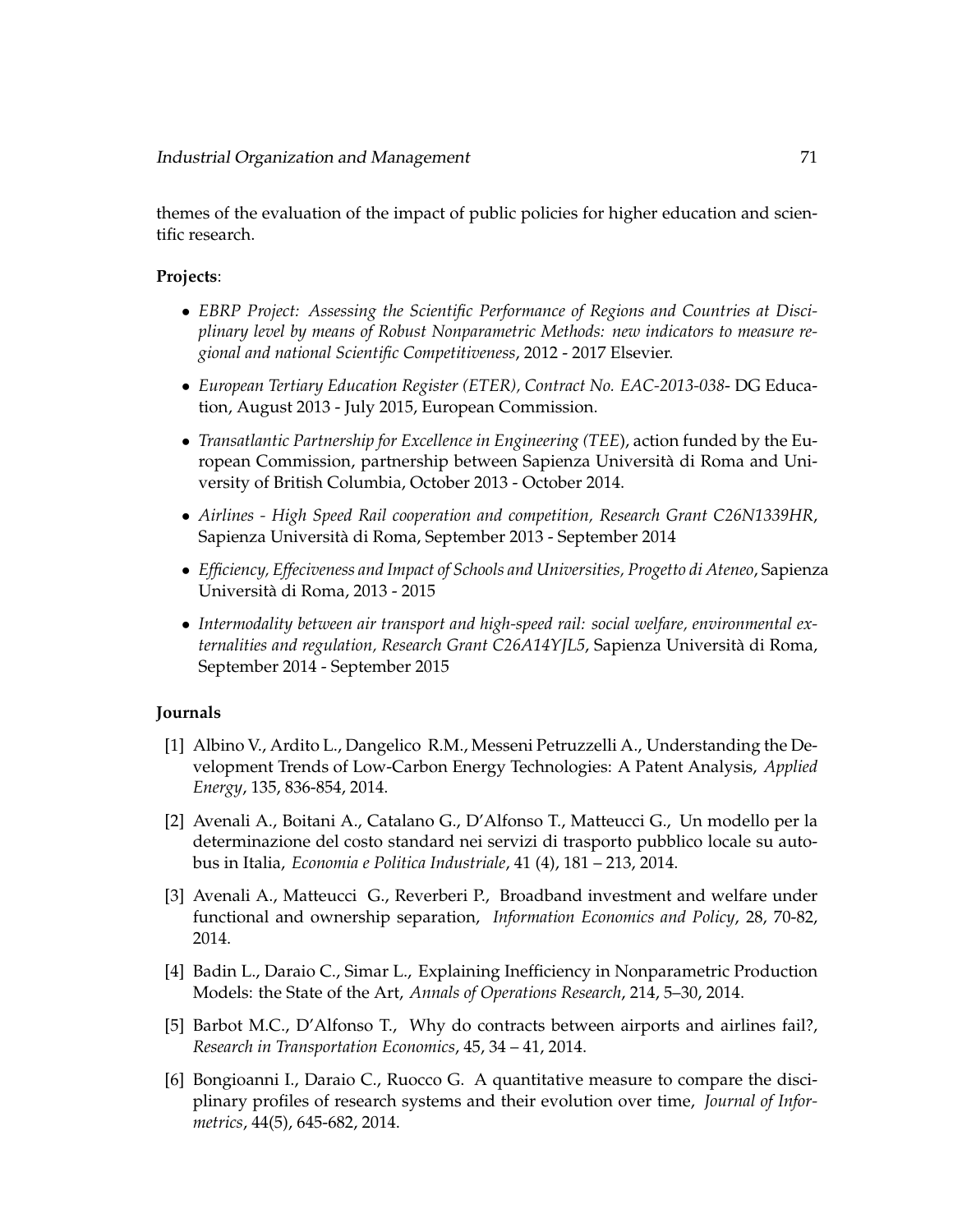- [7] Costantino F., De Toni A.F., Di Gravio G., Nonino F., Scheduling mixed-model production on multiple assembly lines with shared resources using genetic algorithms: the case study of a motorbike company, *Advances in Decision Sciences*, Vol. 2014, Article ID 874031, 2014.
- [8] D'Alfonso T., Nastasi A., Airport-airline interaction: some food for thought., *Transport Reviews*, 34(6), 730-748, 2014.
- [9] Daraio C., Simar L., Directional Distances and their Robust versions. Computational and Testing Issues, *European Journal of Operational Research*, 237, 358-369, 2014.
- [10] Diana M., Daraio C., A critical review and an integrated set of policy indicators for evaluating the effectiveness of public transport operations, *International Journal of Transport Economics*, XLI, 75-107, 2014.
- [11] Iazzolino G., Laise D., Migliano G., Measuring Value Creation: VAIC and EVA, *Journal of Measuring Business Excellence*, 18(1), 8-21, 2014.
- [12] Mauleón E., Daraio C., Bordons M., Exploring gender differences in patenting in Spain, *Research Evaluation*, 23 (1), 62-78, 2014.
- [13] Matteucci G., Reverberi P., Parallel trade, product quality, and welfare, *Economics letters*, 122, (2), 258-262, 2014.

#### **Articles in books**

- [14] Bonaccorsi A., Daraio C., Simar L., Scale and research specialization in European universities: a directional distance approach to teaching efficiency, in *Knowledge, Diversity and Performance in European Higher Education. A changing landscape, A. Bonaccorsi (Ed.)*, Edward Elgar Publisher, Cheltenham (UK), pp. 292-312, 2014.
- [15] Gallino D., Leporelli C., Nucciarelli A., Case Studies Italy, in *The Dynamics of Broadband Markets in Europe: Realizing the 2020 Digital Agenda, Lemstra W. and Melody W. H. (Eds.)*, Cambridge University Press (UK), pp. 201-224, 2014.

## **Conference proceedings**

- [16] Agasisti A., Catalano G., Di Carlo F., Erbacci A., The use of accrual accounting in Italian universities: a technical perspective, *Proceedings of the 37th European Accounting Association Annual Congress*, 1-33, Tallin, Estonia, 21-23 May 2014.
- [17] Albino V., Ardito L., Dangelico R.M., Messeni Petruzzelli A., Understanding Ecoinnovation Evolution: A Patent Analysis in the Energy Field, *Proceedings of the 9th International Forum on Knowledge Asset Dynamics (IFKAD)*, Matera, Italy, 11 -13 June 2014.
- [18] Avenali A., Boitani A., Catalano G., D'Alfonso T., Matteucci G., Un modello per la determinazione del costo standard nei servizi di trasporto pubblico locale su autobus in Italia?, *Atti della XVI Riunione Scientifica SIET*, Firenze, Italy, 8 - 10 October 2014.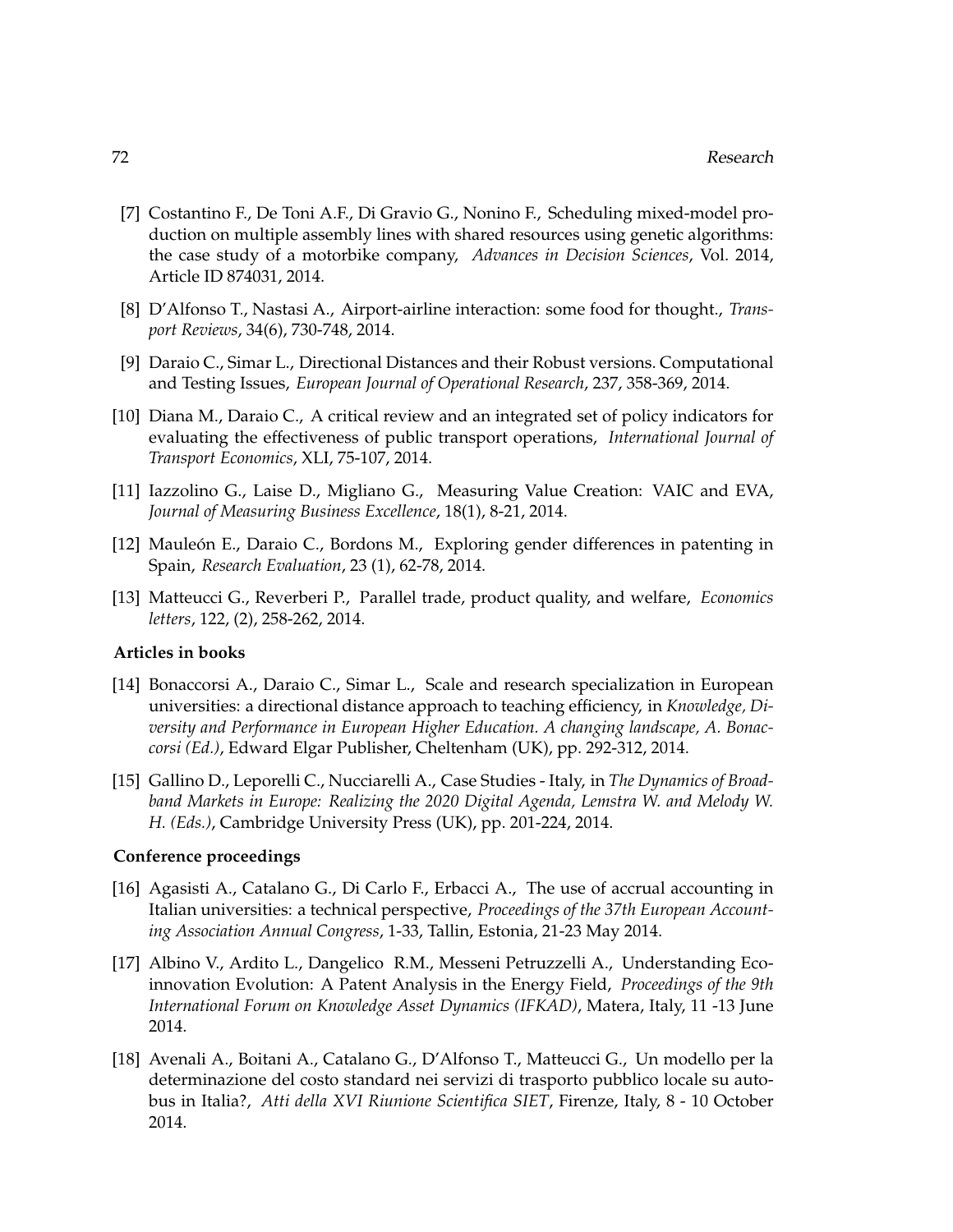- [19] Avenali A., Boitani A., Catalano G., D'Alfonso T., Matteucci G., Un modello per la determinazione del costo standard nei servizi di trasporto pubblico locale su autobus in Italia?, *Atti della XXV Riunione Scientifica AiIG*, Bologna, Italy, 16 - 17 October 2014.
- [20] Avenali A., Leporelli C., Matteucci G., Nastasi A., Nonino F., Reverberi P., Innovative procurement design for facility management services, *Proceedings of Second International Conference on Advances in Computing, Electronics and Electrical Technology*, Kuala Lumpur, Malaysia, 20-21 December 2014.
- [21] Avenali A., Leporelli C., Matteucci G., Reverberi P., Access price regulation, competition and broadband investment, *in Handbook on Economics, Finance and Management Outlooks, Proceedings of 2nd International Conference on Economics, Finance and Management*, Kuala Lumpur, Malaysia, 20-21 December 2014.
- [22] Badin L., Daraio C., Simar L., CondEff Toolbox for Conditional Efficiency Measurement, *in Recent Developments in Data Envelopment Analysis and its Applications, Emrouznejad A., Banker R., Doraisamy S. M., Arabi B. (Eds.), Proceedings of the 12th International Conference of DEA*, Kuala Lumpur, Malaysia, 14-17 April 2014.
- [23] Badin L., Daraio C., Simar L., CondEff Toolbox: Bandwidth Selection Methods for Conditional Efficiency Measurement, *Proceedings of the 17th Conference of the Society of Probability and Statistics from Romania*, Bucharest, Romania, 25-26 April 2014.
- [24] Badin L., Daraio C., Simar L., Bandwidth Selection Methods for CondEff Toolbox: Introduction and Implementation, *Proceedings of the VIIIth North American Productivity Workshop NAPW 2014* , Ottawa, Canada, 4-7 June 2014.
- [25] Battistella C., Nonino F., Gratis, co-creation and reputation as drivers of an open enterprise, in Constructing Alternatives: How can we organize for alternative social, economic, and ecological balance?, *Proceedings of the 5th LAEMOS (Latin American and European Meeting on Organization Studies) Conference*, Cuba, 2-5 April 2014.
- [26] Bongioanni I., Daraio C., Moed H.F., Ruocco G., Disciplinary Profiles and Performance of Research Systems: a World Comparison at the Country level, *Proceedings of the Science and Technology Indicators Conference 2014 "Context Counts: Pathways to Master Big and Little Data" edited by E. Noyons, published by Universiteit Leiden CWTS 2014*, 3-5 September 2014.
- [27] Catalano G., Peruzzi G., La definizione del costo standard per studente universitario, Atti della XXVI Conferenza della Società Italiana di Economia Pubblica, "Tax Design *and Tax Reforms: economic and policy issues"*, 1-35, Pavia, Italy, 25-26 September 2014.
- [28] D'Alfonso T., Daraio C., Nastasi A., On the Relationship between efficiency and competition: evidence from italian Airports, *International Proceedings of Economics Development and Research*, 82, 82-100, Las Vegas, USA, 17-18 December 2014.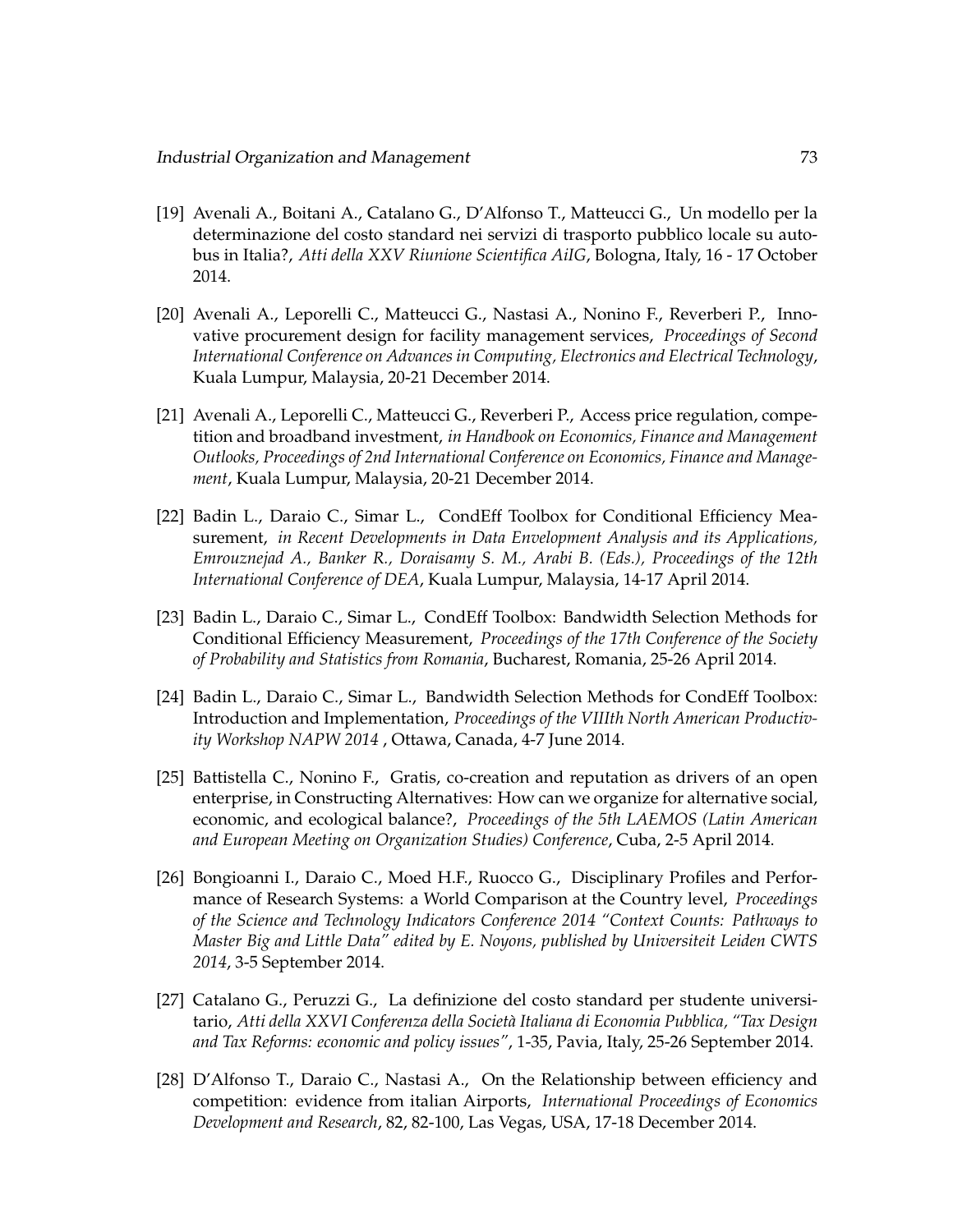- [29] D'Alfonso T., Jiang C., Bracaglia V., A note on the implications of air transport and high-speed rail substitution on local air pollution and climate change, *Proceedings of 18th ATRS 2014*, Bordeaux, France, 17-20 July, 2014.
- [30] D'Alfonso T., Jiang C., Bracaglia V., The effects of competition between air transport and high speed rail on environment, *Proceedings of Kuhmo NECTAR conference on Transportation Economics ITEA*, Toulouse, 3-5 June 2014.
- [31] Daraio C., Bonaccorsi A., Simar L., Overcoming Rankings for the Assessment of University Performance, *Proceedings of the XXV Riunone Scientifica Annuale AiIG Il futuro della Manifattura La Manifattura del Futuro*, Bologna, Italy, 16-17 October 2014.
- [32] Daraio C., Di Costa F., Moed H.F., Towards Concordance Tables of Different Subject Classification Systems. A literature review with policy implications, *Proceedings of the Science and Technology Indicators Conference 2014 "Context Counts: Pathways to Master Big and Little Data" edited by E. Noyons, published by Universiteit Leiden CWTS 2014*, 3-5 September 2014.
- [33] Iazzolino G.,Laise D., Sustainable Knowledge-based Strategies for Value Creation, *in Schiuma G., Spender J.C., Carlucci D. (Eds.), Knowledge and Management Models for Sustainable Growth, Proceedings of the 9th International Forum on Knowledge Asset Dynamics (IFKAD)*, Matera, Italy, 11 -13 June 2014.
- [34] Savino T., Albino V., Dangelico R.M., Environmental Management to Improve Quality of Life in Smart Cities, *Proceedings of the 9th International Forum on Knowledge Asset Dynamics (IFKAD)*, 11th -13th June 2014, Matera, Italy.

#### **Submitted papers, technical reports and others**

- [35] Avenali A., Relationships between centrality measures and VCG mechanism, *Technical Reports Department of Computer, Control, and Management Engineering Antonio Ruberti*, n. 5, 2014.
- [36] Avenali A., Boitani A., Catalano G., D'Alfonso T., Matteucci G., Assessing standard costs in local public transport: evidence from Italy, *Transport Policy*, submitted, 2014.
- [37] Avenali A., D'Alfonso T., Leporelli C., Matteucci G., Nastasi A., Reverberi P., An incentive pricing mechanism for efficient airport slot allocation in Europe, *Journal of Air Transport Management*, accepted for publication, 2014.
- [38] Avenali A., Matteucci G., Nonino F., Reverberi P., Facility Management Outsourcing through Multi-Attribute Auctions, submitted, 2014.
- [39] Avenali A., Matteucci G., Reverberi P., Can access regulation promote broadband investment and consumer welfare?, *International Journal of Technology, Policy and Management*, revise and resubmit, 2014.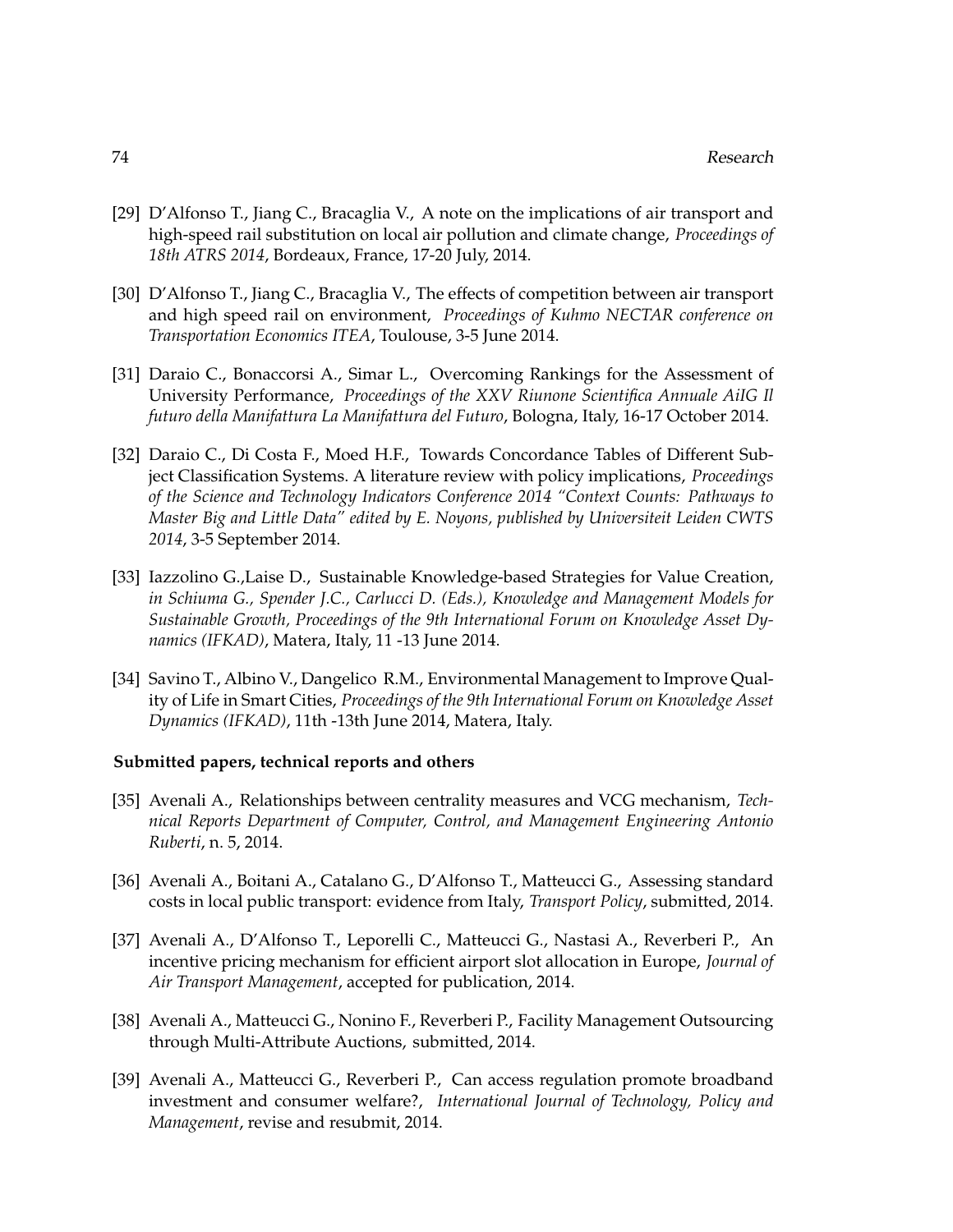- [40] Bonaccorsi A., Daraio C., Beyond university rankings? Generating new indicators on European universities by linking data in open platforms, *Technical Reports Department of Computer, Control, and Management Engineering Antonio Ruberti*, n. 12, 2014
- [41] Bracaglia V., D'Alfonso T., Nastasi A., Competition between multiproduct airports, *Economics of Transportation*, forthcoming, 2014.
- [42] Bracaglia V., D'Alfonso T., Nastasi A., Multiproduct airport competition and ecommerce strategies, *Technical Reports Department of Computer, Control, and Management Engineering Antonio Ruberti*, n. 4, 2014.
- [43] Costantino F., Di Gravio G., Nonino F., Insights from action research: implementing an innovative lean procurement framework for global sourcing, *International Business Management*, forthcoming, 2014.
- [44] Curi C., Daraio C., Llerena P., The productivity of French Technology Transfer Office after government reform, *Applied Economics*, forthcoming, 2014.
- [45] D'Alfonso T., Daraio C., Nastasi A., Competition and efficiency in the Italian airport system: new insights from a conditional nonparametric frontier analysis, *Transportation Research Part E: Logistic and Transportation Review*, submitted, 2014.
- [46] D'Alfonso T., Jiang C., Bracaglia V., Would competition between air transport and high speed rail benefit environment and social welfare?, *Transportation Research Part B: Methodological*, in press, 2014.
- [47] D'Alfonso T., Jiang C., Bracaglia V., Air transport and high speed rail competition: environmental implications and mitigation strategies, *Transportation Research Part A: Policy and Practice*, submitted, 2014.
- [48] Dangelico R.M., Green product innovation: Where we are and where we are going, *Business Strategy and the Environment*, accepted for publication, 2014.
- [49] Dangelico R.M., Improving Firm Environmental Performance and Reputation: The Role of Employee Green Teams, *Business Strategy and the Environment*, accepted for publication, 2014.
- [50] Dangelico R.M., Pontrandolfo P., Being "green and competitive": the impact of environmental actions and collaborations on firm performance, *Business Strategy and the Environment*, accepted for publication, 2014.
- [51] Daraio C., Bonaccorsi A., Simar L., Rankings and University Performance: a Conditional Multidimensional Approach, *European Journal of Operational Research*, forthcoming, 2014.
- [52] Daraio C., Simar L., Efficiency and benchmarking with directional distances. A data driven approach, *Technical Reports Department of Computer, Control, and Management Engineering Antonio Ruberti*, n. 7, 2014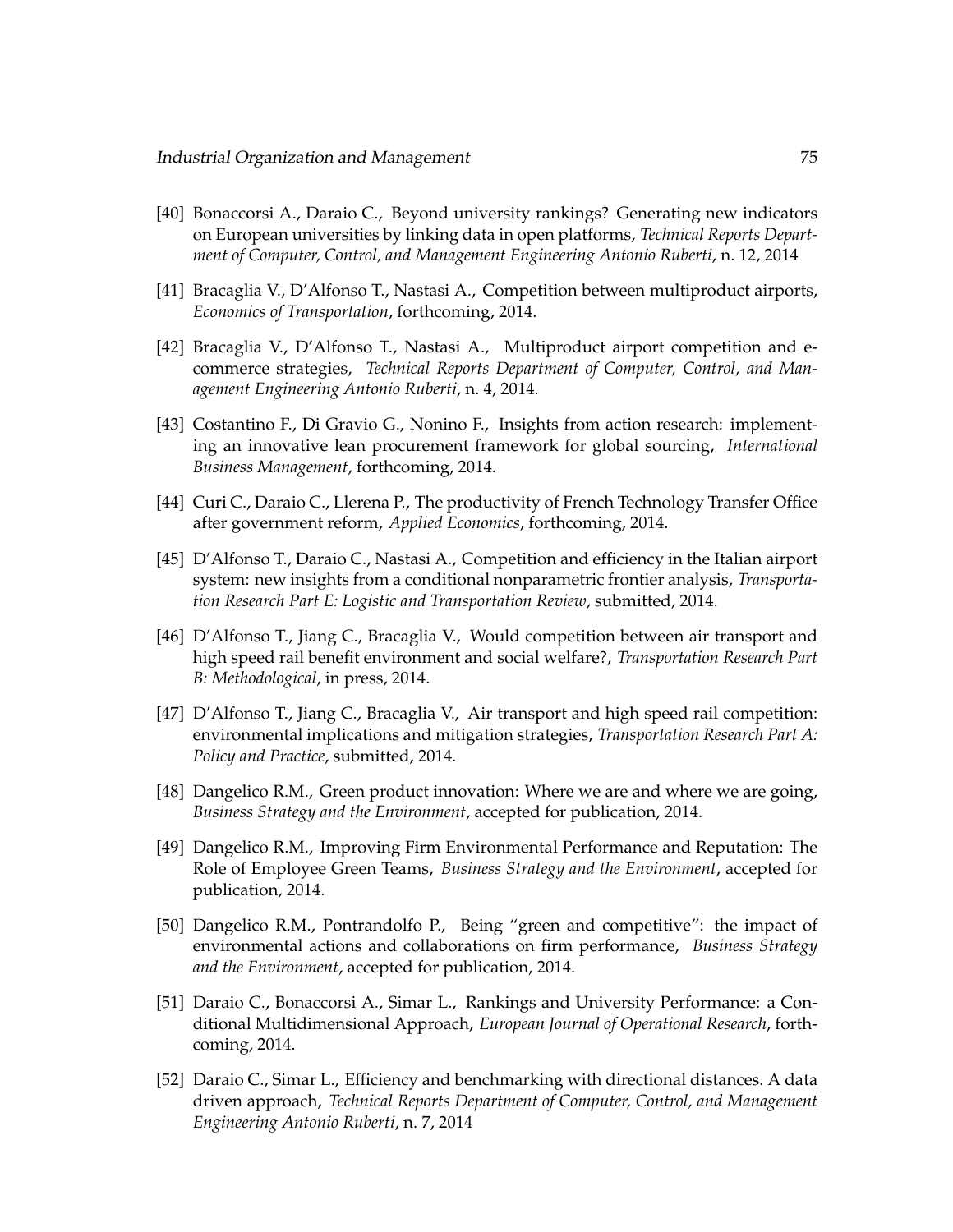- [53] Daraio C., Bonaccorsi A., Simar L., Efficiency and economies of scale and specialization in European universities. A directional distance approach, *Technical Reports Department of Computer, Control, and Management Engineering Antonio Ruberti*, n. 8, 2014
- [54] Daraio C., Diana M., Di Costa F., Leporelli C., Matteucci G., Nastasi A., Efficiency and effectiveness in the public transport sector: a critical review with directions for future research, *Technical Reports Department of Computer, Control, and Management Engineering Antonio Ruberti*, n. 14, 2014.
- [55] De Toni A.F., Fornasier A., Nonino F., The Impact of Implementation Process on the Perception of Enterprise Resource Planning Success, *Business Process Management Journal*, forthcoming, 2014.
- [56] Jiang C., Wan Y., D'Alfonso T., Strategic choice of alliance membership under local competition and global networks, *Journal of Transport Economics and Policy*, in press, 2014.
- [57] Matteucci G., Reverberi P., Some unintended consequences of parallel trade in pharmaceuticals, *Managerial and Decision Economics*, accepted for publication, 2014.
- [58] Matteucci G., Reverberi P., Parallel trade, price regulation, and investment incentives, *Technical Reports Department of Computer, Control, and Management Engineering Antonio Ruberti*, n. 16, 2014.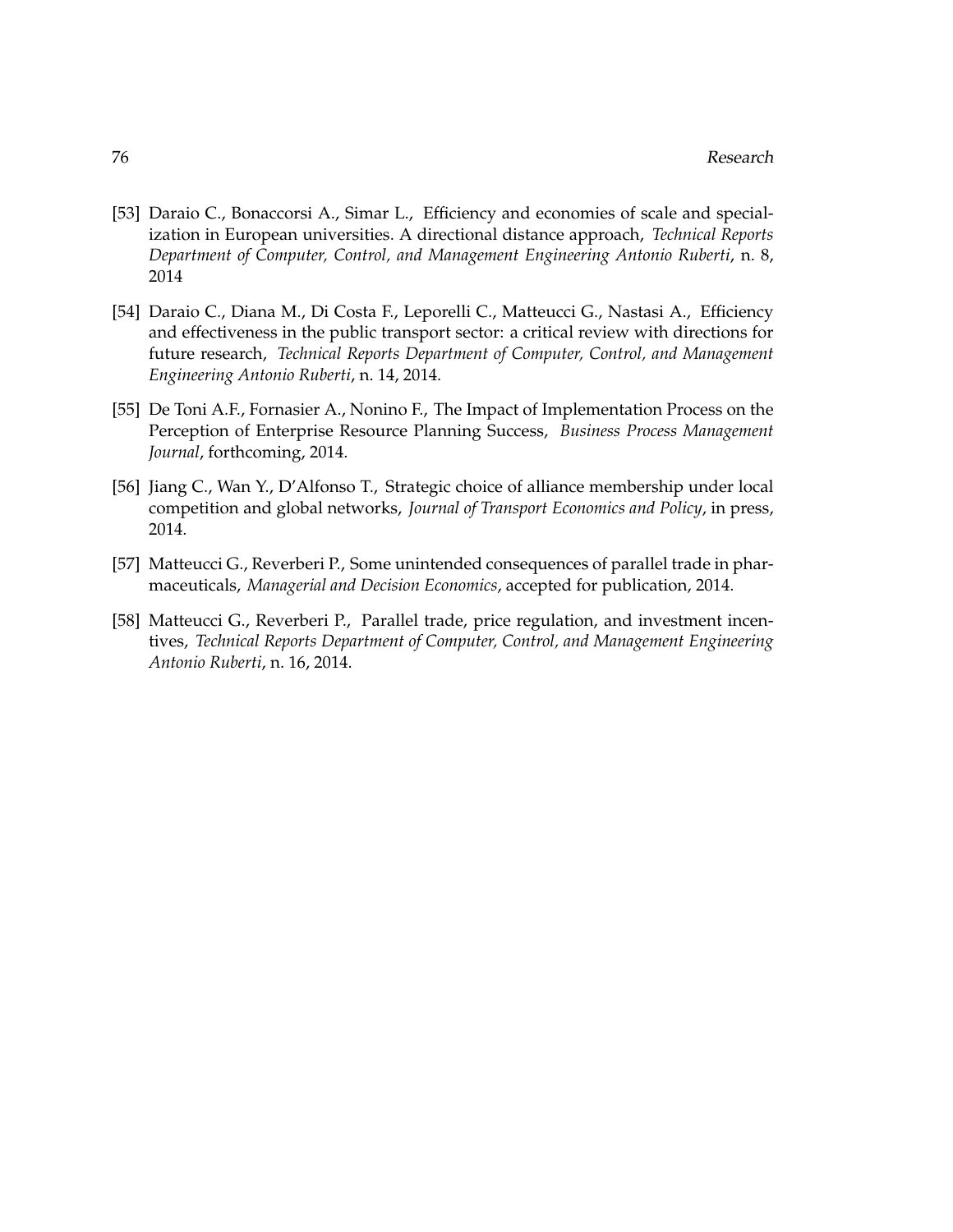## **3.12 Innovation, Internationalization and the Environment**

**Research lines**:

- R&D and Innovation
- Internationalization and the Environment
- Coalition Formation Models and Collusive Agreements in Oligopolies
- The Governance of Nonprofit Organizations

**Members**: Marco Antonio Marini, Francesca Sanna–Randaccio (leader), Roberta Sestini.

#### **Post Doc**: Chiara Conti.

This group has recently investigated the theoretical explanations and empirical implications of some interrelated phenomena, namely, technological innovation -with a particular emphasis on R&D agreements -, strategic behavior of Multinational Enterprises (MNEs) in R&D intensive industries, environmental and foreign direct investment (FDI) policies, coalition formation in oligopolies and collusive agreements between firms in the presence of nonprofit organizations. These topics combine two strands of research previously followed by some members of the group. A first line of analysis concerned the study of R&D investment decisions, applying optimal control and dynamic game methods. The other line of enquiry dealt with different aspects of firms' international strategy choices following a game-theoretic approach.

These streams of research have converged, producing in the more recent years a series of results concerning firms' innovative performance, the effects of climate policies on firms' decision to relocate production abroad, the dynamic behaviour of firms' R&D agreements and the role of nonprofit organizations in oligopolistic markets.

Currently the following research topics are under investigation by group's members:

**Endogenous R&D Agreements over Time** We introduce a new class of models of endogenous agreements between firms under imperfect competition in which also the timing of actions is made endogenous. The purpose is to bridge two usually separate streams of literature, the noncooperative formation of alliances (R&D agreements, mergers etc.) and the endogenous timing literature. This allows us to consider the formation of agreements over time, analyzing its impact on firms' innovative performance.

**Internationalization, Competitiveness and the Environment** In pursuing this line of research we deal with the effects of unilateral environmental policies on firms' decision to relocate production abroad and on their technology transfer activities. In other terms, this research stream addresses the phenomenon of the so-called "carbon leakage", which is a key policy issue both in the EU and the US. We have analyzed this issue first considering a monopoly market structure and then an international oligopoly. Further research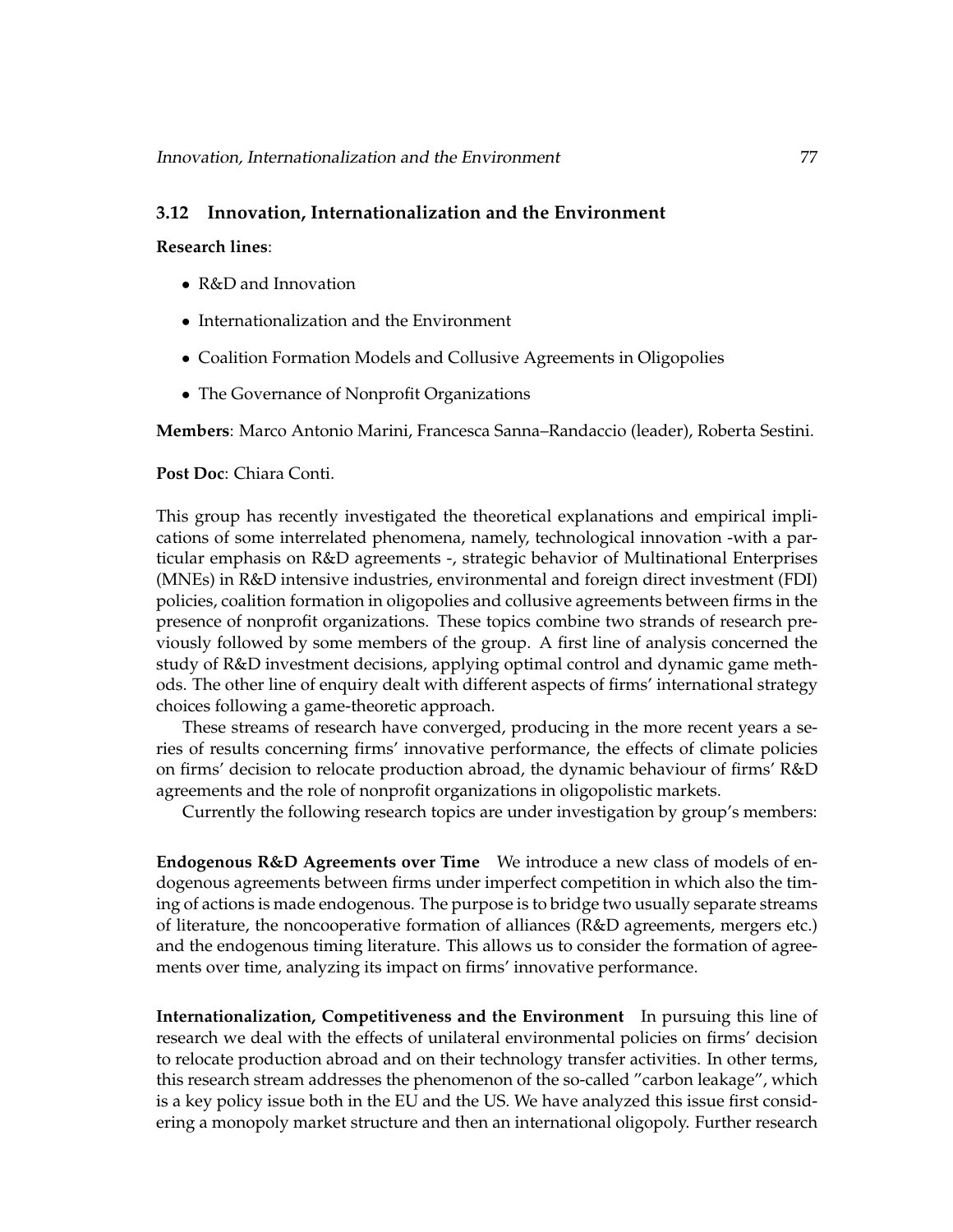currently carried out in this area incorporates the hypothesis of firms' heterogeneity due to different emissions technologies.

We have also investigated the role played by MNEs in the international technology transfer (ITT) and the implications for the countries involved. An important mechanism for facilitating the international transfer of environmental friendly technologies to developing countries is the so-called Clean Development Mechanism (CDM). We have studied the role of CDM in channelling foreign technology to China. Our econometric analysis confirms that project size and cost, project location, credit buyers and consultants characteristics, as well as technology diffusion are relevant factors in determining the probability to have a foreign supplier of technology in the project.

**The Governance of Nonprofit Organizations** We developed various modelling tools for the analysis of the behaviour of consumer co-operatives and nonprofit organizations. In particular, a research line investigates the stability of coordination between missiondriven nonprofit organizations competing for donations. Another research line deals with the effect of managerial delegation in consumer co-operatives.

**Coalitions, Majorities and the Stability of Industrial Agreements** We analyzed a number of coalition stability concepts for the analysis of alliances and agreements within strategic settings. The emphasis was placed on oligopolies in which firms can either act simultaneously or sequentially.

**Quality Collusion and Coalitions in Oligopoly** We analyse the possibility for firms to form alliances affecting product differentiation and prices in a market with vertically differentiated goods. We model the problem as a three-stage game in which, at the first stage firms are engaged in a sequential game of alliance formation, at the second stage they decide their product variants while, at the third stage, they set prices. It is shown that only intermediate alliance structures arise in equilibrium and, in particular, only those containing the firm that produces the bottom quality variant. Moreover, whoever is the additional player included in an alliance (either the intermediate or the top quality firm), all equilibrium price and quality configurations always coincide with that observed in the case of a duopoly, with a high-quality firm competing against a low-quality rival.

**R&D spillovers, Asymmetric Information and the Incentive to Cooperate in Research Activities** The role of R&D cooperation agreements in a context of asymmetric information about firms' R&D productivity is investigated. Moreover, assuming that the RJVs formation process is endogenous makes it possible to analyze the incentive to engage in R&D cooperation, thus going further a simple comparison between *regimes*. It turns out that, when firms compete in R&D, the presence of asymmetric information can worsen the under-investment problem. However, a signaling role of cooperation agreements emerges, leading to welfare improvement. This research line also contributes to explain the empirical evidence on RJVs features.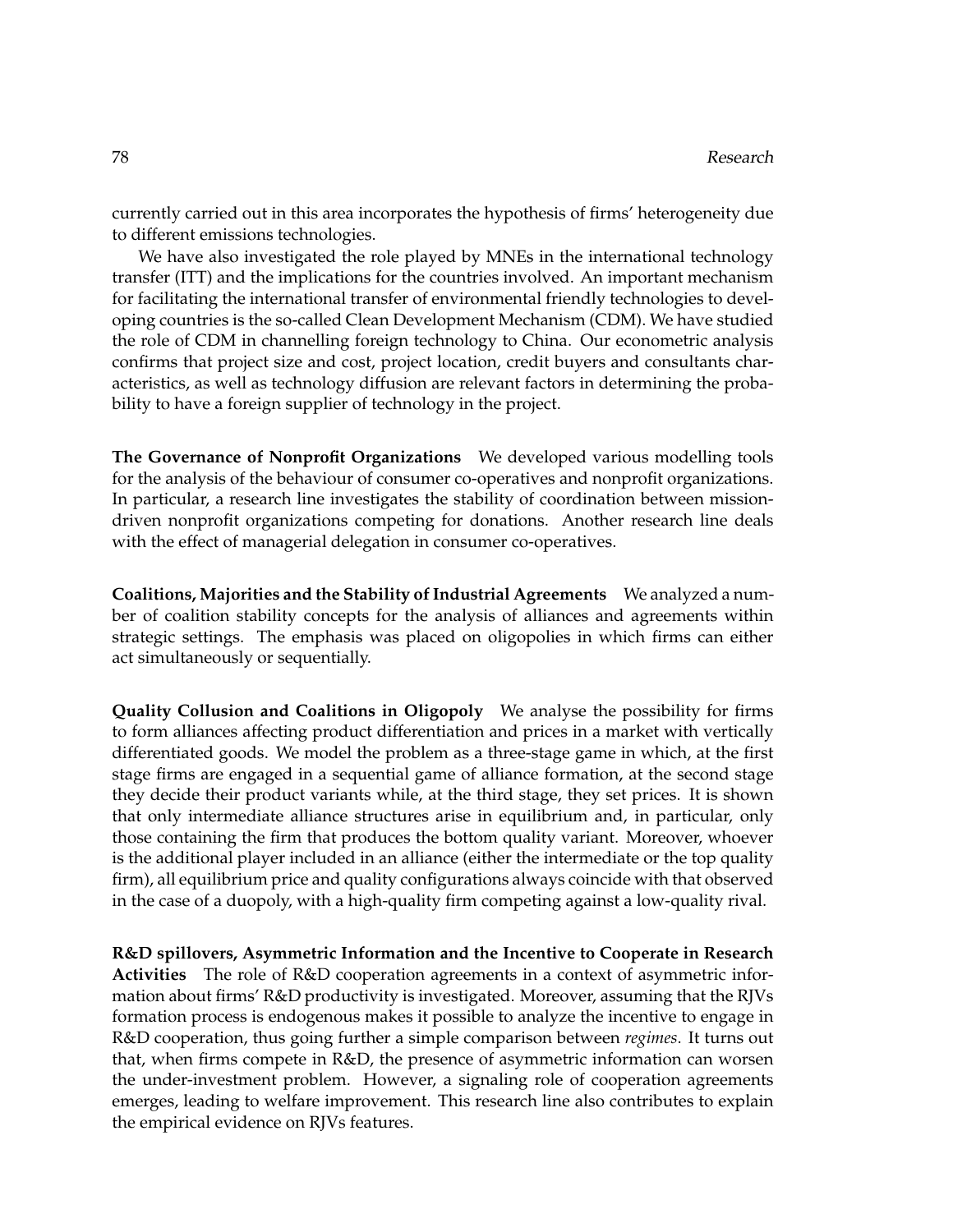**Externalities from immigration and effects on innovation** We empirically investigate the effect of immigration on innovation, using patent data and firms' self-reported innovation (product, process and organizational) as outcome variable. In the previous literature it is found that high-skilled and low-skilled migrants have opposite effects on innovation. We focus on Italy, and we adopt a very small geographical scale of analysis (NUTS3, corresponding to Italian provinces). Our estimation results show a negative effect of immigrants on Italian provinces' patent applications, while no effect emerges when broader measures of innovation, encompassing both radical and incremental innovation, are considered.

## **Journals**

- [1] Marini M., Polidori P., Teobaldelli D., Zevi A. Welfare Enhancing Coordination in Consumer Cooperatives under Mixed Oligopoly. *Annals of Public and Cooperative Economics*, forthcoming. Published on line December 2014, DOI: 0.1111/apce.12059.
- [2] Currarini S., Marini M.A. Coalitional Approaches to Collusive Agreements in Oligopoly Games. *The Manchester school*, forthcoming. Published on line August 2014, DOI: 10.1111/manc.12058.
- [3] Aldashev G., Marini M., Verdier T. Brothers in Alms? Coordination between Nonprofits on Markets for Donations. *Journal of Public Economics*, 117, 182-200, 2014.
- [4] Kopel, M. and Marini, M.A. Erratum to: Strategic Delegation in Consumer Cooperatives under Mixed Oligopoly. *Journal of Economics*, 113 (3), 298, 2014.
- [5] Kopel, M. and Marini, M.A. Strategic Delegation in Consumer Cooperatives under Mixed Oligopoly. *Journal of Economics*, 113 (3), 275-297, 2014.
- [6] Petit M. L., Marini, M. A., Sestini R. Strategic Timing in R&D Agreements. *Economics of Innovation and New Technology*, 23 (3), 274-303, 2014.
- [7] Marconi, D. and Sanna-Randaccio, F. The Clean Development Mechanism and Technology Transfer to China. In Verbeke, A., van Tulder, R. and Strange, R. (eds), *International Business and Sustainable Development*, Bingley, UK. Emerald Group Publishing Limited, 351-389, 2014.

## **Submitted papers, technical reports and others**

- [8] Sanna-Randaccio F., Sestini R., Tarola O. Unilateral Climate Policy and Foreign Direct Investment with Firm and Country Heterogeneity. Nota di Lavoro n. 55.2014, Fondazione Eni Enrico Mattei, Milan, Italy, 2014. Submitted.
- [9] Aldashev G., Marini M., Verdier T. Governance of Non-Profit and Non-Governmental Organizations - Within- and Between- Organization Analyses: an Introduction. *Annals of Public and Cooperative Economics*, 86 (1), 1-5. Forthcoming.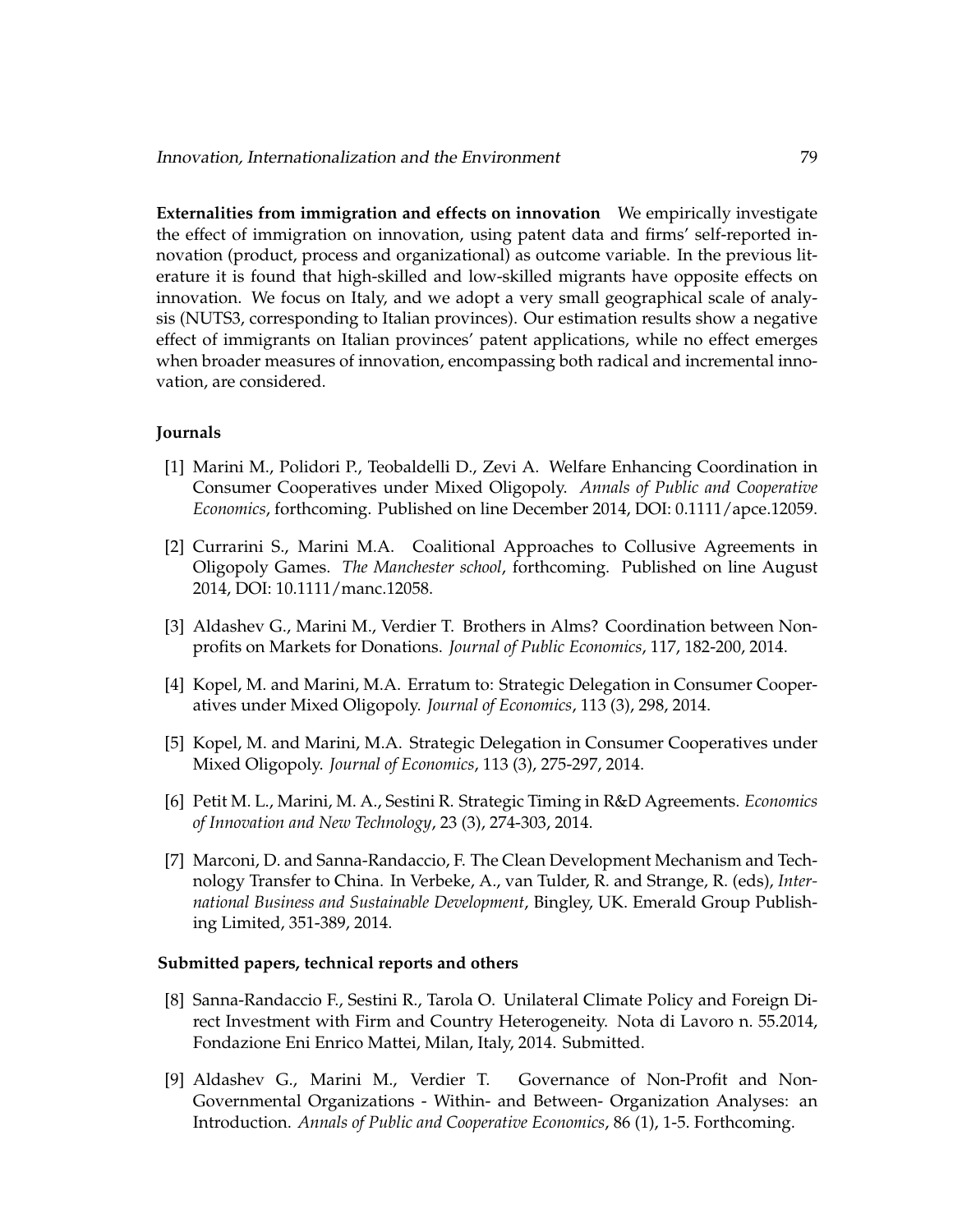- [10] Gabszewicz, J.J., Marini, M.A., Tarola O. Coalition Formation in a Vertically Differentiated Market Submitted.
- [11] Marini M., Polidori P., Teobaldelli D., Ticchi D. Optimal Incentives in a Principal-Agent Model with Endogenous Technology. DIAG Technical Reports 2014-01, Universita di Roma La Sapienza, Italy, 2014. Submitted. `
- [12] Aldashev, G., Marini, M., Verdier, T. Brothers in Alms? Coordination between Nonprofits on Markets for Donations. DIAG Technical Reports 2014-02, Universita di ` Roma La Sapienza, Italy, 2014.
- [13] Aldashev, G., Marini, M., Verdier, T. Brothers in Alms? Coordination between Nonprofits on Markets for Donations. Working Papers 1406, University of Namur, Department of EconomicS, 2014.
- [14] Conti, C. Asymmetric Information in a Duopoly with Spillovers: New Findings on the Effects of RJVs. Submitted
- [15] Bratti, M., Conti, C. The Effect of (Mostly Unskilled) Immigration on the Innovation of Italian Regions. IZA Discussion Paper No. 7922, January 2014. Submitted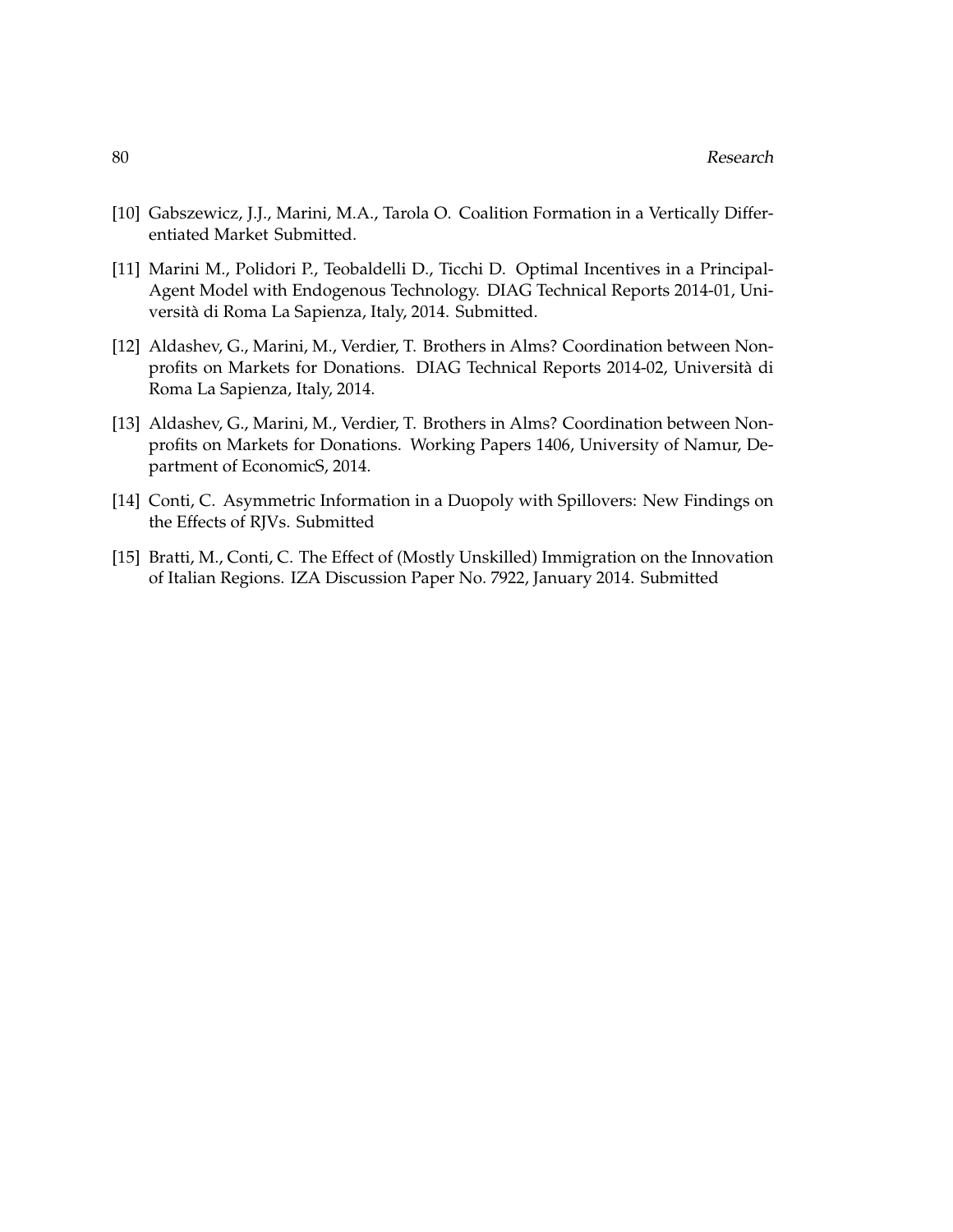# **3.13 Modeling, Simulation, and Control in Biological and Biomedical Systems**

## **Research lines**:

- Analysis and Modelling of Metabolic Systems
- Methods and Techniques for Neuroengineering
- Computational Optimization and Optimal Control in Medicine and Biology
- Bioengineering for Molecular Biology and Bioinformatics

**Members**: Laura Astolfi, Carlo Bruni (leader ad honorem, retired), Febo Cincotti, Lorenzo Farina, Serenella Salinari (leader).

**PhD Students**: Gianluca Borghini, Federica Conte, Manuela Petti, Elena Previti, Alessandra Anzolin, Stefano Caschera.

**Post Docs**: Francesca Schettini, Jlenia Toppi.

The research activity in this area concerns with the applications of the general methodologies of modelling, estimation and optimal control theory to the study of biomedical and biological systems. Researches on biomedical applications were performed since the early 70's with regard to biomechanics, prostheses and modelling of cellular growth. At present, the group is also engaged in a multidisciplinary effort, pursuing a wide range of research topics by developing mathematical methods applied to neurophysiology, to the analysis and integration of omics data, and by designing innovative instrumentation for neurorehabilitation.

The main research topics are:

- Modelling and Identification of tumor response to radiations;
- Analysis and modeling of insulin secretion and glucose metabolism;
- Estimation of cerebral connectivity in humans by means of structural and functional models and applications;
- Design and validation of EEG-based Brain-Computer Interfaces for assistive and rehabilitation purposes;
- Computational modeling and analysis of omics data.

The future activity of the group will focus on the study of the methodologies involved in modelling and estimation of biological/biomedical systems; the study of the mechanisms on the basis of insulin secretion and on the insulin resistance; the investigation about the possible application of the Brain Computer Interface (BCI) techniques in the rehabilitation of stroke subjects; the utilization of the neuroengineering tools in the field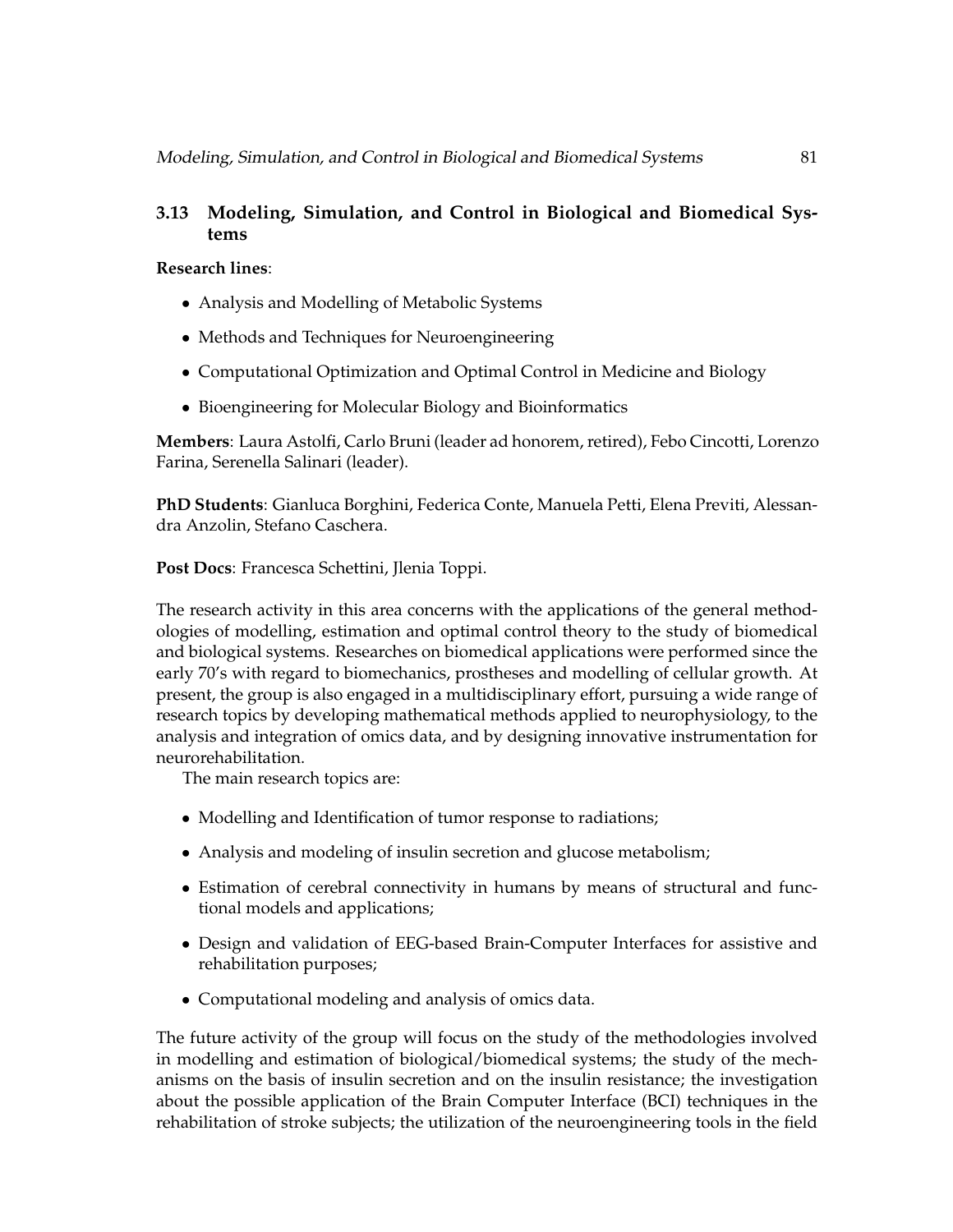of the economy/marketing; the optimization of tumor radiotherapy, the development of computational and bioinformatic tools for the analysis of omics data in different organisms and diseases, including berry developments in plants and human solid tumors. Many national and international cooperations are actually active as: Dip. di Fisiologia Umana e Farmacologia dell'Universita "La Sapienza" (Roma), Istituto di Medicina ` Interna Universita Cattolica - Policlinico A. Gemelli (Roma), Istituto di Analisi dei Sis- ` temi e Informatica (IASI) – CNR (Roma), Istituto per le applicazioni del calcolo (IAC) – CNR (Roma), Laboratorio di Genetica Agraria, Dipartimento di Biotecnologie, Università di Verona, Dip. di Biotecnologie Cellulari ed Ematologia, Sapienza Université Roma, Laboratorio di Oncogenesi Molecolare, Istituto Nazionale Tumori Regina Elena (Roma), Dpt. of Biomedical and Electrical Engineering - University of South California (USA), ECE Kansas State University (USA), Institut del la Sante et de la Recherche Medicale- ´ Unité 870 Faculté de Medicine Lyon, Conway Institute of Biomolecular and Biomedical Research University College, Dublin, Bariatric and Metabolic Surgery, King's College, London.

## **Projects**:

- *Sviluppo di un dispositivo per la misurazione dell'apprendimento in compiti di guida o di controllo di processi mediante l'acquisizione di dati neurometrici tramite EEG*. Progetto FILAS (Capofila: BrainSigns srl.)
- *Sviluppo e validazione di un'interfaccia cervello-computer per il controllo domotico basata su un paradigma di presentazione rapida e seriale di stimoli visivi.* Progetto di avvio alla ricerca (responsabile: F. Aloise assegnista di ricerca).
- *Sviluppo di metodi e modelli per l'analisi delle reti funzionali cerebrali nell'uomo, loro descrizione mediante teoria dei grafi e loro caratterizzazione per applicazioni biomediche avanzate*. Finanziamento da IRCCS Fondazione Santa Lucia per il cofinanziamento di un posto RTD di tipo A (100000 euro).
- *Convenzione stipulata tra il Dipartimento e la Fondazione Santa Lucia IRCCS per il cofinanziamento di una borsa triennale per il Corso di Dottorato di Automatica, Bioingegneria e Ricerca Operativa, XXX ciclo.* Il contributo della Fondazione e pari ai due terzi della ` retribuzione lorda totale (euro 32500,48).
- *Brain-to-brain connectivity from simultaneous neuroelectric and autonomic multi-subjects recordings as a new tool to study human social interaction.* Progetto MIUR Futuro in Ricerca.
- *Definition and validation of brain connectivity indices for the evaluation of cortical plasticity induced by neurorehabilitation.* Progetto di Ateneo.
- *Small World Discovery "Sviluppo di componenti software, architetture hardware ed identificazione degli algoritmi di social network analysis per analisi di intelligence su grandi quantit`a di dati".* Progetto FILAS.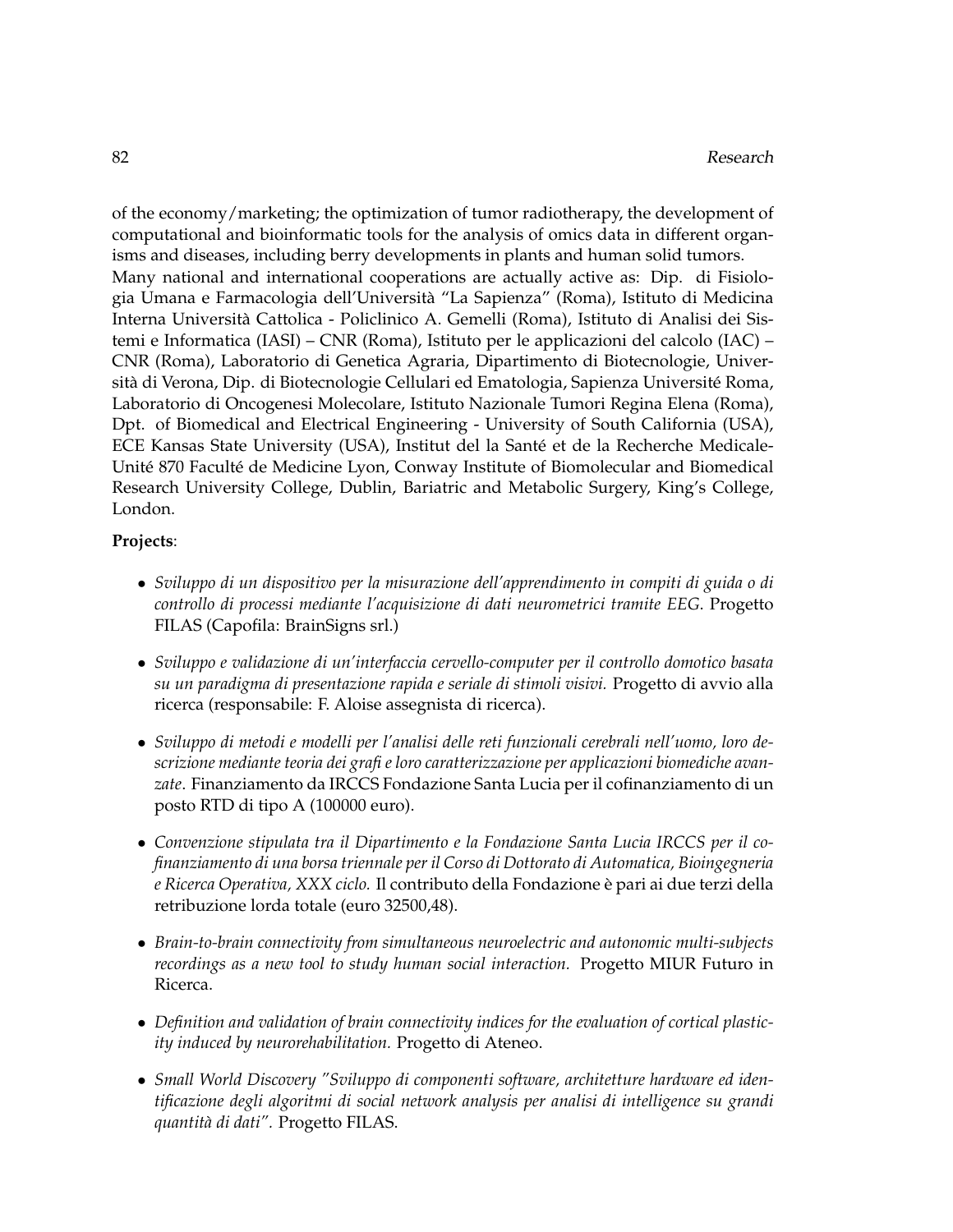Modeling, Simulation, and Control in Biological and Biomedical Systems 83

• *To the root of organ growth: the control of root meristem activity in Arabidopsis.* Progetto di Ateneo.

## **Journals**

- [1] Arico P., Aloise F., Schettini F., Salinari S., Mattia D., and Cincotti F. Influence of ` p300 latency jitter on event related potential-based brain-computer interface performance. *Journal of Neural Engineering*, 11(3), 2014.
- [2] Babiloni F., and Astolfi L. Social neuroscience and hyperscanning techniques: Past, present and future. *Neuroscience and biobehavioral reviews*, 44, 76–93, 2014.
- [3] Borghini G., Astolfi L., Vecchiato G., Mattia D., and Babiloni F. Measuring neurophysiological signals in aircraft pilots and car drivers for the assessment of mental workload, fatigue and drowsiness. *Neuroscience and biobehavioral reviews*, 44, 58–75, 2014.
- [4] Bruni C., Conte F., Papa F., and Sinisgalli C. Optimal weekly scheduling in fractionated radiotherapy: effect of an upper bound on the dose fraction size. *Journal of Mathematical Biology*, 29, [Epub ahead of print], 2014.
- [5] De Santis M., Rinaldi F., Falcone E., Lucidi S., Piaggio G., Gurtner A., and Farina L. Combining optimization and machine learning techniques for genome-wide prediction of human cell cycle-regulated genes. *Bioinformatics*, 30(2), 228–233, 2014.
- [6] Paci P., Colombo T., and Farina L. Computational analysis identifies a sponge interaction network between long non-coding RNAs and messenger RNAs in human breast cancer. *BMC Systems Biology*, 8(1), 2014.
- [7] Palumbo MC., Zenoni S., Fasoli M., Massonnet M., Farina L., Castiglione F., Pezzotti M., and Paci P. Integrated network analysis identifies fight-club nodes as a class of hubs encompassing key putative switch genes that induce major transcriptome reprogramming during grapevine development. *The Plant Cell*, 26(12), 4617– 4635, 2014.
- [8] Plomp G., Quairiaux C., Michel C. M., and Astolfi L. The physiological plausibility of time-varying granger-causal modeling: Normalization and weighting by spectral power. *NeuroImage*, 97, 206–216, 2014.
- [9] Salinari S., Debard C., Bertuzzi A., Durand C., Zimmet P., Vidal H., and Mingrone G. Correction: Jejunal proteins secreted by db/db mice or insulin-resistant humans impair the insulin signaling and determine insulin resistance (plos one). *PLoS ONE*, 9(1), 2014.
- [10] Salinari S., Le Roux C. W., Bertuzzi A., Rubino F., and Mingrone G. Duodenal-jejunal bypass and jejunectomy improve insulin sensitivity in goto-kakizaki diabetic rats without changes in incretins or insulin secretion. *Diabetes*, 63(3), 1069–1078, 2014.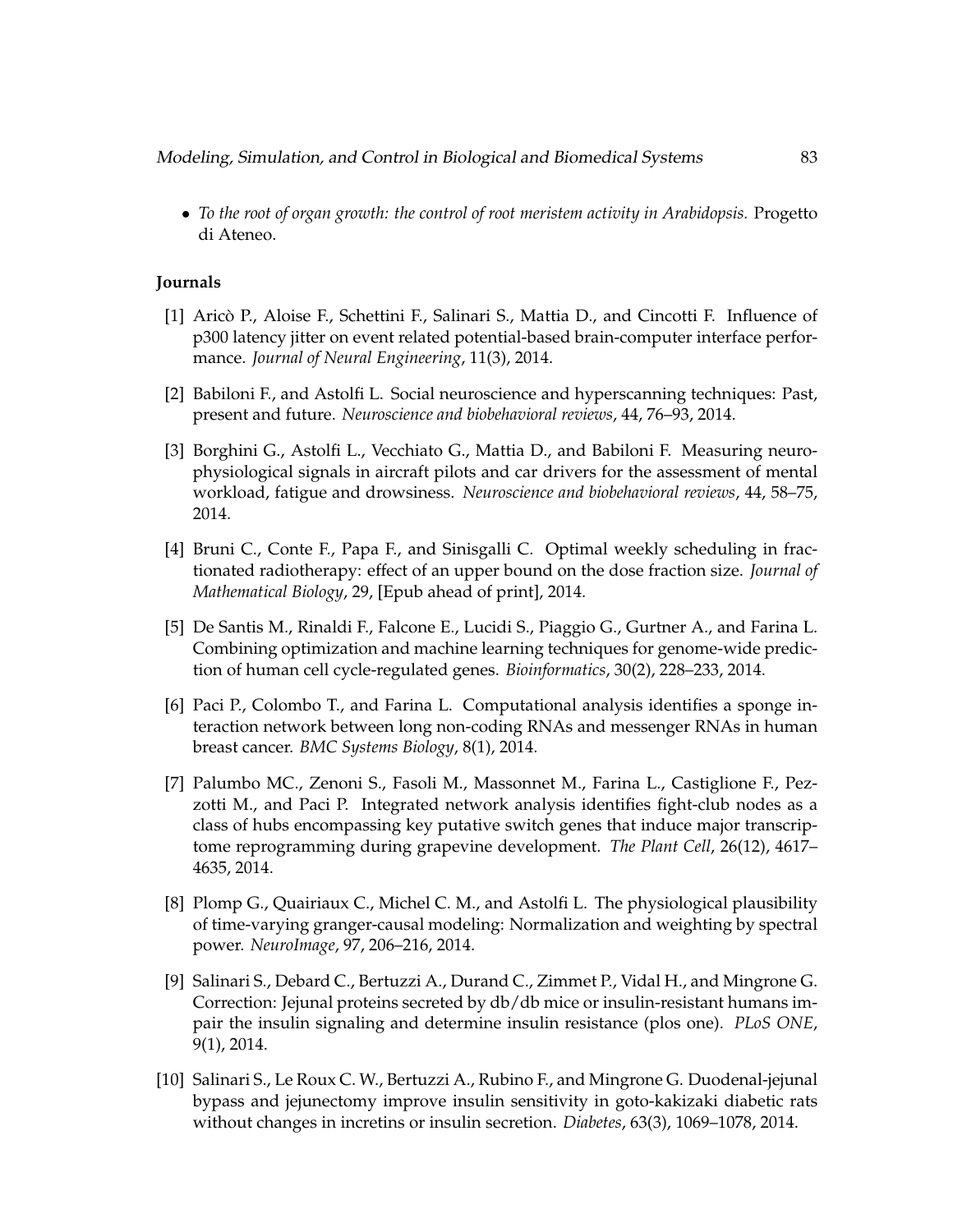- [11] Schettini F., Aloise F., Arico P., Salinari S., Mattia D., and Cincotti F. Self-calibration ` algorithm in an asynchronous p300-based brain-computer interface. *Journal of Neural Engineering*, 11(3), 2014.
- [12] Toppi J., Petti M., Mattia D., Babiloni F., and Astolfi L. Time-varying effective connectivity for investigating the neurophysiological basis of cognitive processes. *Neuromethods*, 91, 171–204, 2014.
- [13] Toppi J., Risetti M., Quitadamo L. R., Petti M., Bianchi L., Salinari S., Babiloni F., Cincotti F., Mattia D., and Astolfi L. Investigating the effects of a sensorimotor rhythmbased bci training on the cortical activity elicited by mental imagery. *Journal of Neural Engineering*, 11(3), 2014.

## **Conference proceedings**

- [14] Brunner C., Blankertz B., Cincotti F., Kubler A., Mattia D., Miralles F., Nijholt A., ¨ Otal B., Salomon P., and Muller-Putz G. R. BNCI Horizon 2020 - Towards a roadmap ¨ for brain/neural computer interaction., In: *Lecture Notes in Computer Science (including subseries Lecture Notes in Artificial Intelligence and Lecture Notes in Bioinformatics)*, vol. 8513, 2014.
- [15] Astolfi L., Toppi J., Vogel P., Mattia D., Babiloni F., Ciaramidaro A., and Siniatchkin M. Investigating the neural basis of cooperative joint action. An EEG hyperscanning study., In: *Conf Proc IEEE Eng Med Biol Soc.*, 4896–4899, 2014.
- [16] Petti M., Pichiorri F., Toppi J., Cincotti F., Salinari S., Babiloni F., Mattia D., and Astolfi L. Individual cortical connectivity changes after stroke: A resampling approach to enable statistical assessment at single-subject level., In: *Conf Proc IEEE Eng Med Biol Soc.*, 2785–2788, 2014.
- [17] Petti M., Mattia D., Pichiorri F., Toppi J., Salinari S., Babiloni F., Astolfi L., and Cincotti F. A new descriptor of neuroelectrical activity during BCI-assisted motor imagery-based training in stroke patients., In: *Conf Proc IEEE Eng Med Biol Soc.*, 1267–1269, 2014.
- [18] Toppi J., Mattia D., Anzolin A., Risetti M., Petti M., Cincotti F., Babiloni F., and Astolfi L. Time varying effective connectivity for describing brain network changes induced by a memory rehabilitation treatment., In: *Conf Proc IEEE Eng Med Biol Soc.*, 6786–6789, 2014.
- [19] Toppi J., Anzolin A., Petti M., Cincotti F., Mattia D., Salinari S., Babiloni F., and Astolfi L. Investigating statistical differences in connectivity patterns properties at single subject level: A new resampling approach., In: *Conf Proc IEEE Eng Med Biol Soc.*, 6357–6360, 2014.
- [20] Schettini F., Riccio A., Caruso M., Mecella M., Mattia D., and Cincotti F. P300-based BCI to drive an assistive device: Usability Evaluation with Stakeholders., In: *6th International Brain-Computer Interface Conference*, 364–367, 2014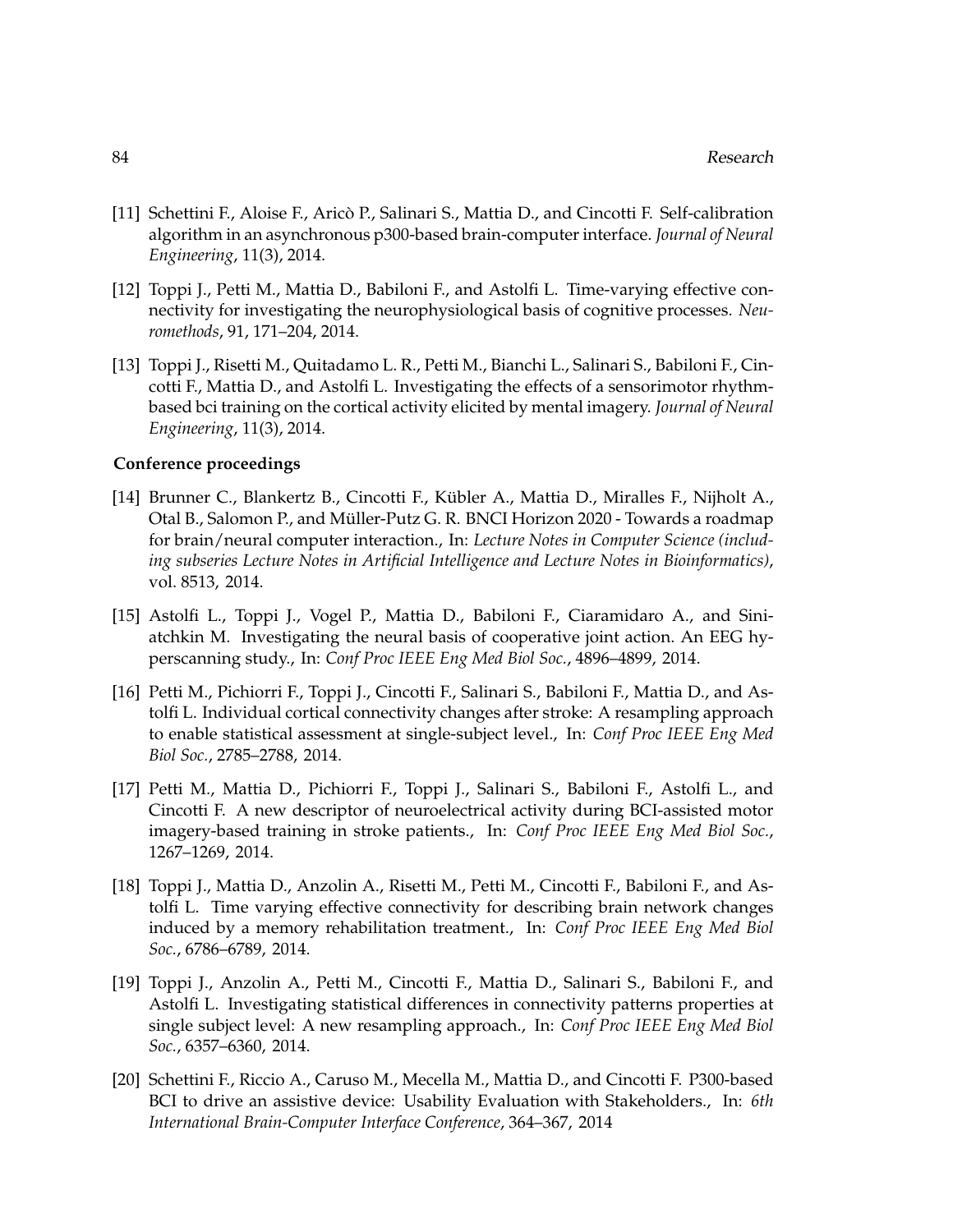- [21] Arico P., Aloise F., Schettini F., Salinari S., Mattia D., and Cincotti F. Influence of ` P300 latency jitter over (c)overt attention BCIs., In: *6th International Brain-Computer Interface Conference*, 116–119, 2014
- [22] Pichiorri F., Morone G., Pisotta I., Kleih S., Cincotti F., Molinari M., Paolucci S., Kübler A., and Mattia D. Brain-Computer Interfacing for Stroke Rehabilitation: a Feasibility Study in Hospitalized Patients., In: *6th International Brain-Computer Interface Conference*, 216–219, 2014
- [23] Riccio A., Simione L., Schettini F., Pizzimenti A., Inghilleri M., Olivetti Belardinelli M., Mattia D., and Cincotti F. Attention and working memory influence on P300-based BCI performance in people with amyotrophic lateral sclerosis., In: *6th International Brain-Computer Interface Conference*, 288–291, 2014
- [24] Toppi J., Astolfi L., Risetti M., Kober SE., Anzolin A., Cincotti F., Wood G., and Mattia D. Detecting Brain Network Changes Induced by a Neurofeedback-based Training for Memory Function Rehabilitation After Stroke., In: *6th International Brain-Computer Interface Conference*, 300–303, 2014
- [25] Scherer R., Wagner J., Billinger M., Müller-Putz G., Raya R., De Lima ER., Mohamad Y., Hettich DT., Bolinger E., Iosa M., Cincotti F., Londra AR., Mesquita J., Lloria Garcia M and Belda J. Augmenting communication, emotion expression and interaction capabilities of individuals with cerebral palsy., In: *6th International Brain-Computer Interface Conference*, 312–315, 2014
- [26] Petti M., Mattia D., Pichiorri F., Astolfi L., and Cincotti F. A new descriptor of neuroelectrical activity during BCI–assisted Motor Imagery training in stroke patients., In: *6th International Brain-Computer Interface Conference*, 376–379, 2014

#### **PhD theses**

- [27] Aricò P. Mental states monitoring through passive Brain-Computer Interface systems. *Dottorato in Bioingegneria XXVI ciclo, Consorzio fra le Università di Ancona*, *Bologna, Firenze, Roma "La Sapienza" e Napoli Federico II*, 2014.
- [28] Schettini F. Brain-Computer interfaces for augmented communication: asynchronous and adaptive algorithms and evaluation with end users. *Dottorato in Bioingegneria XXVI ciclo, Consorzio fra le Universit`a di Ancona, Bologna, Firenze, Roma "La Sapienza" e Napoli Federico II*, 2014.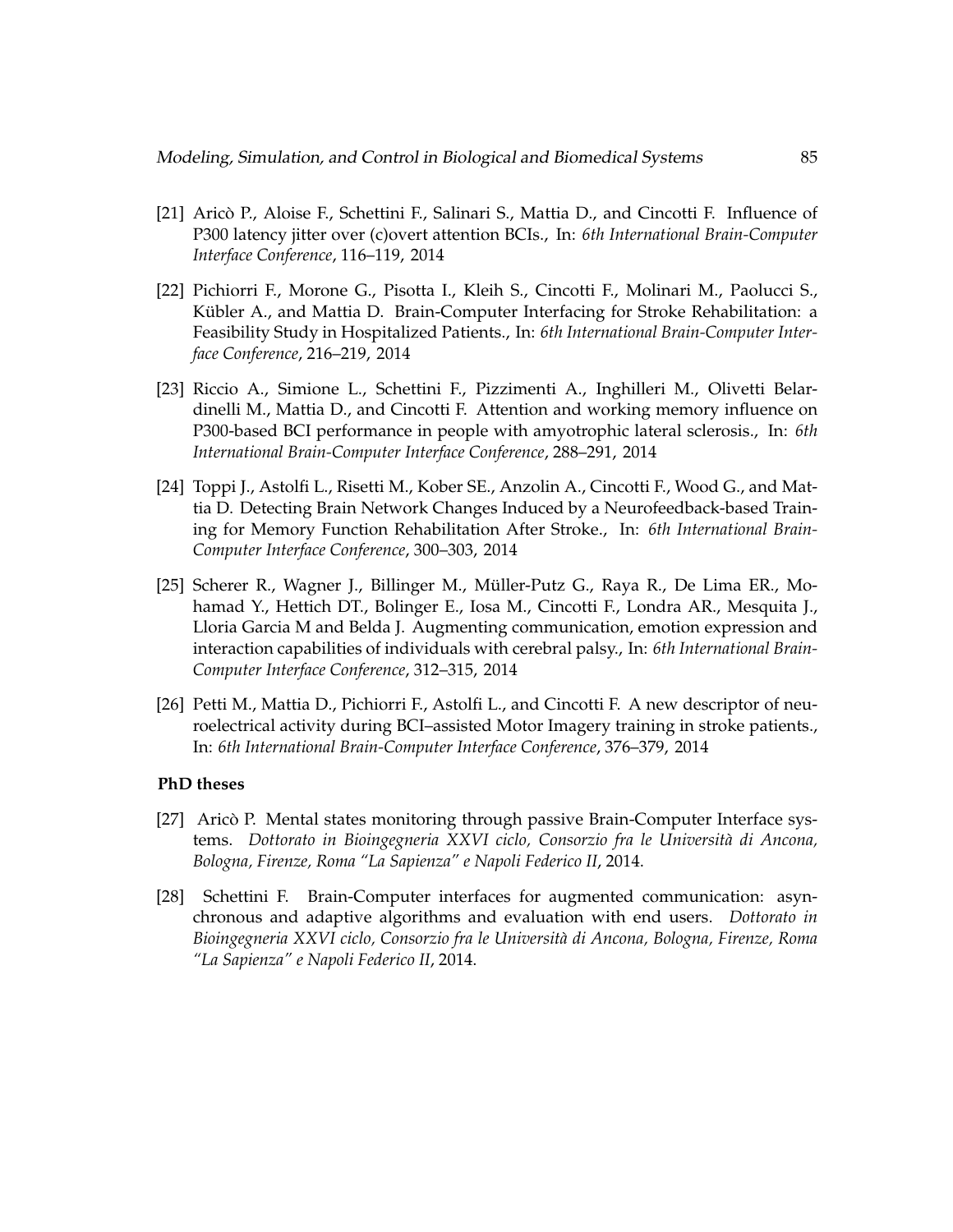## **3.14 Multi-Agent and Multi-Robot Systems**

**Research lines**:

- Cooperation and Coordination
- Distributed Planning and Problem Solving
- Information Fusion and Situation Assessment
- Cognitive Human-Robot Interaction
- Multi-Agent/Robot Learning
- Cooperative Perception

**Members**: Domenico Daniele Bloisi, Giorgio Grisetti, Luca Iocchi, Daniele Nardi (leader), Giuseppe Oriolo, Alberto Pretto, Marilena Vendittelli.

**PhD Students**: Taigo Maria Bonanni, Maurilio Di Cicco, Thien Nguyen-Duc, Andrea Pennisi, Fabio Previtali, Francesco Riccio, Jacopo Serafin.

**Other Collaborators**: Fabrizio Cossu, Cristiano Gennari.

The research in this area stemmed from the work on Cognitive Robotics and Artificial Intelligence, and the specific focus on multi-agent and multi-robot system has been originated by the participation in RoboCup competitions, starting back in 1998. The RoboCup competitions provide a very challenging experimental framework both for multi-robot systems and for (virtual) multi-agent systems. Consequently, the research developed in the area of Multi-Agent and Multi-Robot Systems has produced both theoretical results on several research problems as well as a number of prototype implementations.

Several open-source hardware and software components and data sets are released and listed in our Web site www.diag.uniroma1.it/~labrococo. They include the design of a small mobile robot MARRtino, the software libraries OpenRDK, Petri Net Plans, IMBS, PHIS, PTracking and data sets for maritime surveillance (MarDT) and soccer robot vision applications (GNAO).

The application domains, where the research ideas have been tested and experimentally evaluated, include virtual agents and multi-robot systems in soccer, search and rescue, surveillance and domotics. Specifically, the problem of sensor fusion and situation awareness has been targeted in the framework of maritime surveillance.

The growing complexity of applications makes a distributed approach, where several agents can work in cooperation, more and more compelling. Moreover, the interaction between agents and humans will play an increasing role, to support the deployment of teams of robotic agents (including sensor networks) as well as of new software solutions that are conceived as multi-agent systems. Consequently, the work in this area is expected to grow by addressing new research challenges and by exploiting the potential of the new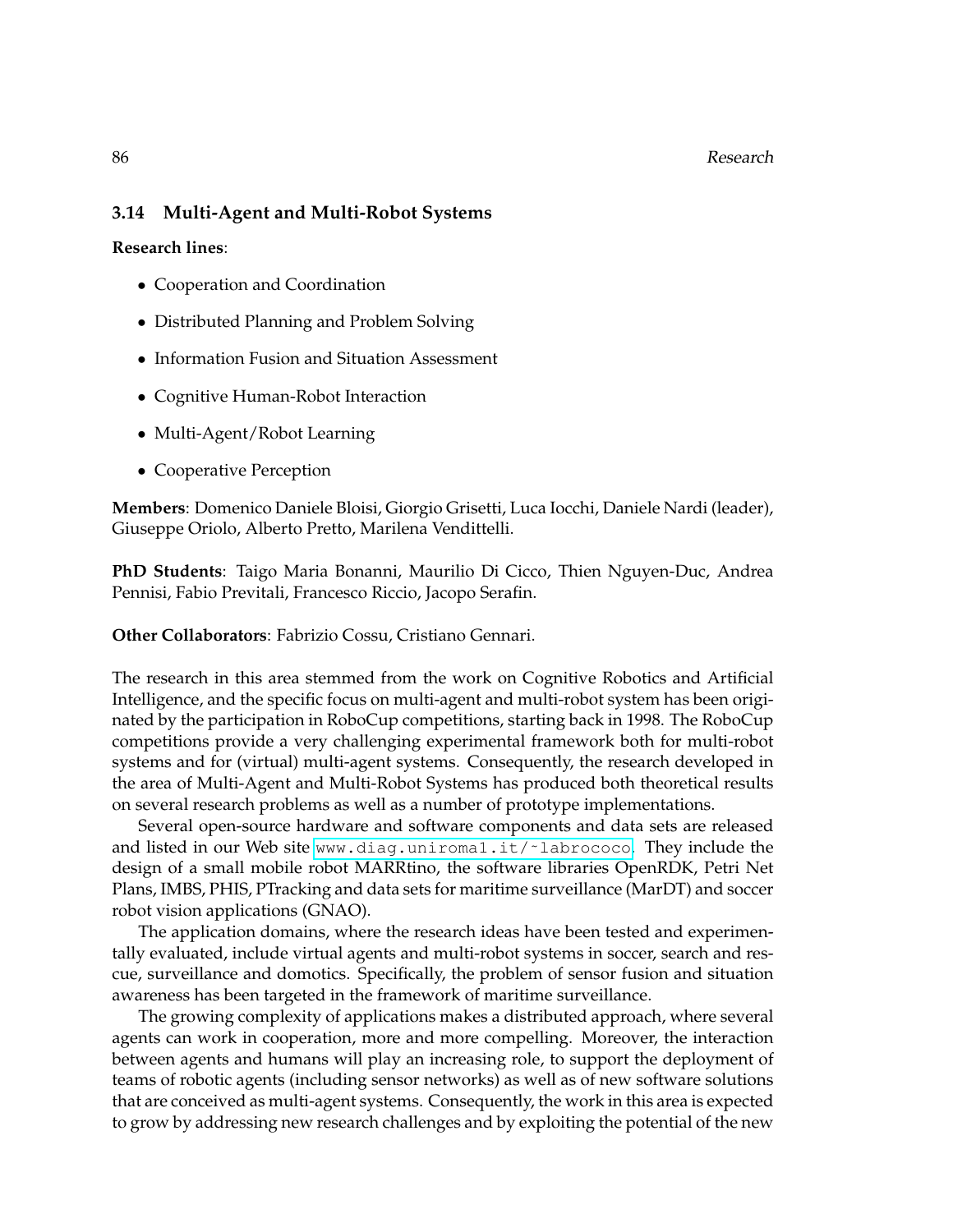robotic platforms available, ranging from NAO humanoid robots by Aldebaran, to mini UAVs deployable in search and rescue operations, to more traditional wheeled platforms.

The group has a solid tradition of cooperation with other research groups worldwide, and is very interested in establishing new collaborations and hosting foreign researchers.

The following is a list of relevant activities by the members of the group:

- Luca Iocchi has been member of the Board of Trustees of the RoboCup Federation, 2014.
- Daniele Nardi has been President of the RoboCup Federation, 2014.
- Daniele Nardi has been chair of the Robotics Track of the Autonomous Agents and Multi-Agent Systems, 2014.
- The SPQR team of humanoid soccer players obtained the 1st place in Iranian Open, the 3rd place in Geman Open, Magdeburg, and participated in RoboCup 2013, Eindhoven, 2013.
- Domenico Daniele Bloisi has been chair and co-organizer of "WARV 2014, Special Session on Active Robot Vision" at the 9th Joint International Conference on Computer Vision, Imaging, and Computer Graphics Theory and Applications (VISI-GRAPP 2014).

## **Projects**:

- *BEESAFE*. December 2011 March 2015. Sistemi Software Integrati, Daniele Nardi, and Luca Iocchi.
- *Jump traffic Jam (JTJ)*. October 2013 February 2015. Duel TV, Daniele Nardi and Luca Iocchi.
- *RoCKIn* (EU FP7). January 2013 December 2015. Daniele Nardi and Luca Iocchi.
- *ROVINA* (EU FP7). February 2013 January 2016. Giorgio Grisetti and Daniele Nardi.
- *COACHES* (EU Chist-era). October 2014 September 2017. Luca Iocchi and Daniele Nardi.

#### **Journals**

- [1] Iocchi L., Ruiz-del-Solar J., and van der Zant T. Advances in Domestic Service Robots in the Real World. *Journal of Intelligent and Robotic Systems*, 76(1), 3-4, 2014.
- [2] Lima P., Nardi D., Kraetzschmar G., Berghofer J., Matteucci M., and Buchanan G. RoCKIn Innovation Through Robot Competitions. *Robotics Automation Magazine, IEEE*, 21(2), 8-12, 2014.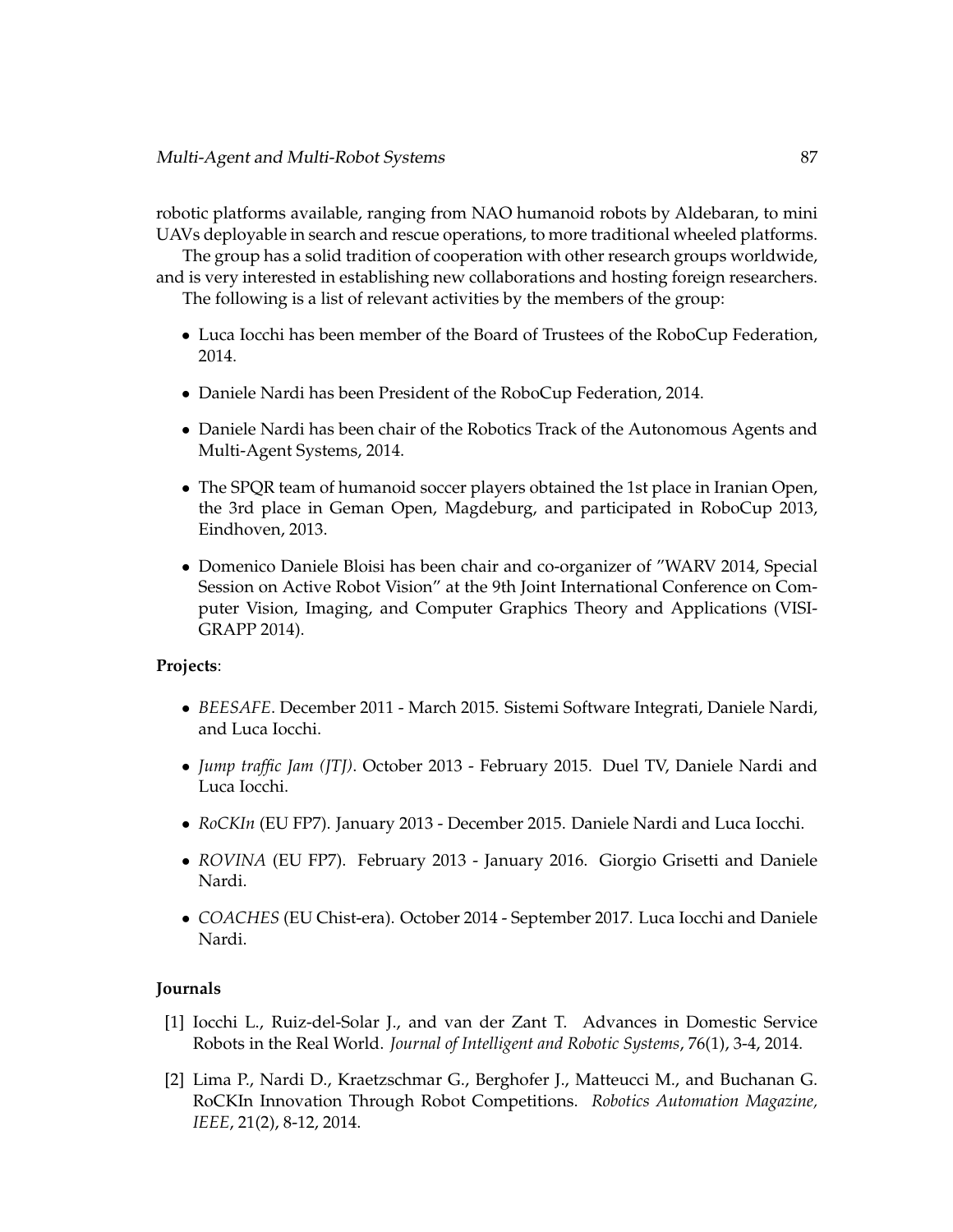[3] Pennisi A., Previtali F., Ficarola F., Bloisi D.D., Iocchi L., and Vitaletti A. Distributed Sensor Network for Multi-robot Surveillance. *Procedia Computer Science*, 32(0), 1095- 1100, 2014.

#### **Articles in books**

- [4] Pennisi A., Bloisi D.D., Iocchi L., and Nardi D. Ground Truth Acquisition of Humanoid Soccer Robot Behaviour. *Chapter in RoboCup 2013: Robot World Cup XVII*, 8371, 560-567, 2014.
- [5] Bonanni T.M., Grisetti G., and Iocchi L. Merging Partially Consistent Maps. *In Simulation, Modeling, and Programming for Autonomous Robots, Brugali D., Broenink J.F., Kroeger T., and MacDonald B. Editors, Springer International Publishing*, 8810, 352- 363, 2014.

## **Conference proceedings**

- [6] Agarwal P., Grisetti G., Tipaldi G.D., Spinello L., Burgard W., and Stachniss C. Experimental Analysis of Dynamic Covariance Scaling for Robust Map Optimization Under Bad Initial Estimates. *Proc. of the IEEE International Conference on Robotics and Automation (ICRA)*, 2014.
- [7] Capobianco R., Gemignani G., Bloisi D.D, Nardi D., and Iocchi L. Automatic Extraction of Structural Representations of Environments. *Proc. of the 13th Intelligent Autonomous System conference (IAS)*, 2014.
- [8] Cognetti M., Oriolo G., Peliti P., Rosa L., and Stegagno P. Cooperative control of a heterogeneous multi-robot system based on relative localization. *Proc. 2014 IEEE/RSJ International Conference on Intelligent Robots and Systems*, 350-376, 2014.
- [9] Gagliardi M., Oriolo G., Bülthoff H.H., and Franchi A. Image-based road network clearing without localization and without maps using a team of UAVs. *Proc. 2014 European Control Conference*, 435-448, 2014.
- [10] Gemignani G., Nardi D., Capobianco R., Bloisi D.D., and Iocchi L. Interactive Semantic Mapping: Experimental Evaluation. *Proc. Int. Symposium on Experimental Robotics (ISER 2014)*, 2014.
- [11] Nardi L. and Iocchi L. Representation and Execution of Social Plans through Human-Robot Collaboration. *Proc. Fifth International Conference on Social Robotics (ICSR 2014)*, 266-275, 2014.
- [12] Serafin J. and Grisetti G. Using Augmented Measurements to Improve the Convergence of ICP. *Proc. of the 4th International Conference on Simulation, Modeling and Programming for Autonomous Robots (SIMPAR 2014)*, 2014.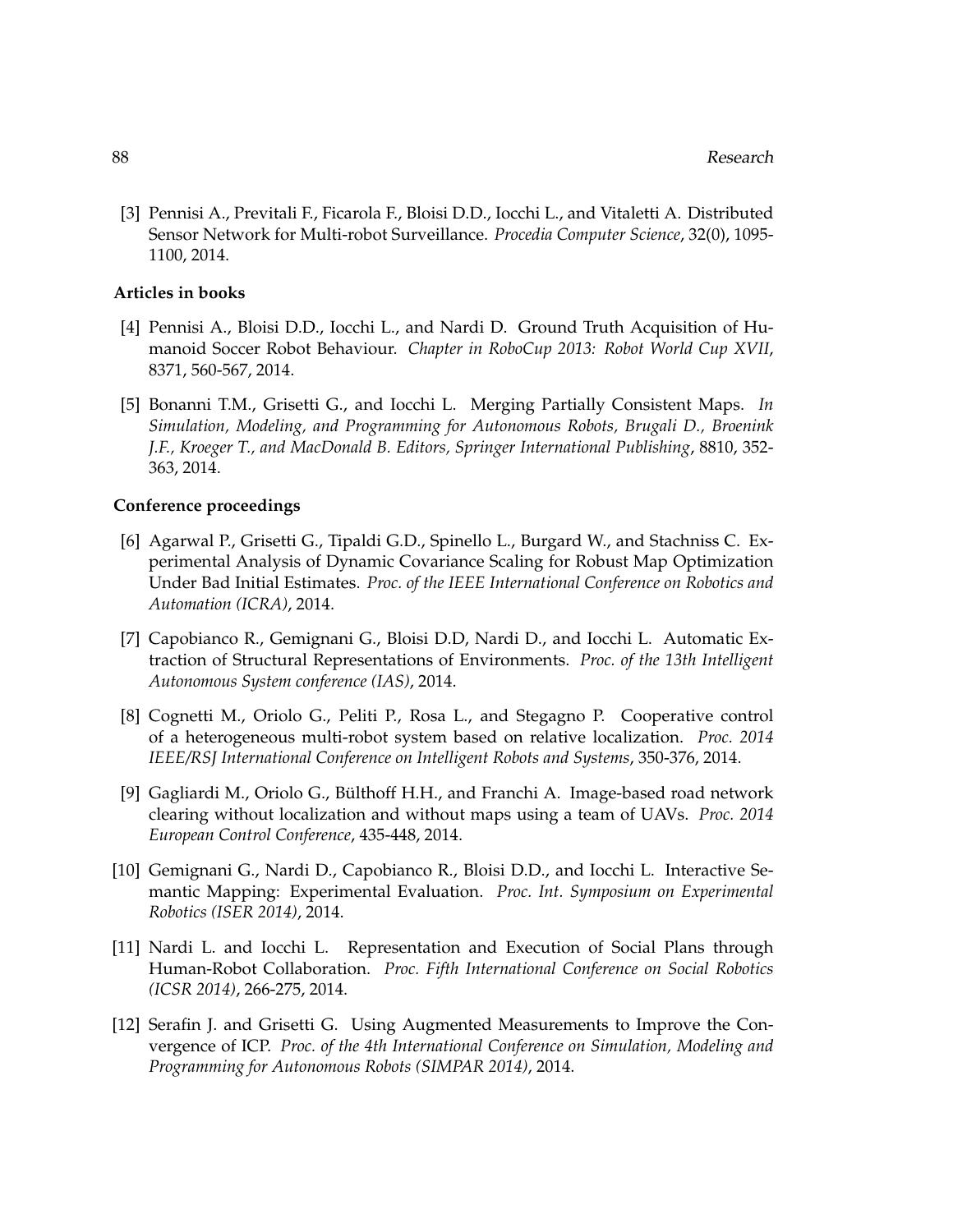## **3.15 Networked Systems**

#### **Research lines**:

- Control of Networks, Control over Networks
- Control under Communication Constraints
- Modeling, Filtering and Optimal Control of Communication Networks
- Remote Control

**Members**: Carlo Bruni (retired), Francesco Delli Priscoli (leader), Alessandro Di Giorgio, Alberto Isidori (Professor emeritus), Antonio Pietrabissa.

**PhD Students**: Federico Cimorelli, Giorgia Chini, Andrea Lanna, Francesco Liberati, Andi Palo, Martina Panfili, Letterio Zuccaro.

**Post Docs**: Silvia Canale, Andrea Fiaschetti, Donato Macone, Silvano Mignanti, Guido Oddi, Vincenzo Suraci.

The networked systems area has developed, in the last 13 years, thanks to the successful participation in 35 major advanced research projects mainly financed by the European Union (EU), carried on together with major European ICT players. The networked systems area supports a Future Internet vision (in particular, the group participates to the large FI-WARE EU project just concerning the Future Internet technology foundation) foreseeing a technology independent distributed framework including coordinated advanced control algorithms (utilizing methodologies such as reinforcement learning for multi-agent systems, data mining, game theory, bounded optimal control, predictive control and robust control). These algorithms, on the basis of homogeneous integrated metadata (deriving from properly selected heterogeneous information related to the present network and user status, converted in metadata and aggregated in a context-aware fashion), take consistent decisions (which are eventually actuated in the networks) concerning the management of network resources and of network contents/services, aiming at maximizing resource exploitation, while satisfying users in terms of Quality of Experience expectations (related to Quality of Service, security, mobility,... requirements). For dealing with the above-mentioned vision, the networked systems area deals with the following key enablers: model-free learning, multi-agents with minimum coordination, cross-layering/cross-network optimization, context awareness, data fusion, decision support systems. In the framework of the in progress projects, the above-mentioned vision has been applied in the following areas: home network speed enhancement up to Gbps, optimization of hybrid ad hoc and satellite networks, resource management for telecommunication and energy distribution networks (smart grids), demand side management for planning electric utilities, smart grids for supporting fully electrical vehicles, content management for peer-to-peer television, protection of critical infrastructures, total airport security, embedded system security/privacy/dependability, remote diagnosis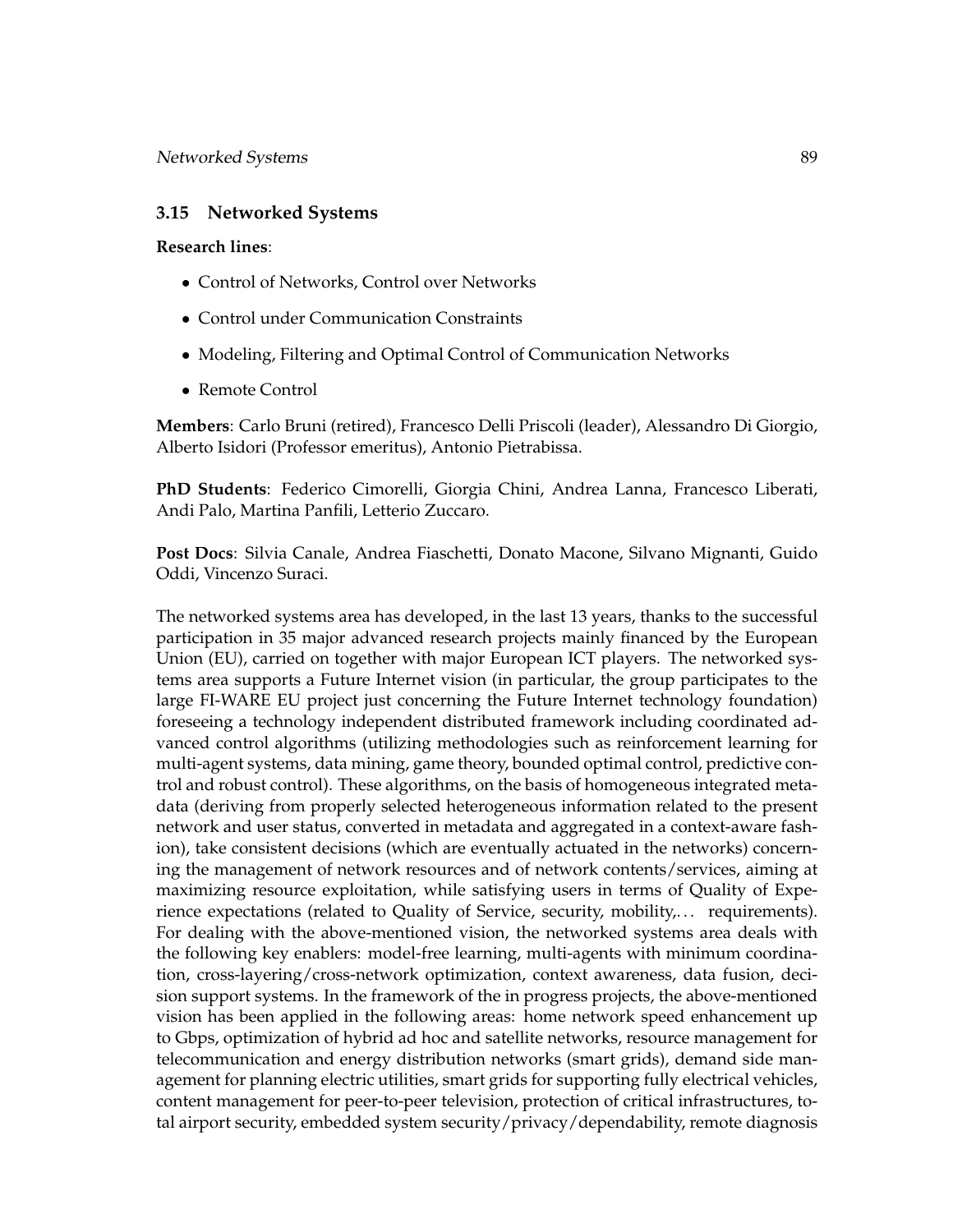and management of cardiovascular diseases, space assets for demining assistance, wireless cognitive sensor networks.

## **Projects**:

- *Cockpit-CI, Cybersecurity on SCADA: risk prediction, analysis and reaction tools for Critical Infrastructures* (managed by CRAT) - April 2012, March 2015 - EU SEC FP7 Project.
- *DAAS, Data Analysis and Acquisition System* November 2013, March 2015 Progetto FILAS.Co-research
- *Fi-WARE, Future Internet Core Platform* May 2011, April 2014 EU ICT FP7 Project.
- *Fi-CORE* September 2014, September 2016 EU ICT FP7 Project.
- *MOBINCITY, Smart Mobility in Smart City* (managed by CRAT) July 2012, June 2015 - EU FP7 ICT Project
- *nSHIELD, New embedded System arcHItecturE for multi-Layer Dependable solutions* September 2011, August 2014 - EU ARTEMIS-JU Project
- *PLATINO* July 2012, June 2015 Progetto MIUR PON.
- *SMARTV2G, Smart Vehicle to Grid Interface* June 2011, May 2014 EU FP7-2011-ICT-GC Project
- *SWIPE, Space WIreless sensor networks for Planetary Exploration* (managed by CRAT) - April 2013, October 2015 - EU SPA FP7 Project.
- *T-NOVA, Network Functions as-a-Service over Virtualized Infrastructures* January 2014, December 2016 - EU ICT FP7 Project.
- *TASS, Total Airport Security System* April 2010, March 2014 EU FP7-2011-ICT-GC Project.

## **Journals**

- [1] Bruni C., Delli Priscoli F., Koch G., Palo A., Pietrabissa A., Quality of Experience Provision in the Future Internet, *IEEE Systems Journal*, 1(2), 1-12, 2014.
- [2] Di Giorgio A., Liberati F., Near real time load shifting control for residential electricity prosumers under designed and market indexed pricing models, *Applied Energy*, 128, 119-132, 2014.
- [3] Di Giorgio A., Liberati F., Canale S., Electric vehicles charging control in a smart grid: A model predictive control approach, *Control Engineering Practice*, 22, 147-162, 2014.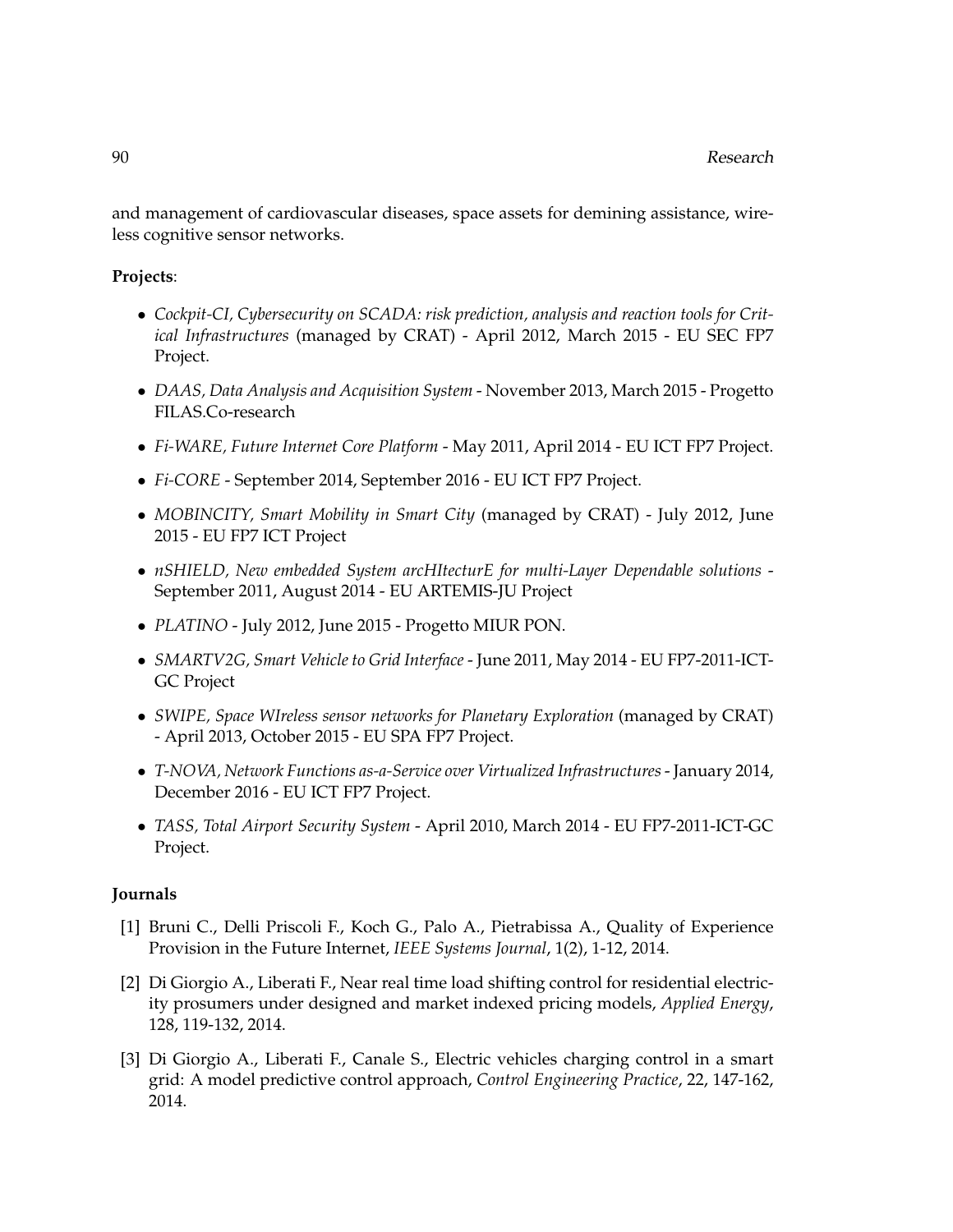## **Articles in books**

[4] Di Giorgio A., Liberati F., A Model Predictive Control-Based Approach for Plug-in Electric Vehicles Charging: Power Tracking, Renewable Energy Sources Integration and Driver Preferences Satisfaction, In *Plug In Electric Vehicles in Smart Grids - Power Systems*, Springer, 2014.

## **Conference proceedings**

- [5] Battilotti S., Cimorelli F., Delli Priscoli F., Gori Giorgi C., Monaco S., Panfili M., An Approach Based on Reinforcement Learning for Quality of Experience (QoE) Control, *Proceedings of the 18th International Conference on Computers (part of CSCC14)*, Santorini Island, Greece, July 17-21, 2014.
- [6] Canale S., Facchinei F., Gambuti R., Palagi L. Suraci V., User profile based Quality of Experience,*Proceedings of the 18th International Conference on Computers (part of CSCC14)*, Santorini Island, Greece, July 17-21, 2014.
- [7] Cimmino A., Cusmai M., Delli Priscoli F., Palo A., Tamea G., Situation Awareness in Airport Environment based on Semantic Web Technologies, *Proceedings of the 2014 IEEE International Inter-Disciplinary Conference on Cognitive Methods in Situation Awareness and Decision Support (CogSIMA)*, S. Antonio (Texas), March 3-6, 2014.
- [8] Chini G., Poli C., Oddi G., Pietrabissa A., Grigioni M., "Receding horizon multivehicle routing for emergency scenarios", *Proceedings of the 22nd Mediterranean Conference on Control and Automation (MED 2014)*, Palermo, Italy, 374-379, June 16-19, 2014.
- [9] Coppola G., Caleno F., Casacchia T., Di Giorgio A., Mercurio A., Liberati F., Zuccaro L., Operational interfaces for EV Smart Charging across extended e-mobility value chain, *Proceedings of the CIRED Workshop*, Rome, Italy, June 11-12, 2014.
- [10] Delli Priscoli F., Fogliati L., Palo A., Pietrabissa A., Dynamic Class of Service mapping for Quality of Experience control in future networks, *Proceedings of the World Telecommunication Congress (WTC14)*, Berlin (DE), 1-6, June 1-3, 2014
- [11] Delli Priscoli F., Isidori A., Marconi L., Pietrabissa A., Leader-following coordination of nonlinear agents under time-varying communication topologies *Proceedings of the 53rd Conference on Decision and Control (CDC 2014)*, Los Angeles, USA, pp. 797-804, December 15-17, 2014.
- [12] Fiaschetti A., Lanna A., Morgagni A., Panfili M, Mignanti S., Cusani R., Scarano G., Pietrabissa A., Delli Priscoli F., Control Architecture to Provide E2E security in Interconnected Systems: the (new) SHIELD Approach, *Proceedings of the 18th International Conference on Computers (part of CSCC14)*, Santorini Island, Greece, July 17-21, 2014.
- [13] Garino P., Zuccaro L., Oddi G., Palo A., Simeoni A., Future Internet Architecture: the Connected Device Interface, *Proceedings of the 18th International Conference on Circuits,*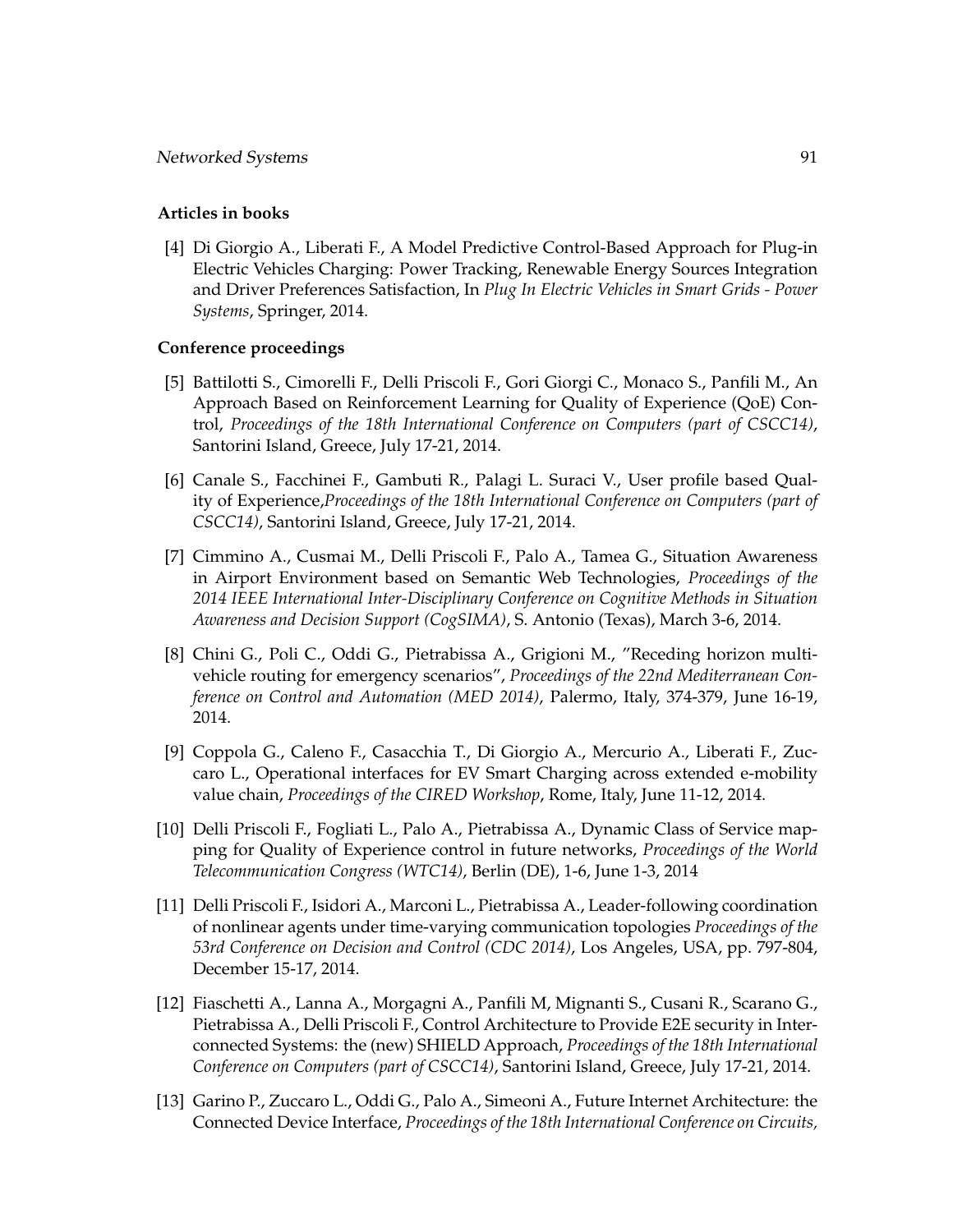*Systems, Communications and Computers (CSCC 2014)*, Santorini, Greece, July 17-21, 2014.

- [14] Lanna A., Liberati F., Zuccaro L., Di Giorgio A., Electric Vehicles Charging Control based on Future Internet Generic Enablers, *Proceedings of the IEEE International Electric Vehicle Conference (IEEE IEVC 2014)*, Florence, Italy, December 17-19, 2014.
- [15] Liberati F., Mercurio A., Zuccaro L., Tortorelli A., Di Giorgio A., Electric vehicles charging load reprofiling, *Proceedings of the 22nd Mediterranean Conference on Control and Automation (MED 2014)*, Palermo, Italy, 728-733, June 16-19, 2014.
- [16] Oddi G., Pietrabissa A., Delli Priscoli F., Suraci V. A decentralized load balancing algorithm for heterogeneous wireless access networks, *Proceedings of the World Telecommunication Congress (WTC14)* Berlin (DE), 1-6, June 1-3, 2014
- [17] Oddi G., Pietrabissa A., Liberati F., Energy balancing in multi-hop Wireless Sensor Networks: An approach based on reinforcement learning, *Proceedings of the 2014 NASA/ESA Conference on Adaptive Hardware and Systems (AHS 2014)*,Leicester, UK, 262-269, July 14-18, 2014.
- [18] Poli C., Pietrabissa A., Cerqua A., Ferriero D.G., Grigioni M., Scalable optimal planning of sensor networks for hospital assets tracking, *Proceedings of the 22nd Mediterranean Conference on Control and Automation (MED 2014)*, Palermo, Italy, 422-427, June 16-19, 2014.
- [19] Rodrigues G., Oliveira A., Alvarez F., Cabas R., Oddi G., Liberati F., Vladimirova T., Zhai X., Jing H., Crosnier M., Space Wireless Sensor Networks for planetary exploration: Node and network architectures, *Proceedings of the 2014 NASA/ESA Conference on Adaptive Hardware and Systems (AHS 2014)*,Leicester, UK, 180-187, July 14-18, 2014.
- [20] Zuccaro L., Di Giorgio A., Liberati F., Canale S., Lanna A., Fernandez Pallares V., Martinez Blanco A., Urbano Escobar R., Ratej J., Mehle B., Krisper U., Smart Vehicle to Grid Interface Project: Electromobility Management System Architecture and Field Test Results, *Proceedings of the IEEE International Electric Vehicle Conference (IEEE IEVC 2014)*, Florence, Italy, December 17-19, 2014.

## **PhD theses**

- [21] Chini G., Control strategies for the vehicle routing problem applied to medical emergencies. Tesi di dottorato in Ingegneria dei Sistemi, XXVI ciclo, Aprile 2014.
- [22] Palo A., Control of network-aware applications and intelligent connectivity in future Internet. Tesi di dottorato in Ingegneria dei Sistemi, XXVI ciclo, Aprile 2014.
- [23] Panfili M., Modelling, optimization and control algorithms for resource management problems in computer and communication networks. Tesi di dottorato in Ingegneria dei Sistemi, XXVI ciclo, Aprile 2014.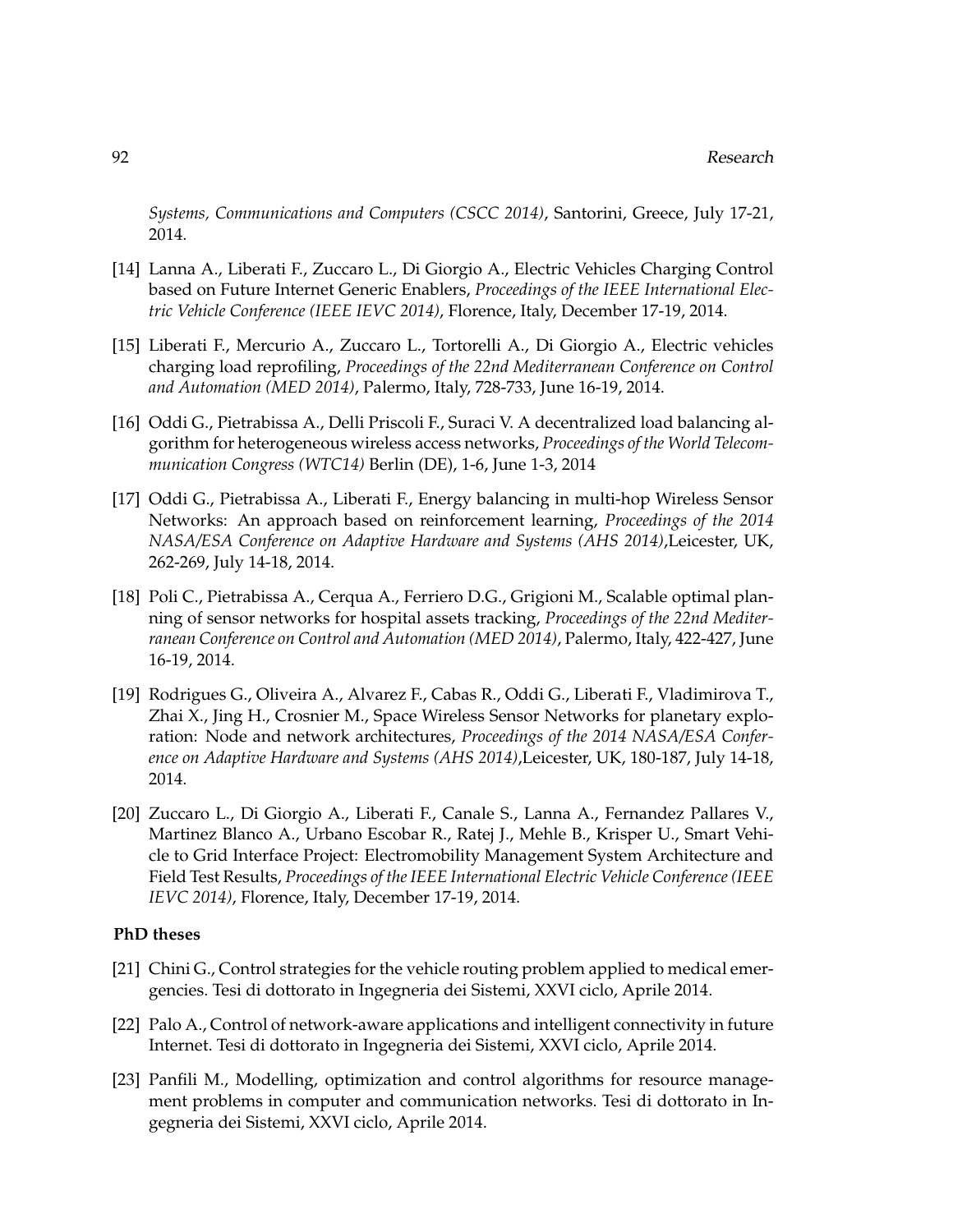## **Submitted papers, technical reports and others**

- [24] Battilotti S., Delli Priscoli F., Gori Giorgi C., Panfili M., Pietrabissa A., Monaco S., Suraci V., Approaches for Future Internet Architecture Design and Quality of Experience (QoE) Control, submitted to *WSEAS Transactions on Communications*, November 2014.
- [25] Cusmai M., Delli Priscoli F., Lanna A., Palo A., Tamea G., Complex Event Processing and Business Process Integration in a data fusion framework for security applications, submitted to *International Journal of Electronic Security and Digital Forensics*, September 2014.
- [26] Delli Priscoli F., Isidori A., Marconi L., Pietrabissa A., Leader-Following Coordination of Nonlinear Agents under Time-varying Communication Topologies, submitted to *IEEE Transactions on Control of Network Systems*, June 2014.
- [27] Di Giorgio A., Liberati F., Lanna A., Real Time Optimal Power Flow integrating Large Scale Storage Devices and Wind Generation, submitted to *23rd Mediterranean Conference on Control and Automation (MED 2015)*, Torremolinos, Spain, June 2015.
- [28] Gambuti R., Canale S., Facchinei F., Di Giorgio A., Electric Vehicle Trip Planning Integrating Autonomy Constraints and Charging Facilities, submitted to the *23rd Mediterranean Conference on Control and Automation (MED 2015)*, Torremolinos, Spain, June 2015.
- [29] Liberati F., Lanna A., Macone D., Baldoni R., Cusani R., Delli Priscoli F., CockpitCI: a tool for Critical Infrastructure Protection against Cyberattacks, submitted to *International Journal of Critical Infrastructures*, December 2014
- [30] Oddi G., Pietrabissa A., Liberati F., Di Giorgio A., Gambuti R., Lanna A., Suraci V., Delli Priscoli F., An any-sink energy-efficient routing protocol in multi-hop Wireless Sensor Networks for planetary exploration, submitted to *International Journal of Communication Systems*, November 2014.
- [31] Oddi G., Pietrabissa A., Suraci V., Wardrop Equilibrium on Time-varying Graphs, submitted to *Automatica*, August 2014.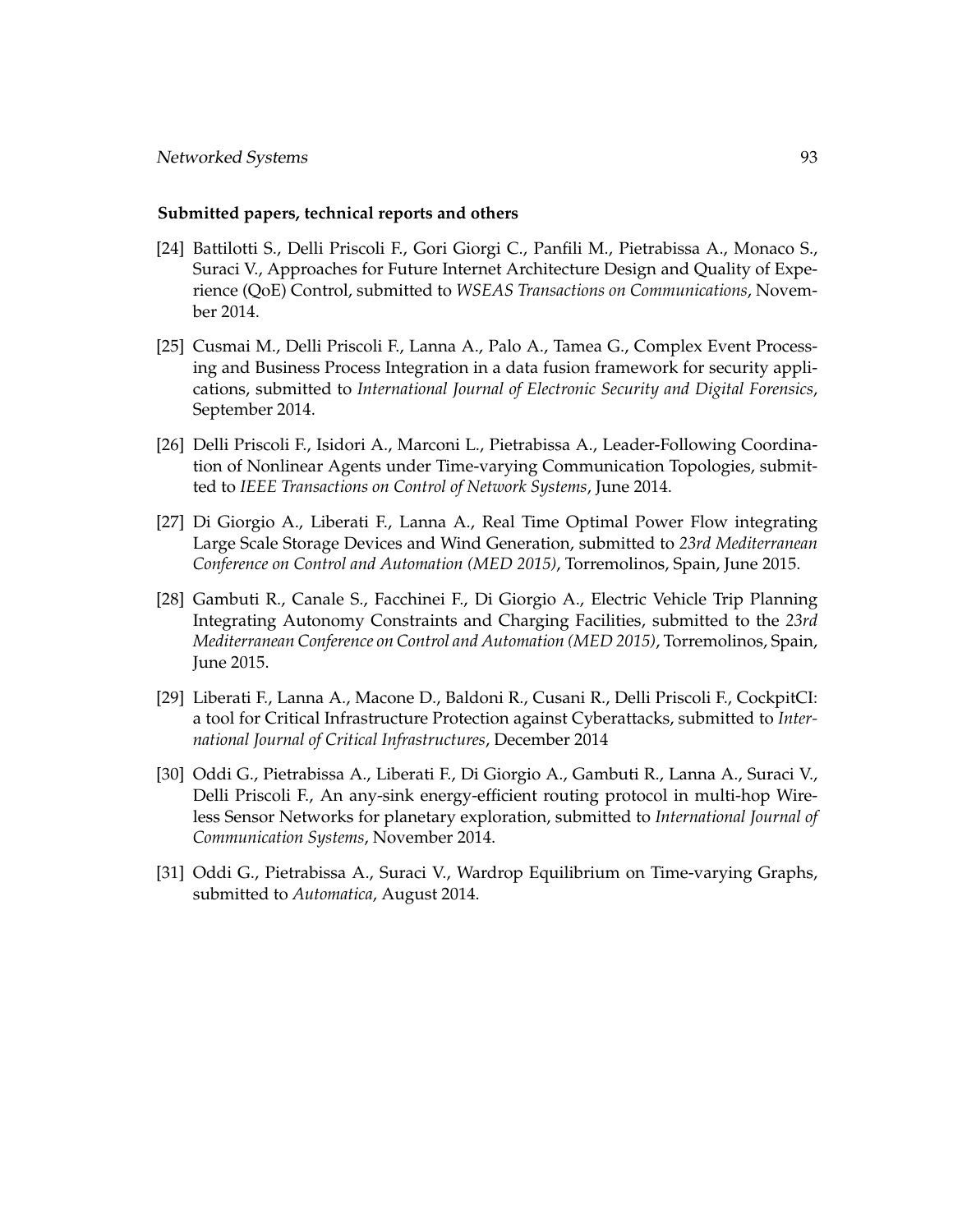94 Research

# **3.16 Nonlinear Systems and Control**

**Research lines**:

- Robust Control
- Stability and Stabilization
- Tracking and Regulation
- Optimal Control and Stochastic Systems
- Hybrid Systems
- Discrete-time and Sampled Data Systems
- Data Acquisition and Sensor Networks
- Control Applications

**Members**: Stefano Battilotti, Luca Benvenuti, Claudia Califano, Claudio De Persis, Paolo Di Giamberardino, Daniela Iacoviello, Alberto Isidori (leader ad honorem, retired), Salvatore Monaco (leader).

**PhD Students**: Raffaello Bonghi, Giovanni Mattei.

Research on nonlinear systems and control at the University Sapienza has been active since the early 70s and, historically, has played a major role worldwide. The geometric approach to nonlinear feedback design, developed in the late 70s, marked the beginning of a new area of research which, in the subsequent decades, has profoundly influenced the development of the entire field. The concept of (nonlinear) feedback equivalence and of zero dynamics, their properties and implications in feedback design, are perhaps the most frequently used concepts in feedback stabilization. The geometric approach also plays a fundamental role in the analysis of systems evolving on Lie groups, with numerous applications to the control of spacecrafts and mobile robots. The natural evolution of the geometric approach to analysis and design of nonlinear systems led to a refinement of concepts underlying the design of nonlinear controllers to the purpose of shaping the steady-state behavior of a system. Currently, this line of research is pursued with the study of problems arising in the regulation of systems possessing unstable zero dynamics and in the development of methods for robust stabilization via measurement feedback. A general framework for robust stabilization reposes of the concept of filtered Lyapunov functions. Tools for the design of composite filtered Lyapunov functions have been developed. Robust and nonlinear control techniques have proven useful to achieve control objectives in the case of restricted information structure, e.g. measurements taking values only in a finite set and/or feedback delivered to the actuators erratically. A major challenge in the research on control with limited information is the design of controllers which are distributed over a network. In this case, the controllers cooperate to achieve a common goal but have access only to limited information provided by their neighbors.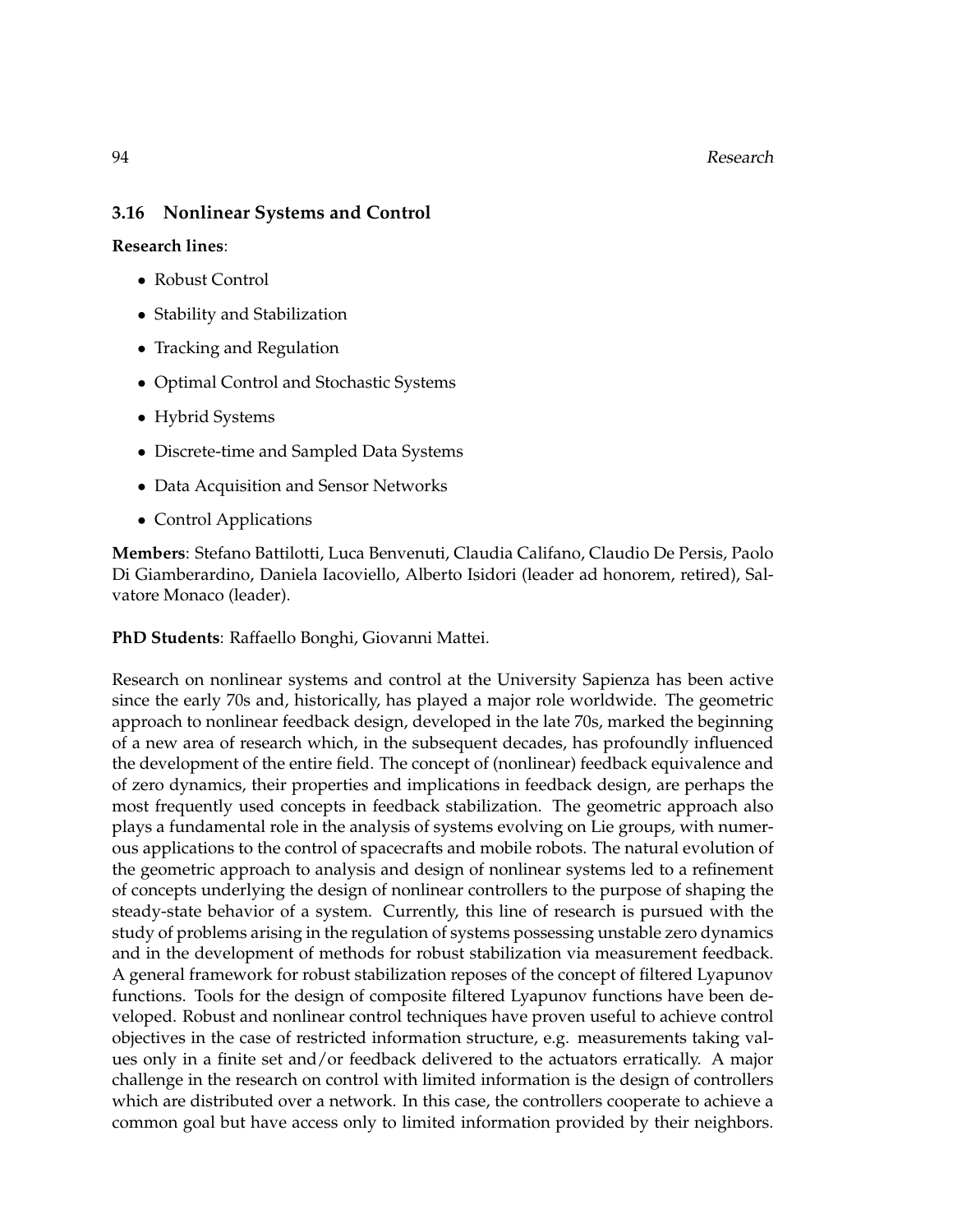The notion of incremental generalized homogeneity has been recently introduced in the design of nonlinear stabilizing controllers. Analysis and design of real control systems integrating devices and computational procedures in a digital context involves ad-hoc methods. Nonlinear discrete-time and sampled data systems are the subjects of an investigation developed at La Sapienza from the early 80s, in a still active cooperation with the Laboratoire des Signaux et Systémes of the French CNRS. The research activity has been focused on solving nonlinear control problems in discrete-time and on finding digital solutions to continuous-time control systems. One of the major outcome of the investigation has been the settlement of an original approach, mixed by algebraic and geometric concepts, used either to prove the existence of solutions in discrete-time or to compute approximated solutions in the digital context. Two aspects are at the bases of the more recent developments: a new representation of discrete-time dynamics, which provides a natural framework for comparing results from the continuous-time and discrete-time contexts, the concept of exact sampled model under feedback, which can be used to design piecewise continuous controllers in a direct digital context. From the solution to feedback linearization, stabilization, regulation, observer theory, new research lines are in the direction of Lyapunov and passivity based design, inverse optimal control and time delayed systems in discrete-time and under sampling. Particular attention is devoted to the settlement of executable algorithms for computing the proposed solutions. Measurements devices, algorithms, data handling and transmission represent critical aspects in any distributed control problem. The number of devices, their location, the energy consumption, the data-communication links and the distributed data handling are nowadays classical problems in this context. New issues deal with dynamic sensor networks, where mobile platforms are assimilated to intelligent devices, in which motion planning and control problems pose additional requirements and make harder the solution of the task. The full problem formulation as a high dimensional nonlinear dynamics is a challenging interdisciplinary area of research towards easier and cheaper solutions to problems like surveillance, monitoring, decentralized and distributed control. Problems under investigation in this field concern sensor and actuator devices, computation algorithms, local and global coordinated control, network communication protocols, data acquisition and fusion.

The applicative aspects of the research activities are carried out at the Systems and Control Laboratory, founded in 1995.

## **Projects**:

- *Totally polymeric ionic transducers: applicability study, performance analysis and prototypical realizations for advanced sensor-actuator devices* - March 2010, December 2012 - MIUR PRIN.
- *SARFIRE* February 2010 February 2012 ASI,
- *Visual inspection of a TOKAMAK machine* 2012, ENEA Project.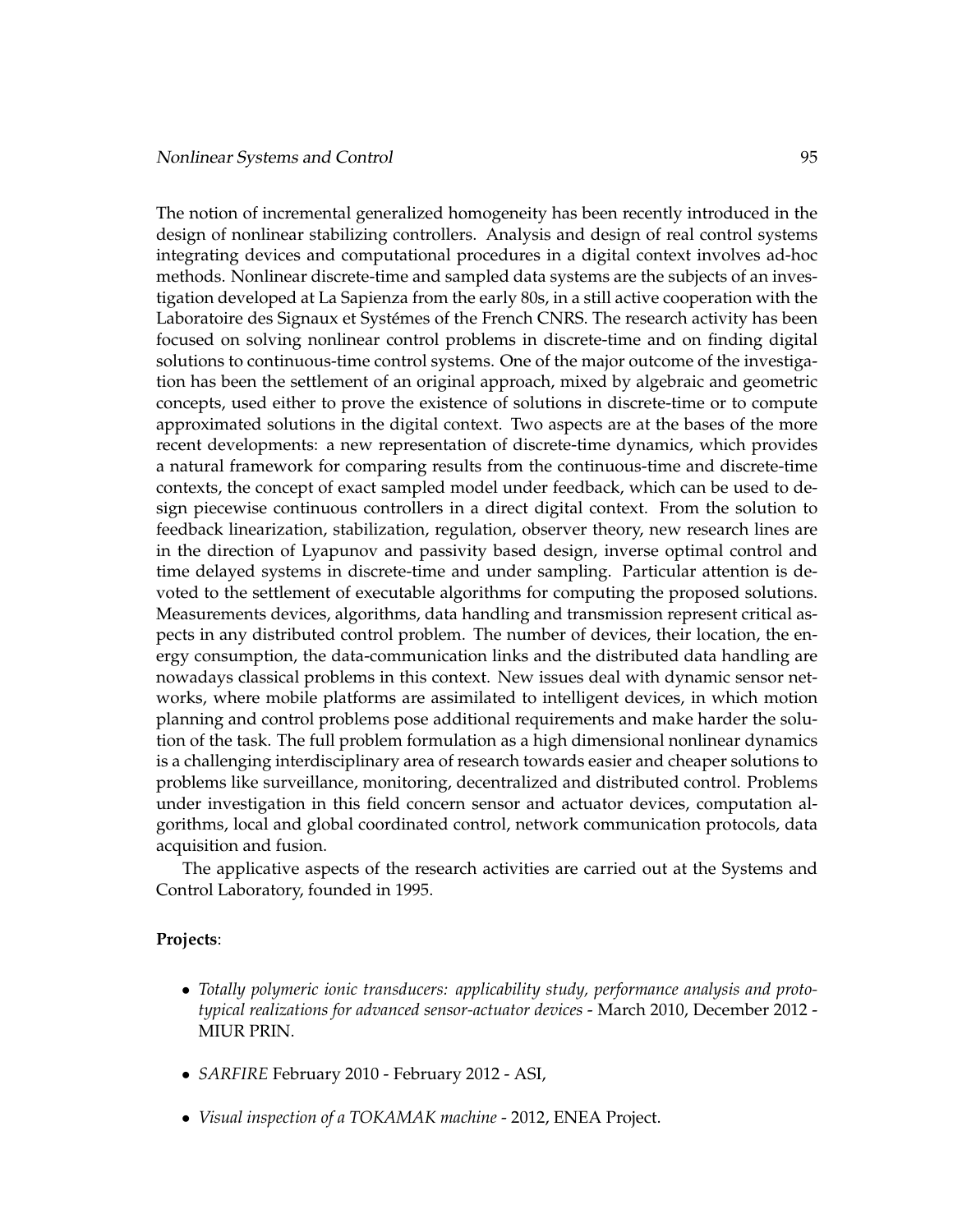## **Journals**

- [1] Benvenuti L., Bresolin D., Collins P., Ferrari A., Geretti L., Villa T., Assumeguarantee verification of nonlinear hybrid systems with ARIADNE. *International Journal of Robust and Nonlinear Control*, vol. 24, no. 4, pp. 699 - 724, 2014.
- [2] Benvenuti L., A geometrical representation of the spectra of four dimensional nonnegative matrices. *Linear Algebra and its Applications*, vol 445, pp 162 - 180, 2014.
- [3] Califano C., Observer Error Linearization Problem via Dynamic Compensation. *IEEE Transactions on Automatic Control*, vol. 59, no. 9, pp. 2502 - 2508, 2014.
- [4] De Persis C., Jayawardhana B., On the internal model principle in the coordination of nonlinear systems. em IEEE Transactions on Control of Network Systems, vol. 1, n. 3, pp. 272 - 282, 2014.
- [5] Liu H., De Persis C., Cao M., Robust decentralized output regulation with single or multiple reference signals for uncertain heterogeneous system. *International Journal of Robust and Nonlinear Control*, doi: 10.1002/rnc.3153, 2014.
- [6] De Persis C., Jensen T.N., Ortega R., Wisniewski R., Output regulation of large-scale hydraulic networks. *IEEE Transactions on Control Systems Technology*, vol. 22, n. 6, pp. 238 - 245, 2014.
- [7] Jensen T.N., Wisniewski R., De Persis, C., KallesøeC.S., Output regulation of largescale hydraulic networks with minimal steady state power consumption. *Control Engineering Practice*, vol. 22, pp. 103 - 113, 2014.
- [8] Andreaus U., Colloca U., Iacoviello D., Optimal bone density distributions: numerical analysis of the osteocyte spatial influence in bone remodeling. *Computer Methods and Programs in Biomedicine*, DOI: 10.3221/IGF-ESIS.26.02, vol. 110, n. 1, pp. 80 - 91, 2014.
- [9] Di Cocco V., Iacoviello F., Rossi A., Iacoviello D., Macro and microscopical approach to the damaging micromechanisms analysis in a ferritic ductile cast iron. *Theoretical and applied fracture mechanics*, 25 - 33, 2014.
- [10] Placidi G., Avola D., Ferrari M., Iacoviello D., Petracca A., Quaresima V., Spezialetti M., A low cost real time virtual system for postural stability assessment at home. *Computer Methods and Program in Biomedicine*, vol. 117, n. 2, pp. 322 - 333, 2014.
- [11] Isidori A., Marconi L., Casadei G., Robust output synchronization of a network of heterogeneous nonlinear agents via nonlinear regulation theory. *IEEE Transactions on Automatic Control*, vol. 59, n. 10, pp. 2680 - 2691, 2014
- [12] Marconi, L., Naldi R., Isidori A., High gain output feedback for a miniature UAV. *Intern Journ of Rob and Nonlinear Control*, Vol. 24, no. 5, pp. 1462 - 1476, 2014.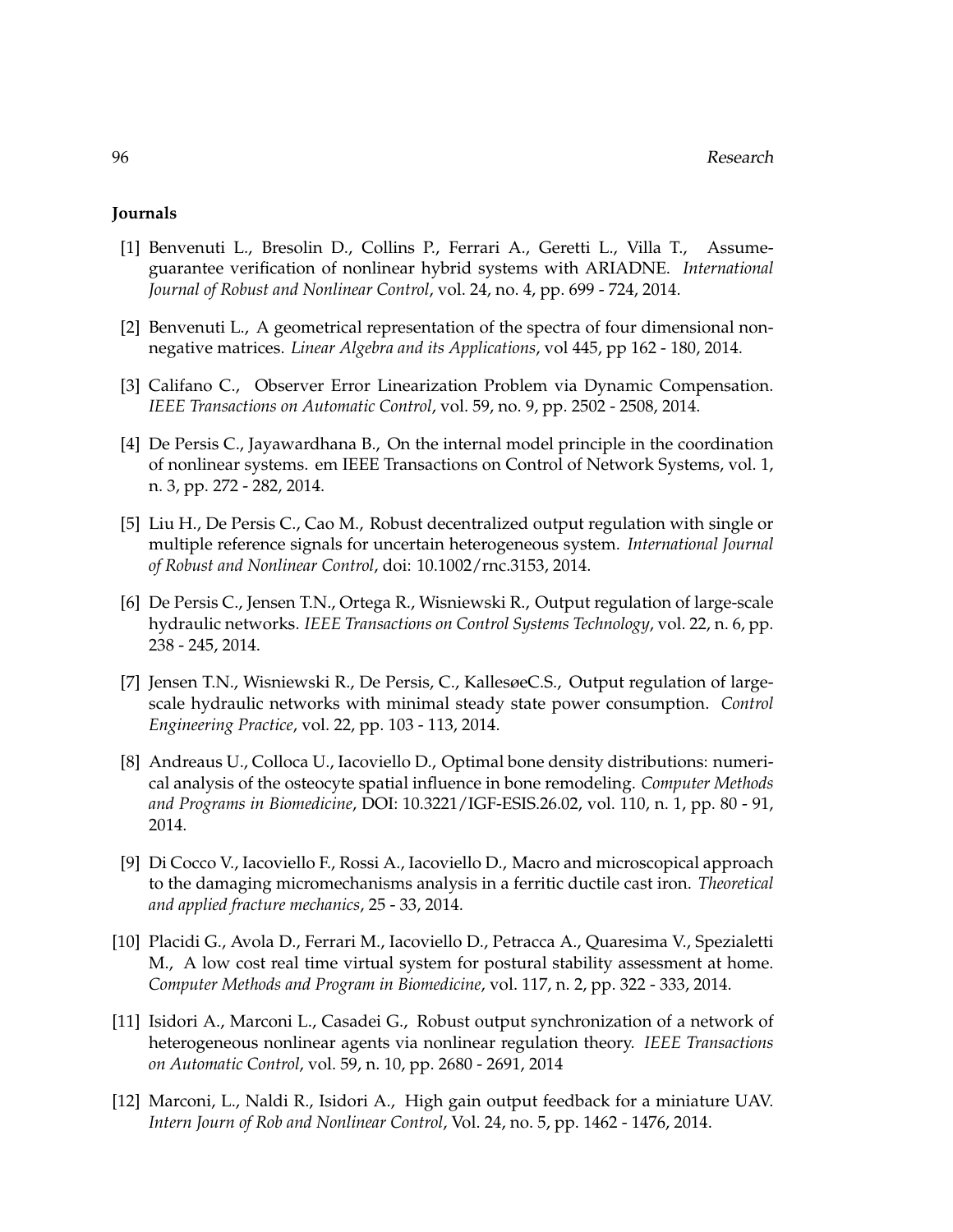- [13] Mattei G. and Monaco S., Nonlinear Autopilot Design for an Asymmetric Missile Using Robust Backstepping Control. *Journal of Guidance, Control, and Dynamics*, vol. 37, pp. 1927-1940, 2014.
- [14] Pucci, D., Hamel T., Morin P., and Samson C., Nonlinear Feedback Control of Axisymmetric Aerial Vehicles. *Automatica*, Vol. 53, pp. 72 - 78, 2014.
- [15] Boncagni, L., Vitelli R., Carnevale D., Galperti C., Artasersea G., Pucci D., An overview of the software architecture of the plasma position, current and density realtime controller of the FTU. *Fusion Engineering and Design*, Vol. 89, n. 3, pp. 204 - 213, 2014.
- [16] Pucci, D., Hua M.D., Hamel T., Morin P., and Samson C., Nonlinear Feedback Control of VTOL UAVs. *Journal Aerospace Lab, Onera Press*, n. 8, 2014.

#### **Conference proceedings**

- [17] Battilotti S., Nonlinear predictors for systems with bounded trajectories and delayed measurements. In *IFAC IFAC World Congress*, pp. 6812 - 6817, Cape Town, South Africa, 2014.
- [18] Battilotti S., Generalized homogeneous approximations and the global stabilization of nopnlinear systems. In *Proceedings 53-rd IEEE Conference on Decision and Control, CDC 2014*, pp. 2340 - 2345, Los Angeles, USA, 2014.
- [19] Califano C., Further results on the linearization problem in discrete time: the uncontrollable case. In *IFAC IFAC World Congress*, pp. 5580 - 5585, Cape Town, South Africa, 2014.
- [20] Califano C., Moog C., Coordinates transformations in nonlinear time-delay systems. In *Proceedings 53-rd IEEE Conference on Decision and Control, CDC 2014*, pp. 474 - 478, Los Angeles, USA, 2014.
- [21] Gonnelli G., Bonghi R., A novel approach for aerial manipulation. In *International CAE Conference*, Pacengo del Garda (Verona), Italy, October-2014.
- [22] Bürger M., De Persis C., Further result aboutdynamic coupling for nonlinear output agreement. In *Proceedings of the 53-rd IEEE Conference on Decision and Control, CDC 2014*, pp. 1353 - 1358, Los Angeles, USA, 2014.
- [23] Bürger M., De Persis C., Allgöwer F., Optimal pricing control in distribution networks with time-varying supply and demand. In *Proceedings of the 21th International Symposium on Mathematical Theory of Networks and Systems, MTNS 2014*, pp. 584-591, Groningen, the Netherlands, 2014.
- [24] Bürger M., De Persis C., Trip S., An internalmodel approach to (optimal) frequency regulation in power grids. In *Proceedings of the 21th International Symposium on Mathematical Theory of Networks and Systems, MTNS 2014*, pp. 577-583, Groningen, the Netherlands, 2014.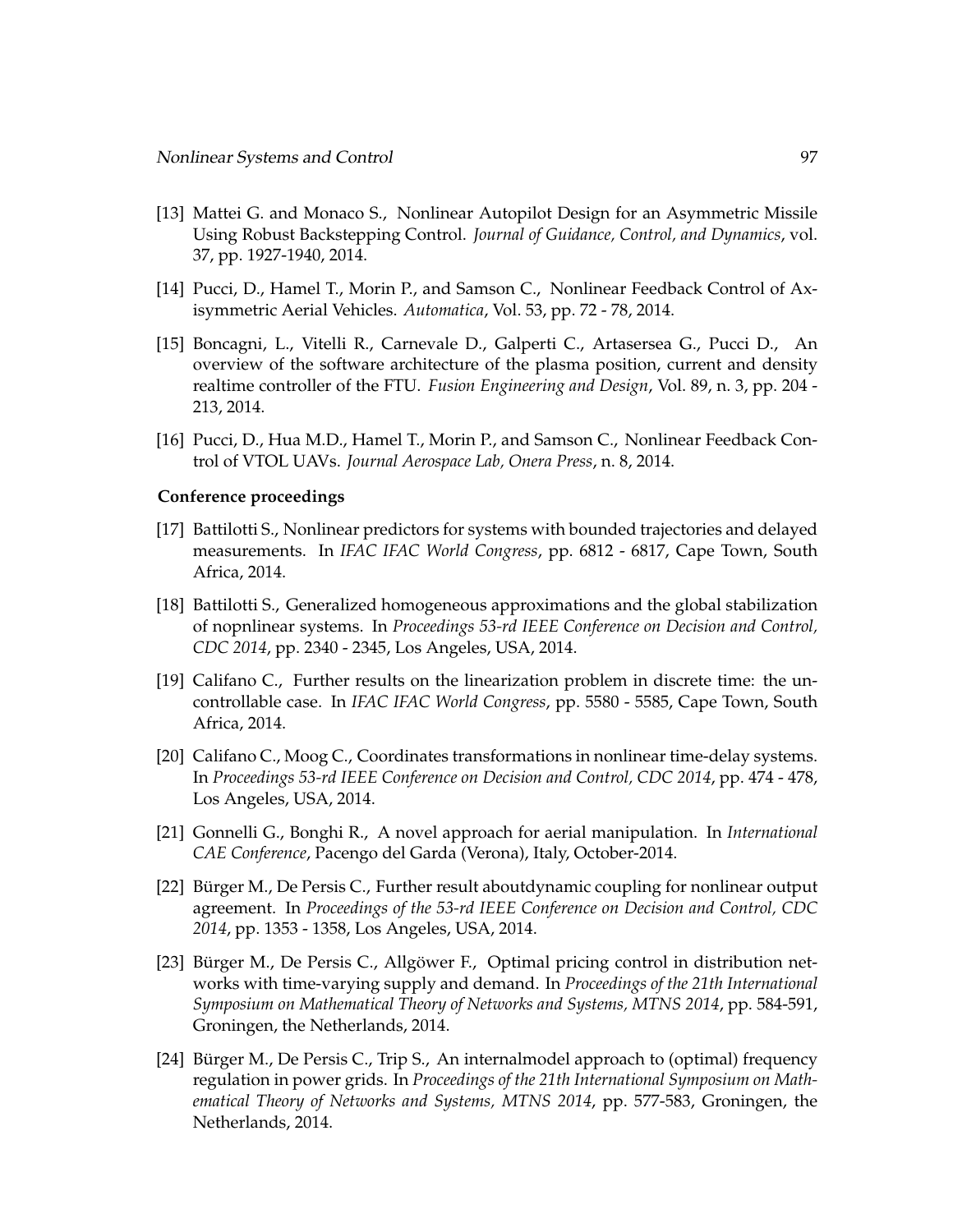- [25] De Persis C., Postoyan R., Lyapunov design of event-based controllers for the rendez-vous of coupled systems. In *Proceedings of the 21th International Symposium on Mathematical Theory of Networks and Systems, MTNS 2014*, pp. 993 - 1000, Groningen, the Netherlands, 2014.
- [26] De Persis C., Tesi P., Resilient control underDenial-of-Service. In *Proceedings of the 19th IFAC World Congress*, pp. 134-139, Cape Town, South Africa, 2014.
- [27] De Persis C., Tesi P., On resilient control of nonlinear systems under Denial-of-Service. *Proceedings of the 53rd IEEE Conference on Decision and Control, CDC 2014*, pp. 5254-5259, Los Angeles, USA, 2014.
- [28] Jafarian M., Vos E., De Persis C., van der Schaft A.,Scherpen J., On formation control of agents subject to ideal Coulumb friction. In *Proceedings of the 21th International Symposium on Mathematical Theory of Networks and Systems, MTNS 2014*, pp. 1736- 1739,Groningen, the Netherlands, 2014.
- [29] Trip S., Bürger M., De Persis C., An internal model approach to frequency regulation in inverterbased microgrids with time-varying voltages. In *Proceedings of the 53rd IEEE Conference on Decision and Control, CDC 2014*, pp. 223 - 228, Los Angeles, USA, 2014.
- [30] Isidori A., A Unified Approach to the problem of asymptotic tracking and disturbance rejection. In *Lecture Notes in Control and Information Sciences, 448*, pp 105 - 126, 2014.
- [31] Mattei G., Di Giamberardino P., Monaco S., Normand-Cyrot D., Lyapunov Based Attitude Stabilization of an Underactuated Spacecraft with Flexibilities. In *Proceedings of 2nd IAA Conference on Dynamics and Control of Space Systems DyCoSS 2014, Volume 153, Advances in the Astronautical Sciences*, pp. 685 - 697, Rome, Italy, 2014.
- [32] Mattei G., Carletti A., Di Giamberardino P., Monaco S., Normand-Cyrot D., Adaptive Robust Redesign of Feedback Linearization for a Satellite with Flexible Appendages. In *Proceedings of 2nd IAA Conference on Dynamics and Control of Space Systems DyCoSS 2014, Volume 153, Advances in the Astronautical Sciences*, pp. 1073 - 1090, Rome, Italy, 2014.
- [33] Hua, M.D., Pucci D., Hamel T., Morin P., and Samson C., A novel approach to the automatic control of scale model airplanes. In *Proceedings of the 53rd IEEE Conference on Decision and Control, CDC 2014*, pp. 805 - 812, Pos Angeles, USA, 2014.

## **PhD theses**

[34] Paris Silvia (Doppio-titolo Docteur en Science de l'Universite de Nice Sophia Antipolis, con borsa francese: tutore italiano A. Ferrari tutore italiano S. Monaco) Dottorato in Ingegneria dei Sistemi XXVI Ciclo Sparsity based detection strategies for faint signals in noise. Application to astrophysical hyperspectral data.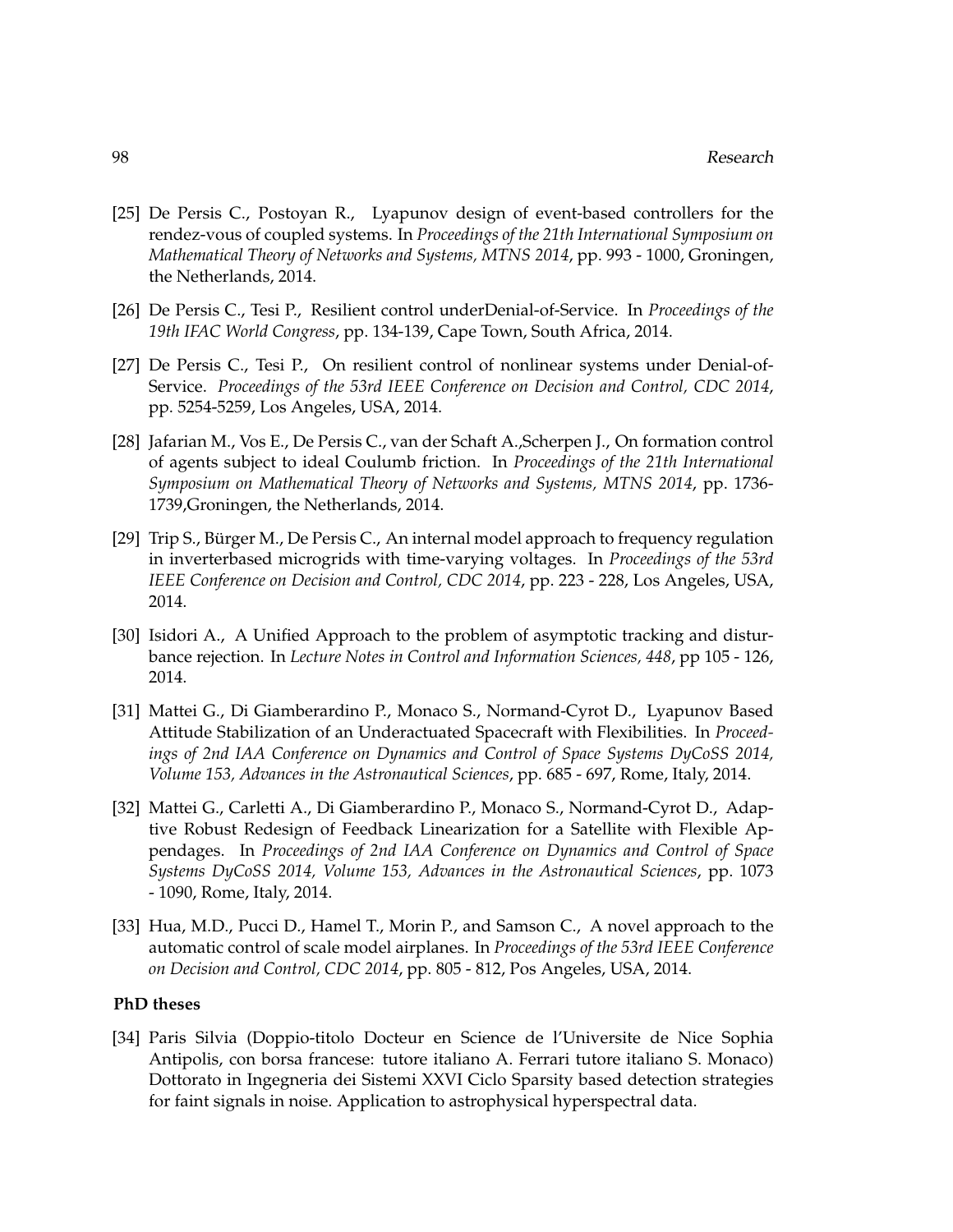#### **Submitted papers, technical reports and others**

- [35] Bürger M., De Persis C., Dynamic coupling design for nonlinear output agreement and time-varying flow control. to appear in *Automatica*, 2015.
- [36] Bürger M., De Persis C., Allgower F., Dynamic pricing control for constrained distribution networks with storage. to appear in *IEEE Transactions on Control of Network Systems*, 2015.
- [37] De Gaetano A., DOrsi L., Iacoviello D., Panunzi S., A stochastic delay differential model of cerebral autoregulation. to appear in *PLOS ONE*, 2015.
- [38] De Persis C., Tesi P., Input-to-State Stabilizing Control under Denial-of-Service. to appear in *IEEE Transactions on Control of Network Systems*, 2015.
- [39] Jafarian M., De Persis C., Formation control with binary information. to appear in *Automatica*, 2015.
- [40] Monaco S. and Normand-Cyrot D., On optimality of passivity based controllers in discrete-time. to appear in *Systems and Control Letters*, 2015
- [41] Battilotti S. and Califano C., Semiglobal Leader-Following Consensus for generalized homogenous agents. to appear in *Proceedings of the European Control Conference, ECC 2015*, Linz, Austria, 2015.
- [42] De Persis C., Postoyan R., Distributed rendez-vousalgorithms for a class of cyberphysical systems. to appear in *Proceedings of the European Control Conference, ECC 2015*, Linz, Austria, 2015.
- [43] Mattei G., Monaco S. and Normand-Cyrot D., Multi-rate sampled-data I&I stabilization of a class of nonlinear systems. to appear in *Proceedings of the European Control Conference, ECC 2015*, Linz, Austria, 2015.
- [44] Monaco S. and Normand-Cyrot D., Immersion and Invariance in delayed input sampled-data stabilization. to appear in *Proceedings of the European Control Conference, ECC 2015*, Linz, Austria, 2015.
- [45] Scholten T., De Persis C., Tesi P. Modeling and Control of Heat Networks with Storage: the Single-Producer Multiple-Consumer Case. to appear in *Proceedings of the European Control Conference, ECC 2015*, Linz, Austria, 2015.
- [46] Califano C., Moog C., Accessibility of Nonlinear Time-Delay Systems. submitted to *IEEE Transactions on Automatic Control*, 2014.
- [47] Jafarian M., Vos E., De Persis C., van der Schaft A., Scherpen J., Formation control of a multi-agent system subject to Coulomb friction. submitted to *Automatica*, 2014.
- [48] Kaldme A., Califano C., Moog C., Integrability for Nonlinear Time-Delay Systems. submitted to *IEEE Transactions on Automatic Control*, 2014.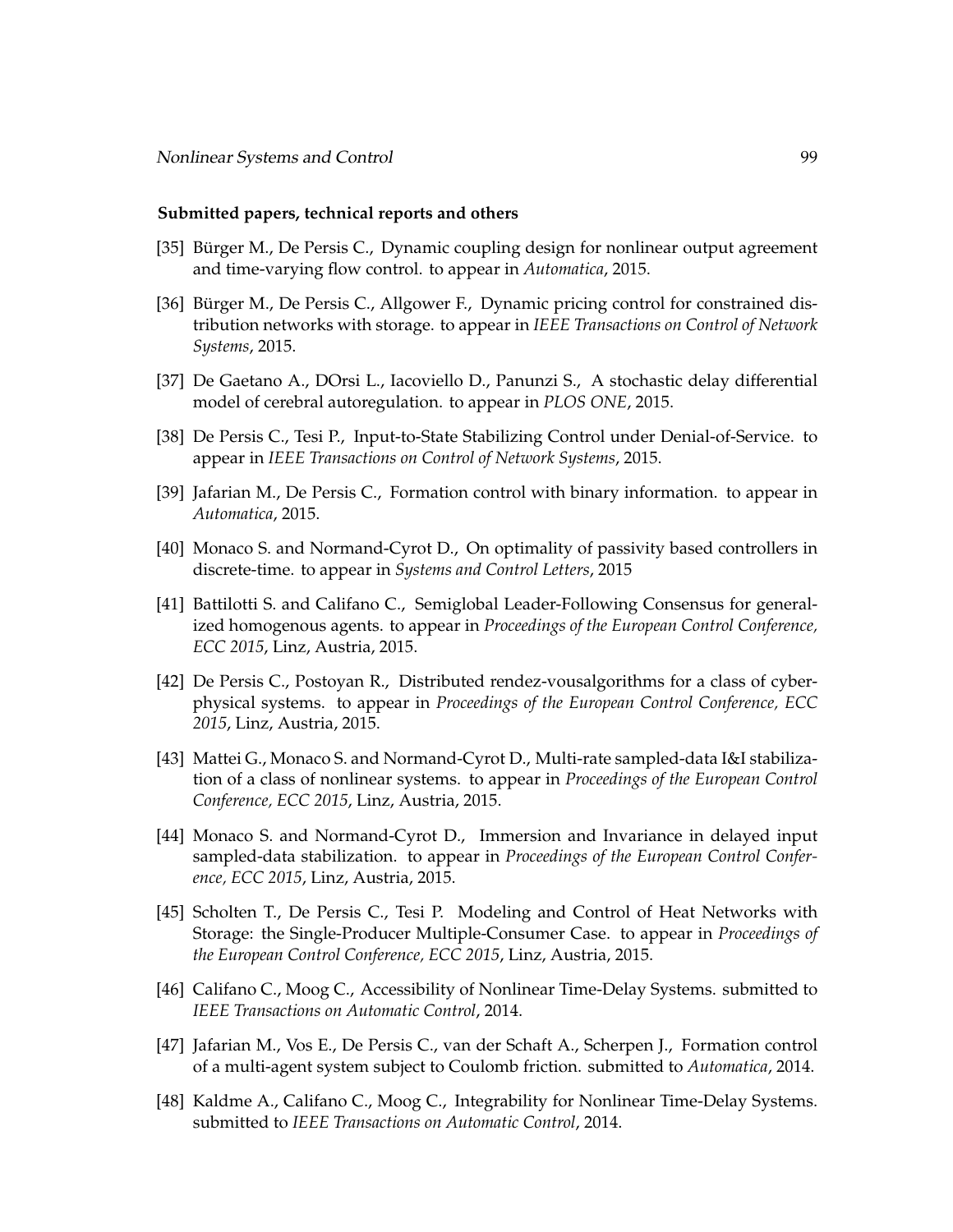- [49] Tanassa V., Monaco S. and Normand-Cyrot D. Backstepping Control under Multirate sampling. submitted to *IEEE Transactions on Automatic Control*, 2014.
- [50] Di Giamberardino P., Iacoviello D., R.M.Natal Jorge, Joao, M.R.S.Tavares, Computational Modeling of Objects Presented in Images, SPRINGER, DOI 10.1007/978-3- 319-04039-4, in PRESS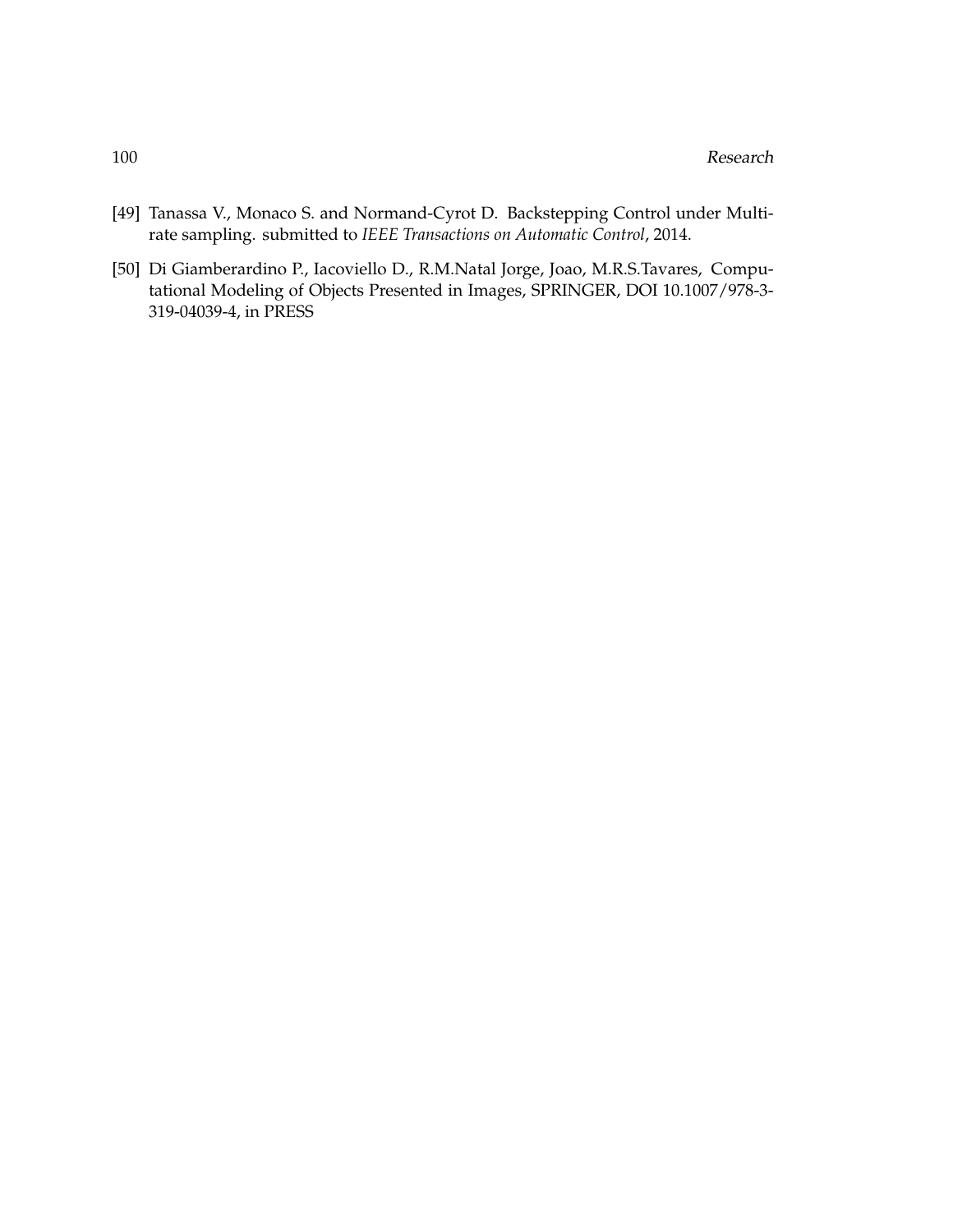## Robotics 101

## **3.17 Robotics**

## **Research lines**:

- Robot Modeling, Planning, and Control
- Vision-based Control
- Sensor-based Planning and Exploration
- Physical Human-Robot Interaction
- Mobile Robots and UAVs
- Humanoid Robots
- Networked Robots

**Members**: Alessandro De Luca (leader), Giorgio Grisetti, Luca Iocchi, Leonardo Lanari, Giuseppe Oriolo, Marilena Vendittelli.

**PhD Students**: Gabriele Buondonno, Marco Cognetti, Claudio Gaz, Emanuele Magrini, Valerio Modugno, Antonio Paolillo, Federico Patota.

**Post Docs**: Massimo Cefalo, Fabrizio Flacco, Lorenzo Rosa.

The Robotics group at DIAG, and the associated Robotics Laboratory, were established in the late 1980s with a commitment to develop innovative planning and control methods for industrial and service robots.

The main research topics are: nonlinear control of robots; control of manipulators with flexible elements (in particular, with Variable Stiffness Actuation); hybrid force/velocity and impedance control of manipulators interacting with the environment; optimization schemes in kinematically redundant robots; motion planning for high-dimensional systems; motion planning and control of wheeled mobile robots and other nonholonomic mechanical systems; control-based motion planning for mobile manipulators; motion planning and control of locomotion in humanoid robots; stabilization of underactuated robots; control of locomotion platforms for VR immersion; sensor-based navigation and exploration in unknown environments; image-based visual servoing; control and visual servoing for unmanned aerial vehicles (UAV); multi-robot coordination and mutual localization; unsupervised continuous calibration of mobile robots; actuator/sensor fault detection and isolation in robots; safe control of physical human-robot interaction; sensory supervision of human-robot interaction. We also pursue more application-driven research, such as the development of a large team of mobile robots for luggage transport in airports.

Most research activities undergo experimental validation in our Robotics Laboratory, that currently provides two articulated manipulators (a 7R lightweight KUKA LBR4+ with FastResearchInterface, a 6R KUKA KR5 industrial robot), an underactuated system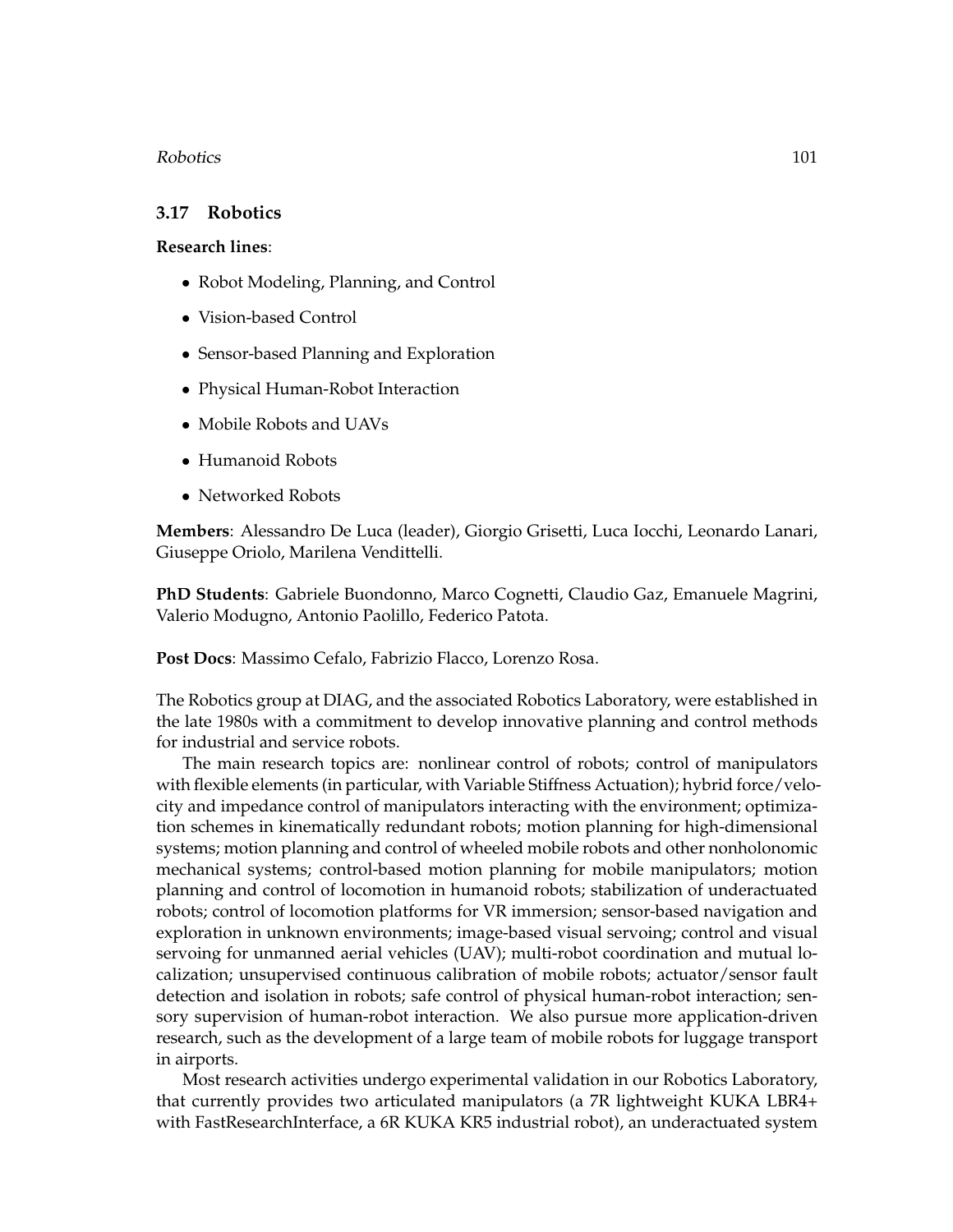(Pendubot by Quanser), and several mobile robots, including wheeled (a MagellanPro by iRobot, a team of five Kheperas III by K-Team), legged (a NAO humanoid robot by Aldebaran, 2 quadruped Sony AIBOs), and flying (a Hummingbird and a Pelican quadrotor UAVs by AscTec) platforms. These robots are equipped with sensing devices of various complexity, going from ultrasonic/laser range finders to cameras, Kinect depth sensors, and stereo vision systems. In the past, we have also designed and built a two-link flexible manipulator (FlexArm) and a differentially-driven wheeled mobile robot (SuperMARIO).

## **Projects**:

- *SAPHARI, Safe and Autonomous Physical Human-Aware Robot Interaction* November 2011–October 2015 - EU FP7 IP (coordinator).
- *I-MULE* January 2012–December 2014 Industria 2015: Nuove Tecnologie per il Made in Italy.

## **Journals**

- [1] Flacco F., Kröger T., De Luca A., and Khatib O., A depth space approach for evaluating distance to objects – with application to human-robot collision avoidance. *Journal of Intelligent & Robotic Systems*, DOI: 10.1007/s10846-014-0146-2 [on-line since 24 October 2014], 2014.
- [2] Jabbari Asl H., Oriolo G., and Bolandi H., An adaptive scheme for image-based visual servoing of an underactuated UAV. *International Journal of Robotics and Automation*, vol. 29(1), pp. 92–104, 2014.
- [3] Jabbari Asl H., Oriolo G., and Bolandi H., Output feedback image-based visual servoing control of an underactuated unmanned aerial vehicle. *Proceedings of the Institution of Mechanical Engineers, Part I: Journal of Systems and Control Engineering*, vol. 228(7), pp. 435-448, 2014.

## **Articles in books**

- [4] De Luca A., Flexible Robots. In J. Baillieul and T. Samad (Eds.) *Encyclopedia of Systems and Control*, Springer, London, 2014.
- [5] Oriolo G., Wheeled Robots. In J. Baillieul and T. Samad (Eds.) *Encyclopedia of Systems and Control*, Springer, London, 2014.

## **Conference proceedings**

[6] Bellacini M., Lanari L., Paolillo A., and Vendittelli M., Manual guidance of humanoid robots without force sensors: Preliminary experiments with NAO. *Proc. 2014 IEEE International Conference on Robotics and Automation*, Hong Kong, PRC, pp. 1184–1189, 2014.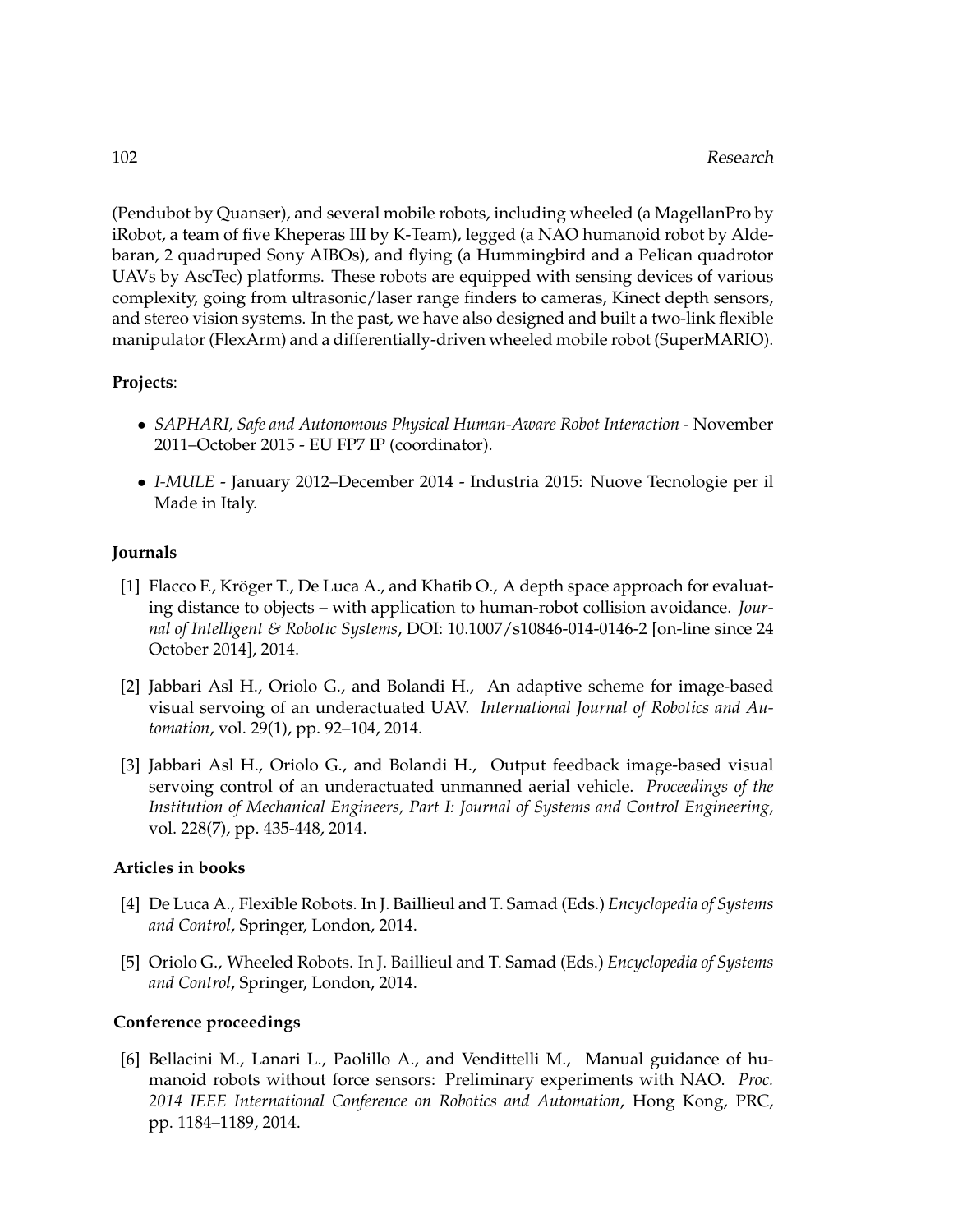## Robotics 103

- [7] Cefalo M. and Oriolo G., Dynamically feasible task-constrained motion planning with moving obstacles. *Proc. 2014 IEEE International Conference on Robotics and Automation*, Hong Kong, PRC, pp. 2045-2050, 2014.
- [8] Cognetti M., Mohammadi P., Oriolo G., and Vendittelli M., Task-oriented wholebody planning for humanoids based on hybrid motion generation. *Proc. 2014 IEEE IEEE/RSJ International Conference on Intelligent Robots and Systems*, Chicago, USA, pp. 4071-4076, 2014.
- [9] Cognetti M., Oriolo G., Peliti P., Rosa L., and Stegagno P., Cooperative control of a heterogeneous multi-robot system based on relative localization. *Proc. 2014 IEEE IEEE/RSJ International Conference on Intelligent Robots and Systems*, Chicago, USA, pp. 350-376, 2014.
- [10] Di Cicco M., Iocchi L., and Grisetti G., Non-parametric calibration for depth sensors. *Proc. 13th International Conference on Intelligent Autonomous Systems*, Padova, ITA, 2014.
- [11] Flacco F. and De Luca A., A pure signal-based stiffness estimation for VSA devices. *Proc. 2014 IEEE International Conference on Robotics and Automation*, Hong Kong, PRC, pp. 2418–2423, 2014.
- [12] Flacco F. and De Luca A., Discrete-time velocity control of redundant robots with acceleration/torque optimization properties. *Proc. 2014 IEEE International Conference on Robotics and Automation*, Hong Kong, PRC, pp. 5139–5144, 2014.
- [13] Flacco F. and De Luca A., A reverse priority approach to multi-task control of redundant robots. *Proc. 2014 IEEE IEEE/RSJ International Conference on Intelligent Robots and Systems*, Chicago, USA, pp. 2421–2427, 2014.
- [14] Gaz C., Flacco F., and De Luca A., Identifying the dynamic model used by the KUKA LWR: A reverse engineering approach. *Proc. 2014 IEEE International Conference on Robotics and Automation*, Hong Kong, PRC, pp. 1386–1392, 2014.
- [15] Gagliardi M., Oriolo G., Bülthoff H.H., and Franchi A., Image-based road network clearing without localization and without maps using a team of UAVs. *Proc. 2014 European Control Conference*, Strasbourg, FRA, pp. 435-448, 2014.
- [16] Lanari L., Hutchinson S., and Marchionni L., Boundedness issues in planning of locomotion trajectories for biped robots. *Proc. 2014 IEEE International Conference on Humanoid Robots*, Madrid, ESP, pp. 951–958, 2014.
- [17] Magrini E., Flacco F., and De Luca A., Estimation of contact forces using a virtual force sensor. *Proc. 2014 IEEE IEEE/RSJ International Conference on Intelligent Robots and Systems*, Chicago, USA, pp. 2126–2133, 2014.
- [18] Paolillo A, Cherubini A., Keith A., Kheddar A., and Vendittelli M., Toward autonomous car driving by a humanoid robot: A sensor-based framework. *Proc. 2014 IEEE International Conference on Humanoid Robots*, Madrid, ESP, pp. 451–456, 2014.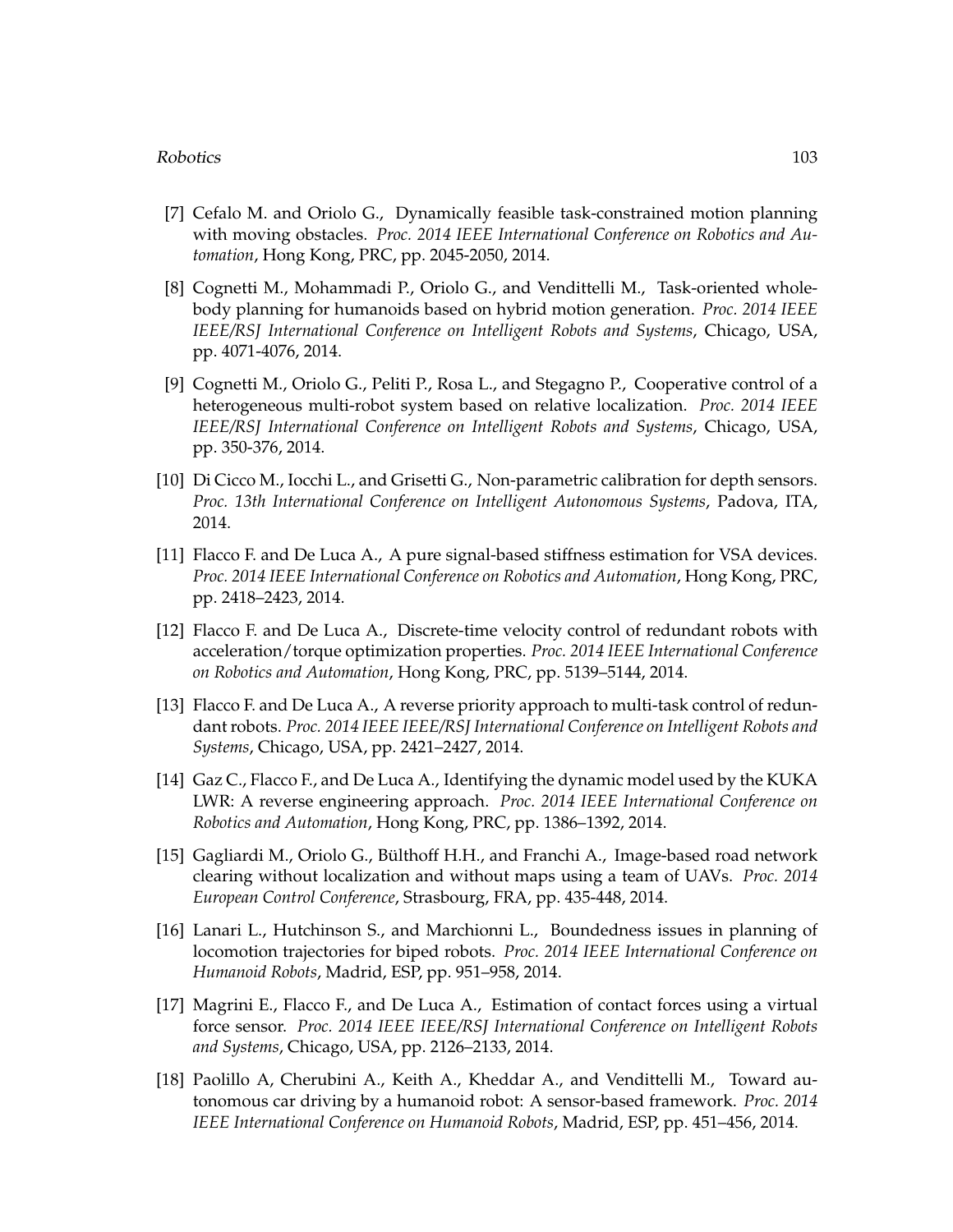- [19] Pretto A. and Grisetti G., Calibration and performance evaluation of low-cost IMUs. *Proc. 20th IMEKO TC4 International Symposium*, Benevento, ITA, pp. 429–434, 2014.
- [20] Vendittelli M., Laumond J.-P., and Mishra B., Decidability of robot manipulation planning: Three disks in the plane. 11th International Workshop on the Algorithmic Foundations of Robotics, Istanbul, TUR, 2014.

#### **PhD theses**

- [21] Peliti P., *Visual Servoing For Unmanned Aerial Vehicles.* PhD thesis, Sapienza Universita di Roma, 2014. `
- [22] Rosa L., *Vision-Based Estimation and Control for Advanced Robotic Systems.* PhD thesis, Sapienza Universita di Roma, 2014. `

### **Submitted papers, technical reports and others**

- [23] Buondonno G. and De Luca A., A recursive Newton-Euler algorithm for robots with elastic joints and its application to control. Submitted to *2015 IEEE/RSJ International Conference on Intelligent Robots and Systems*, Hamburg, GER, September-October 2015.
- [24] Buondonno G., Patota F., Wang H., De Luca A., and Kosuge K., A model predictive control approach for the partner ballroom dance robot. Accepted for presentation at *2015 IEEE International Conference on Robotics and Automation*, Seattle, USA, May 2015.
- [25] Cefalo M. and Oriolo G., Task-constrained motion planning for underactuated robots. Accepted for presentation at *2015 IEEE International Conference on Robotics and Automation*, Seattle, USA, May 2015.
- [26] Cognetti M., Mohammadi P., and Oriolo G., Humanoid whole-body planning based on CoM movement primitives with an application to composite tasks. Submitted to *2015 IEEE/RSJ International Conference on Intelligent Robots and Systems*, Hamburg, GER, September-October 2015.
- [27] Flacco F. and De Luca A., Discrete-time redundancy resolution at the velocity level with acceleration/torque optimization properties. Accepted for publication in *Robotics and Autonomous Systems*, February 2015.
- [28] Flacco F. and De Luca A., Efficient computation of distance to obstacles with multiple depth sensors. Submitted to *2015 IEEE/RSJ International Conference on Intelligent Robots and Systems*, Hamburg, GER, September-October 2015.
- [29] Flacco F. and De Luca A., Unilateral constraints in the Reverse Priority redundancy resolution method. Submitted to *2015 IEEE/RSJ International Conference on Intelligent Robots and Systems*, Hamburg, GER, September-October 2015.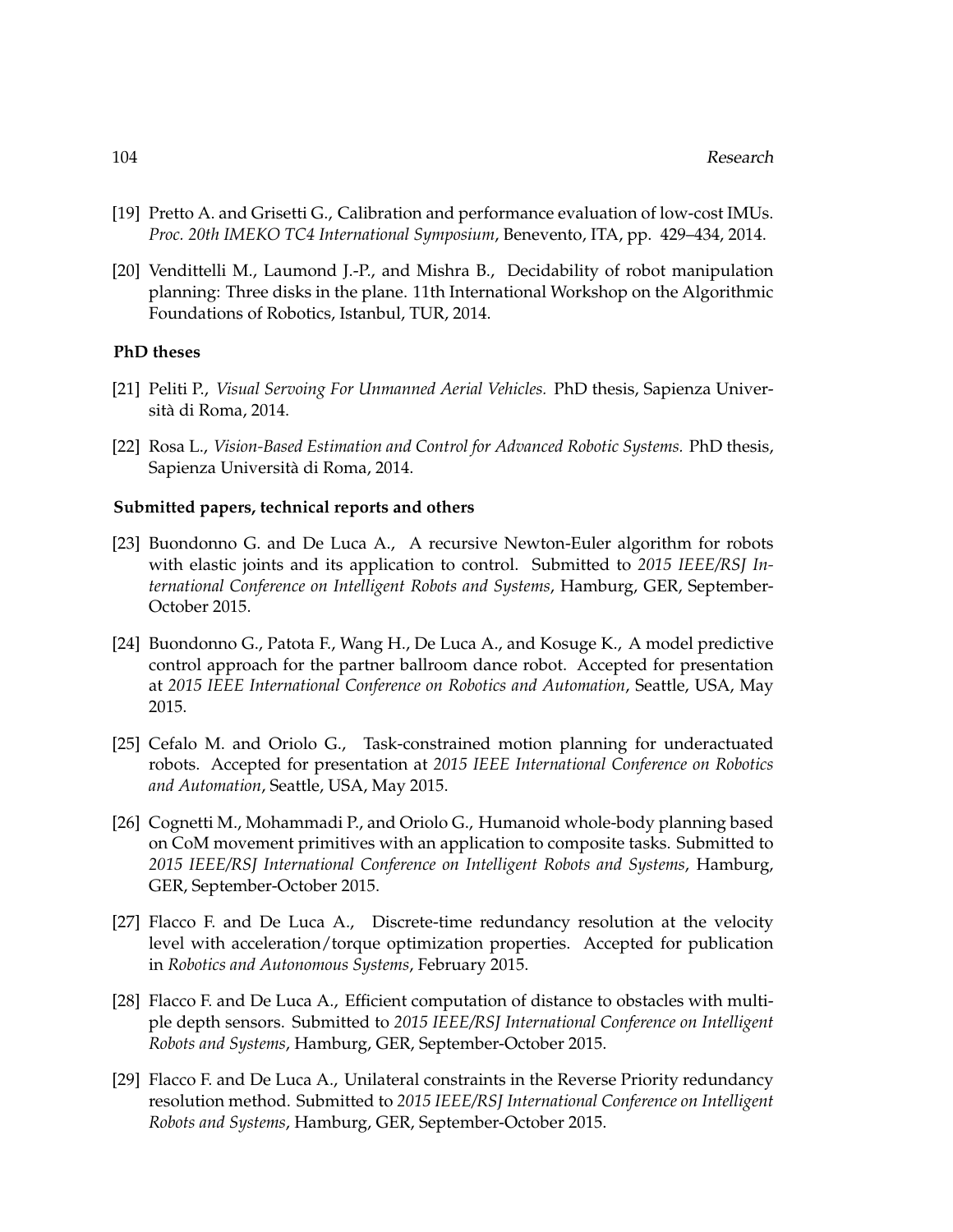### Robotics and the set of the set of the set of the set of the set of the set of the set of the set of the set of the set of the set of the set of the set of the set of the set of the set of the set of the set of the set of

- [30] Flacco F., De Luca A., and Khatib O., Control of redundant robots under hard joint constraints: Saturation in the null space. Conditionally accepted for publication in *IEEE Transactions on Robotics*, December 2014.
- [31] Flacco F., Robuffo-Giordano P., and De Luca A., A reverse priority approach to smooth task transition. Submitted to *IEEE Transactions on Robotics*, January 2015.
- [32] Franchi A., Stegagno P., and Oriolo G., Decentralized multi-robot encirclement of a 3D target with guaranteed collision avoidance. Submitted to *Autonomous Robots*, September 2014.
- [33] Gaz C., Magrini E., Flacco F., and De Luca A., Safe physical human-robot interaction based on dynamic analysis and use of residuals. *IARP Conference on Bio-inspired Robotics*, Frascati, ITA, May 2014.
- [34] Geravand M., Shahriari E., De Luca A., and Peer A., Port-based modeling of humanrobot cooperation towards safety-guaranteeing energy shaping control. Submitted to *2015 Robotics: Science and Systems Conference*, Rome, ITA, July 2015.
- [35] Haddadin S., De Luca A., and Albu-Schäffer A., Robot collisions: Detection, isolation, and identification. Submitted to *IEEE Transactions on Robotics*, January 2015.
- [36] Magrini E., Flacco F., and De Luca A., Human-robot collaboration using estimated contact forces. *Workshop on Experiences of Research on Robot Assistance for Industrial Environments*, Hong Kong, PRC, May 2014.
- [37] Magrini E., Flacco F., and De Luca A., Motion and force control for safe physical human-robot interaction based on estimated contact forces. *7th International Workshop on Human-Friendly Robotics*, Pontedera, ITA, September 2014.
- [38] Magrini E., Flacco F., and De Luca A., Control of generalized contact motion and force in physical human-robot interaction Accepted for presentation at *2015 IEEE International Conference on Robotics and Automation*, Seattle, USA, May 2015.
- [39] Oriolo G., Paolillo A., Rosa L., and Vendittelli M., Humanoid odometric localization integrating kinematic, inertial and visual information. Submitted to *Autonomous Robots*, October 2014.
- [40] Paolillo A., Faragasso A., Oriolo G., and Vendittelli M., Vision-based navigation of humanoid robots in maze-like environments. Submitted to *Autonomous Robots*, March 2015.
- [41] Rosa L., Cognetti M., Nicastro A., Alvarez P., and Oriolo G., Multi-task cooperative control in a heterogeneous ground-air robot system. Accepted for presentation at *3rd IFAC Workshop on Multivehicle Systems*, Genova, ITA, May 2015.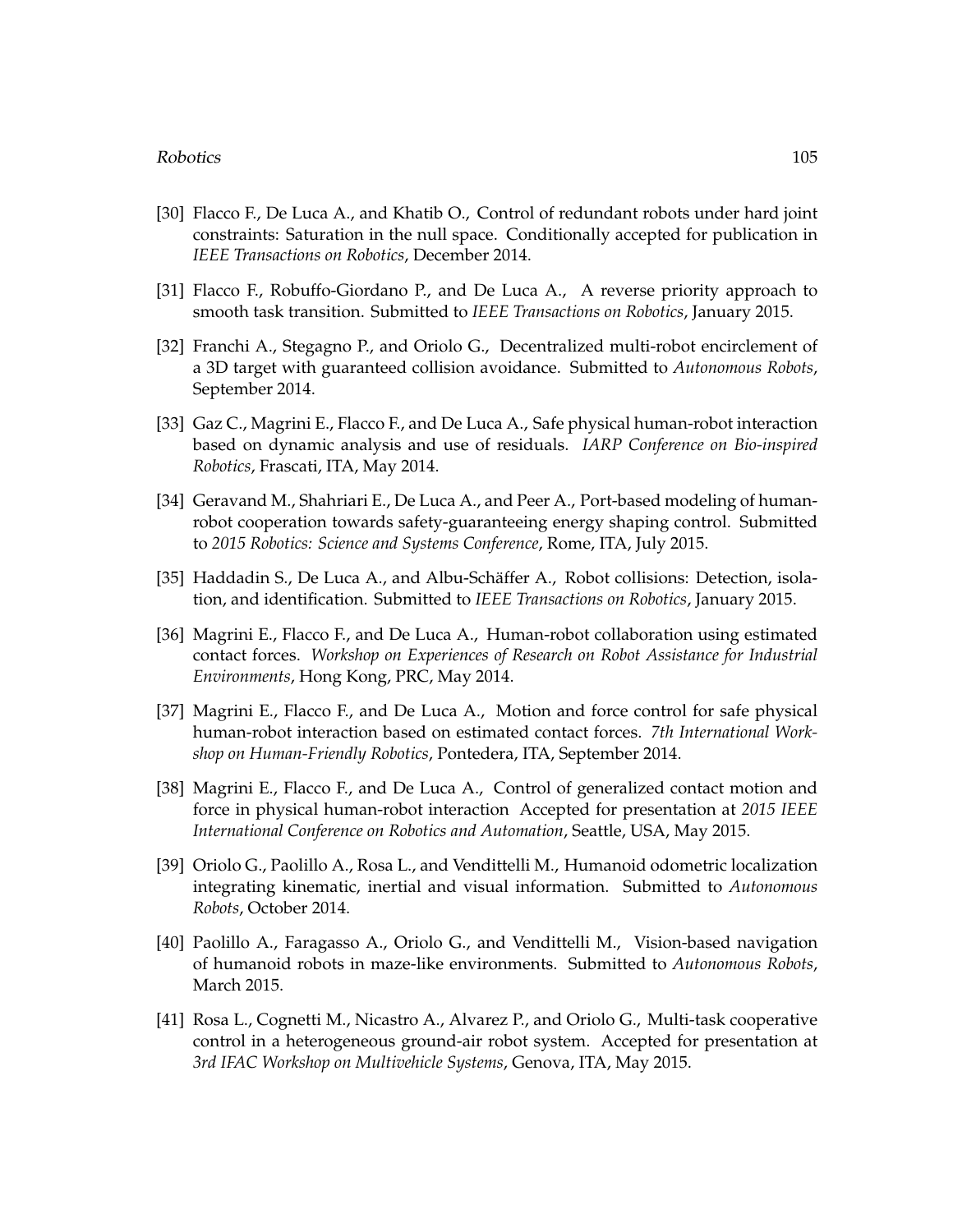# **3.18 Web Algorithmics and Data Mining**

**Research lines**:

- Web Search and Mining
- Graph and Text mining
- Large-scale Complex Networks
- On-line Social Networks
- Algorithmic Mechanism Design and Network Economics

**Members**: Aris Anagnostopoulos, Luca Becchetti, Stefano Leonardi (leader).

**PhD Students**: Marek Adamczyk, Noor Aldeen Alawad, Reem Atassi, Riccardo Colini Baldeschi, Adriano Fazzone.

## **Post Docs**: Diodato Ferraioli, Bart de Keijzer

We can group our activities in four main areas: (1) graph-mining algorithms, (2) probabilistic analysis of graphs, (3) scheduling problems, and (4) auctions and game theory.

Regarding graph mining, we have designed sampling techniques for estimation the generalized clustering coefficient, a measure used to measure how connected are users in their circles. Motivated by problems in computational advertising, we designed techniques for finding efficiently in an online way who are the main competitors in a given market segment. And motivated by the fact that our actions are leave traces, either through social media, or through different types of sensors, we developed techniques for discovering automatically events that take place in a city.

The second main line of our research activities has been the application of probabilistic techniques for graph analysis. We studied protocols for arriving into a consensus in a network that is equal to the majority of the opinions of the network members. We also studied stochastic-probing models for matroids; for instance, in online matching problems in may not be known whether two nodes match, unless we try to match them. Thus we would like to find a good matching that minimizes the number of probes. We also looked at other important processes on networks that are being used for the diffusion of products; we studied the dynamics created when competing companies want to use viral-marketing strategies and try to dominate their competitors.

Scheduling problems have a variety of application in diverse fields so we have put efforts to do progress in this area. We have improve the approximation for the problem where we try to maximize number of jobs with deadlines that can be assigned to machines (or people) under maximum capacity constraints. We have looked at message aggregation, ad we have studied about how we can compute a schedule for transporting goods from a supplier to a warehouse suppliers that minimizes shipping and storage costs.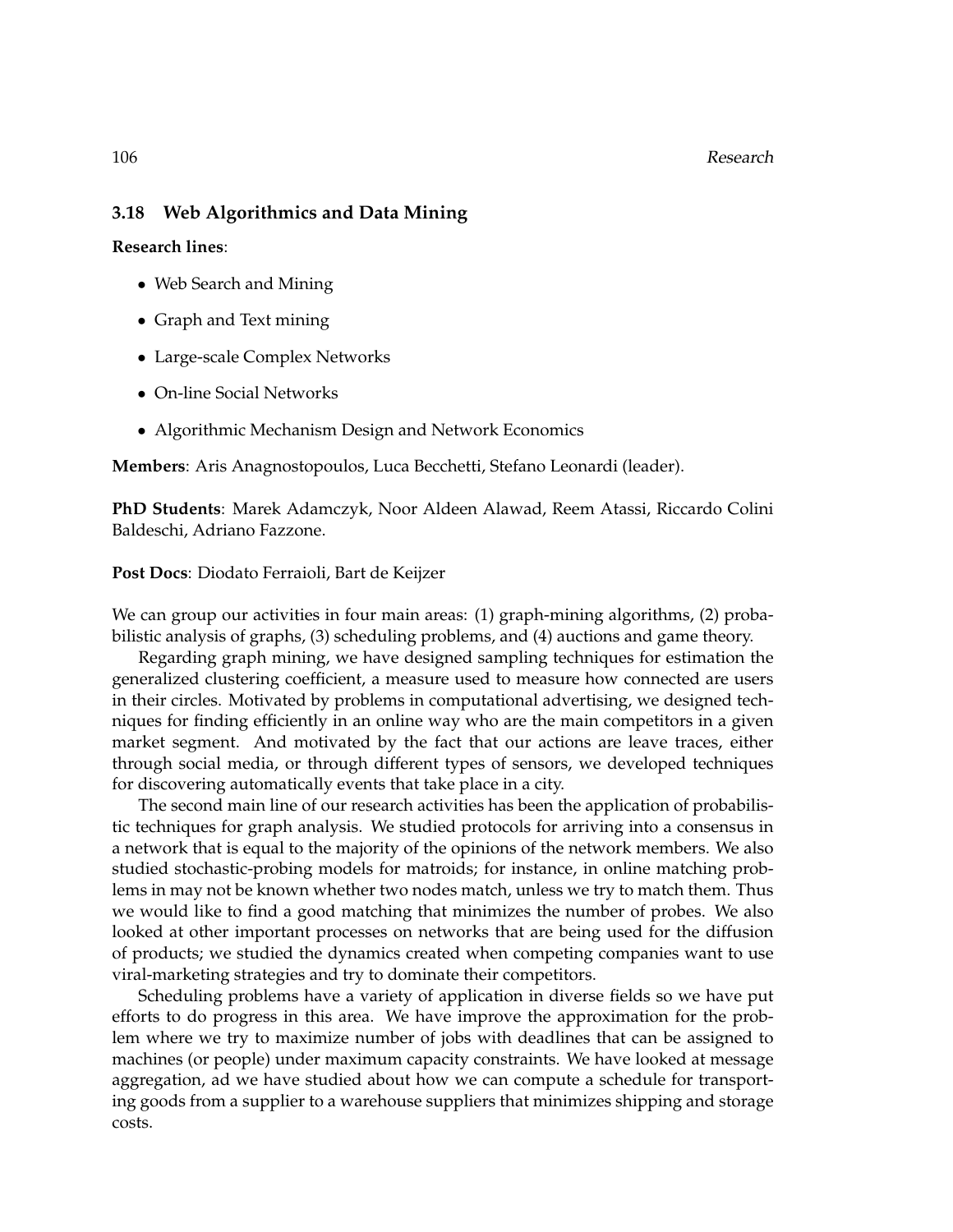We have also performed a lot of activity in problems on auctions and game theory. We have designed auctions with various desirable properties, such as prior-freeness, in Bayesian settings and envy-freeness. We have designed of mechanisms for allocating items to bidders whose values are unknown, and we have show how we can apply costsharing techniques for sharing profits among nodes, such as to maximize the qualities of solutions for the problems that we study.

Finally, our group has engaged in other research activities as well. The project COL-ITA, which allows to perform offline advertising by exploiting social media, was a finalist at Telecom Italia's Big Data Challenge. We have had results on voting problems, mechanism design for multiobjective optimization, privacy-preserving recommendation systems, and approximation algorithms for the fair allocation of indivisible goods, to name a few.

### **Projects**:

- *Web Algorithmics for Large-Scale Data Analysis*, Google Focused Research Award, 2014–current.
- *MULTIPLEX: Foundational Research on MULTIlevel comPLEX networks and systems*, 2012–2015, EU FET, FP7.
- PAAI: Practical Approximation Algorithms, 2010–2014, Associate partner at ERC Starting Grant, FP7.

#### **Journals**

- [1] L. Becchetti, L. Bergamini, U. M. Colesanti, L. Filipponi, G. Persiano, and A. Vitaletti. A lightweight privacy preserving sms-based recommendation system for mobile users. *Knowledge and Information Systems*, 40(1):49–77, July 2014.
- [2] L. Becchetti, A. Clementi, F. Pasquale, G. Resta, P. Santi, and R. Silvestri. Flooding time in opportunistic networks under power law and exponential intercontact times. *IEEE Transactions on Parallel and Distributed Systems*, 25(9):2297–2306, 2014.
- [3] P. Chen, B. de Keijzer, D. Kempe, and G. Schäfer. Altruism and its impact on the price of anarchy. *ACM Transactions on Economics and Computation*, 2(4):17, 2014.
- [4] B. de Keijzer, T. B. Klos, and Y. Zhang. Finding optimal solutions for voting game design problems. *Journal of Artificial Intelligence Research*, 50:105–140, 2014.
- [5] P. Gawrychowski, A. Jeż, and Ł. Jeż. Validating the Knuth-Morris-Pratt failure function, fast and online. *Theory of Computing Systems*, 54(2):337–372, 2014.
- [6] F. Grandoni, P. Krysta, S. Leonardi, and C. Ventre. Utilitarian mechanism design for multiobjective optimization. *SIAM Journal on Computing*, 43(4):1263–1290, 2014.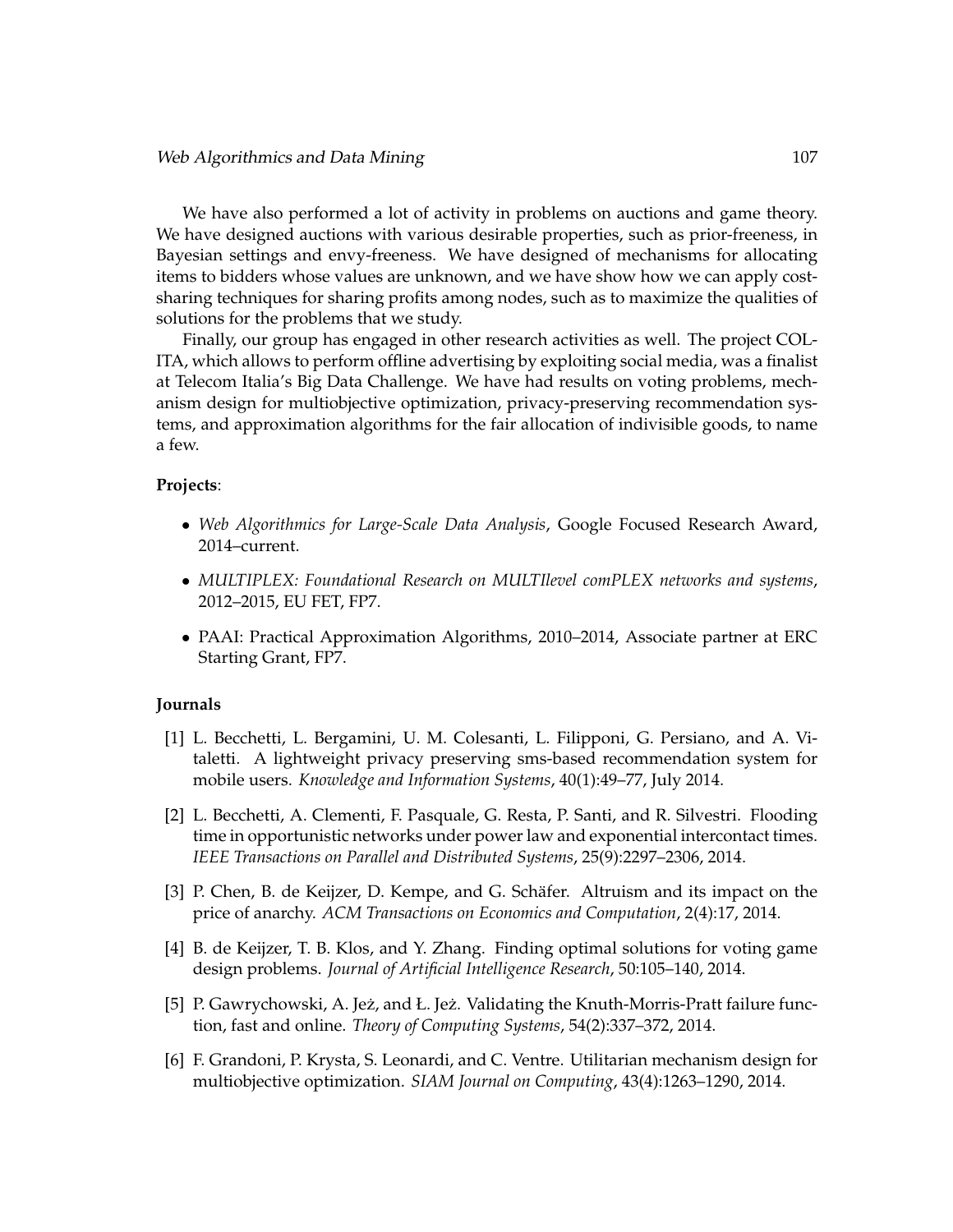## **Conference proceedings**

- [7] M. Adamczyk, P. Sankowski, and Q. Zhang. Efficiency of truthful and symmetric mechanisms in one-sided matching. In *Proc. 7th International Symposium on Algorithmic Game Theory(SAGT 2014)*, pages 13–24, 2014.
- [8] M. Adamczyk, M. Sviridenko, and J. Ward. Submodular stochastic probing on matroids. In *Proc. 31st International Symposium on Theoretical Aspects of Computer Science (STACS 2014)*, pages 29–40, 2014.
- [9] A. Anagnostopoulos, F. Grandoni, S. Leonardi, and A. Wiese. A mazing  $2+\epsilon$  approximation for unsplittable flow on a path. In *Proc. 25th Annual ACM-SIAM Symposium on Discrete Algorithms (SODA 2014)*, pages 26–41. SIAM, 2014.
- [10] H. Aziz and B. de Keijzer. Shapley meets shapley. In *Proc. 31st International Symposium on Theoretical Aspects of Computer Science (STACS 2014)*, pages 99–111, 2014.
- [11] M. Bieńkowski, J. Byrka, M. Chrobak, Ł. Jeż, D. Nogneng, and J. Sgall. Better approximation bounds for the joint replenishment problem. In *Proc. 25th Annual ACM-SIAM Symposium on Discrete Algorithms (SODA 2014)*, 2014.
- [12] R. Colini-Baldeschi, S. Leonardi, P. Sankowski, and Q. Zhang. Revenue maximizing envy-free fixed-price auctions with budgets. In *Proc. 10th Conference on Web and Internet Economics (WINE 2014)*, pages 233–246, 2014.
- [13] A. Epasto, J. Feldman, S. Lattanzi, S. Leonardi, and V. Mirrokni. Reduce and aggregate: Similarity ranking in multi-categorical bipartite graphs. In *Proceedings of the 23rd International Conference on World Wide Web*, Proc. 23rd International World Wide Web Conference (WWW 2014), pages 349–360, New York, NY, USA, 2014. ACM.
- [14] A. Epasto, J. Feldman, S. Lattanzi, S. Leonardi, and V. Mirrokni. Similarity ranking in multi-categorical bipartite graphs. In *Proc. 23rd International World Wide Web Conference (WWW 2014)*, 2014.
- [15] D. Ferraioli, L. Gourvès, and J. Monnot. On regular and approximately fair allocations of indivisible goods. In *Proc. 2014 International Conference on Autonomous Agents and Multiagent Systems (AAMAS 2014)*, pages 997–1004, 2014.
- [16] S. Lattanzi and S. Leonardi. Efficient computation of the weighted clustering coefficient. In *Proc. 11th Workshop on Algorithms and Models for the Web Graph (WAW 2014)*, pages 34–46, 2014.
- [17] S. Lattanzi, S. Leonardi, V. Mirrokni, and I. Razenshteyn. Robust hierarchical kcenter clustering. In *Proc. 6th ACM International Conference on Innovations on Theoretical Computer Science (ITCS 2015)*, ITCS '15, pages 211–218, New York, NY, USA, 2015. ACM.